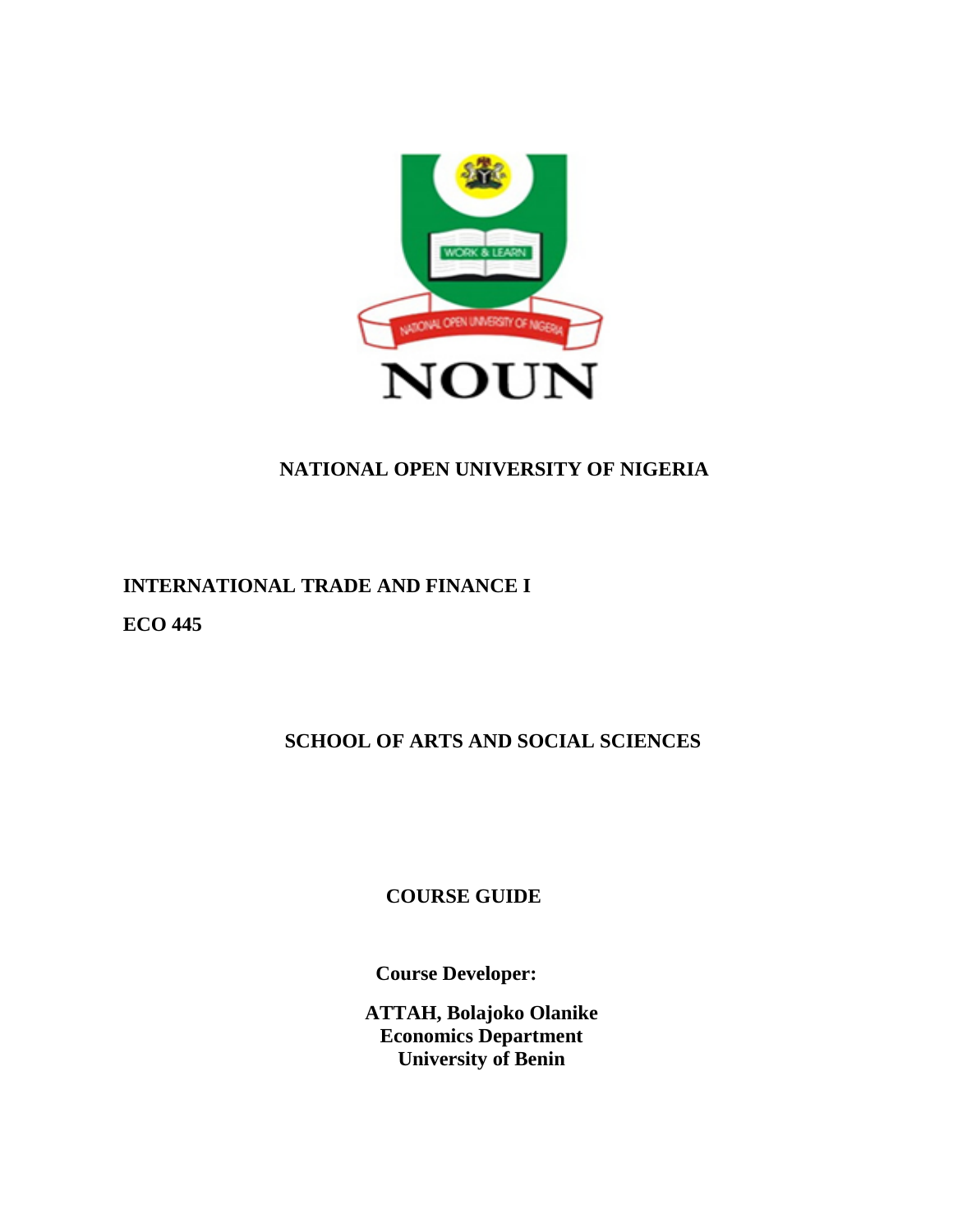#### **NATIONAL OPEN UNIVERSITY OF NIGERIA**

National Open University of Nigeria Headquarters 14/16 Ahmadu Bello Way Victoria Island Lagos Abuja Annex 245 Samuel Adesujo Ademulegun Street Central Business District Opposite Arewa Suites Abuja e-mail: centralinfo@nou.edu.ng URL: www.nou.edu.ng National Open University of Nigeria 2006 First Printed ISBN: All Rights Reserved Printed by …………….. For National Open University of Nigeria *Multimedia Technology in Teaching and Learning*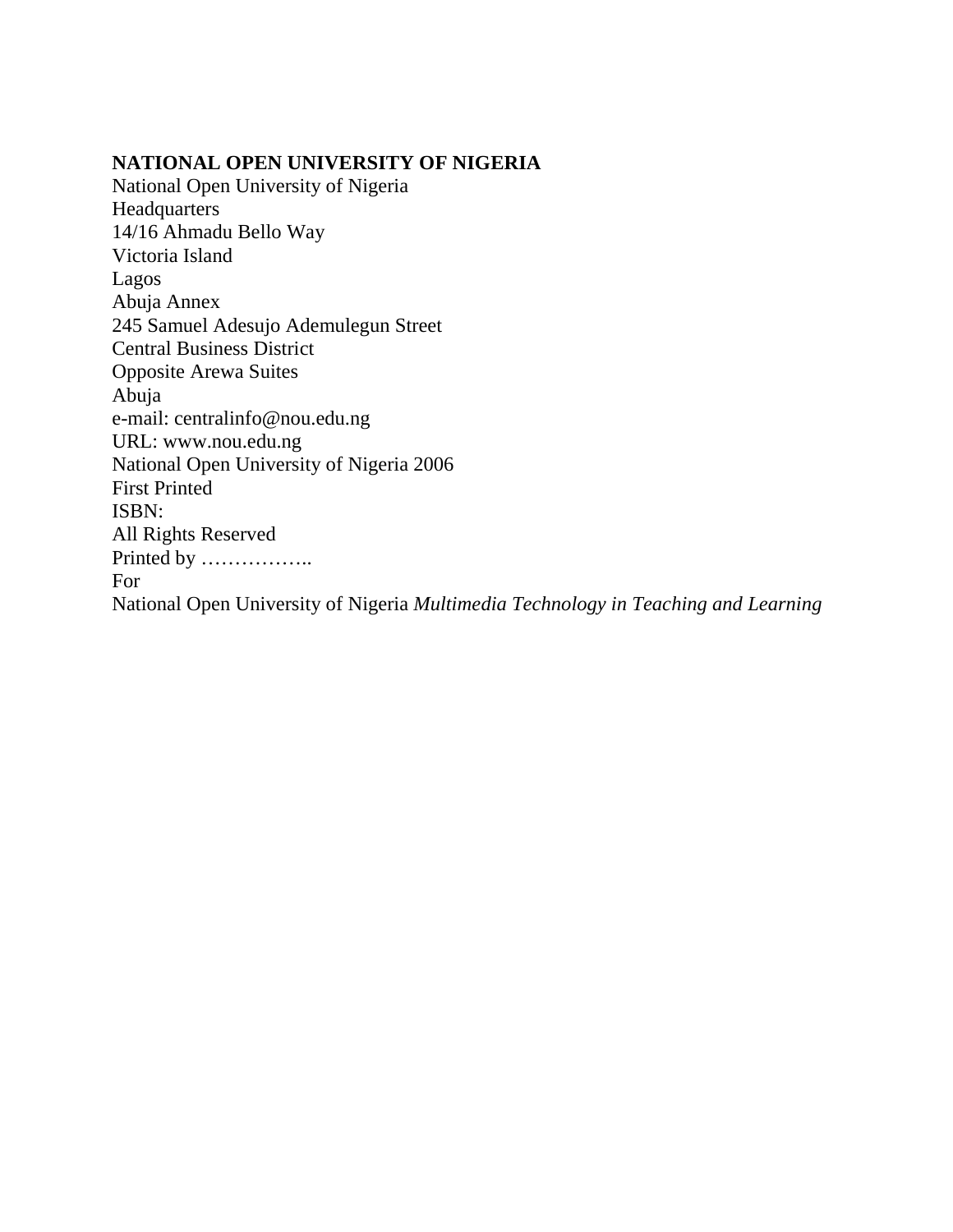# **CONTENT**

Introduction Course Content Course Aims and Objectives Working through this Course Course Materials Study Units Textbooks and References Assignment File Presentation Schedule Assessment Tutor-Marked Assignment (TMAs) Final Examination and Grading Course Marking Scheme How To Get The Most From This Course Tutors and Tutorials Summary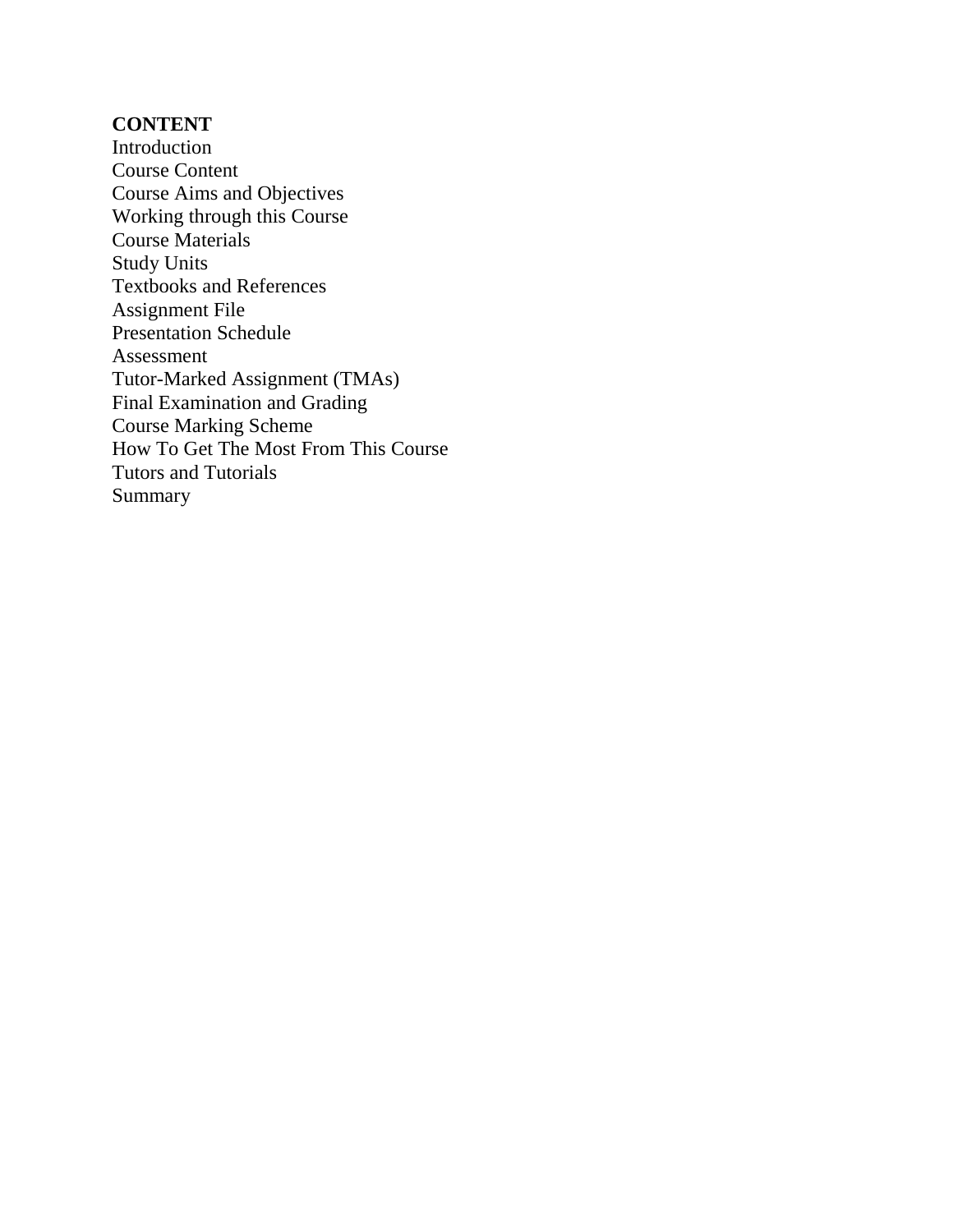### **Introduction**

The course International Trade and Finance I (ECO 445) is a first semester core course which carries two credit units for fourth year level Economics students in the School of Art and Social Sciences at the National Open University, Nigeria. This coursework will be useful in your academic pursuit and help to gain in-depth insight into international trade and finance.

This course guide is built partially on prerequisite knowledge (i.e. introductory part in macroeconomics), however, its simplicity will make the student assimilate faster and practice questions at the end of each unit will also prepare the student for the examination purposes. It suggests some general guidelines for the amount of time required of users on each unit in order to achieve the course aims and objectives successfully. It also provides users with some guidance on their tutor marked assignments (TMAs) as contained herein.

### **Course Content**

The course is made up of seventeen units (five modules) spread across fourteen lecture hours and covering areas such as basic concepts in international trade, traditional and modern theories of international trade, international trade and finance policies and lastly, international finance concepts.

### **Course Aims and Objectives**

The course attempt to explain the concepts and conceptual framework of international trade and finance, the reasons for international trade, merits and demerits of international trade, traditional and modern theories of international trade, and international payment system. Also, the course is prepared in a way in which the users would easily enhance their previous knowledge.The course aims, is to help users develop critical thinking skills, learn how to evaluate economic arguments, and understand the roles of international economic thought in guiding current international economic policies and debates.

However, the overall aims of the course will be achieved by:

i. Evaluating the concept and conceptual framework of international trade and finance.

- ii. Establishing distinction between internal (domestic or local) and international trade.
- iii.Understanding the traditional and modern theories of international trade.

iv. Discussing the models of trade and vis-a-vis economic growth.

v. Explaining the international trade policies and payment system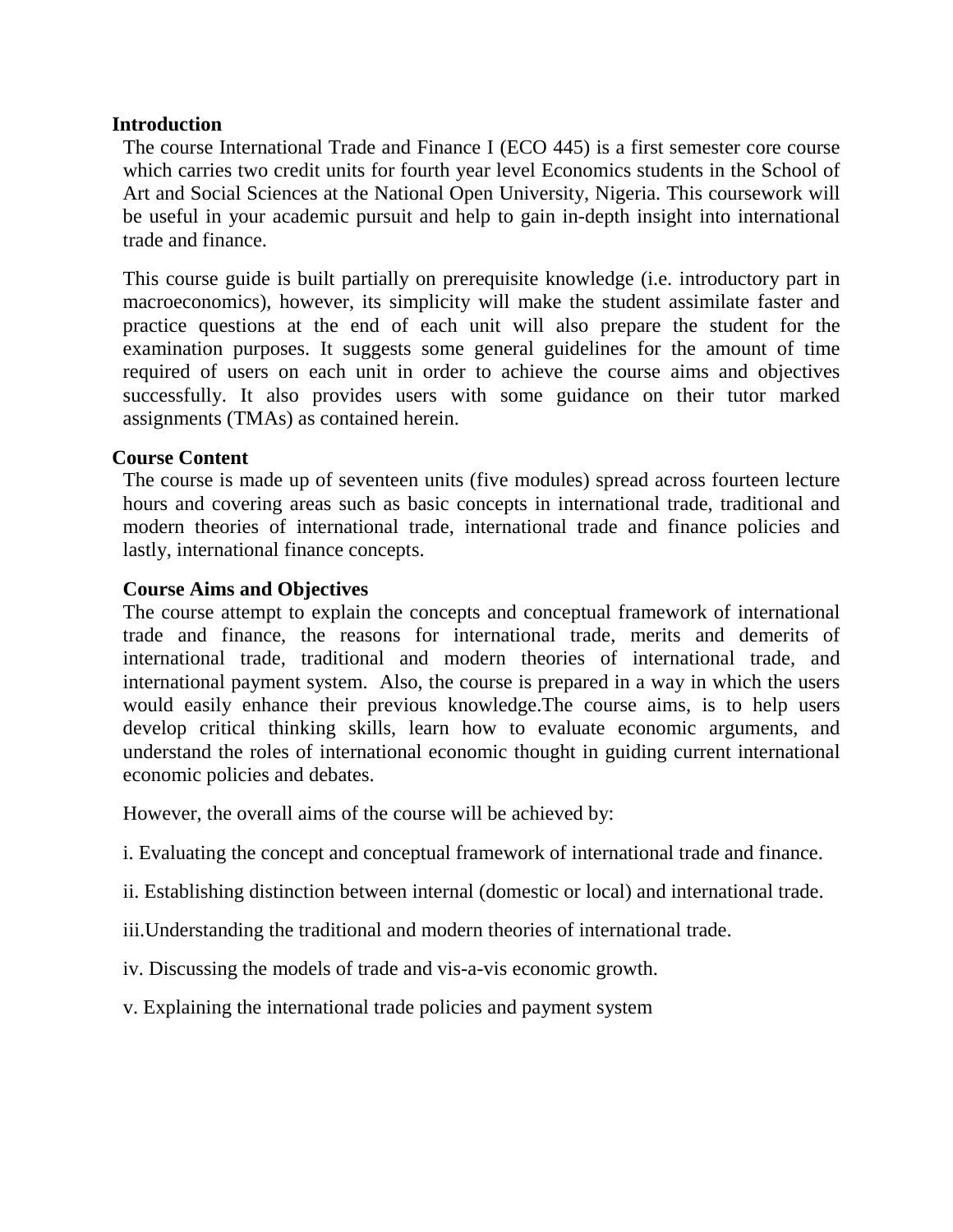### **Working through the Course**

To successfully complete this course, you are required to read the study units, referenced books and other materials on the course.

Each unit contains self-assessment exercises called Student Assessment Exercises (SAE). At some points in the course, you will be required to submit assignments for assessment purposes. At the end of the course there is a final examination. This course should take about 10weeks to complete and some components of the course are outlined under the course material subsection.

## **Course Material**

The major component of the course and what you have to do and how you should allocate your time to each unit in order to complete the course successfully on time are listed as follows:

- 1. Course guide
- 2. Study unit
- 3. Textbook
- 4. Assignment file
- 5. Presentation schedule

## **Study Unit**

There are 17 units in this course which should be studied carefully and diligently.

## **Module 1: Introduction to International trade**

- Unit 1: Meaning of international trade
- Unit 2: Basic tools of international trade analysis
- Unit 3: Major differences between internal and international trade

## **Module 2: Major Concepts of International Trade**

- Unit 1: Basic Concepts of International trade
- Unit 2: Concept of Terms of Trade
- Unit 3: Balance of Trade and Balance of Payment

## **Module 3: International Trade Benefits and Dumping**

- Unit 1: Benefits and Gains from Trade
- Unit 2: Concept of Dumping
- Unit 3: Trade Control

## **Module 4: Early Theories in International Trade**

- Unit 1: Mercantilism
- Unit 2: Absolute Advantage trade theory
- Unit 3: Comparative Advantage Trade Theory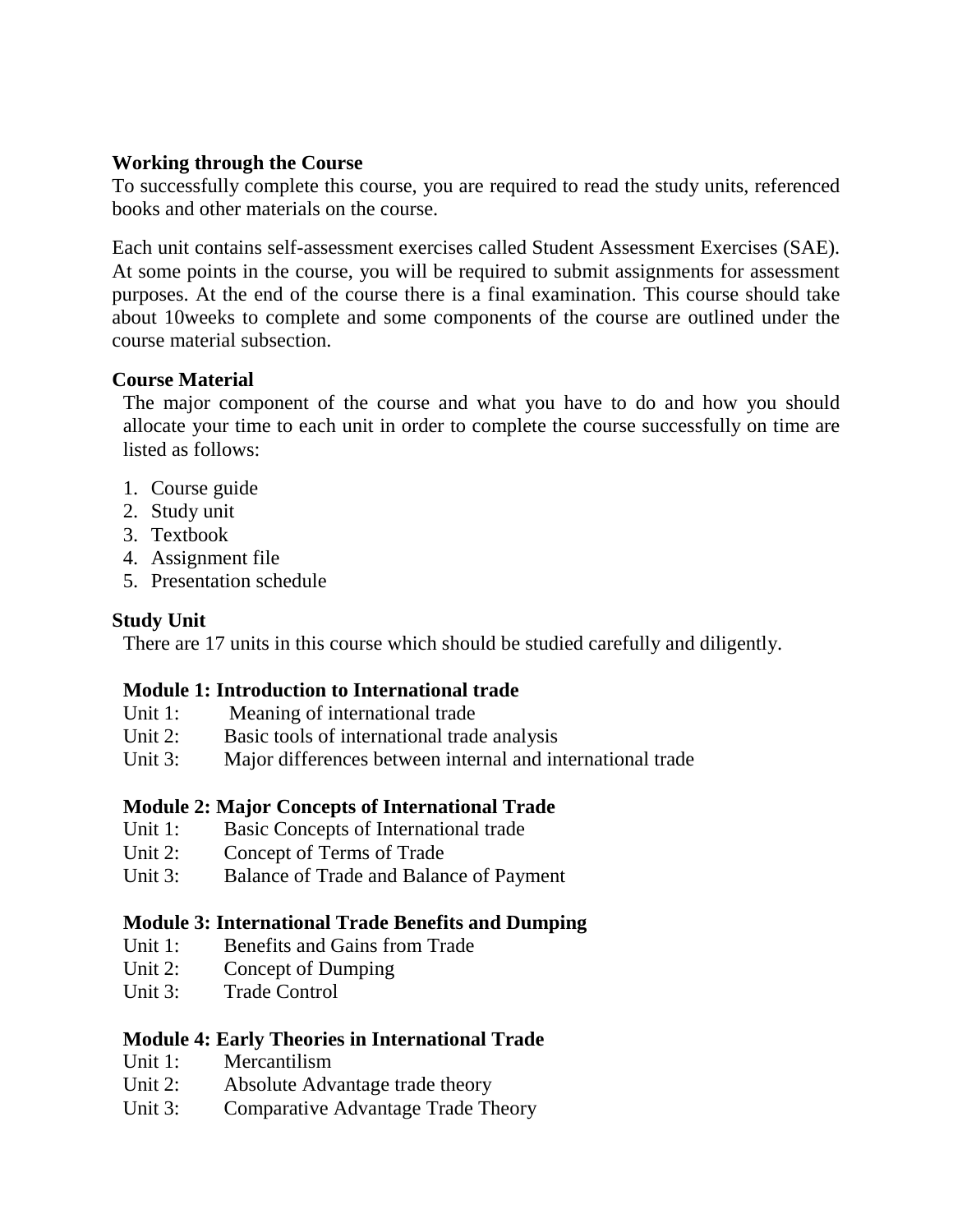### **Module 5: Modern Theory of International Trade**

- Unit 1: Heckscher-Ohlin Theory Unit 2: Samuelson's Factor-Price Equalisation Theorem
- Unit 3: Factor Intensity Reversal Analysis

### **References and Other Resources**

Every unit contains a list of references and further reading. Try to get as many as possible of those textbooks and materials listed. The textbooks and materials are meant to deepen your knowledge of the course.

### **Assignment File**

There are assignments on this course and you are expected to do all of them by following the schedule prescribed for them in terms of when to attempt them and submit same for grading by your tutor. The marks you obtain for these assignments will count toward the final mark you obtain for this course. Further information on assignments will be found in the Assignment File itself and later in this Course Guide in the section on Assessment.

There are four assignments in this course. The four course assignments will cover:

Assignment 1 - All TMAs' question in Units 1 - 3 (in Module 1)

Assignment 2 - All TMAs' question in Units 1 - 3 of Module 2

Assignment 3 - All TMAs' question in Units 1 - 3 of Module 3

Assignment 4 - All TMAs' question in Units 1 - 3 of Module 4

## **Presentation Schedule**

The presentation schedule included in your course materials gives you the important dates for this year for the completion of tutor-marking assignments and attending tutorials. Remember, you are required to submit all your assignments by due date. You should guide against falling behind the schedule.

### **Assessment**

There are two types of assessment of the course. First are the tutor-marked assignments; second, there is a written examination.

In attempting the assignments, you are expected to apply information, knowledge and techniques gathered during the course. The assignments must be submitted to your tutor for formal assessment in accordance with the deadlines stated in the Presentation Schedule and the Assignments File. The work you submit to your tutor for assessment will count for 30 % of your total course mark.

At the end of the course, you will need to sit for a final written examination of three hours duration. This examination will also count for 70% of your total course mark.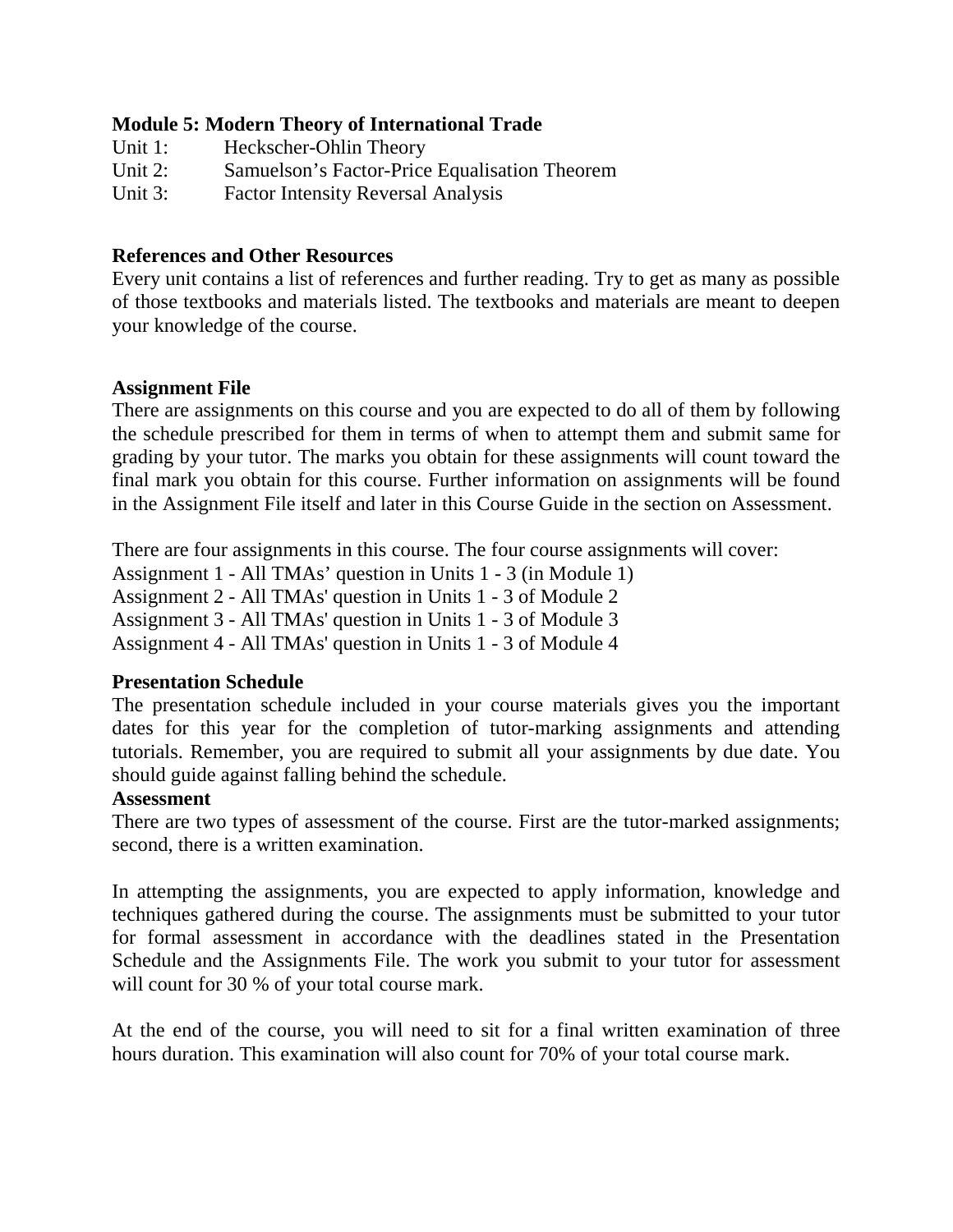### **Tutor-Marked Assignments (TMAs)**

There are four tutor-marked assignments in this course. You will submit all the assignments. You are enjoined to work all the questions thoroughly. The TMAs constitute 30% of the total score.

Assignment questions for the units in this course are contained in the Assignment File. You will be able to complete your assignments from the information and materials contained in your text books, reading and study units. However, it is desirable that you demonstrate that you have read and researched more widely than the required minimum. You should use other references to have a broad viewpoint of the subject and also to give you a deeper understanding of the subject.

When you have completed each assignment, send it, together with a TMA form, to your tutor. Make sure that each assignment reaches your tutor on or before the deadline given in the Presentation File. If for any reason, you cannot complete your work on time, contact your tutor before the assignment is due to discuss the possibility of an extension. Extensions will not be granted after the due date unless there are exceptional circumstances.

### **Final Examination and Grading**

The final examination will be of three hours' duration and have a value of 70% of the total course grade. The examination will consist of questions which reflect the types of self-assessment practice exercises and tutor-marked problems you have previously encountered. All areas of the course will be assessed

Use the time between finishing the last unit and sitting for the examination to revise the entire course material. You might find it useful to review your self-assessment exercises, tutor-marked assignments and comments on them before the examination. The final examination covers information from all parts of the course.

### **Course Marking Scheme**

The table presented below indicate the total marks (100%) allocation.

| <b>Assessment</b>                                         | <b>Marks</b> |
|-----------------------------------------------------------|--------------|
| Assignment (Best three assignment out of the four marked) | 30%          |
| <b>Final Examination</b>                                  | 70%          |
| <b>Total</b>                                              | 100%         |

### **How to Get the Most from This Course**

In distance learning the study units replace the university lecturer. This is one of the great advantages of distance learning; you can read and work through specially designed study materials at your own pace and at a time and place that suit you best.

Think of it as reading the lecture instead of listening to a lecturer. In the same way that a lecturer might set you some reading to do, the study units tell you when to read your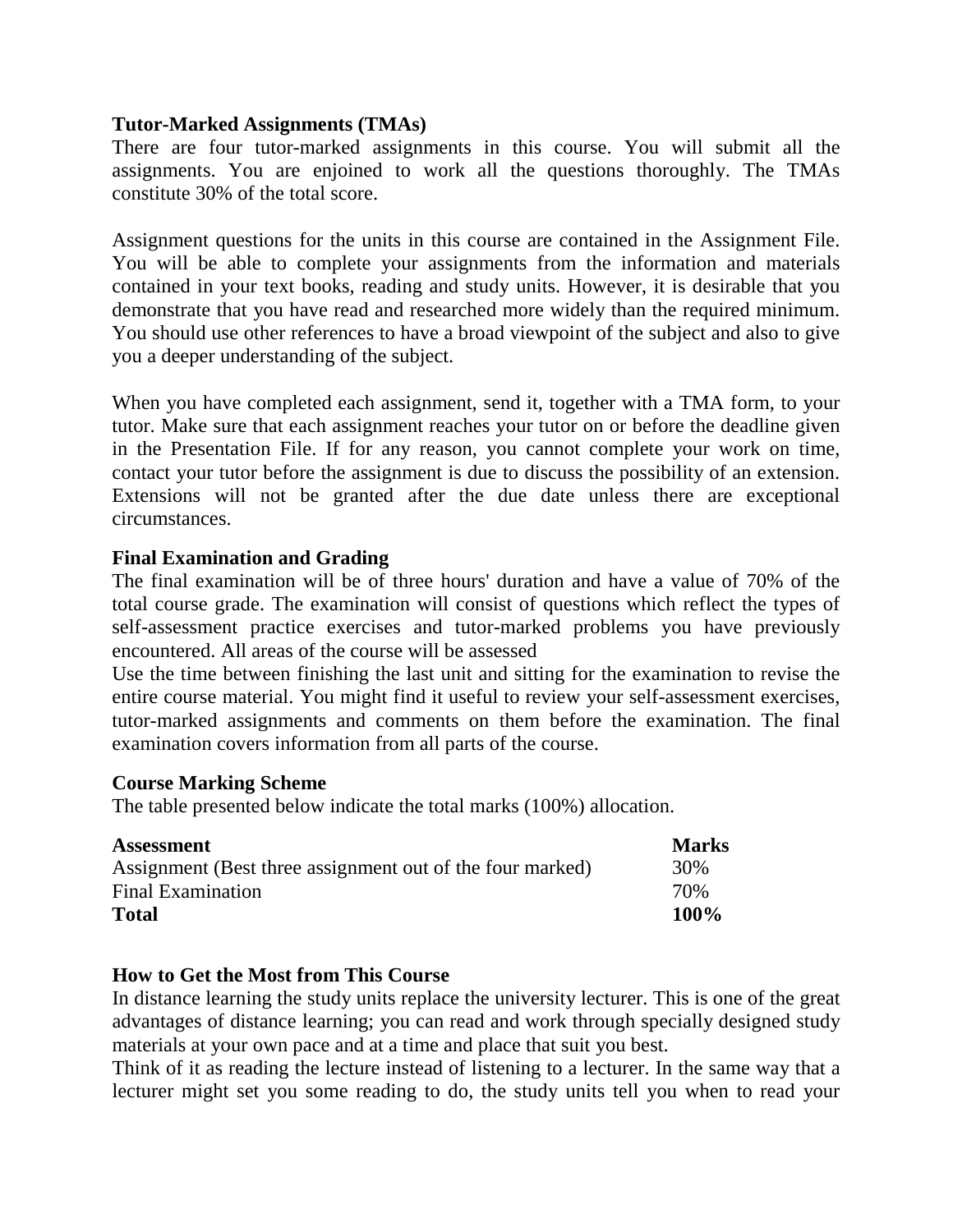books or other material, and when to embark on discussion with your colleagues. Just as a lecturer might give you an in-class exercise, your study units provides exercises for you to do at appropriate points.

Each of the study units follows a common format. The first item is an introduction to the subject matter of the unit and how a particular unit is integrated with the other units and the course as a whole. Next is a set of learning objectives. These objectives let you know what you should be able to do by the time you have completed the unit.

You should use these objectives to guide your study. When you have finished the unit you must go back and check whether you have achieved the objectives. If you make a habit of doing this you will significantly improve your chances of passing the course and getting the best grade.

The main body of the unit guides you through the required reading from other sources. This will usually be either from your text books or from a readings section. Some units require you to undertake practical overview of historical events. You will be directed when you need to embark on discussion and guided through the tasks you must do.

The purpose of the practical overview of some certain historical economic issues are in twofold. First, it will enhance your understanding of the material in the unit. Second, it will give you practical experience and skills to evaluate economic arguments, and understand the roles of history in guiding current economic policies and debates outside your studies. In any event, most of the critical thinking skills you will develop during studying are applicable in normal working practice, so it is important that you encounter them during your studies.

Self-assessments are interspersed throughout the units, and answers are given at the ends of the units. Working through these tests will help you to achieve the objectives of the unit and prepare you for the assignments and the examination. You should do each selfassessment exercises as you come to it in the study unit. Also, ensure to master some major historical dates and events during the course of studying the material.

The following is a practical strategy for working through the course. If you run into any trouble, consult your tutor. Remember that your tutor's job is to help you. When you need help, don't hesitate to call and ask your tutor to provide it.

## **Read this Course Guide thoroughly.**

 Organize a study schedule. Refer to the `Course overview' for more details. Note the time you are expected to spend on each unit and how the assignments relate to the units. Important information, e.g. details of your tutorials, and the date of the first day of the semester is available from study centre. You need to gather together all this information in one place, such as your dairy or a wall calendar. Whatever method you choose to use, you should decide on and write in your own dates for working breach unit.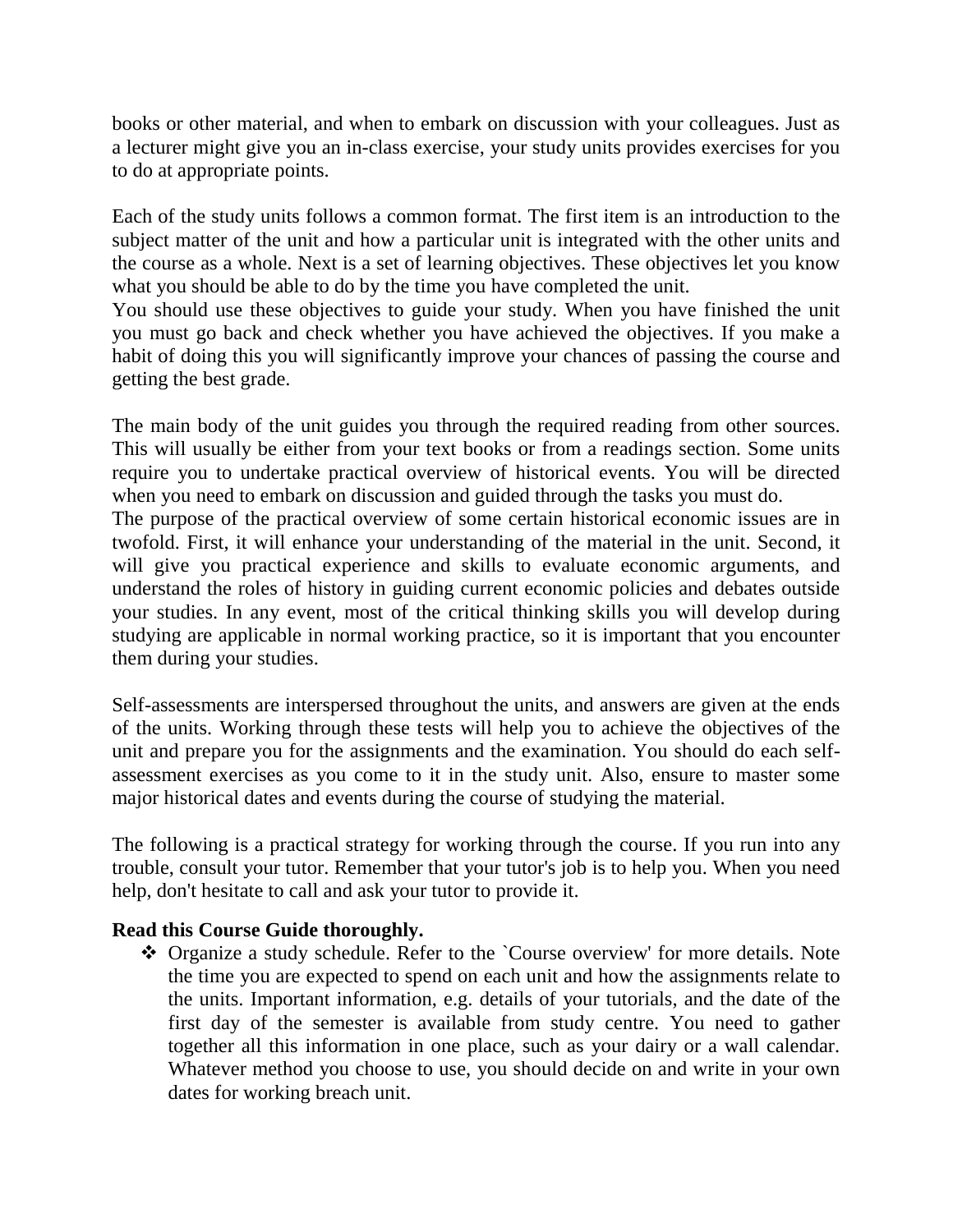- Once you have created your own study schedule, do everything you can to stick to it. The major reason that students fail is that they get behind with their course work. If you get into difficulties with your schedule, please let your tutor know before it is too late for help.
- $\cdot$  Turn to Unit 1 and read the introduction and the objectives for the unit.
- Assemble the study materials. Information about what you need for a unit is given in the `Overview' at the beginning of each unit. You will also need both the study unit you are working on and one of your text books on your desk at the same time.
- Work through the unit. The content of the unit itself has been arranged to provide a sequence for you to follow. As you work through the unit you will be instructed to read sections from your text books or other articles. Use the unit to guide your reading.
- Up-to-date course information will be continuously delivered to you at the study centre.
- Work before the relevant due date (about 4 weeks before due dates), get the Assignment File for the next required assignment. Keep in mind that you will learn a lot by doing the assignments carefully. They have been designed to help you meet the objectives of the course and, therefore, will help you pass the exam. Submit all assignments no later than the due date.
- Review the objectives for each study unit to confirm that you have achieved them. If you feel unsure about any of the objectives, review the study material or consult your tutor.
- When you are confident that you have achieved a unit's objectives, you can then start on the next unit. Proceed unit by unit through the course and try to pace your study so that you keep yourself on schedule.
- When you have submitted an assignment to your tutor for marking do not wait for it return `before starting on the next units. Keep to your schedule. When the assignment is returned, pay particular attention to your tutor's comments, both on the tutor-marked assignment form and also written on the assignment. Consult your tutor as soon as possible if you have any questions or problems.
- After completing the last unit, review the course and prepare yourself for the final examination. Check that you have achieved the unit objectives (listed at the beginning of each unit) and the course objectives (listed in this Course Guide).

## **Tutors and Tutorials**

There are some hours of tutorials (2-hours sessions) provided in support of this course. You will be notified of the dates, times and location of these tutorials. Together with the name and phone number of your tutor, as soon as you are allocated a tutorial group.

Your tutor will mark and comment on your assignments, keep a close watch on your progress and on any difficulties you might encounter, and provide assistance to you during the course. You must mail your tutor-marked assignments to your tutor well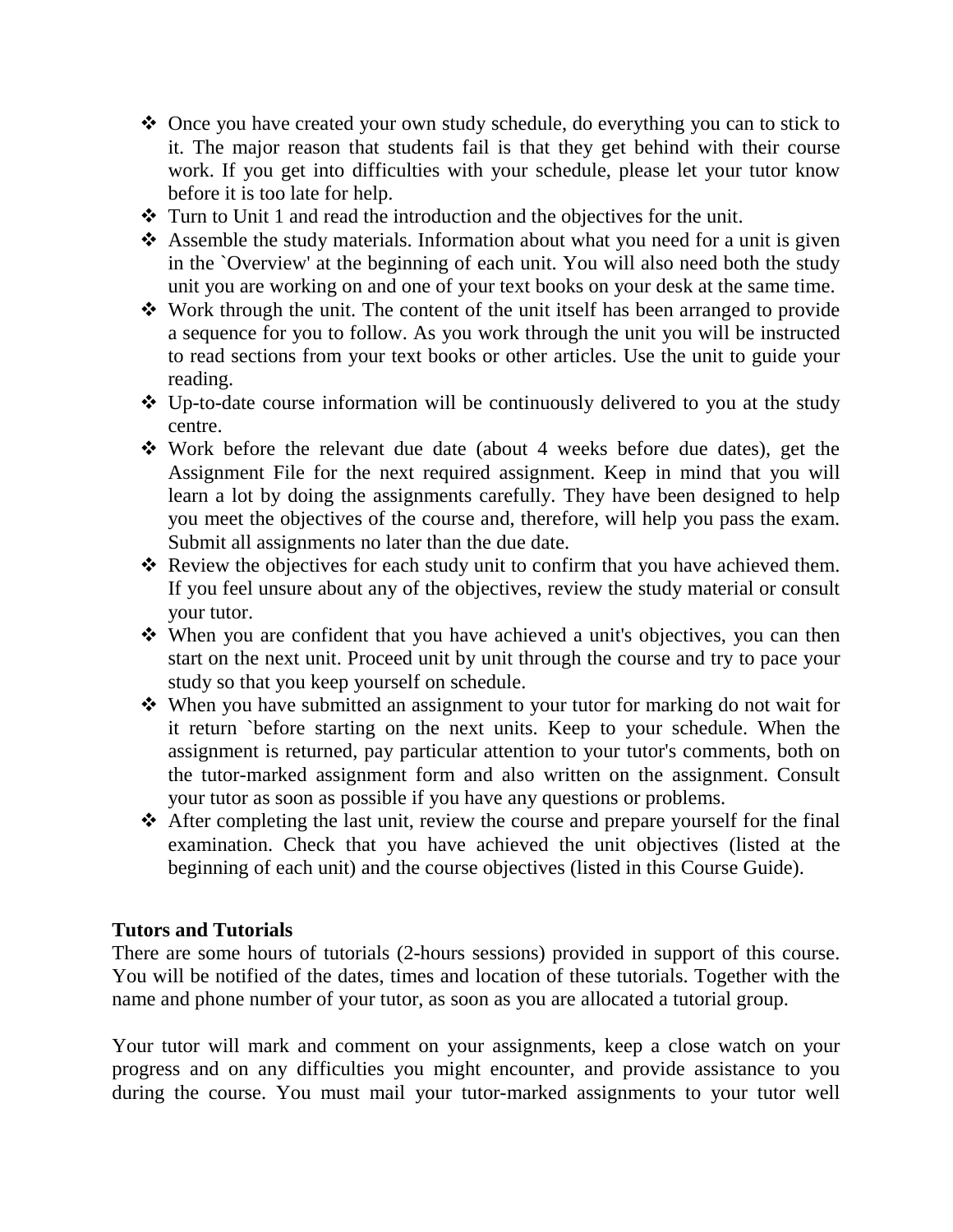before the due date (at least two working days are required). They will be marked by your tutor and returned to you as soon as possible.

Do not hesitate to contact your tutor by telephone, e-mail, or discussion board if you need help. The following might be circumstances in which you would find help necessary. Contact your tutor if.

- You do not understand any part of the study units or the assigned readings
- You have difficulty with the self-assessment exercises

• You have a question or problem with an assignment, with your tutor's comments on an assignment or with the grading of an assignment.

You should try your best to attend the tutorials. This is the only chance to have face to face contact with your tutor and to ask questions which are answered instantly. You can raise any problem encountered in the course of your study. To gain the maximum benefit from course tutorials, prepare a question list before attending them. You will learn a lot from participating in discussions actively.

## **Summary**

This course, International Trade and Finance (ECO 445), exposes the users to the rudiments of international trade and finance theory such asthe concepts and conceptual framework of international trade and finance, the reasons for international trade, merits and demerits of international trade, traditional and modern theories of international trade, and international payment system. It equally explains the theory of international trade and issues closely related to it such as balance of trade and payments, disequilibrium in balance of payments and the solution to these problems.

On successful completion of this course, you would have developed crucial thinking skills with the material necessary for efficient and effective discussion of economic issues and events both theoretically and practically. However, to gain a lot from the course please try to apply anything you learn in the course to term papers writing in other economic development courses. We wish you success with the course and hope that you will find it both interestingly intuitive and courteously functional.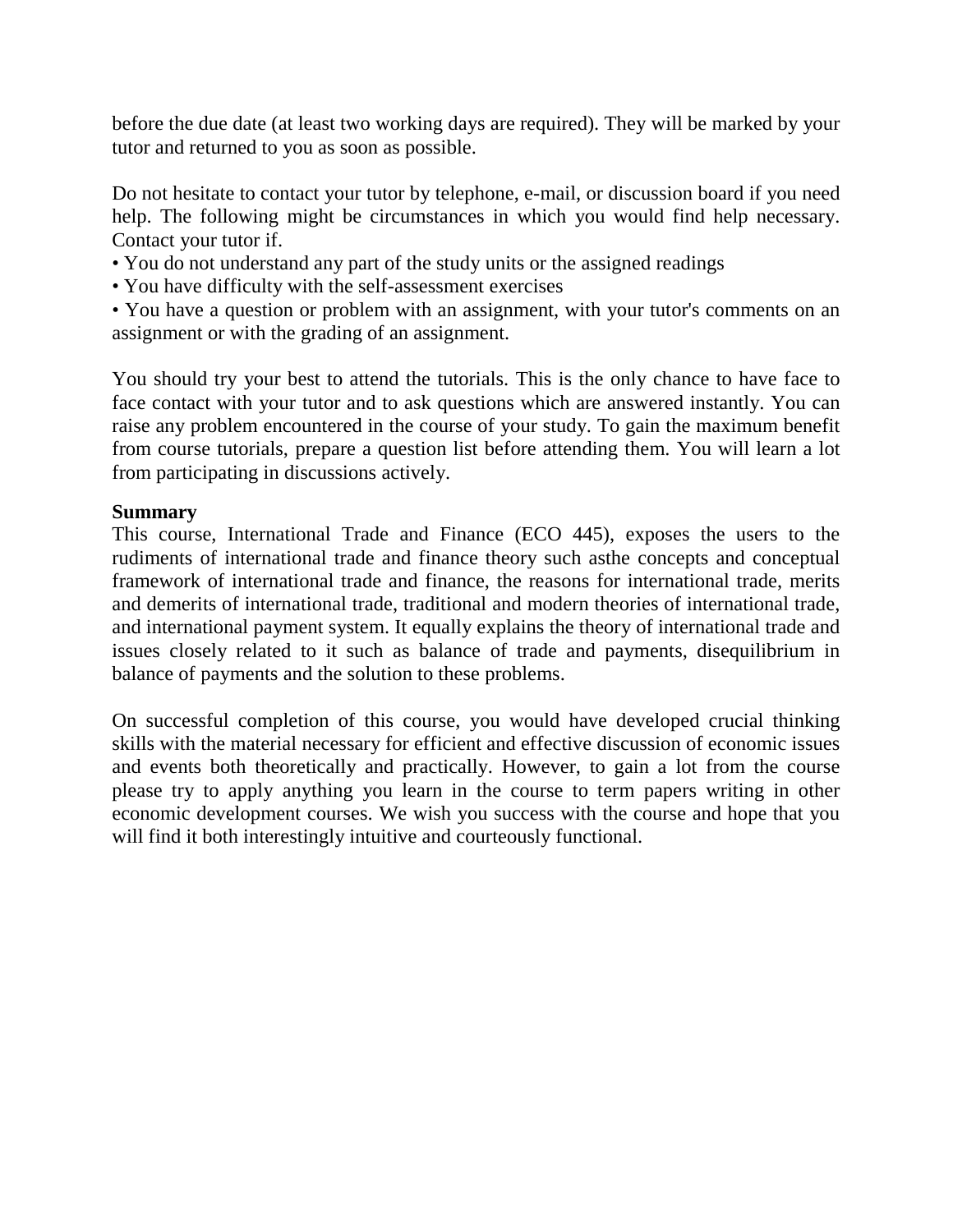## **MODULE ONE**

## **INTRODUCTION TO INTERNATIONAL TRADE**

- Unit 1: Meaning of international trade
- Unit 2: Basic tools of international trade Analysis
- Unit 3: Major Differences between Internal and International Trade

## **UNIT 1: MEANING OF INTERNATIONAL TRADE**

## **CONTENTS**

- 1.0 Introduction
- 2.0Objectives

3.0Main Content

- 3.1Definitions of International Trade
- 3.2 Basic Characteristics of International trade
- 3.3 Importance of International trade
- 4.0Conclusion

5.0 Summary

- 6.0 Tutor-Marked Assignment
- 7.0 References/Further Readings

## **1.0 Introduction**

This unit is to discuss the meaning of international trade, the characteristics of international trade and its importance to participating countries. In other words the basic features that differentiate international trade from other kinds of trade will be fully explored.

## **2.0 Objective**

At the end of this unit student should be able to

- Define and know the meaning of International Trade
- Understand the basic characteristics of international trade
- Explain the importance of trade among nation
- Compare foreign trade with any other trade

## **3.0 Main Content**

## **3.1 Definition of International Trade**

Arnold Kling (2012), argued that the view of economists tend to differ from those of the general public on issue concerning international trade. He noted three principal differences; first, that many non-economists believe it is more advantageous to trade with other members of one's nation of ethnic group than with outsiders. Economists see all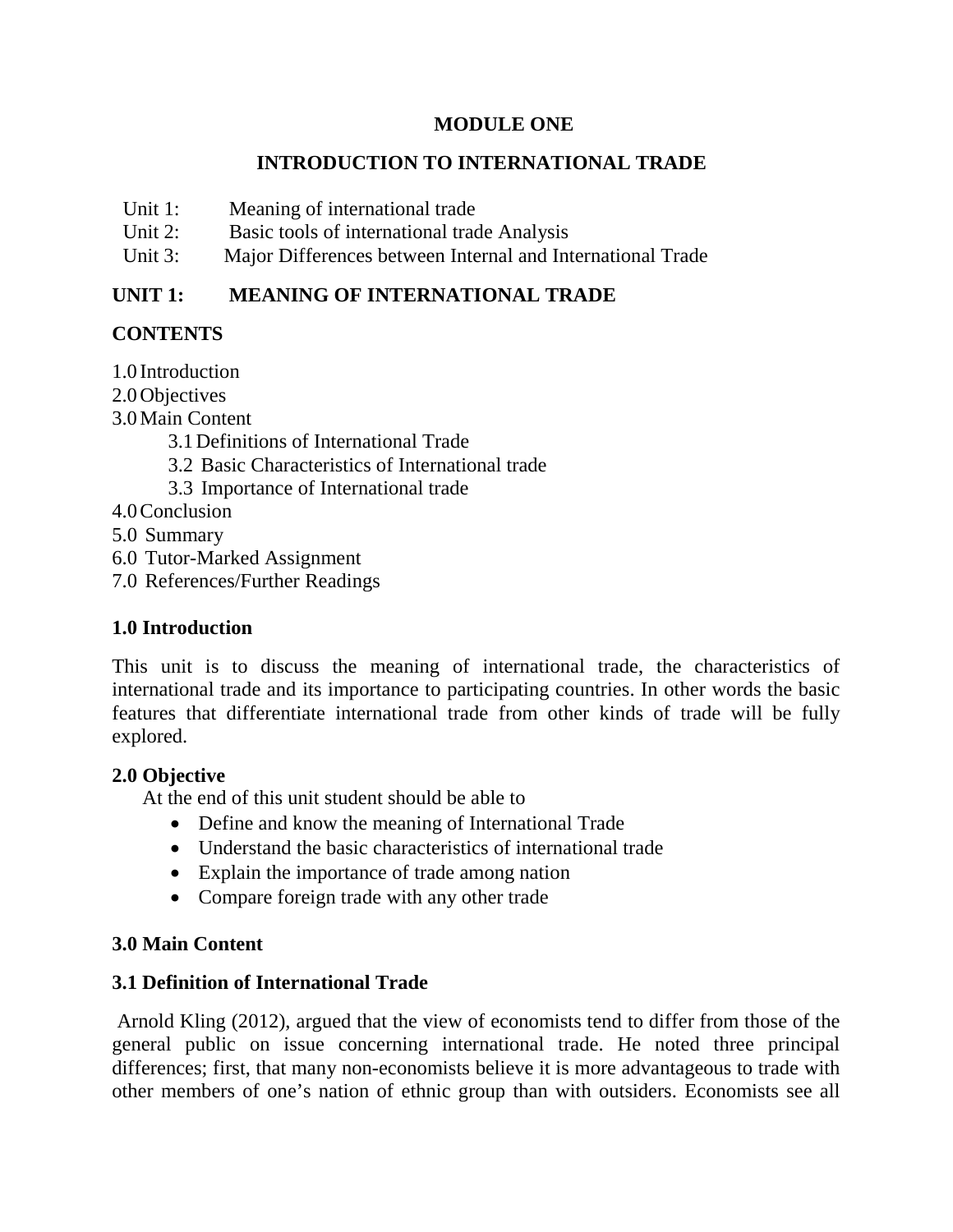form of trade as equally advantageous. Second, many non-economists believe that exports is better than imports for the economy. Economists believe that all trade is good for the economy. Third, many non-economists believe that a country balance of trade is governed by the "competitiveness" of its wage rates, tariffs, and other factors. Economists believe that the balance of trade is governed by many factors, including the aforementioned, but also including differences in national saving and investment.

However, international trade can be defined as the exchange of capital, goods and services across international borders or territories, which could involve the activities of the government and individual. In most countries, such trade represents a significant share of gross domestic product (GDP). In summary,international trade can be defined as trade between two nations or countries, it involves many factors such as foreign exchange for possibility of importation and exportation of goods and services, language barriers, transport cost etc.

## **Self Assessment exercise:**

What are the arguments put forth by Arnold Kling as relate to international trade?

## **3.2 Characteristics of International Trade**

There are numbers of salient qualities that international trade involves. These include the following among others;

- i. Human wants and countries' resources do not totally coincide. Hence, there tends to be interdependence on a large scale.
- ii. Factors endowments in different countries differ
- iii. Technological advancement of different countries differs. Some countries are better placed in one kind of production and some others in some other kinds of production.
- iv. Labour and entrepreneurial skills in different countries.
- v. Factors of production are highly immobile between countries. The degree of immobility of factors like labour and capital is greater between countries than within a country. Immigration law, citizenship, qualification, etc,. often restrict the international mobility of labour. According to Harrod, he believes that domestic trade consists largely of exchange of goods between producers who enjoy similar standards of life, whereas international trade consists of exchange of goods between producers enjoying widely different standards.
- vi. Heterogeneous Markets; in the international economy, world markets lack homogeneity on account of differences in climate, language, preferences, habit, customs, weights and measures, etc. The behaviour of international buyers in each case would therefore, be different.
- vii. Different National Groups: International trade takes place between differently cohered groups. The socio-economic environment differs greatly among different nations.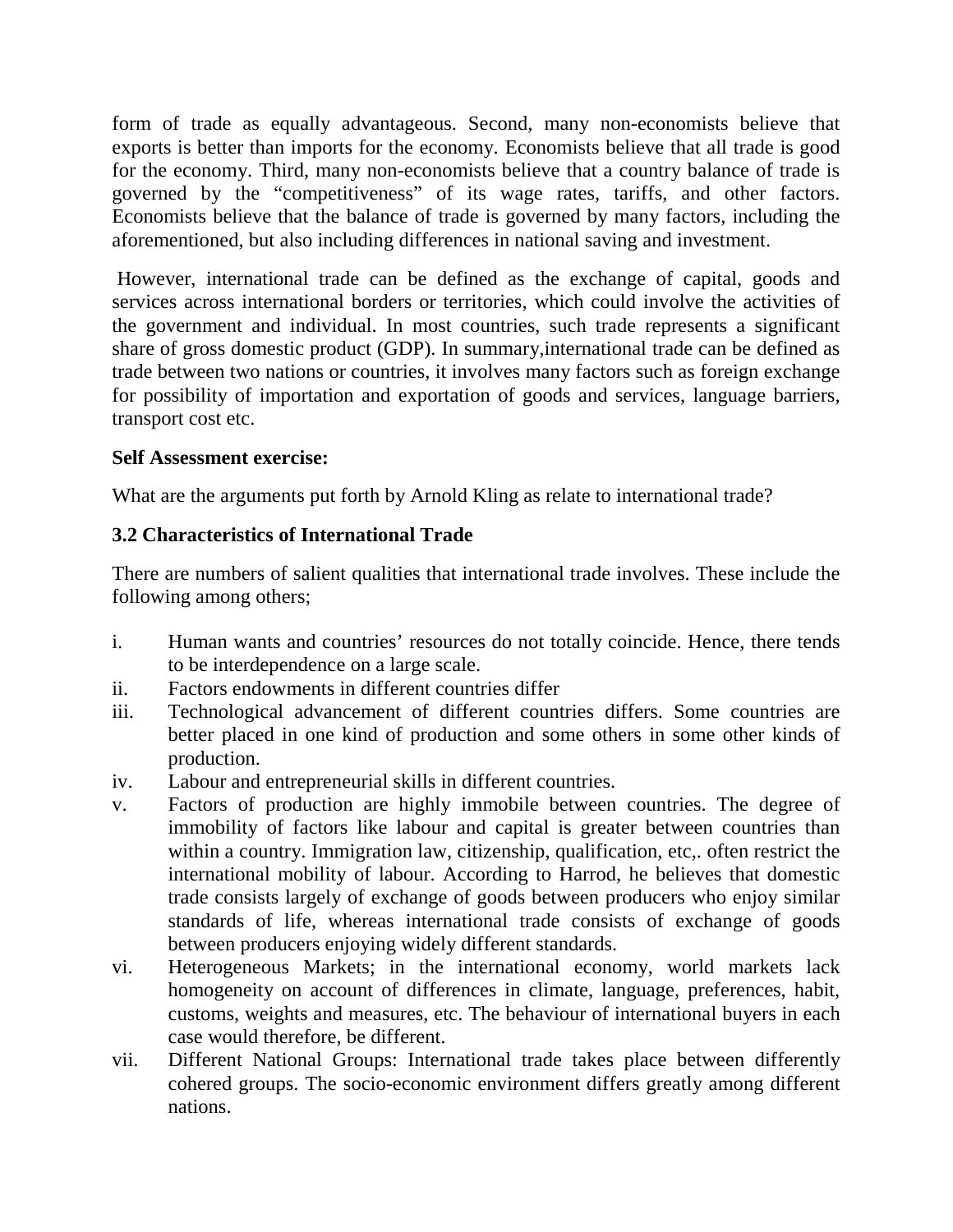- viii. Different Political Units: International trade is a phenomenon which occurs among different political units.
- ix. Different National Policies and Government Intervention: Economic and political policies differ from one country to another. Policies pertaining to trade, commerce, export and import, taxation, etc., also differ widely among countries though they are more or less uniform within the country. Tariff policy, import quota system, subsidies and other controls adopted by the governments interfere with the course of normal trade
- x. between one country and another.
- xi. Different currencies: Another notable feature of international trade is that it involves the use of different types of currencies. So each country has its own policy in regard to exchange rates and foreign exchange.

**Self Assessment exercise:** Give a detail explanation on the features of international trade.

## **3.3 Importance of international trade**

Some importance of International Trade are as follows:

1) International trade enables the full utilization of resources. Most of the time underdeveloped countries do not use their mineral resources efficiently; they export their raw materials to developed countries where the same are needed for the production of other goods.

2) International trade make trading partners gets goods cheaper than otherwise. Because every country produces those goods in the production of which it has less comparative cost.

3) By virtue of International trade consumers gets an opportunity to consume a large variety of goods produced by different countries and this improves the quality of life.

4) International trade enables every country to dispose off their surplus production. Some countries produce more than their own requirement. They sell this surplus production in other countries and avoid the occurrence of deflationary pressures in the domestic economy.

5) International trade encourages countries to compete with each other in the production of different kinds of goods at low cost of production. Competitiveness stimulates productivity.

6) It widens the extent of market. Every country makes an attempt to produce different goods in large quantity. This induces production on large scale and thereby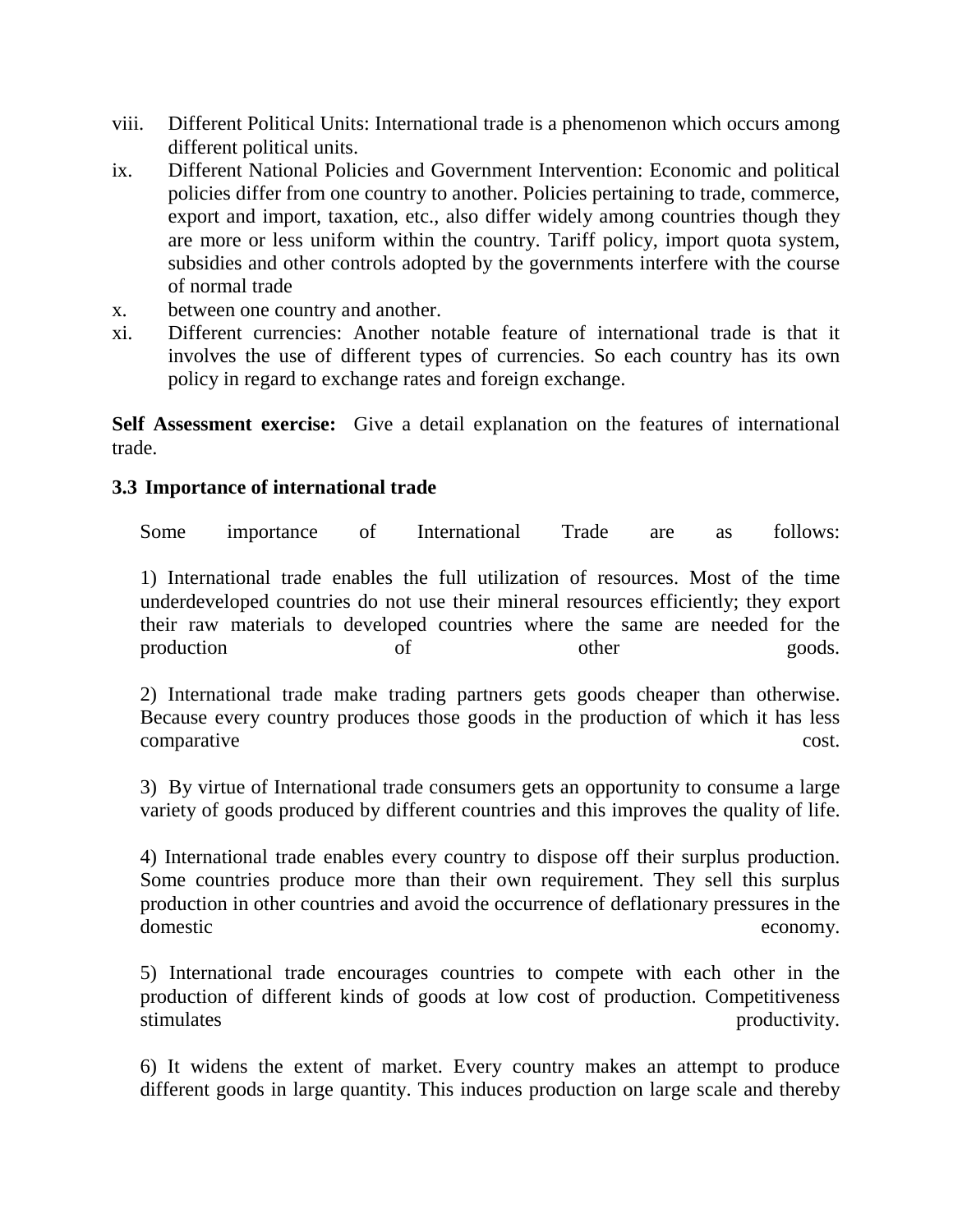| generates | economies |  | scale. |
|-----------|-----------|--|--------|
|-----------|-----------|--|--------|

7) International trade stimulates the spirit of competition among the entrepreneurs. New techniques of production are devised to produce quality goods at low cost. Advancement of technology is the key to economic development.

8) International trade promotes mutual cooperation among different countries. It creates an atmosphere of goodwill and friendship among the trading countries.Human wants and countries' resources do not totally coincide. Hence, there tends to be interdependence on a large scale.

**Self Assessment exercise:**International trade tends to bring about interdependence on a large scale. Discuss

### **4.0Conclusion**

We conclude that the concept of international trade is a vital trade for all countries both developed and developing countries because of its importance for the growth and development of every nation and its citizens.

### **5.0 Summary**

In this study unit we attempt to explore different definitions of the concept of international trade and finance, the main features of international trade and the importance of international trade to all countries.

### **6.0Tutor-Marked Assignment**

a) Define the term international trade

b) There are some salient features of international trade that makes it different from other trade. What are these characteristics?

c) Discuss how international trade is important to your country.

## **7.0 References/Further Readings**

Arnold Kling (2012); The Coincise Encyclopaedia of Economics, International Trade Library of Economy Liberty.

Frederic S. Mishkin, (2012); The Economics of Money, Banking and Financial Markets, 10th edition, Pearson.

Jhingan M.L, (2010); International Economics,  $6<sup>th</sup>$  edition, Vrinda Publications (P) Ltd. Delhi, India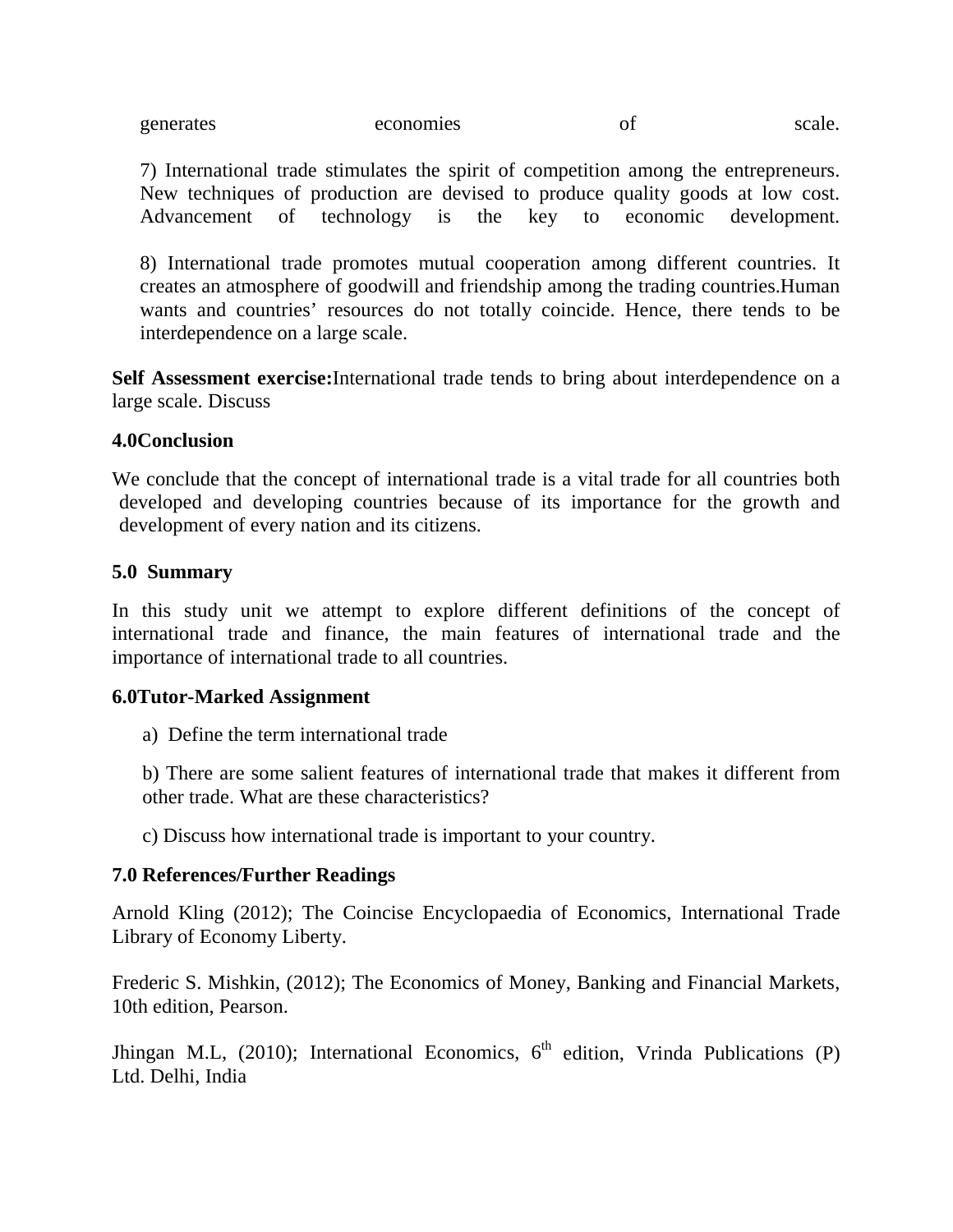Jhingan M.L, (2010); Macroeconomics Theory,  $12<sup>th</sup>$  edition, Vrinda Publications (P) Ltd. Delhi, India

Krugman Obstfeld, (1975); International Economics Theory and Policy,  $8<sup>th</sup>$  edition Pearson International edition,.

Olasupo Akano (1995); International trade theory and evidence, Rebonik publication Ltd, lagos,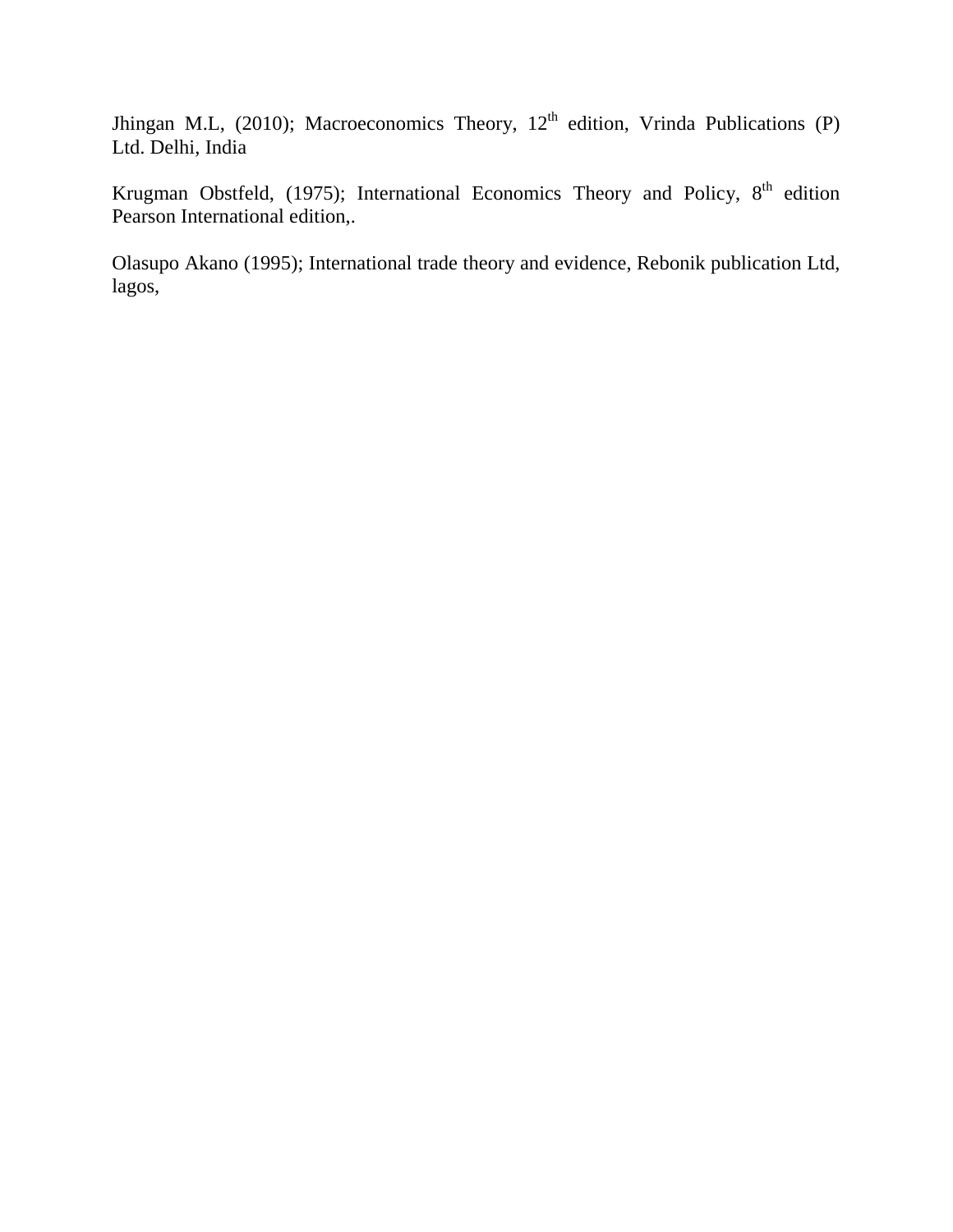## **UNIT 2: BASIC TOOLS OF INTERNATIONAL TRADE ANALYSIS**

## **CONTENTS**

1.0 Introduction

2.0Objectives

- 3.0Main Content
	- 3.1Graphical Tools of Analysis
	- 3.2Mathematical or Algebraic Tools of Analysis
	- 3.3 Tabular Tools of International Trade Analysis
- 4.0Conclusion
- 5.0 Summary
- 6.0 Tutor-Marked Assignment
- 7.0 References/Further Readings

## **1.0 Introduction**

This unit will looked at the different tools that can be used for the analysis and explanation of international trade, it considered in details the graphical, mathematical and the tabular tools of analysis of international trade.

## **2.0Objective**

At the end of this unit student should be able to

- Know how to use graph to explain the concepts of International Trade
- Understand mathematical or algebraic workings involved in the analysis of international trade
- Understand the tabular analysis of international trade

## **3.0 Main Content**

## **3.1 Graphical Tools of Analysis**

The Graphical illustrative Tool:These include diagrammatic illustration and uses of curves. They are generally used to explain concept in international trade and finance, and economics in general, these include the following among others;

## **i. The Production Possibility Curve**

A production possibility curve represents the supply side in international trade equilibrium. It shows the various alternative combinations of the two commodities that a country can produce most efficiently by fully utilizing its factors of production with the available technology. It is based on the concept of opportunity costs. The slope of production possibility curve measures the amount of one commodity that a country must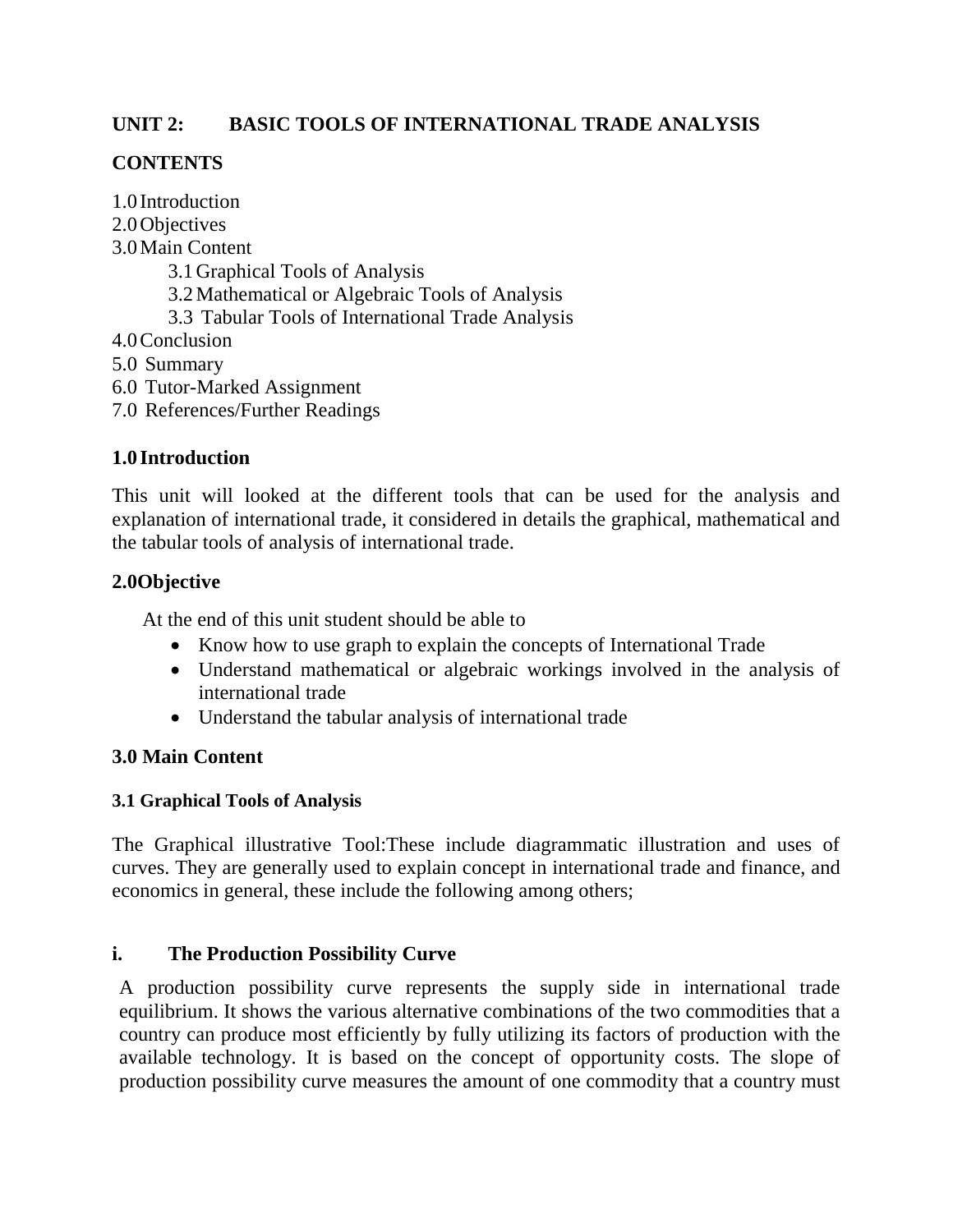give up in order to get an additional unit of the second commodity. In other words, the slope of production possibility curves whether a straight line or a curvature, is negative. The slope of the production possibility curve depends on cost conditions operating in an economy. Under constant opportunity costs, the production curve is a straight line, shown as *PB* in Fig. 1. The production possibility curve under increasing opportunity



costs is *concave* to the origin, shown as *AA* in Fig. 2. Under decreasing opportunity costs, the production possibility curve is *convex* to the origin, shown as  $AA_1$  in Fig. 3. The production possibility curve, as a tool of analysis has been used by Haberler as a refinement to the classical theory of international trade. But the production possibility curve does not tell what will, in fact, be produced. It merely sets out what the possibilities are. More information is needed for this purpose on the demand side.

#### **ii. The Offer Curve**

Another important tool of analysis in international economics is the offer curve, also known as the reciprocal demand curve developed by Mill, Edgeworth, Marshall and Meade. The offer curve of a country determines the relative commodity price at which trade takes place. It shows the various quantities of its exportable commodity a country is willing to exchange for an importable commodity at various international prices.



Fig 1.2.2: The Offer Curve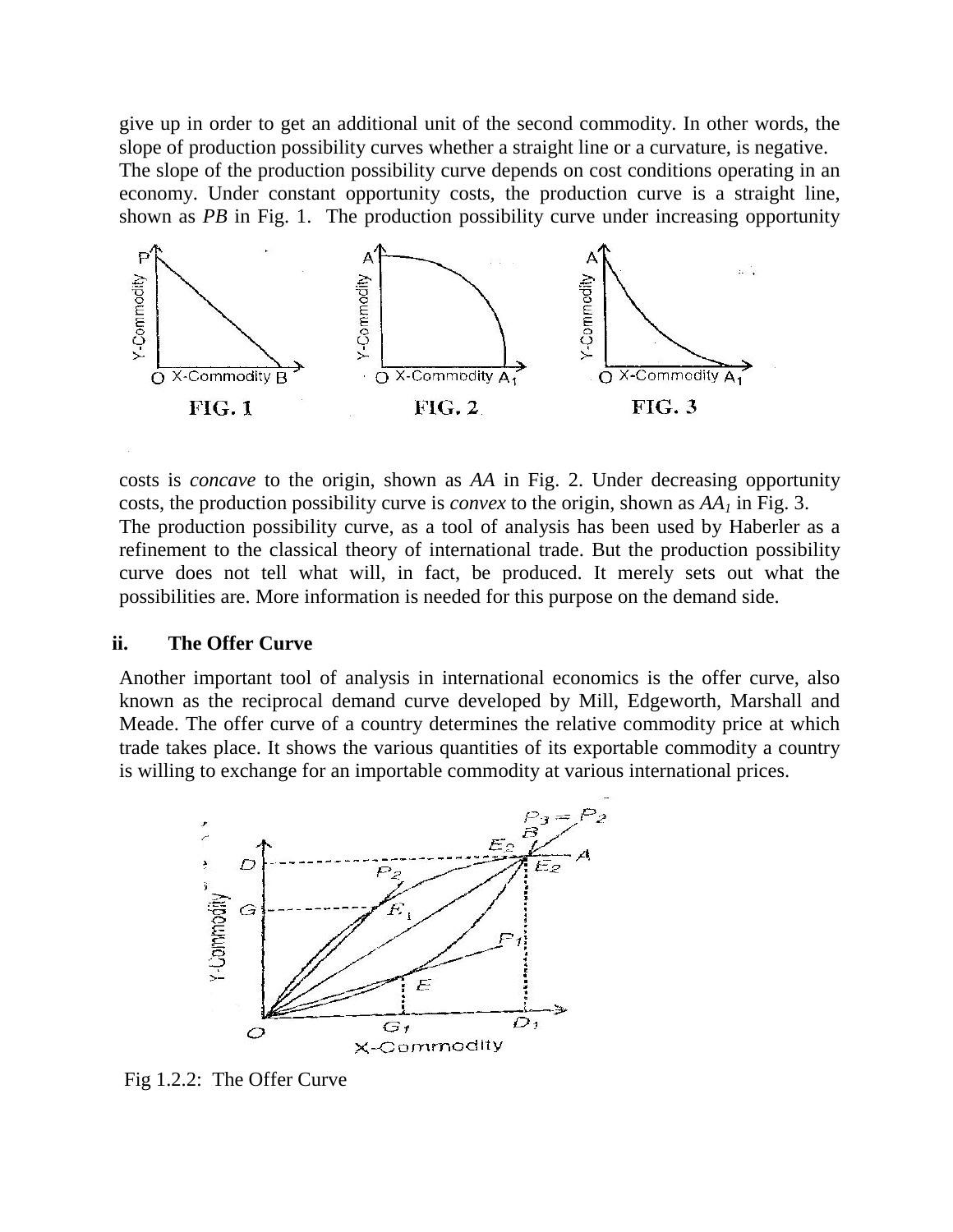In order to determine the trade equilibrium at given international prices. This point is achieved at the point where the two offer curves intersect, this point will determine the quantities of exports and imports of each commodity offered at international prices by the two countries. The offer curves OA and OB intersect at point  $E_2$  (=  $E_2$ ). At the international price line  $P_3$  (=P<sub>2</sub>), country A offers OD of its exports of Y in exchange for  $OD<sub>1</sub>$  of imports of X from country B. Similarly, country B offers  $OD<sub>1</sub>$  of its exports of X in exchange for OD import of Y from country A. at any point other than  $E_2$ , say  $E_1$  on the price line  $OP_2$ , country A would be willing to exchange OG of its commodity Y for a lesser amount  $GE_1$  of X country B. similarly, if B is at point E on the international price line  $OP_1$ , it would be willing to accept much less quantity  $G_1E$  of commodity Y form country A in exchange for  $OG_1$  of X in country B. Thus, neither point  $E_1$  nor point E on the international price line  $OP_2$  and  $OP_1$  can be one of equilibrium, because the terms of trade implied by the ray from the origin of each point do not suffice to clear the market" Hence, the point  $E_2$  (=  $E_2$ ) where the offer curve OA and OB of the two countries intersect will be the equilibrium point.

#### **iii. The Edgeworth Box**

The box diagram is another analytical tool used from the supply side in the international trade theory. It permits us to study the inter-relationships between production functions and total numbers of factors of production and to derive optimal factors inputs and outputs.



Fig 1.2.3: The Edgeworth Box(Box Diagram)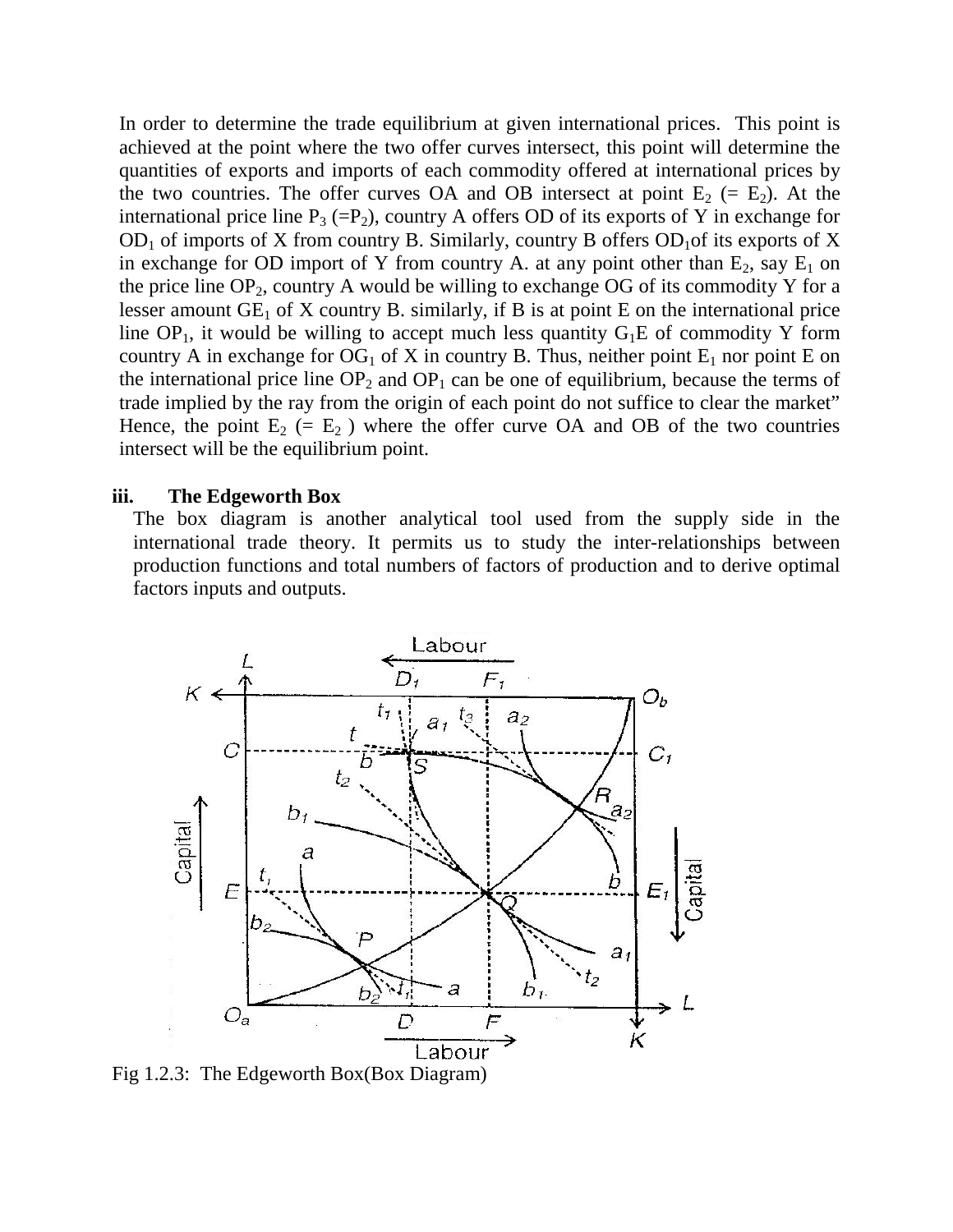The starting point is the combination of two isoquant diagrams representing two commodities (A and B) which may be joined together to form a box diagram, as shown above, the vertical axis measures capital and the horizontal axis labour from the origin  $O_a$  which represents commodity A. the isoquants aa,  $a_1a_1$  and  $a_2a_2$  are the isoquants of this commodity. They are drawn on the assumption of the homogenous production function of the degree one. Accordingly, the isoquants are so drawn that the isoquant  $a_1a_1$  is twice as far as from the origin Ob as the isoquant aa, and  $a_2a_2$  is three times as far as from the origin as aa. Similarly, the origin Ob relates to commodity B and its isoquants are represented by bb,  $b_1b_1$  and  $b_2b_2$ . The assumption of homogenous production of degree one equally holds in this case. Any point on the box diagram represents four things: it measures from the lower left-hand corner (Oa) the amounts of capital and labour used to produce that commodity A, and from the upper right-hand corner (Ob) the amounts of capital and labour used in the production of the other commodity B. Any point in the box diagram, for instance, S where the isoquants  $a_1a_1$  and bb intersect, represents a certain combination of the two commodities with the help of the two input combinations. To produce S units of commodity A, Oa of capital and  $O<sub>a</sub>D$  of labour are needed; and to produce S units of commodity B,  $O_bC_1$  of capital and  $O_bD_1$  of labour are required. These combinations of the two inputs are essential because full employment of factors is assumed. But S is not a point of economically efficient production of the two commodities A and B or optimum allocation of the two named factors. This is because at point S the ratio between the marginal productivities is different in the production of both commodities as indicated by the different slopes of the two isoquants. Also at point S. the tangent  $t_1$  on the isoquant  $a_1a_1$  is much steeper than the tangent *t* on the isoquant *bb*, this imply that labour is relatively more productive in making commodity A than B, whereas the opposite is true of capital. Therefore, labour should be shifted from B production to A production, and capital from A production to B production.

If we move along the isoquant  $a_1a_1$  toward Q, the production of A remains unchanged because we are still on the isoquant  $a_1a_1$ . But the production of B has increased as we have moved to a higher isoquant  $b_1b_1$  from *bb*. This has been possible due to the shifting of CE of capital from the production of A to B and point  $D_1F_1 (= DF)$  of labour from the production of B to A. Thus, to produce Q units of A,  $O<sub>b</sub>F<sub>1</sub>$  of labour are used. However, at point Q which is the "efficient locus" or the point of economically efficient production for both A and B, because at this point the ratio between the marginal productivities in the production of A and B are equalized, as shown by the tangent  $t_2t_2$  that passes through the locus of isoquant  $a_1a_1$  and  $b_1b_1$ . Similarly, point P and R are economically efficient production points of the commodities. This is because the isoquants of the two commodities have opposite curvatures and each curve is tangent to the other at a single point, and the tangent point passing through each point is parallel to the other, i.e.,  $t_1t_1$  is parallel to  $t_2t_2$ , and to  $t_3t_3$ .

**Self Assessment exercise:** How can the edgeworth box be useful in the analysis of international trade.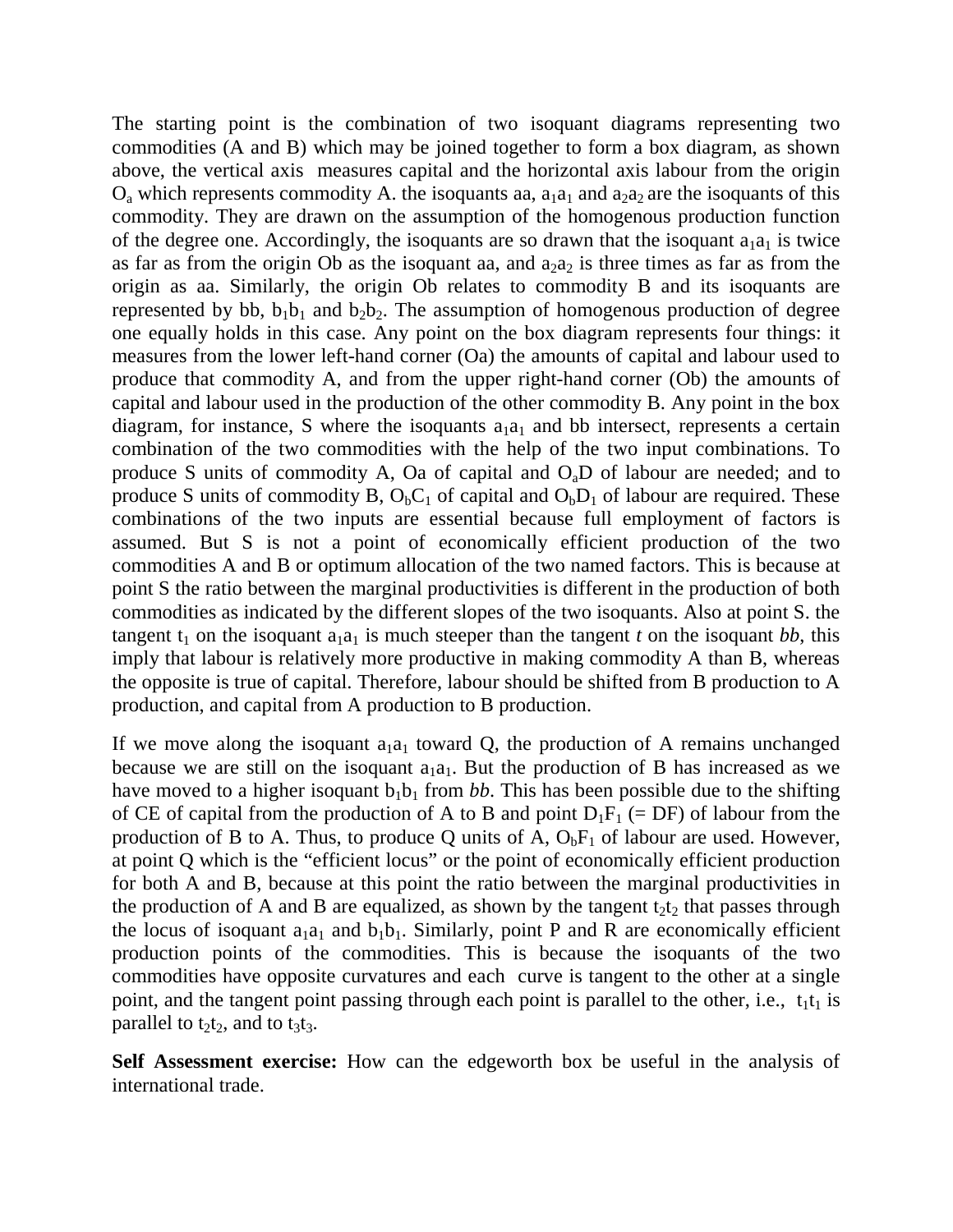### **3.2 Mathematical or Algebraic Tools of Analysis**

Equationsor mathematical functions are often used as illustrative tools of analysis in international trade and finance and in economics in general. The estimation of exchange rates, term of trade, and calculation of balance of payment and trade etc are done base on this illustrative tool of analysis. For instance, the estimation (calculation) of various types of terms of trade;

i. Commodity terms of trade

$$
T_c = \frac{Px1}{Px0} / \frac{Pm1}{Pm0}
$$

Where the subscripts 0 and 1 indicate the base and end periods.

Taking 2001 as the base year and expressing Nigeria's both export prices and import prices as 100, if we find that by the end of 2010 its index of export prices had fallen to 90 and the index of import prices had risen to 110. The terms of trade had changed and will be calculated as follows;

$$
T_c = \frac{90}{100} / \frac{110}{100} = 81.82
$$

ii. Gross barter terms of trade

$$
T_g = \frac{Qm1}{Qm0} / \frac{Qx1}{Qx0}
$$

Taking 2001 as the base year and expressing Nigeria's both quantities of imports and exports as 100, if we find that the index of quantity imports had risen to 160 ad that of quantity exports to 120 in 2010, then the gross barter of trade had changed as follows.

$$
Tg = \frac{160}{100} \frac{120}{100} = 133.33
$$

iii. Income terms of Trade

$$
T_y = Tc.Q_x = \frac{P_x.Q_x}{P_m} = \frac{\text{Index of Expert Prices} \times \text{Export Quantity} \left( \text{where} Tc = \left| \frac{Px}{P_m} \right. \right)}{\text{Index of Import Prices}}
$$

i.e.  $T_y$  is the income terms of trade;  $T_c$  the commodity terms of trade; and  $Q_x$  the export volume index. This index could be calculated by dividing the index of the value of exports by an index of the price of imports, and it is called the "Export Gain from Trade Index".

Taking 2001 as the base year, if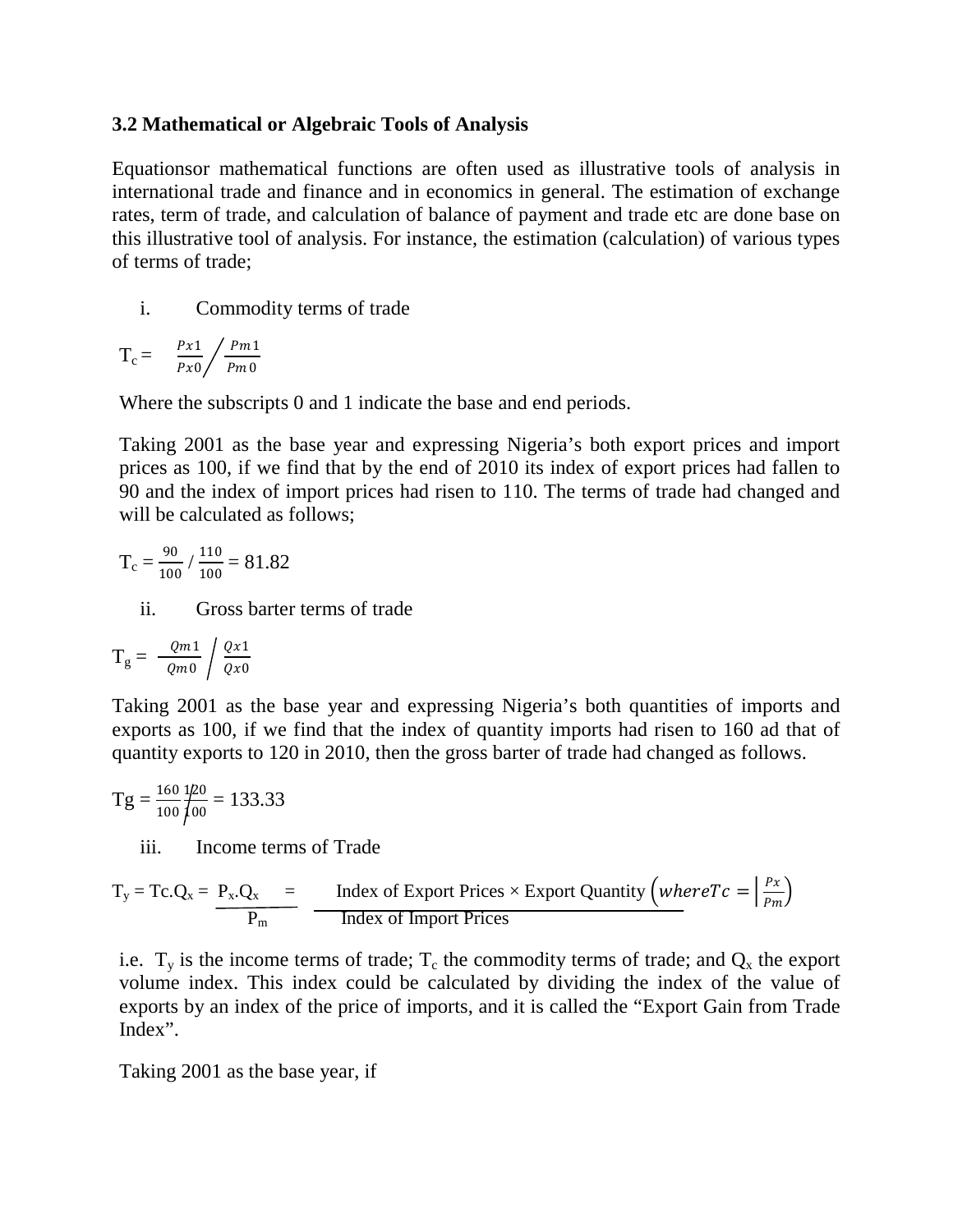$P_x = 140$ ,  $P_m = 70$  and  $Q_x = 80$  in 2010, then

$$
P_Y = \frac{140 \times 80}{70} = 160
$$

It implies that there is improvement in terms of trade by 60 per cent in 2001 as compared with 1991.

If in 2001,  $P_x = 80$ ,  $P_m = 160$  and  $Q_x = 120$ ,

Then,

$$
P_y = \frac{80 \times 120}{160} = 60
$$

It implies that the income terms of trade have deteriorated by 40 per cent in 2010 as compared with 20.10

**Self Assessment exercise:** Differentiate between the mathematical illustration of the commodity terms of trade and gross barter terms of trade.

## **3.3 Tabular Tools of International Trade Analysis**

Tabular illustration just like others table are often used to explain situation or analytical reason for better understanding of the concept. For instance analytical table could be used to explain the gains from trade and more, such as Adam Smith Absolute Cost Advantage as illustrated below;

| Table 1.2.1: Absolute Difference in Cost |                    |                    |  |  |
|------------------------------------------|--------------------|--------------------|--|--|
| Country                                  | <b>Commodity X</b> | <b>Commodity Y</b> |  |  |
|                                          | 10                 |                    |  |  |
|                                          |                    | 10                 |  |  |

From the table above there are two countries (A and B) and two commodities (X and Y), each country produce certain quantity of the two commodities; for country  $A$ ,  $(X,Y)$ = (10,5) while country B,  $(X, Y) = (5, 10)$ . Country A has absolute cost advantage in production of commodity X, but country B has least cost advantage of producing commodity Y, therefore specialised in its production. The analytical table below explain the specialisation procedure in order to maximise the available global resources and gains from trade.

| Table 1.2.2: Tabular Analytical Representation of Gains from Trade |              |             |            |  |
|--------------------------------------------------------------------|--------------|-------------|------------|--|
| Commodity                                                          | Production   | Production  | Gains from |  |
|                                                                    | before Trade | after Trade | Trade      |  |
| Country                                                            |              | (2)         | $(2-1)$    |  |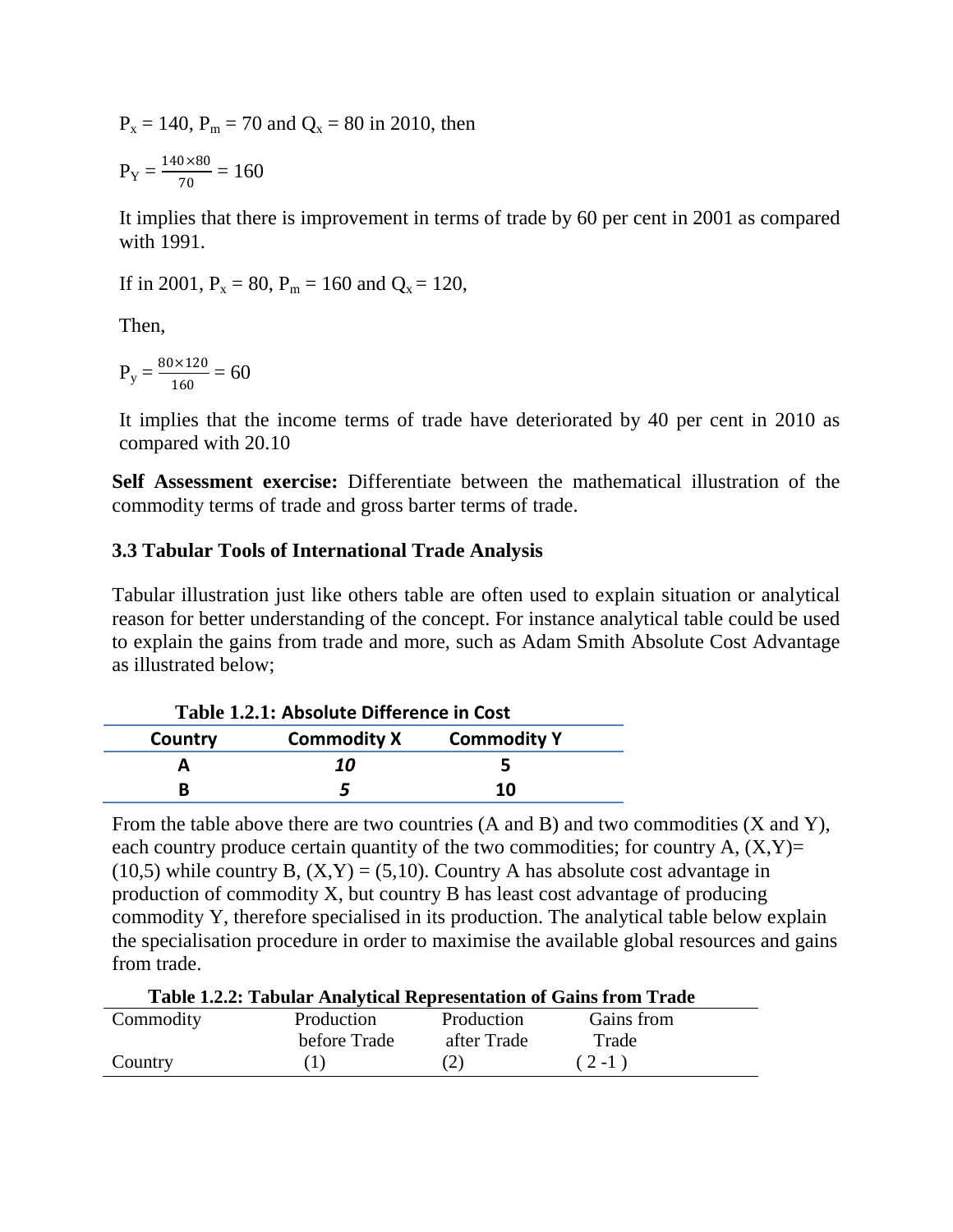|                  |  |                          | $\overline{\phantom{a}}$ |     |  |
|------------------|--|--------------------------|--------------------------|-----|--|
|                  |  | $\overline{\phantom{0}}$ |                          | - 1 |  |
| Total production |  |                          |                          |     |  |

#### **Self Assessment exercise:**

Explain any gains from trade you know using the tabular analysis of international trade

### **4.0 Conclusion**

We established the fact that understanding the concept and theory of international trade and finance largely depend on understanding the basic tools of analysis in international trade in particular and economics thought in general.

### **5.0 Summary**

.

This unit explain analytical tools in international trade and finance and reiterate that understanding the analytical tools will aid the understanding the concept and theory of international trade. These analytical tools refer to the basic tools of analysing international trade which include graphs, equations or mathematical illustration and tabular illustration.

### **6.0 Tutor-Marked Assignment**

- a) Enumerate and explain various tools of analysis in international trade and finance
- b) Write short note on any three of the basic tools analysed above.

## **7.0 References/Further Readings**

Amacher, R. & Ulbrich, H. (1986); Principles of Economics, South Western Publications Co. Cincinnafi, Oliso.

Arnold Kling (2012); the Coincise encyclopaedia of economics, international trade library of economy liberty.

Attah B.O, Bakare-Aremu, T.A. & Daisi, O.R., (2011); Anatomy of Economics Principles, Q&A (Macroeconomics), Raamson Printing Press, Oke-Afa, Isolo, Lagos, Nigeria

Frederic S. Mishkin, (2012); The Economics of Money, Banking and Financial Markets, 10th edition, Pearson.

Jhingan M.L, (2010); International Economics,  $6<sup>th</sup>$  edition, Vrinda Publications (P) Ltd. Delhi, India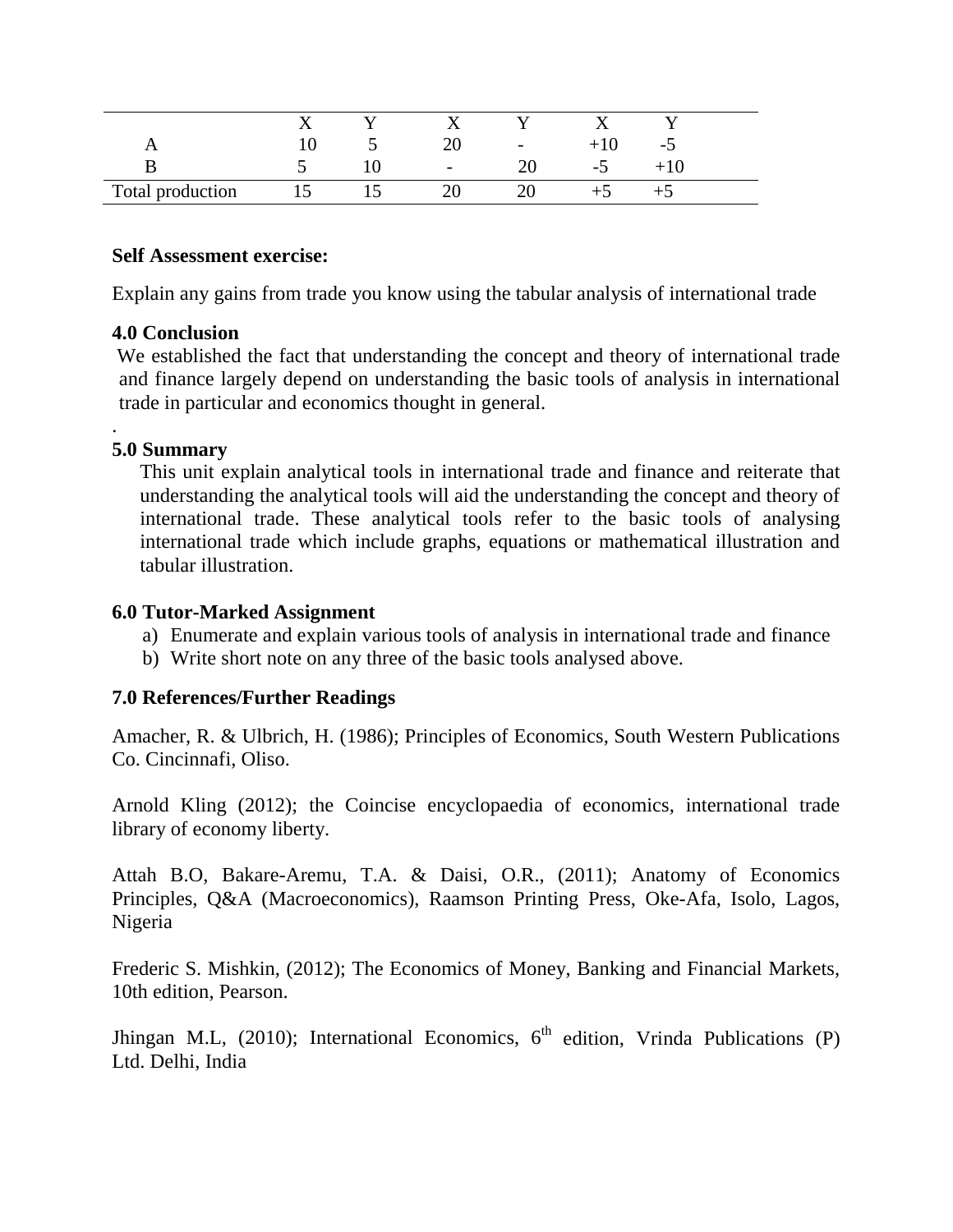Jhingan M.L, (2010); Macroeconomics Theory,  $12<sup>th</sup>$  edition, Vrinda Publications (P) Ltd. Delhi, India

Krugman Obstfeld, (1975); International Economics Theory and Policy,  $8<sup>th</sup>$  edition Pearson International edition,.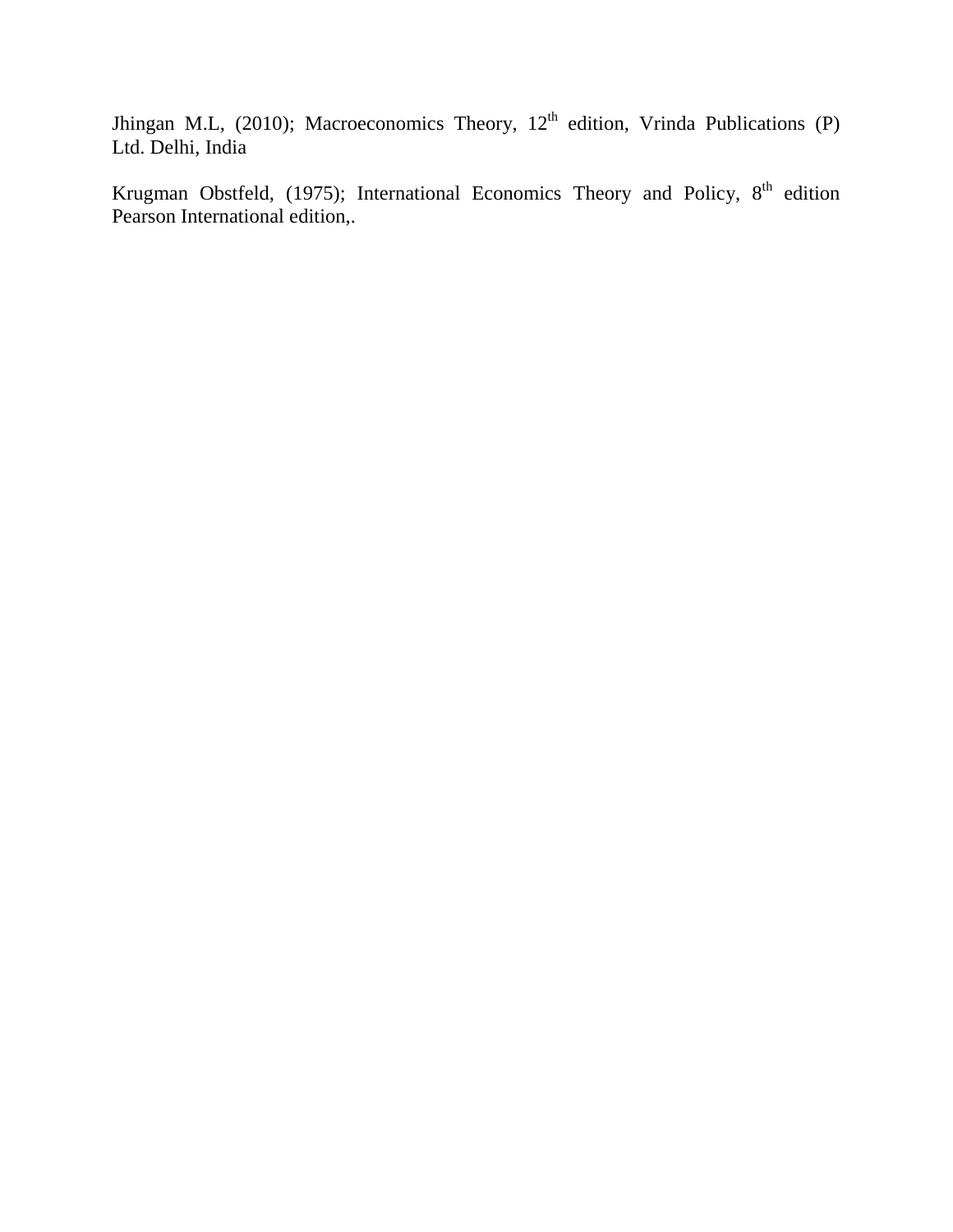## **UNIT 3: DIFFERENCE BETWEEN INTERNAL AND INTERNATIONAL TRADE**

## **CONTENTS**

- 1.0 Introduction
- 2.0Objectives
- 3.0Main Content
	- 3.1The concept of Internal Trade
	- 3.2Major differences between Internal and International Trade
	- 3.3Merits and Demerits of International Trade
- 4.0Conclusion
- 5.0 Summary
- 6.0 Tutor-Marked Assignment
- 7.0 References/Further Readings

## **1.0 Introduction**

This unit is to discuss the concepts of internal trade, it distinguish between internal (i.e. domestic) trade and international (foreign) trade. It further discusses the advantages and disadvantages associated with international trade.

## **2.0Objective**

At the end of this unit student should be able to

- Explain the meaning of internal trade
- Distinguish between internal trade and international trade
- Understand the merits and demerits of international trade

## **3.0 Main Content**

## **3.1 The Concepts of Internal Trade**

Internal trade, also known as Domestic trade or home trade is the exchange of domestic goods within the boundaries of a country. This may be sub-divided into two categories, [wholesale](https://en.wikipedia.org/wiki/Wholesale) and [retail.](https://en.wikipedia.org/wiki/Retail) Wholesale trade is concerned with buying goods from manufacturers or dealers or producers in large quantities and selling them in smaller quantities to others who may be retailers or even [consumers.](https://en.wikipedia.org/wiki/Consumer) Wholesale trade is undertaken by wholesale merchants or wholesale commission agents.

Retail trade is concerned with the sale of goods in small quantities to consumers. This type of trade is taken care of by retailers. In actual practice, however, [manufacturers](https://en.wikipedia.org/wiki/Manufacturer) and wholesalers may also undertake retail distribution of goods to bypass the intermediary retailer, by which they earn higher [profits.](https://en.wikipedia.org/wiki/Profit_%28economics%29)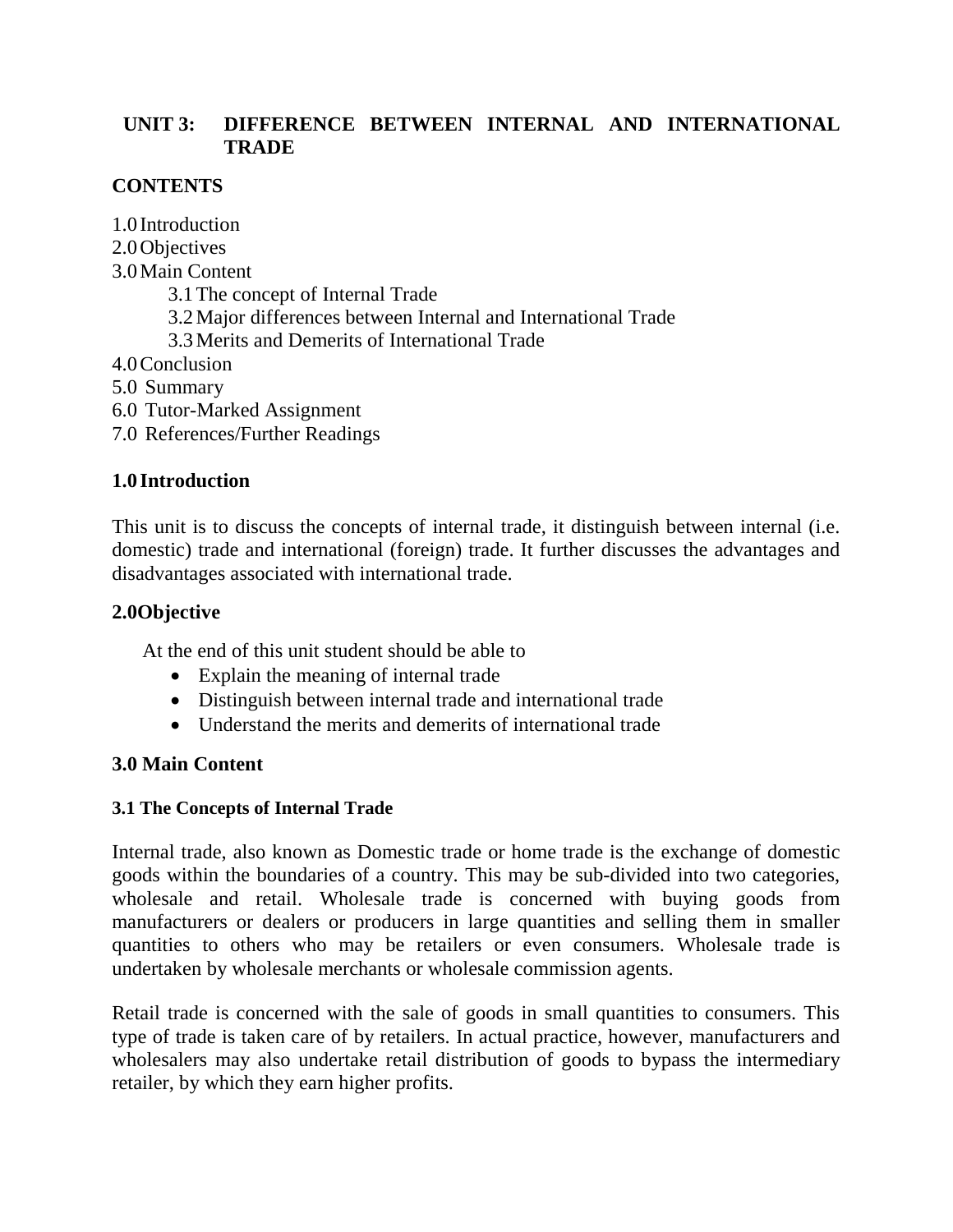The importance or role of domestic trade in a country is that it facilitates exchange of goods within the country. By doing this it also makes sure that factors of production get to the right places so that the [economy](https://en.wikipedia.org/wiki/Economy) of the country can grow. By allowing different types of goods and services to reach all parts of the country it improves the [standard of](https://en.wikipedia.org/wiki/Standard_of_living)  [living](https://en.wikipedia.org/wiki/Standard_of_living) of the residents of the country as well as the [employment rate](https://en.wikipedia.org/wiki/Employment_rate) of the country. And it helps the growth of an industry by ensuring the availability of [raw materials.](https://en.wikipedia.org/wiki/Raw_material)

Traders from outside the country will have to come in contact with internal traders, because it is not easy to come directly into another country and get the required products.

## **Wholesale trade**

Wholesalers play a major role in working of domestic trade. One could even say that it is the backbone of the domestic market. A wholesaler is one who is directly in contact with the manufacturers but in indirect contact with the consumers. A wholesaler generally deals with one type of industry. e.g. [machinery,](https://en.wikipedia.org/wiki/Machinery) [textile,](https://en.wikipedia.org/wiki/Textile) [stationery.](https://en.wikipedia.org/wiki/Stationery) A wholesaler is not only into selling of products as it is also involved in [packaging,](https://en.wikipedia.org/wiki/Packaging) [advertising,](https://en.wikipedia.org/wiki/Advertising) grading, and [market research.](https://en.wikipedia.org/wiki/Market_research) They have their own warehouse which saves the manufacturers from bothering about storage. They normally get cash payments from retailers and sometimes consumers themselves and give advance payments which benefit the manufacturers. They sell in smaller quantities to retailers, which refrains the retailers from requiring storage space. They allow credit facilities to retailers at times.

## **Retail trade**

A retailer is normally the final seller of a product. It makes its purchases from wholesalers and sales are made to the customers directly. Retailers do not particularly have to be from one industry i.e. they can trade in a variety of products at the same time. It generally has purchases made by credit and sales made in cash. Sales as compared to wholesalers are made in small quantities.

## **Self Assessment exercise:**

Wholesaler plays a major role in the working of internal trade. Discuss

## **3.2Major Difference betweenInternal and International Trade**

A controversy has been going on among economists whether there is any difference between internal or domestic trade and international or foreign trade. The classical economists held that there were certain fundamental differences between internal trade and international trade. Accordingly, they propounded a separate theory of international trade which is known as the Theory of Comparative Costs. But modern economists likeBertil Ohlin and Haberler contest this view and opined that the differences between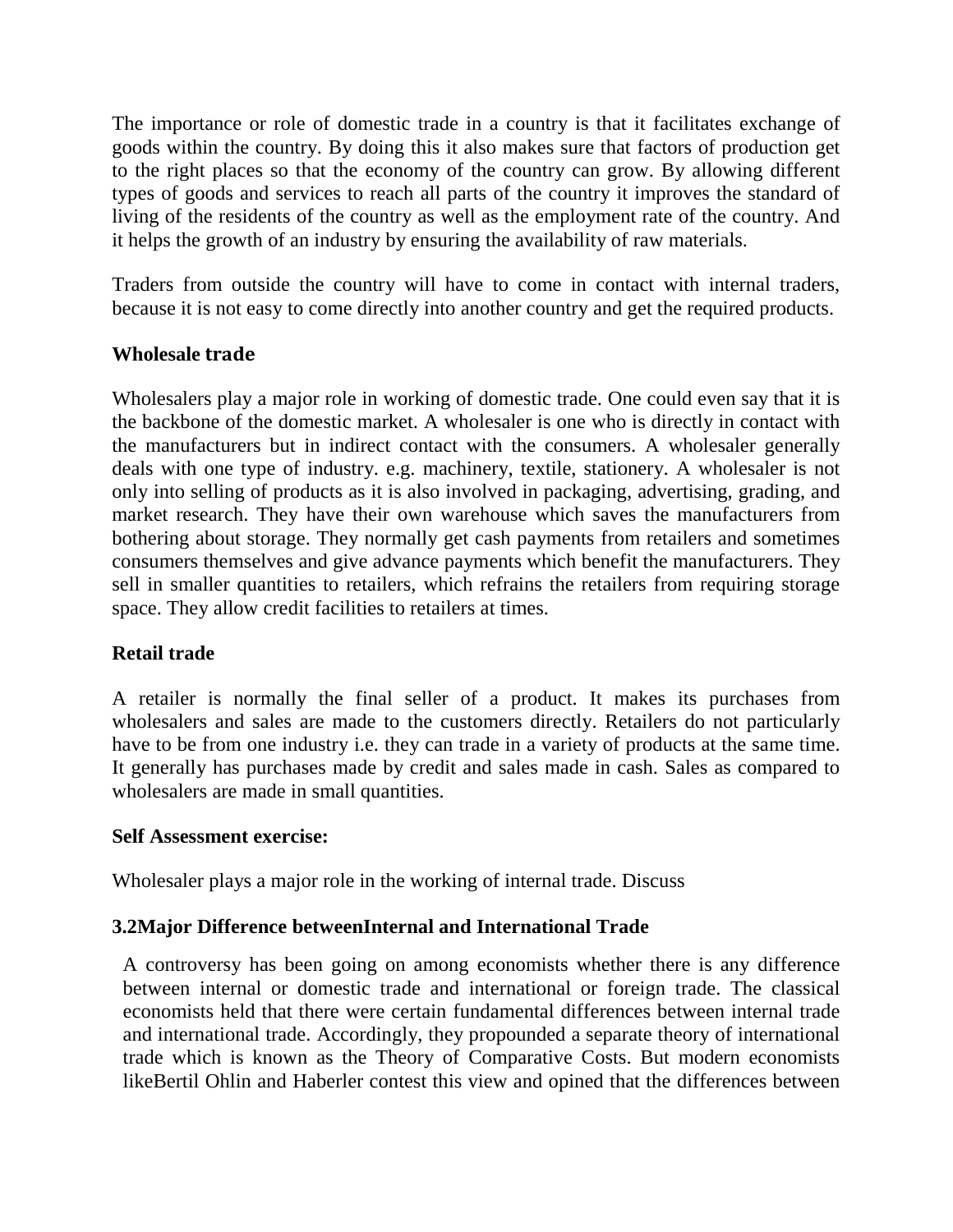internal and international trade are of degree rather than of kind. The following are the major differences between domestic trade and international trade:

- **1. Factor Mobility:** Labour and capital as factor of production do not move freely from one country to another as they do within the same country. Thus labour and capital are regarded as immobile between countries while they are perfectly mobile within a country. Adam Smith said "Man is of all forms of luggage, the most difficult to transport". Differences in cost of production cannot be removed by moving and money. The result is the movement of goodson the contrary, between regions within the same political boundaries; people distribute themselves more or less according to the opportunities. Real wages and standard of living tend to seek a common level though they are not wholly uniform as between nationals, these differences continue to persist and check population movements. Capital also does not move freely from one country to another country.
- **2. Different Currencies:** Each country has a different currency. Buying and selling between nations give rise to complications absent in internal trade. This hampers smooth flow of trade as between one country and another country. A large number of foreign exchange problems arise in number of foreign trade which are non-existent in internal trade.
- **3. Different National Policies:** Different needs lead countries to pursue divergent national policies and not only with respect to foreign exchange rates. National Policies differ in a wide range of domestic matters affecting international economic relations, wages, prices, competition, investment, business regulation etc and often involve interference directly in international economic intercourse in tarrifs, exchange controls, non-tariff barriers and the like.
- **4. Different Political Circumstances:** Mostly countries differ in political circumstances. In internal trade, trade takes place among same people. But international trade takes place among people of different cultures, habits and languages. These cultural distinctions between markets, important in the absence of different national measures have led political scientists to take look at the nature of countries.
- **5. Difference in National Resources:** Different countries are endowed with different type of natural resources. They tend to specialise, in the production of those commodities in which they are richly endowed and trade them with others where such resources are scare.
- **6. Geographical and climatic differences:**Every country cannot produce all commodities due to geographical and climatic conditions, except at possibly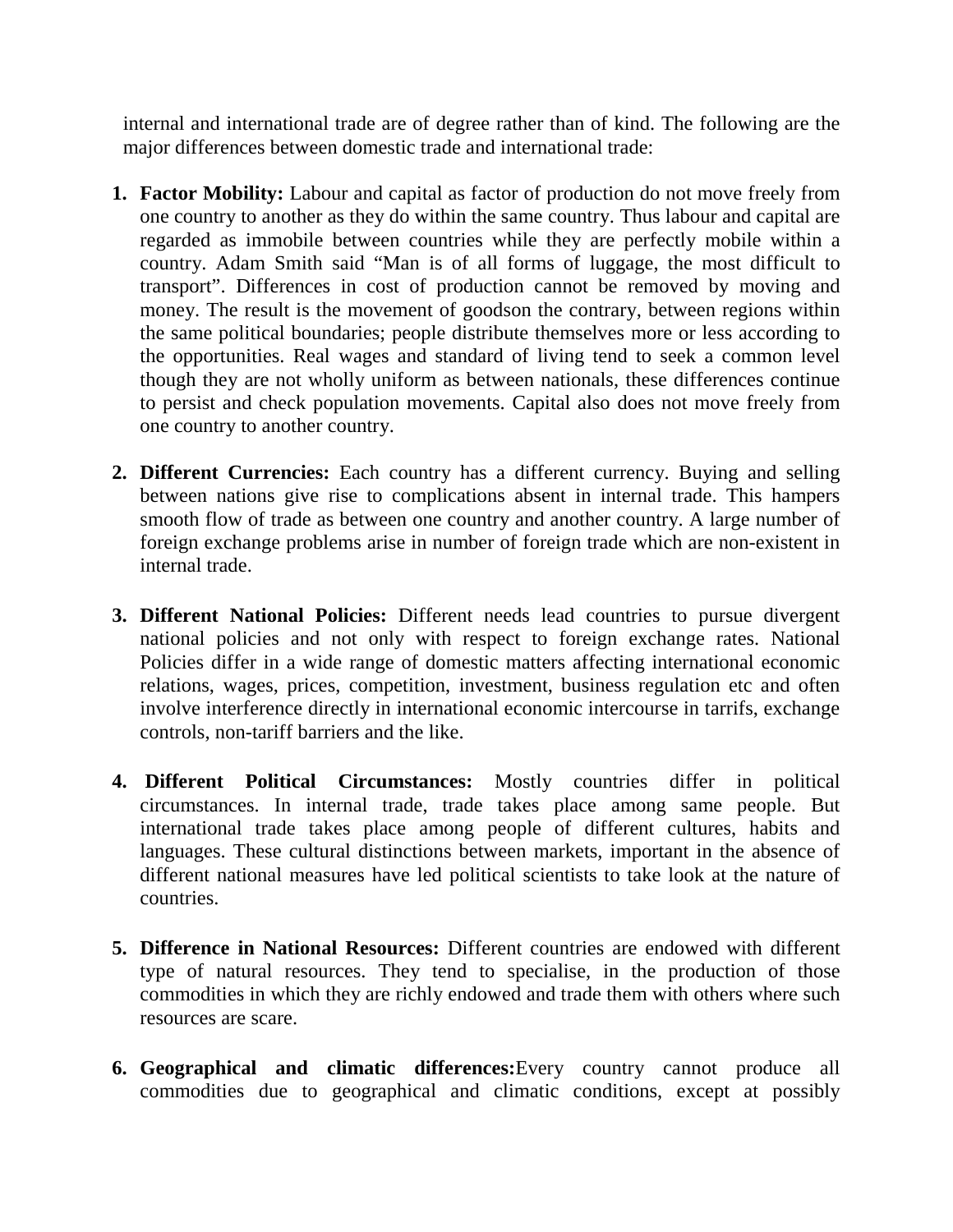prohibitive costs. Countries having climatic and geographical advantage specialise in the production of particular commodities and trade them with others.

- **7. Different Markets:** International markets are different in various aspects. Even the system of weights and measures and pattern and styles in machinery and equipment differ from country to country. Goods which are traded within regions may not sold in other countries. This is why in great many cases products to be sold in foreign countries are especially designed to confirm to the national characteristics of that country.
- **8. Problem of Balance of Payments:** The problem of balance of payments is perpetual in international trade while regions within a country have no such problem.
- **9. Restrictions on Trade:** Trade between different countries is mostly not free. There are restrictions imposed by custom duties, exchange restrictions, fixed quotas or other tariff barriers.
- **10.Ignorance:** Differences in culture, language and religion stand in the way of free communication between different countries.
- **11.Transport and Insurance Costs:** The cost of transport and insurance also check the free international trade. The greater the distance between the two countries the greater the cost and insurance.

## **Self Assessment exercise:**

Discuss the differences between internal and international trade?

## **3.4Merits and Demerits of International Trade**

### **Merits of International Trade**

The main merits of international trade to a country are as follows:

**i.Boosts Domestic Competitiveness** Exporting or importing your products provides a good chance to increase your competitiveness within the domestic markets. Once you are to acquire imported commodities at similar or even lower costs as compared to the ones you acquire from the domestic market and the other way around, then you will certainly gain profits which will boost the level of your competence.

**ii.Increase in profit and Sales** Once you are able to make exports from your locality or imports in same or high quality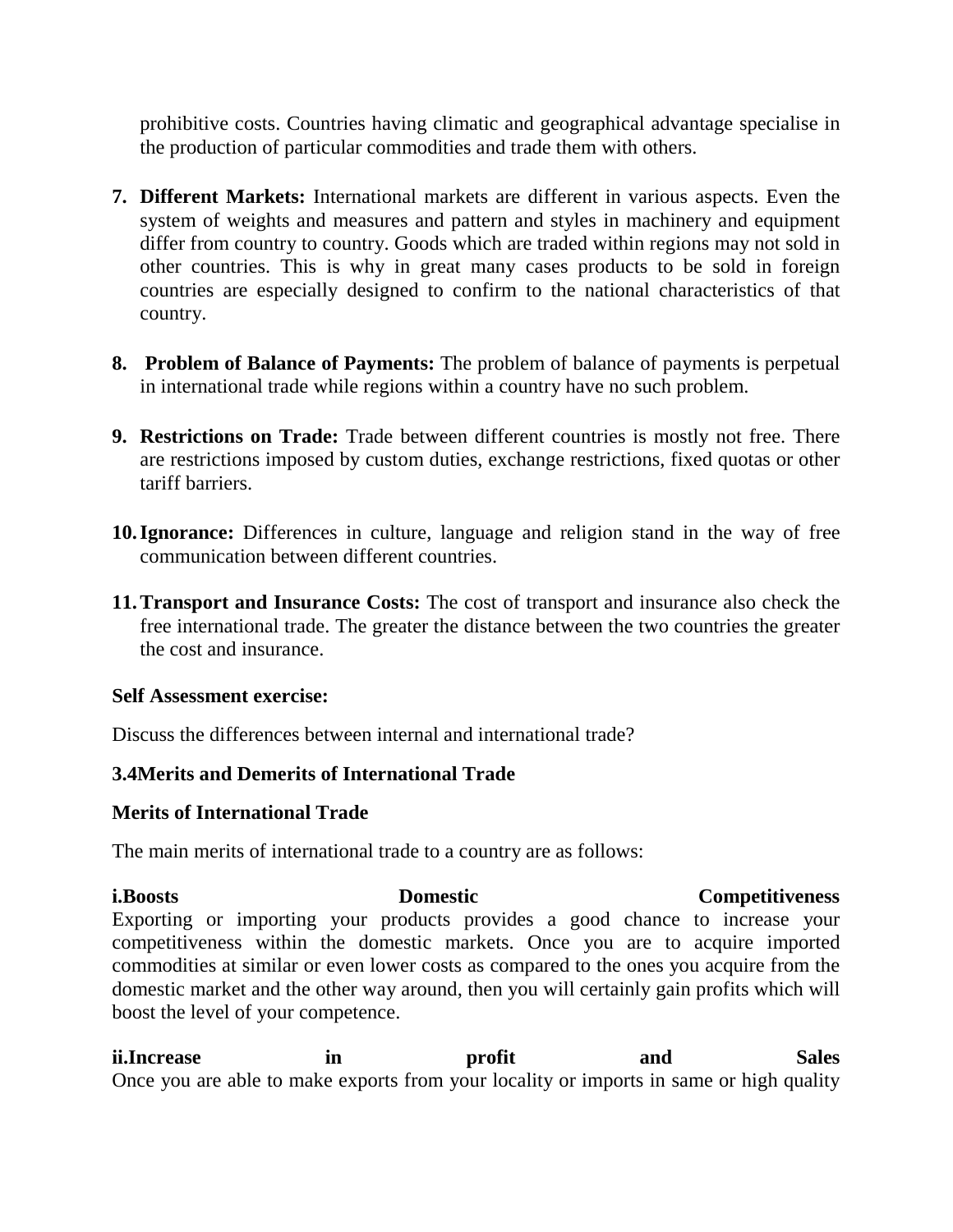products on the better profit margin, it is possible then for the levels of your sales to increase. And with this, you get the chance to eventually increase your profits.

### **iii. Economy in the Use of Productive Resources:**

Each country tries to produce those goods in which it is best suited. As the resources of each country are fully exploited, there is thus a great economy in the use of productive resources.

### **iv. Wider Range of Commodities:**

International trade makes it possible for each country to enjoy wider range of commodities than what is otherwise open to it. The commodities which can be produced at home at relatively higher cost can be brought from the cheaper market from abroad and the resources of the country thus saved can be better employed for the production of other commodities in which it iscomparatively better fitted.

### **v. Scarcity of Commodities:**

If at any time there is shortage of food or scarcity of other essential commodities in the country, they can be easily imported from other countries and thus the country can be saved from shortage of commodities and low standard of living.

### **vi**. **Promotes Competition:**

International trade promotes competition among different countries. The producers in home country, being afraid of the foreign competition, keep the prices of their products a reasonable level.

## **vii. Speedy Industrialization:**

International trade enables a backward country to acquire skill, machinery; and other capital equipment from industrially advanced countries for speeding up industrialization.

### **viii. Fall of Prices:**

A country can export her surplus products to a country which is in need of them. The domestic prices are, thus, prevented from falling.

### **ix. Extension of Means of Transport:**

When goods are exchanged from one county to another, it leads to an extension of the means of communication and transport.

### **x. Economic Inter-Dependence:**

International trade offers facilities to the citizens of every country tocome in contact with one another. |t makes them realize that no country in the world is self-sufficient. It thus promotes peace and goodwill among nations.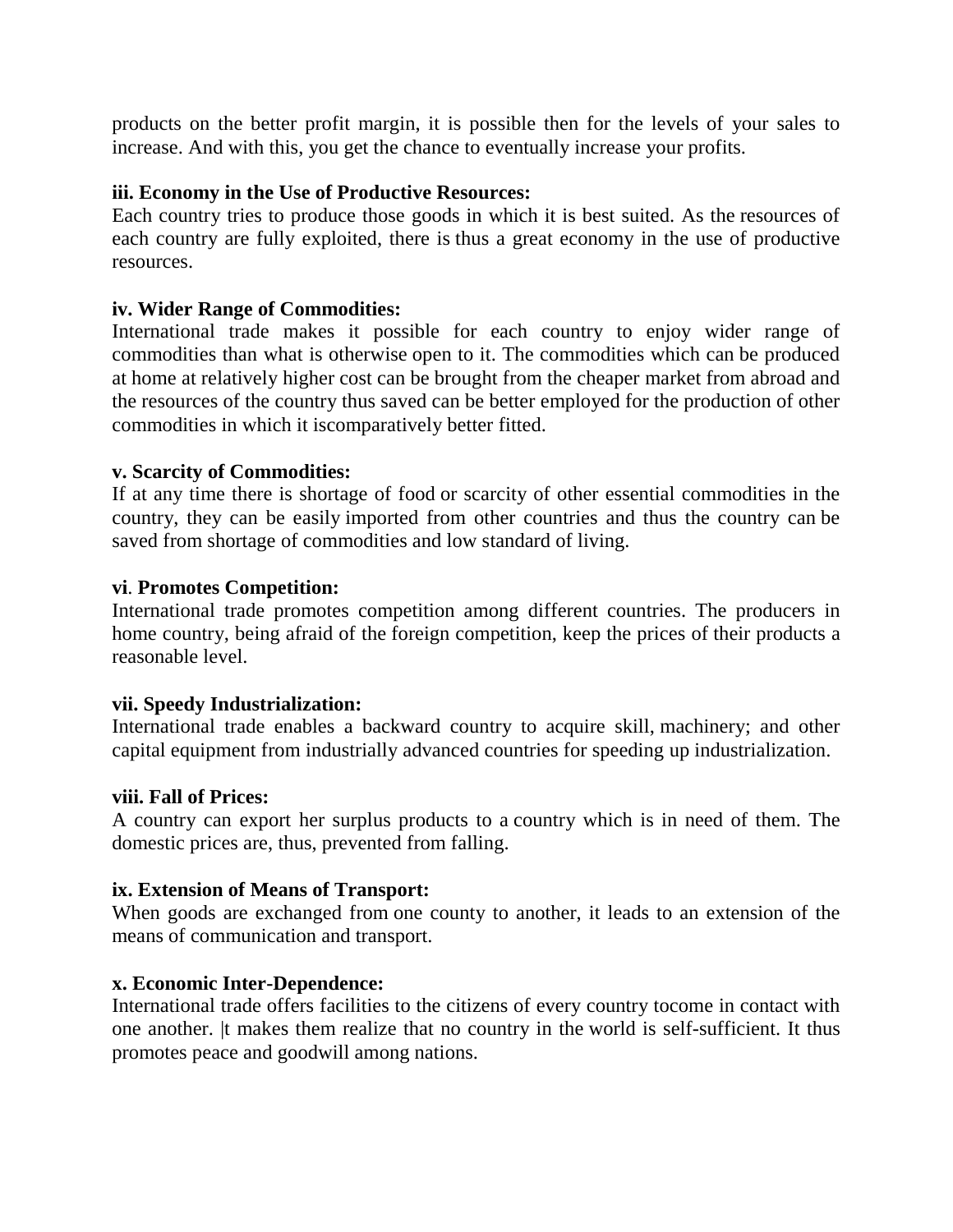## **Disadvantages of International Trade**

International trade has its own demerits/disadvantages; these in brief are as follows:

### **i. Exhaustion of Resources:**

In order to earn present export advantages a country may exploit her limited natural resources beyond proper limits. This may lead to exhaustion of essential material resources like iron, coal, oil, etc. The future generation thus stands at a disadvantage.

### **ii. Effect on Domestic Industries:**

If no restrictions are placed on the foreign trade, it may ruin thedomestic industries and cause widespread distress among the people.

### **iii. Effect on Consumption Habits:**

Sometimes it so happens that the traders in order to make profits import commodities which are very harmful and injurious to the people For instance, if opium, wine, etc., are imported, it will adversely affect the health and morale of the people.

### **iv. Times of Emergency:**

If each country specializes in the production of those commodities in which it has comparative advantage over other countries, it may prove very dangerous rather fatal during times of

i. **Long Term Process** Exports from your local, or some other productive opportunities in import export business, demand lots of time so as to be converted. So, you have to be very patient in order to gradually achieve your desired goals. In addition to this, it requires huge time investment for the business to produce strategic partnerships with various parties inside the channel.

ii. **Additional Licensing And Other Taxes, Regulations, Etc** Plans for import export business should not just be created after taxes, understating licensing and other relevant country regulations in which you are planning to have your audiences targeted.

### **Self Assessment exercise:**

Does the merits of international trade outweigh its demerits. Discuss

## **4.0Conclusion**

We conclude that the concept of international trade has a diverse view and that there isrelationship as well as dissimilarity between internal and international trade. We equally established the fact that understanding the concept and theory of international trade and finance the advantages and disadvantages must be considered.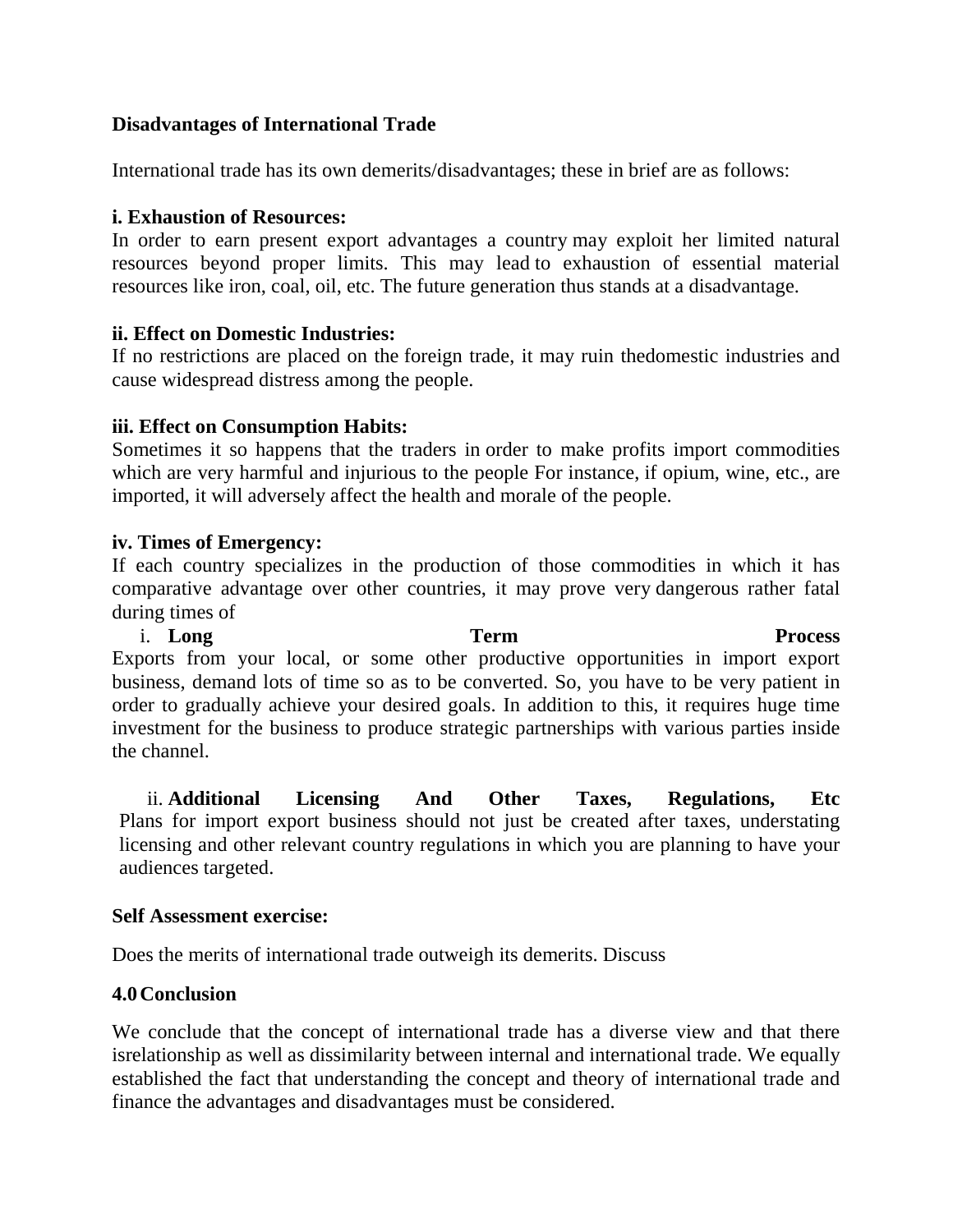#### **5.0 Summary**

In this study unit we attempt to explore differences between internal and international trade. This unit further explain the merits and demerits of international trade to any country.

#### **6.0 Tutor-Marked Assignment**

- a) Define the term internal trade in relation to international trade
- b) Differentiate between internal trade and international trade
- c) Evaluate the similarities and dissimilarities between domestic and foreign trade.
- d) What are the rewards of international trade to your country?
- e) Discuss the disadvantages of international trade

#### **7.0 References/Further Readings**

Arnold Kling (2012); the coincise encyclopaedia of economics, international trade library of economy liberty.

Attah B.O, Bakare-Aremu, T.A. & Daisi, O.R., (2011); Anatomy of Economics Principles, Q&A (Macroeconomics), Raamson Printing Press, Oke-Afa, Isolo, Lagos, Nigeria

Jhingan M.L, (2010); International Economics,  $6<sup>th</sup>$  edition, Vrinda Publications (P) Ltd. Delhi, India

Krugman Obstfeld, (1975); International Economics Theory and Policy,  $8<sup>th</sup>$  edition Pearson International edition,.

Olasupo Akano (1995); International trade theory and evidence, Rebonik publication Ltd, lagos,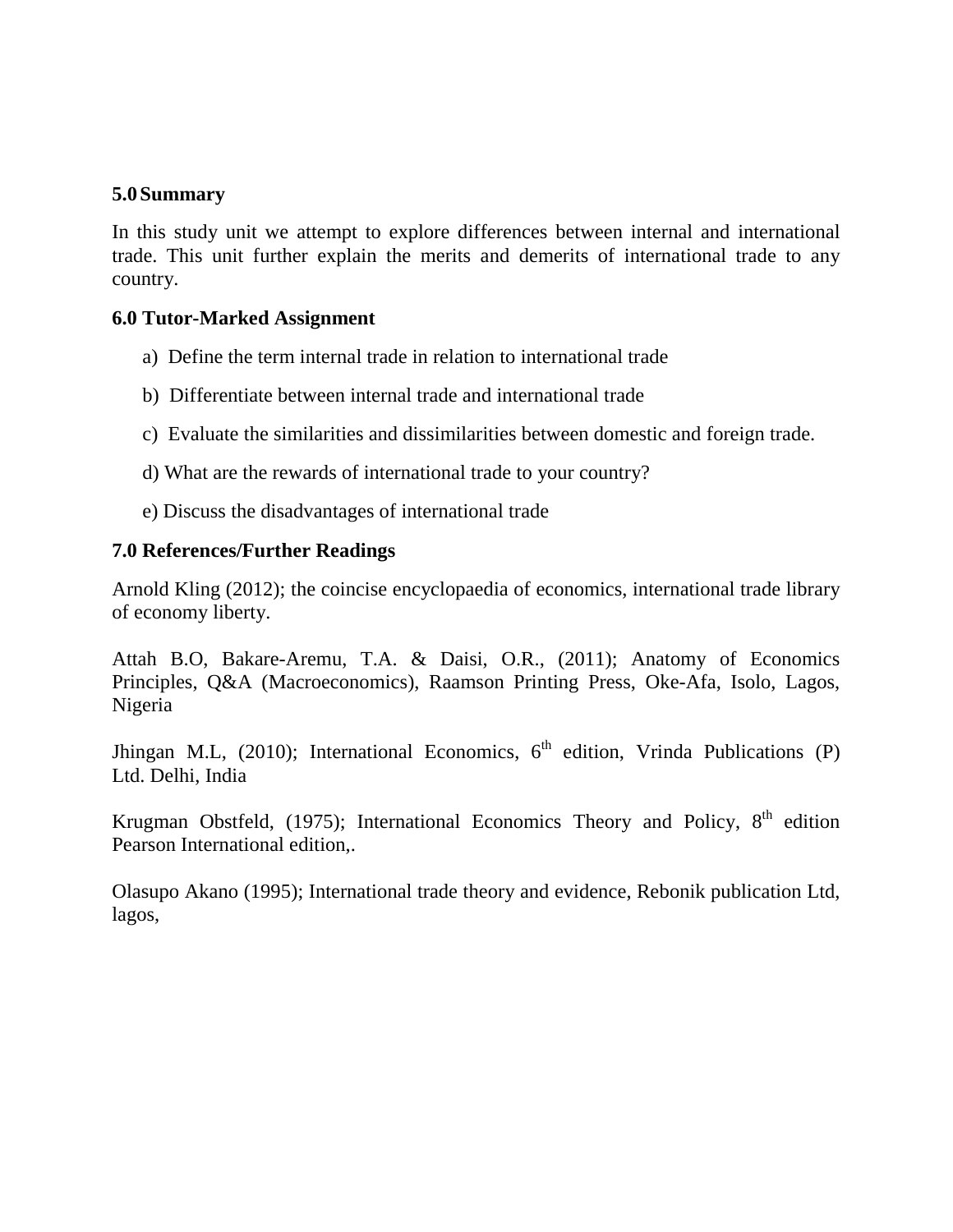### **MODULE TWO**

## **MAJOR CONCEPT OF INTERNATIONAL TRADE**

- Unit 1: Basic concepts of International Trade
- Unit 2: Concept of Terms of Trade
- Unit 3: Balance of Trade and Balance of Payment

## **UNIT 1: BASIC CONCEPTS OF INTERNATIONAL TRADE**

## **CONTENTS**

1.0 Introduction

2.0Objectives

- 3.0Main Content
	- 3.1The concept of Export, Import and Entre-port
	- 3.2Relationship between Export and Import
	- 3.3 Importance of Import and Export
- 4.0Conclusion
- 5.0 Summary
- 6.0 Tutor-Marked Assignment
- 7.0 References/Further Readings

## **1.0 Introduction**

Export is the term used to selling of products or service from any other country while import is the activity of buying the same from other countries therefore, this unit introduces the students to components of both international and internal trade such as import, export, entre-port and the likes. In the same vein, interrelationship that exists among all these concepts of international trade will be discussed.

## **2.0Objective**

At the end of this unit student should be able to

- Define and know the meaning of export and import
- Understand the meaning of entre-port
- Explain the link between export and import
- Understand the importance of import and export to an economy.

## **3.0Main Content**

## **3.1 The Concepts of Export, Import and Entre-port**

**Export Defined:** The term export means shipping in the goods and services out of the jurisdiction of a country. The seller of such goods and services is referred to as an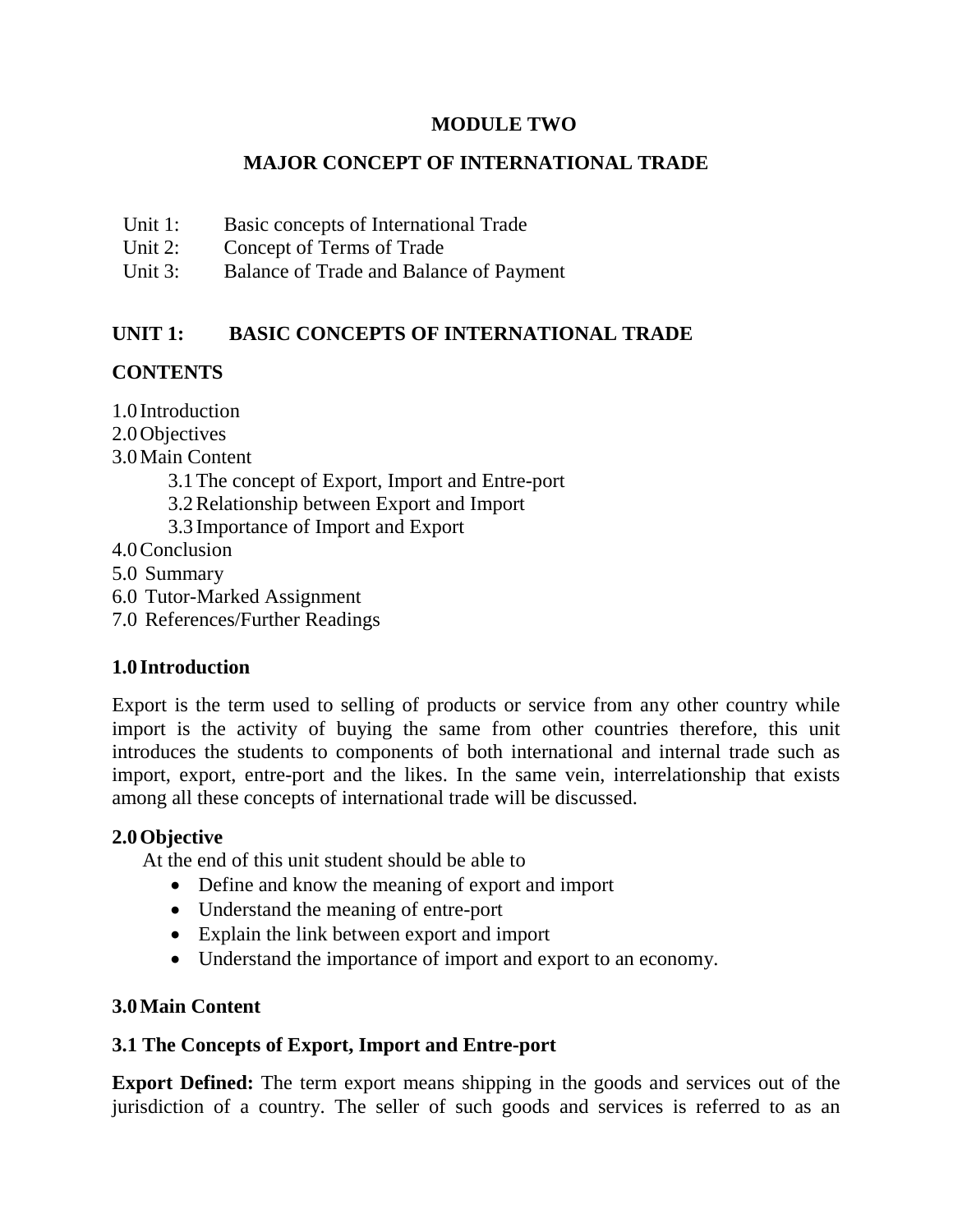exporter and is based in the country of export whereas the overseas based buyer is referred to as an importer in international trade. Export refers to selling goods and services produced in the home country to other markets. However, export of commercial quantities of goods normally requires involvement of the customs authorities in both the country of export and country of import.

**Import Defined:**An import is a good or service brought into one country from another. The word "import" is derived from the word "port" since goods are often shipped via boat to foreign countries. Along with exports, imports form the backbone of international trade; the higher the value of imports entering a country, compared to the value of exports, the more negative that country's balance of trade becomes. Moreover, countries are most likely to import goods that domestic industries cannot produce as efficiently or cheaply but may also import raw materials or commodities that are not available within its borders. For example, many countries have to import oil because they cannot produce it domestically or cannot produce enough of it to meet demand. Free agreements and tariff schedules often dictate what goods and materials are less expensive to imp**ort.**

**Entre-port Defined:**an entre-port or trans-shipment port is a port, city or trading post where mechanised may be imported, stored or traded, usually to be exported again. Ordinarily, when goods are imported and later re-exported it is termed entrep**ot.**

## **Self Assessment exercise:**

Discuss the linkage between export and import.

## **3.2Relationship between Export and Import**

Import and export are terms that are commonly heard in international trade and these are activities that are carried out by all countries of the world. In general, import refers to an item coming inside a country from any other country while export refers to an item going out of the country to any other country of the world. Since no country in the world is self sufficient, all countries both import as well as export.

If a country is rich in a particular ore as it has natural reserves of that ore in the form of mines, the country can export that ore to other countries of the world. This is particularly true of oil producing countries that are exporters of crude oil. However, all such countries are dependent on other countries for many other products and services which is why they need to import such items from other countries of the world.

Exports earn money for a country, while imports mean expenses. For example, India is a country that has a huge number of qualified manpower in the IT sector. This manpower exports its services to companies doing business in other countries thus earning foreign currency for India. On the other hand, India is dependent for oil and arms on other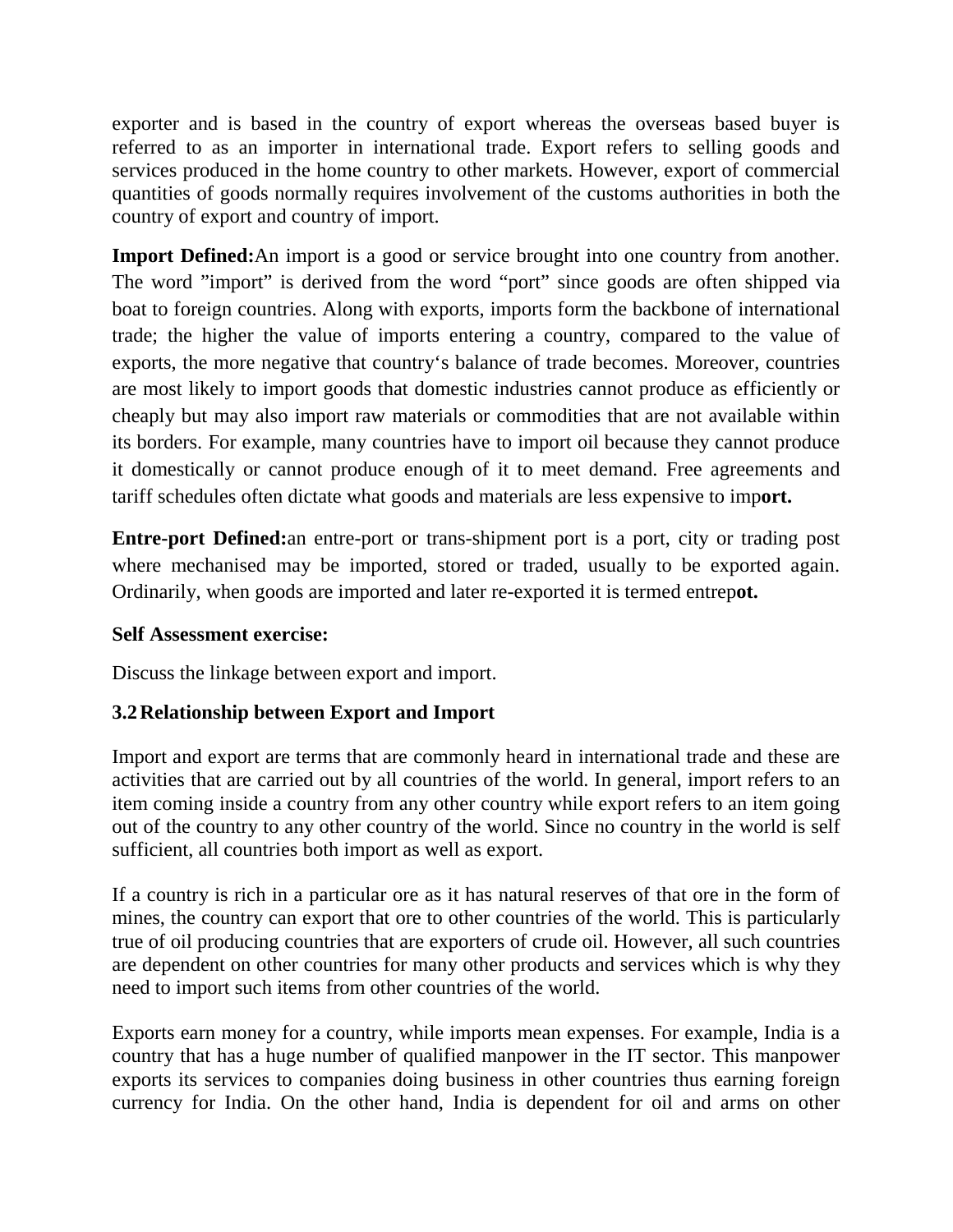countries and needs to import them for its energy requirements as well as its army. It can spend the foreign currency it earns through exports to import goods and services it is deficient in. This is the basic concept behind exports and imports.

It is the endeavour of all countries of the world to achieve parity in their exports and imports. But in reality it is never so and this is where balance of payment creeps in. In an ideal situation, where exports equal imports, a country can utilize the money earned through exports to import goods and services it requires.

However, if a company is an exporter, it does not mean it cannot be an importer. Today there is so much of interdependency in the world that companies and nations prefer to import items that they cannot manufacture or which prove to be costlier if they try to produce themselves. In fact there are companies that specialize in exporting and importing and can arrange goods for any company from a foreign country on a short notice as it has a well developed liaising network.

The level of import directly depends on the exchange rate of local currency. If the local currency is strong which mean that you buy more foreign currency and at the same time more foreign goods, the import level will increase. If your local currency is weak, then the import level decreases.

There are several reasons, why companies decide to export their output. First, they may want to enter geographically new markets and thus expand and internationalize. Second, it is possible that by exporting, companies are meeting the demand of those who live abroad because there is no domestic demand for their products or services. Export is also a great way to diminish supply surplus and thus make production more efficient.

The level of export is strictly connected with the exchange rate of local currency. If it is weak which means that someone with strong foreign currency may buy more of your domestic currency and at the same time your domestic goods, then the export level increases. If your local currency is strong, then the export level decreases.

## **Self Assessment exercise:**

Both exports and imports are essential for the development of any country as no nation is self sufficient. Discuss

## **3.3 Importance of Import and Export**

Exporting and importing are important because they help to grow the national economies and expand the global market. Every country is endowed with certain advantages in resources and skills. For example, some countries are rich natural resources, such as timber, fossil fuel, fertile soil or precious metals and minerals, while other countries have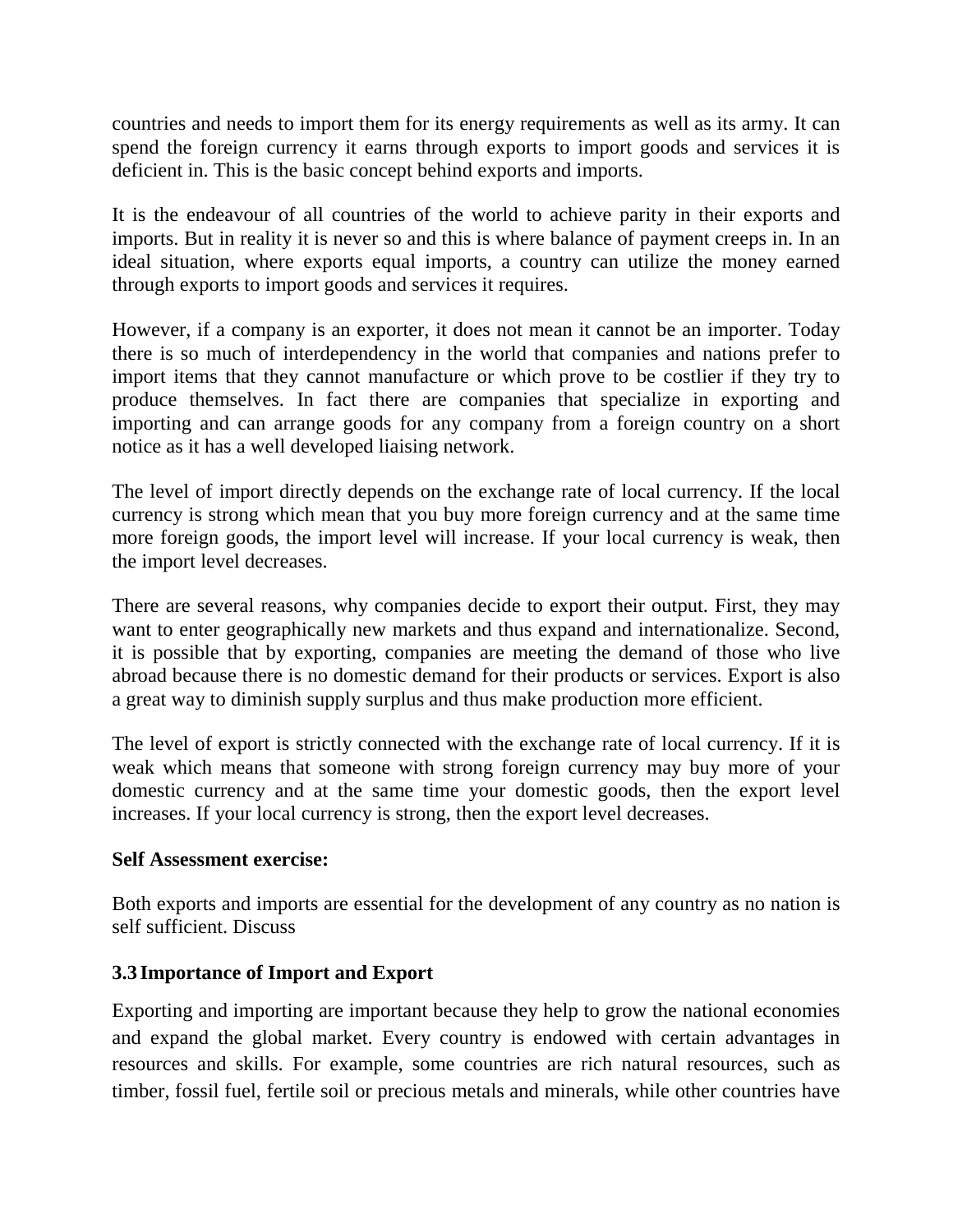shortages of many of these resources. Additionally, some countries have highly developed infrastructures, educational systems and capital markets that permit them to engage in complex manufacturing and technological innovations, while many countries do not.

Imports are important for businesses and individual consumers. Countries often need to import goods that are either not readily available domestically or are available cheaper overseas. Individual consumers also benefit from the locally produced products with imported components as well as other products that are imported into the country. Often times, imported products provide a better price or more choices to consumers, which helps their standard of living.

Countries want to be net exporters rather than net importers. Importing is not necessarily a bad thing because it gives us access to important resources and product not otherwise available or at a cheaper cost. However, just like eating too much candy, it can have bad consequences. If you import more than you export, more money is leaving the country than is coming in through export sales.

On the other hand, the more a country exports, the more domestic economic activity is occurring. More exports mean more production, jobs and revenue. If a country is a net exporter, it gross domestic product increases, which is the total value of the finished goods and services it produces in a given period of time. In other words, net export increases the wealth of a country.

## **Self Assessment exercise:**

In your own opinion why is export and import essential for economic growth?

## **4.0Conclusion**

Both import and export are two main activities of a country's international trade. Import appears, when domestic companies buy goods abroad and bring them to a domestic country for sale. Export appears when the domestic companies sell their products or services abroad.

## **5.0 Summary**

The concepts of import, export and entre-port were analysed for clear understanding of learners. Both export and import are main activities of national trade. If export increases import than we have trade surplus, if opposite, than we have trade deficit.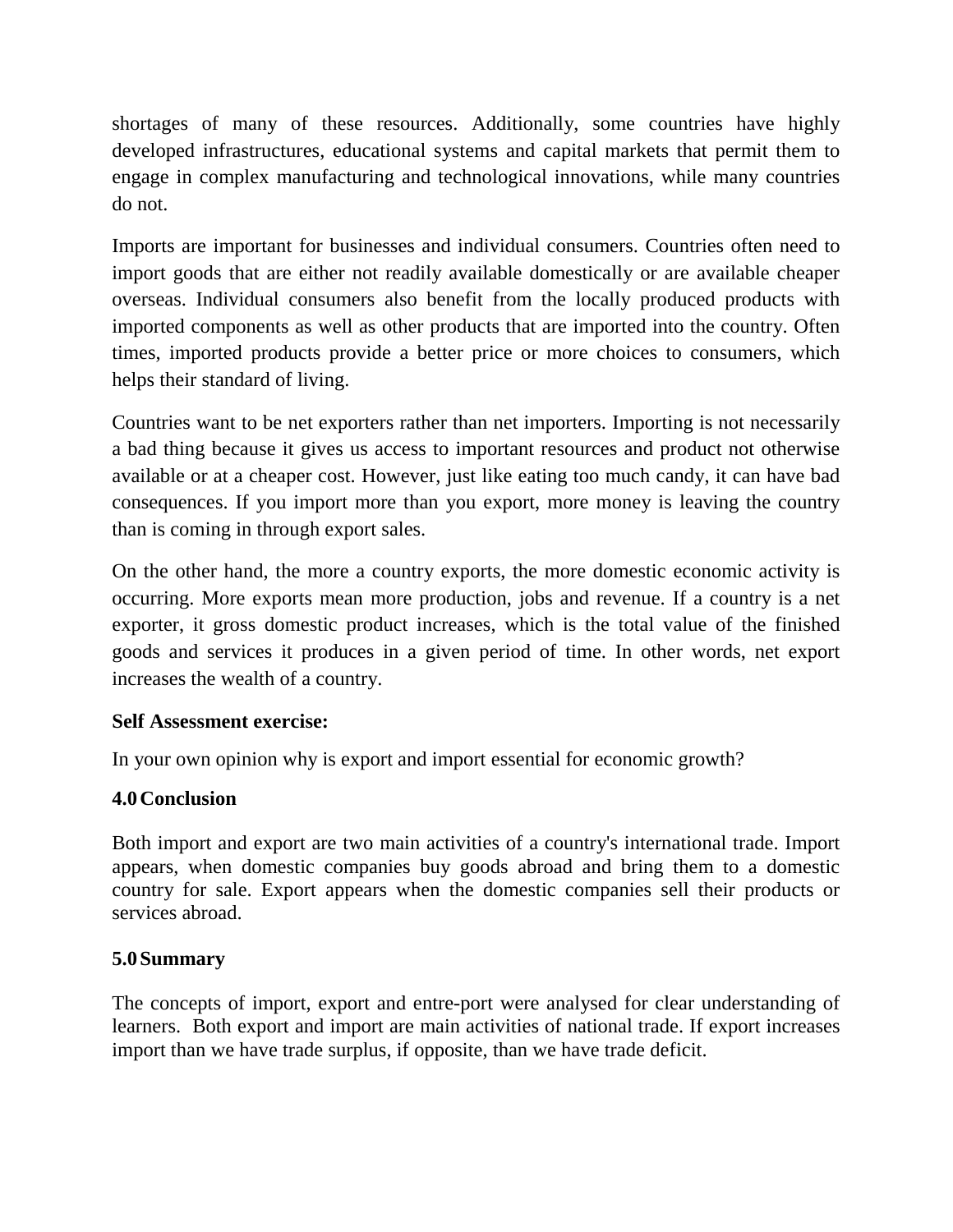#### **6.0Tutor-Marked Assignment**

a) Examine the concept of Import and Export

b) Differentiate among these three concepts of international trade; import, export and entre-port.

c) Enumerate and explain any three importance of import and export

### **7.0 References/Further Readings**

Amacher, R & Ulbrich, H, (1986); Principles of Economics, South Western Publications Co. Cincinnafi, Oliso.

Arnold Kling (2012) ; the coincise encyclopaedia of economics, international trade library of economy liberty.

Attah B.O, Bakare, T.A. & Daisi, O.R., (2011); Anatomy of Economics Principles, Q&A (Macroeconomics), Raamson Printing Press, Oke-Afa, Isolo, Lagos, Nigeria

Frederic S. Mishkin, (2012); The Economics of Money, Banking and Financial Markets, 10th edition, Pearson.

Jhingan M.L, (2010); International Economics,  $6<sup>th</sup>$  edition, Vrinda Publications (P) Ltd. Delhi, India

Jhingan M.L, (2010); Macroeconomics Theory,  $12<sup>th</sup>$  edition, Vrinda Publications (P) Ltd. Delhi, India

Krugman Obstfeld, (1975); International Economics Theory and Policy,  $8<sup>th</sup>$  edition Pearson International edition,.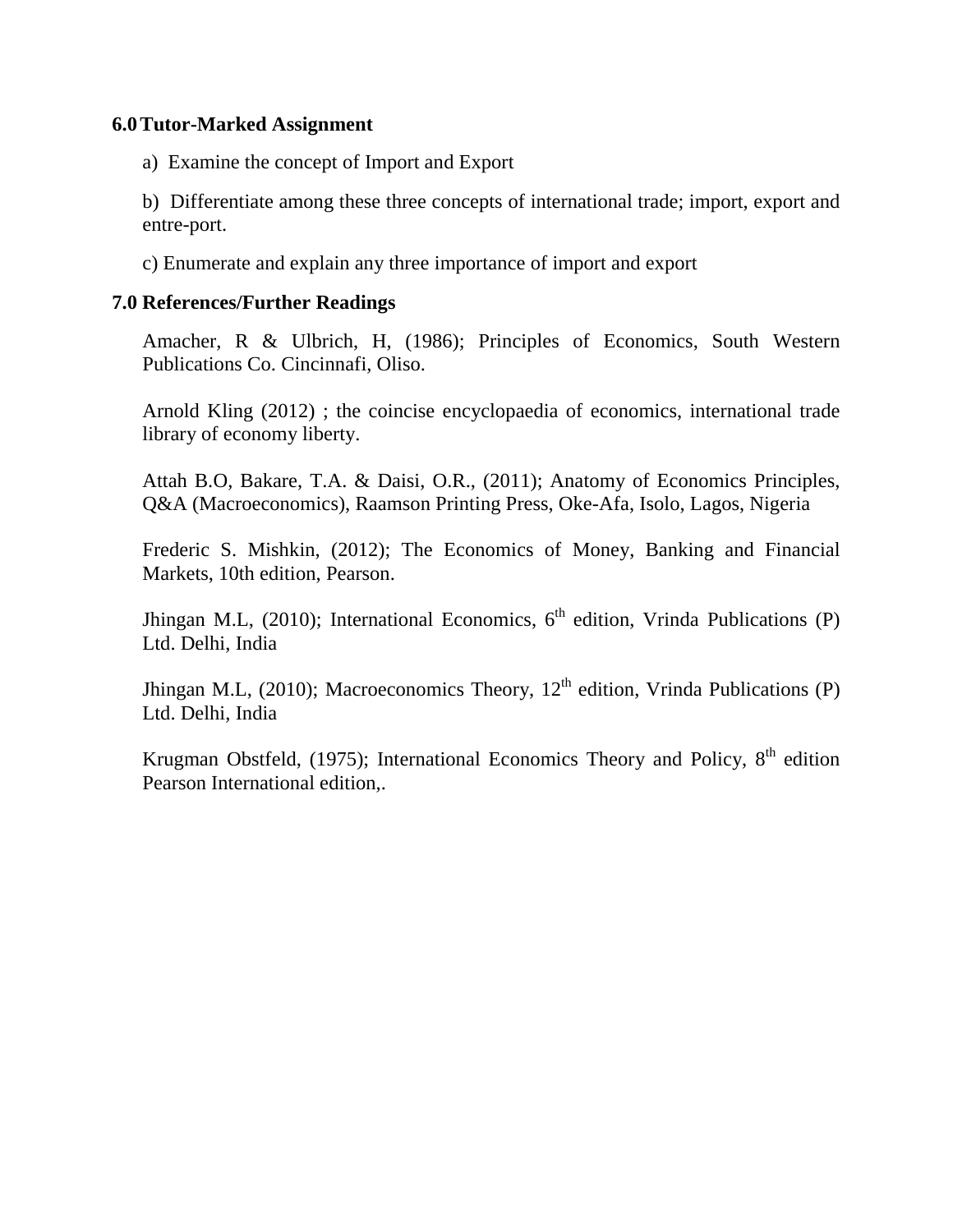## **UNIT 2: CONCEPTS OF TERMS OF TRADE**

## **CONTENTS**

1.0 Introduction

- 2.0Objectives
- 3.0Main Content
	- 3.1The concept of Commodity or Net Barter Terms of Trade and Gross Barter Terms of Trade
	- 3.2 Income Terms of Trade
	- 3.3Single Factoral Terms of Trade and Double Factoral Terms of Trade
	- 3.4 Real Cost Terms of Trade and Utility Terms of Trade.

4.0Conclusion

- 5.0 Summary
- 6.0 Tutor-Marked Assignment
- 7.0 References/Further Readings

## **1.0 Introduction**

Terms of trade refer to the rate at which the goods of one country are exchange for the goods of another country. In other words, it is a measure of the purchasing power of exports of a country in terms of its imports, and also expressed as the relation between export prices and import prices of its goods. When the export prices of a country rise relatively to its import prices, its terms of trade is said to have improved. The country gains from trade if it can have a larger quantity of imports in exchange for a given quantity of exports. Better still, when its import prices rise relatively to its exports prices, its terms of trade is said to have worsened. The country's gain from trade is reduced because it can have a smaller quantity of imports in exchange for a given quantity of exports than before.

## **2.0Objective**

At the end of this unit student should be able to

- Define and know the meaning between commodity barter and gross barter terms of trade
- Understand the concept of income terms of trade
- Know the difference between single factoral terms of trade and double factoral terms of trade
- Compare real cost term of trade to utility terms of trade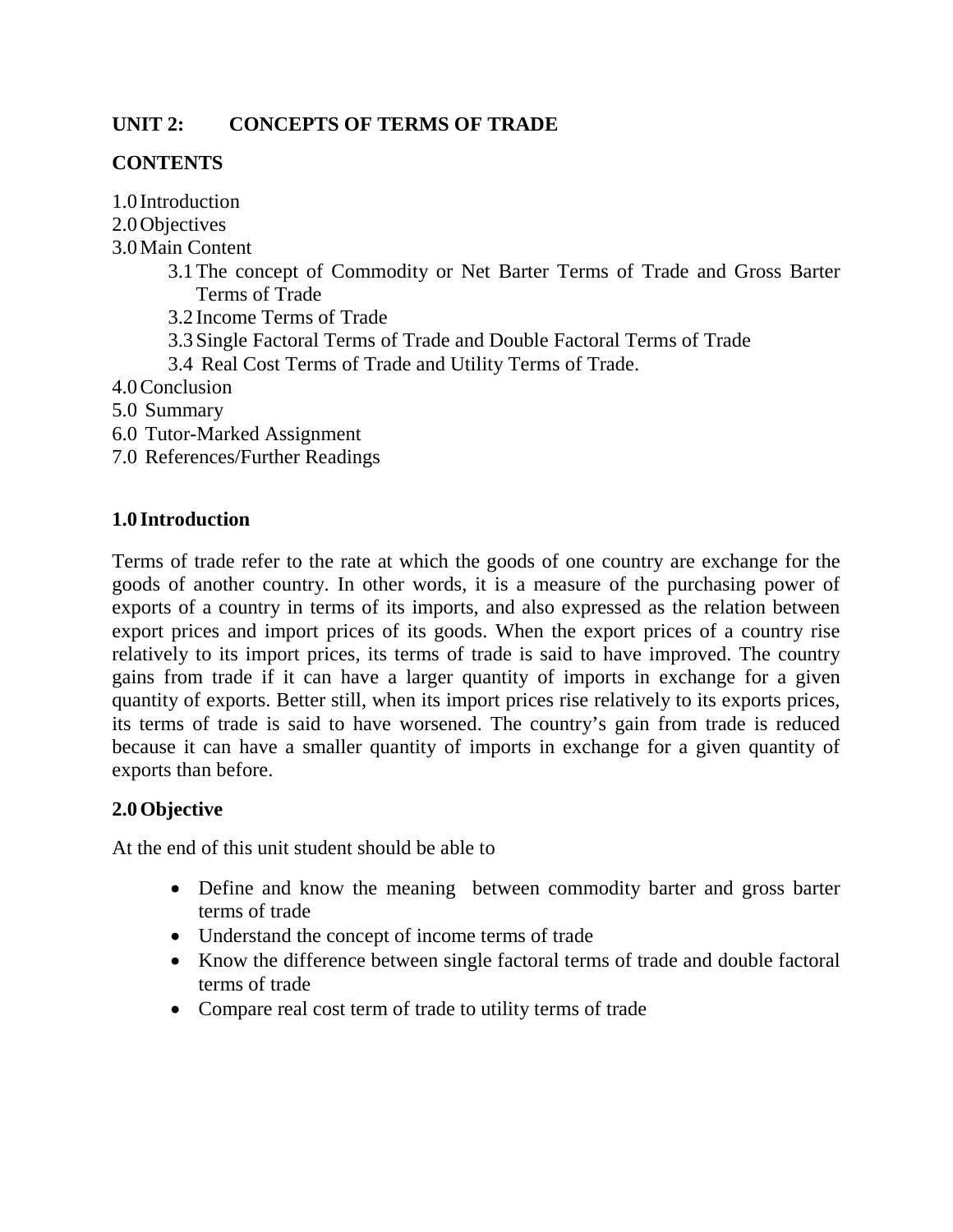#### **3.0 Main Content**

# **3.1 Commodity or Net Barter Terms of Trade and Gross Barter Terms of Trade**

### **Commodity or Net Barter Terms of Trade**

The commodity or net barter terms of trade is the ratio between the price of a country's export goods and import goods. Symbolically, it can be expressed as

 $T_c = P_x / P_m$ 

Where  $T_c$  stands for the commodity terms of trade, P for price, the subscript x for exports and m for imports.

To measure changes in the commodity terms of trade over a period, the ratio of the change in export prices to the change in import prices is taken. Then the formula for the commodity terms of trade is

$$
T_c = \frac{Px1}{Px0} \quad \sqrt{\frac{Pm1}{Pm0}}
$$

Where the subscripts 0 and 1 indicate the base and end periods.

Taking 2001 as the base year and expressing Nigeria's both export prices and import prices as 100, if we find that by the end of 2011 its index of export prices had fallen to 90 and the index of import prices had risen to 110. The terms of trade had changed and will be calculated as follows:

$$
T_c = \frac{90}{100} / \frac{110}{100} = 81.82
$$

It implies that Nigeria's terms of trade declined by about 18 per cent in a decade (i.e. 2001 compared with 2011), thereby showing worsening of its terms of trade.

# **Gross Barter Terms of Trade.**

The gross barter terms of trade is the ratio between the quantities of a country's imports and exports. Symbolically,  $T_g = Q_m/Q_x$ , where  $T_g$  stands for the gross terms of trade,  $Q_m$ for quantities of Imports and  $Q_x$  for quantities of exports. The higher the ratio between quantities of import and export, the better the gross term of trade. To measure changes in the gross barter terms of trade over a period, the index number of the quantities of imports and exports in base period (usually yearly) and the end period are related to each other. The formula is as follows:

$$
T_g = \frac{Qm1}{Qm0} \quad \int \frac{Qx1}{Qx0}
$$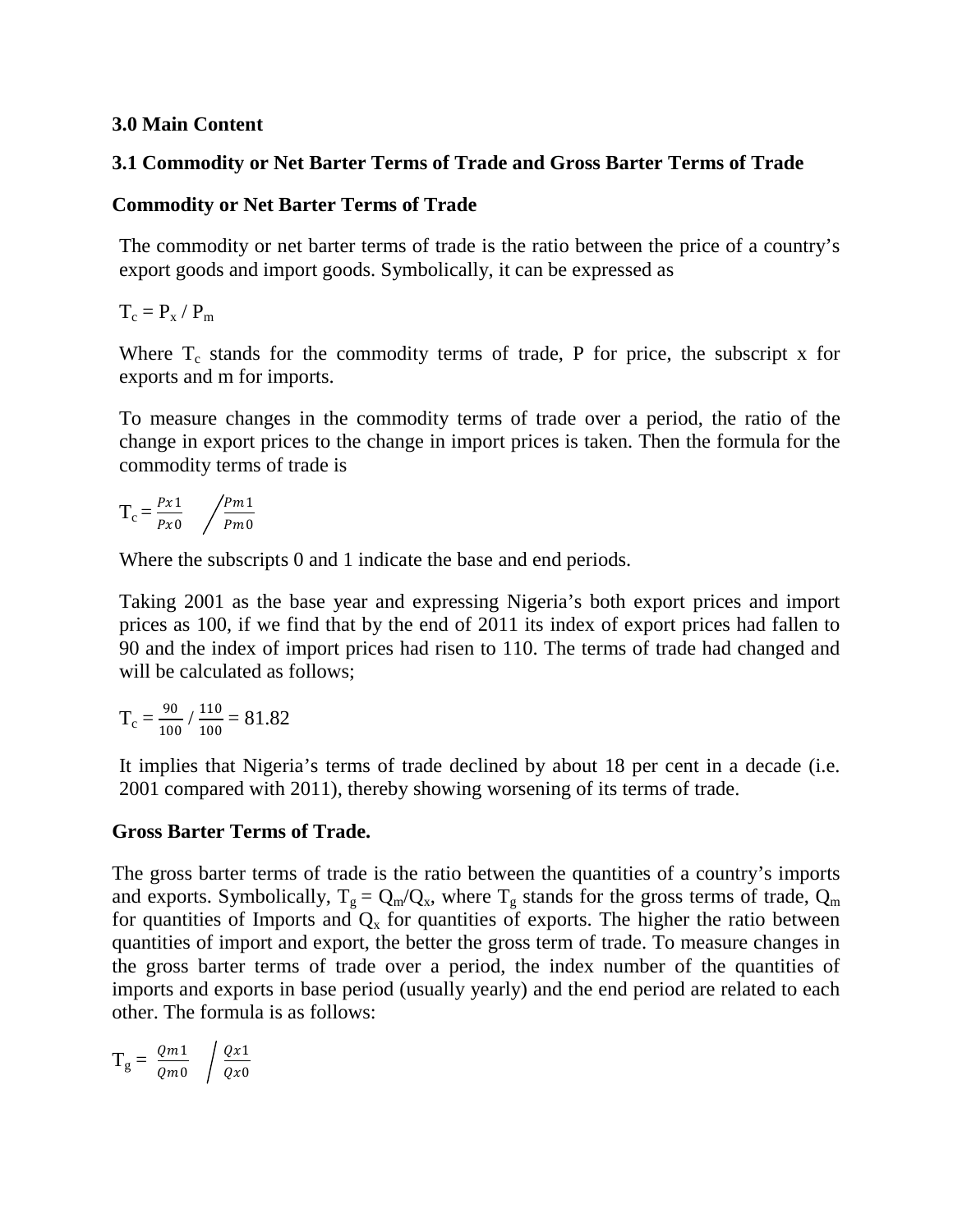Taking 2001 as the base year and expressing Nigeria's both quantities of imports and exports as 100, if we find that the index of quantity imports had risen to 160 and that of quantity exports to 120 in 2011then the gross barter of trade had changed as follows.

$$
Tg = \frac{160/120}{100/100} = 133.33
$$

It implies that there was an improvement in the gross barter terms of trade of Nigeria by 33 per cent in 2011 when compared with 2001.

If the quantity of import index had risen by 130 and that of quantity exports by 180, then the gross barter terms of trade would be 72.22.

$$
T_g\!=\!\frac{130}{100}\,/\,\frac{180}{100}=72.22
$$

This implies deterioration in the terms of trade by 18 per cent in 2011 over 2001. When the net barter terms of trade  $(T_c)$  equals the gross barter terms of trade  $(T_g)$ , the country has balance of trade equilibrium. It shows that total receipts from exports of goods equal total payments for import goods.

Numerically:

$$
Px \times Qx = Pm \times Qm
$$

Or 
$$
\frac{Px}{Pm} = \frac{Qm}{Qx}
$$

Or 
$$
PxQx = PmQm
$$

Or  $Tc = Tg$ 

# **Self Assessment exercise:**

Differentiate between the commodity barter terms of trade and gross barter terms of trade

# **3.2 Income Terms of Trade**

Dorrance has improved upon the concept of the net barter terms of trade by formulating the concept of the income terms of trade. This index takes into account the volume of exports of a country and its export and import prices (the net barter terms of trade). It shows a country's changing import capacity in relation to changes in its exports. Thus, the income terms of trade is the net barter terms of trade of a country multiplied by its export volume index. It can be expressed as

$$
T_y = Tc.Q_x = \frac{P_x.Q_x}{P_m} = \frac{\text{Index of Expert Prices} \times \text{Export Quantity} \left( \text{where} Tc = \left| \frac{Px}{P_m} \right. \right)}{\text{Index of Import Prices}}
$$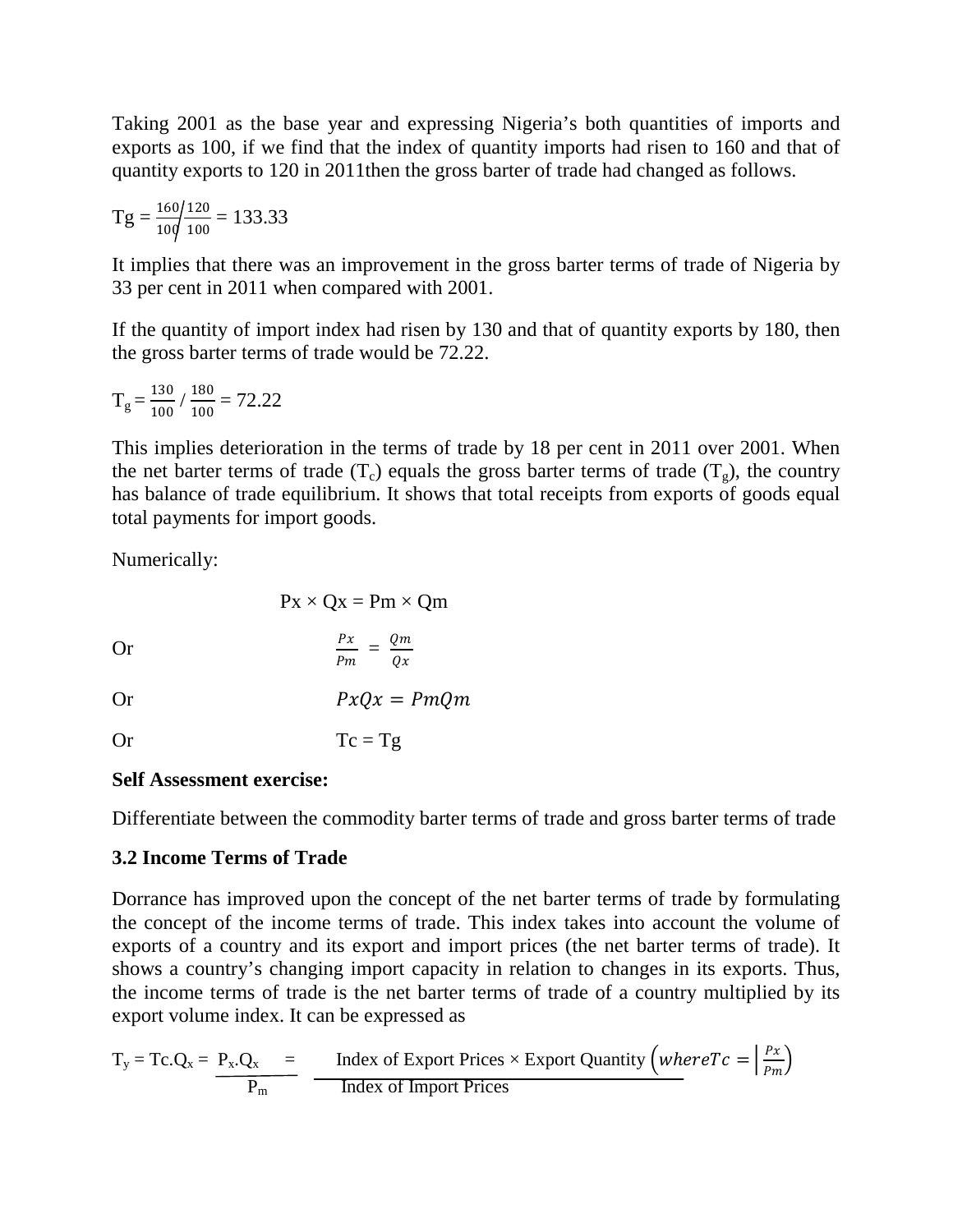i.e.  $T_v$  is the income terms of trade;  $T_c$  the commodity terms of trade; and  $Q_x$  the export volume index. This index could be calculated by dividing the index of the value of exports by an index of the price of imports, and it is called the "Export Gain from Trade Index".

Taking 2001 as the base year, if

$$
P_x = 140
$$
,  $P_m = 70$  and  $Q_x = 80$  in 2011, then  
 $P_Y = \frac{140 \times 80}{70} = 160$ 

It implies that there is improvement in terms of trade by 60 per cent in 2011 as compared with 2001.

If in 2011,  $P_x = 80$ ,  $P_m = 160$  and  $Q_x = 120$ ,

Then,

$$
P_y = \frac{80 \times 120}{160} = 60
$$

It implies that the income terms of trade have deteriorated by 40 per cent in 2011 as compared with 2001.

A rise in then index of income terms of trade implies that a country can import more goods in exchange for its exports. A country's income terms of trade may improve but its commodity terms of trade may deteriorate. Taking the import prices to be constant, if export prices falls, there will be an increase in the salesand value of exports. Thus while the income terms of trade might have improved, the commodity terms of trade might have deteriorated.

The income terms of trade is called the *capacity to import*. In the long-run, the total value of exports of a country must equal to its total value of imports, i.e.  $Px.Qx = Pm.Qm$  or Px/Qx.  $Q_x/P_m = Q_m$ . Thus  $P_x-Q_x/P_m$  determines  $Q_m$  which is the total volume that a country can import. The capacity to import of a country may increase if other things remain the same (i) the price of exports  $(P_x)$  rises, or (ii) the price of imports  $(P_m)$  falls, or (iii) the volume of its exports  $(O_x)$  rises. Thus the concept of the income terms of trade is of much practical value for developing countries having low capacity to import.

#### **Self Assessment exercise:**

Explain in details the income terms of trade and how is different from the net barter terms of trade.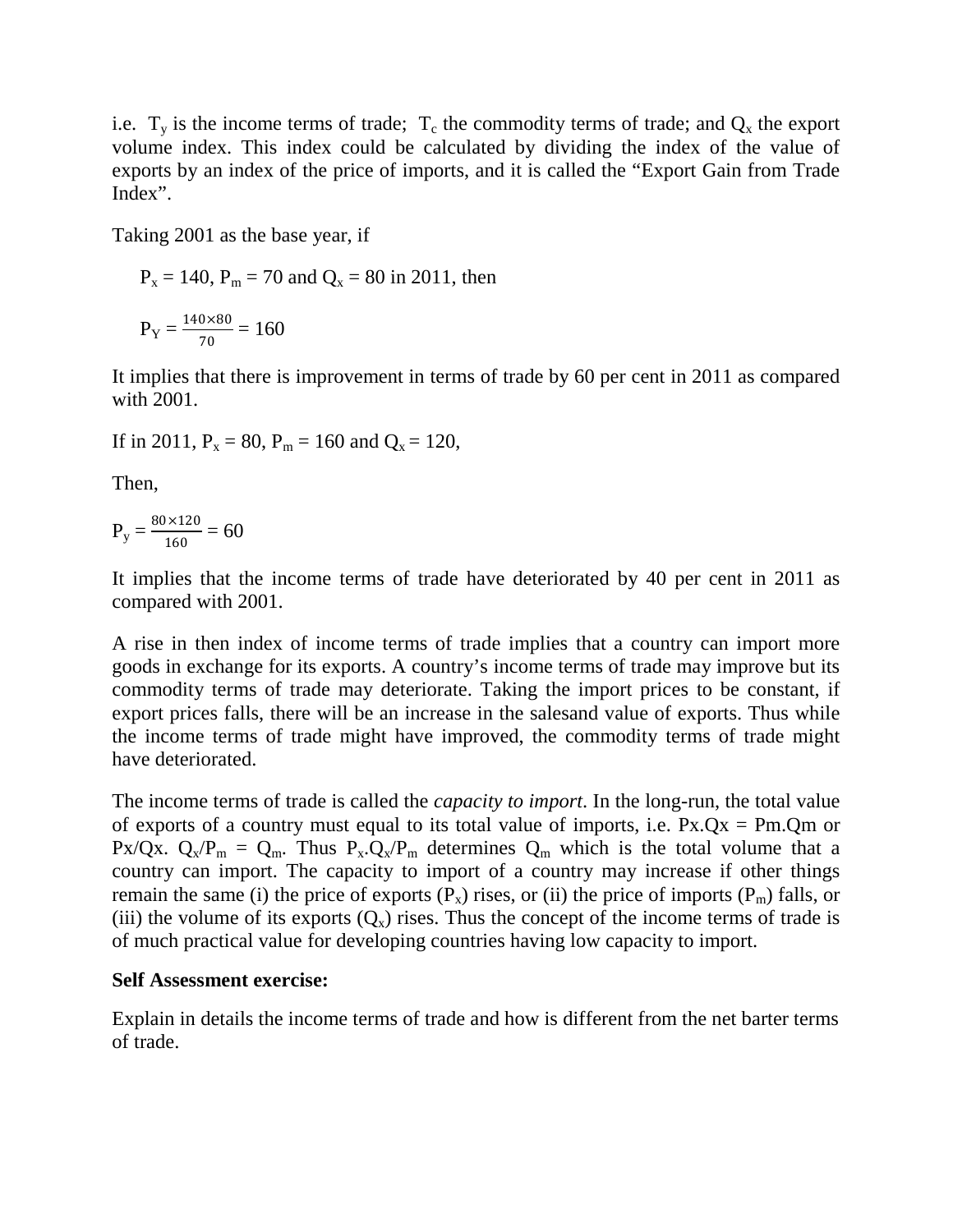#### **3.3 Single Factoral Terms of Trade and Double Factoral Terms of Trade**

#### **Single Factoral Terms of Trade**

The concept of commodity terms of trade does not take account of productivity changes in export industries. However this has led to the development of the concept of single factoral terms of trade which allows changes in the domestic export sector. It is calculated by multiplying the commodity terms of trade index by an index of productivity changes in domestic export industries. It can be expressed as:

$$
T_s = T_c.F_x = \frac{p_{x.Fx}}{p_m} \left( \therefore Tc = \left| \frac{p_x}{p_m} \right| \right)
$$

Where  $T_s$  is the single factoral terms of trade,  $T_c$  is the commodity terms of trade, and  $F_x$ is the productivity index of export industries.

It shows that a country's factoral terms of trade improve as productivity improves its export industries. If the productivity of a country's exports industries increases, its factoral terms of trade may improve even though its commodity terms of trade may deteriorate. For example, the prices of its exports may fall relatively to its import prices as a result of increase in the productivity of the export industries of a country. The commodity terms of trade will deteriorate but it's factoral; terms of trade will show an improvement.

# **Double Factoral Terms of Trade**

The double factoral terms of trade take into account productivity changes both in the domestic export sector and the foreign export sector producing the country's imports. The index measuring the double factoral terms of trade can be expressed as

$$
T_d = T_c \cdot \frac{Fx}{Fm} = \frac{Px}{Fm} \frac{Fx}{Fm} \left(i. e. Tc = \left|\frac{Px}{Pm}\right.\right)
$$

Where  $T_d$  is the double factoral terms of trade, Px/Pm is the commodity terms of trade,  $F_x$ is the export productivity index, and  $F_m$  is the import productivity index. It helps in measuring the change in the rate of exchange of a country as a result of the change in manufacturing imports of a country. A rise in the index of double factoral terms of a country means that the productive efficiency of the factors has increased relatively to the factors producing imports in the other country.

#### **Self Assessment exercise:**

How is the double factoral term of trade different from the single factoral terms of trade.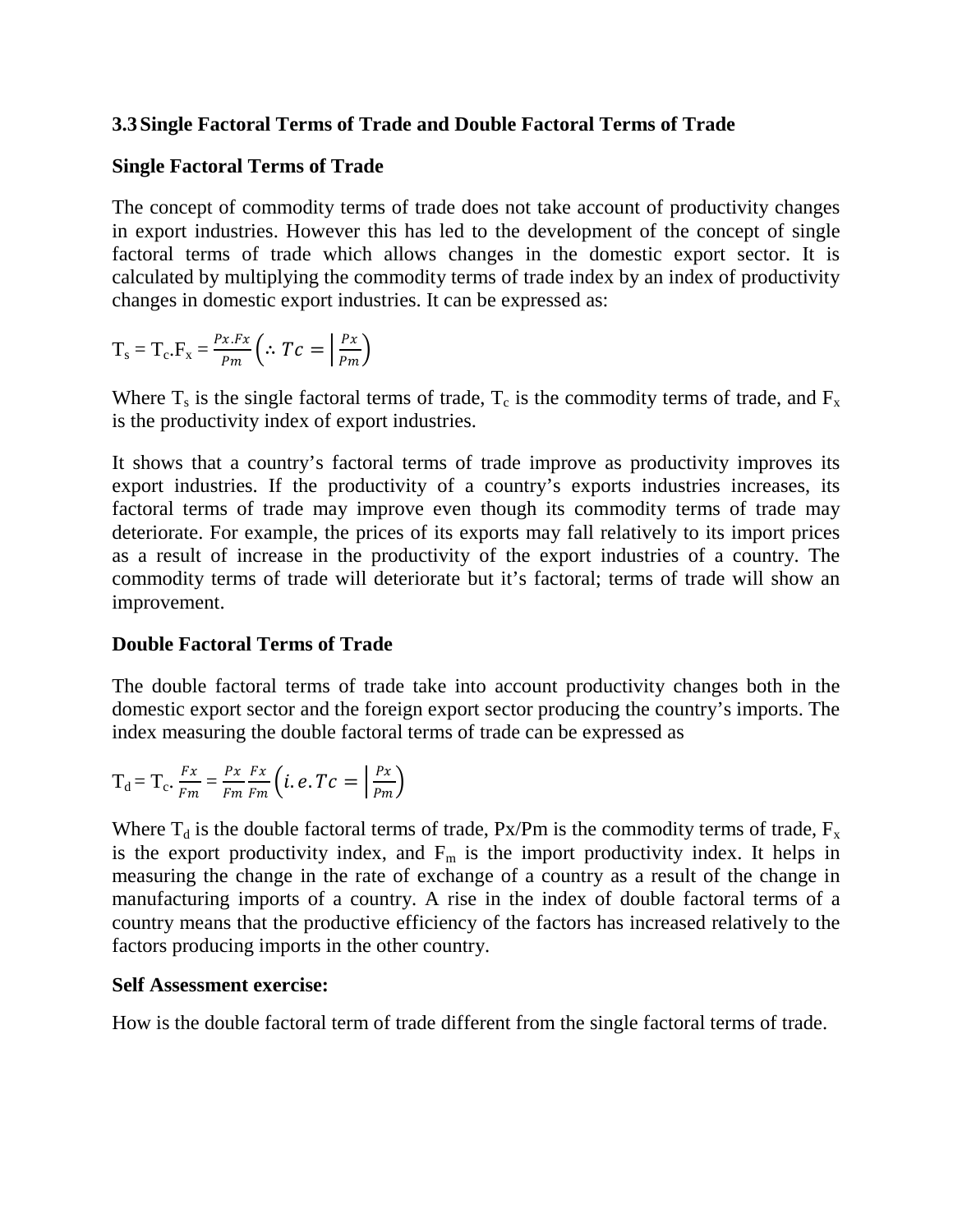#### **3.4 Real Cost Terms of Trade and Utility Terms of Trade.**

#### **Real Cost Terms of Trade**

Viner has also developed a terms of trade index to measure the real gain from international trade. He calls it the real cost terms of trade index. This index is calculated by multiplying the single factoral terms of trade with the reciprocal of an index of the amount of disutility per unit of productive resources used in producing export commodities. It can be expressed as:

$$
Tr = Ts.Rx = \frac{Px}{Pm} \left( \therefore Tc = \left| \frac{Px}{Pm} \cdot Fx \right. \right)
$$

Where Tr is the real cost terms of trade, Ts is the single factoral terms of trade and Rx is the index of the amount of disutility per unit of productive resources used in producing export commodities.

#### **Utility Terms of Trade**

The utility terms of trade index measures "changes in the disutility of producing a unit of exports and changes in the relative satisfactions yielded by imports and the domestic products foregone as the result of export production." In other words, it is an index of the relative utility of imports and domestic commodities forgone to produce exports. The utility terms of trade index is calculated by multiplying the real cost terms of trade index with an index of the relative average utility of imports and of domestic commodities foregone. If we denote the average utility by  $u$  and the domestic commodities whose consumption is foregone to use resources for export production by *a*, then  $u = \frac{Um}{U}$ U a 1  $\frac{Um0}{Ua0}$ where *u* is the index of relative utility of imports and domestically foregone commodities. Thus, the utility terms of trade index can be expressed as:

$$
Tu = Tr.u = \frac{Px}{Pm} . Fx.Rx.u
$$

Since the real terms of trade index and utility terms of trade index involve the measurement of disutility in terms of pain, irksomeness and sacrifice, they are elusive concepts. As a matter of fact, it is not possible to measure disutility (for utility) in concrete terms.

#### **Self Assessment exercise:**

Differentiate among the terms of trade known to you?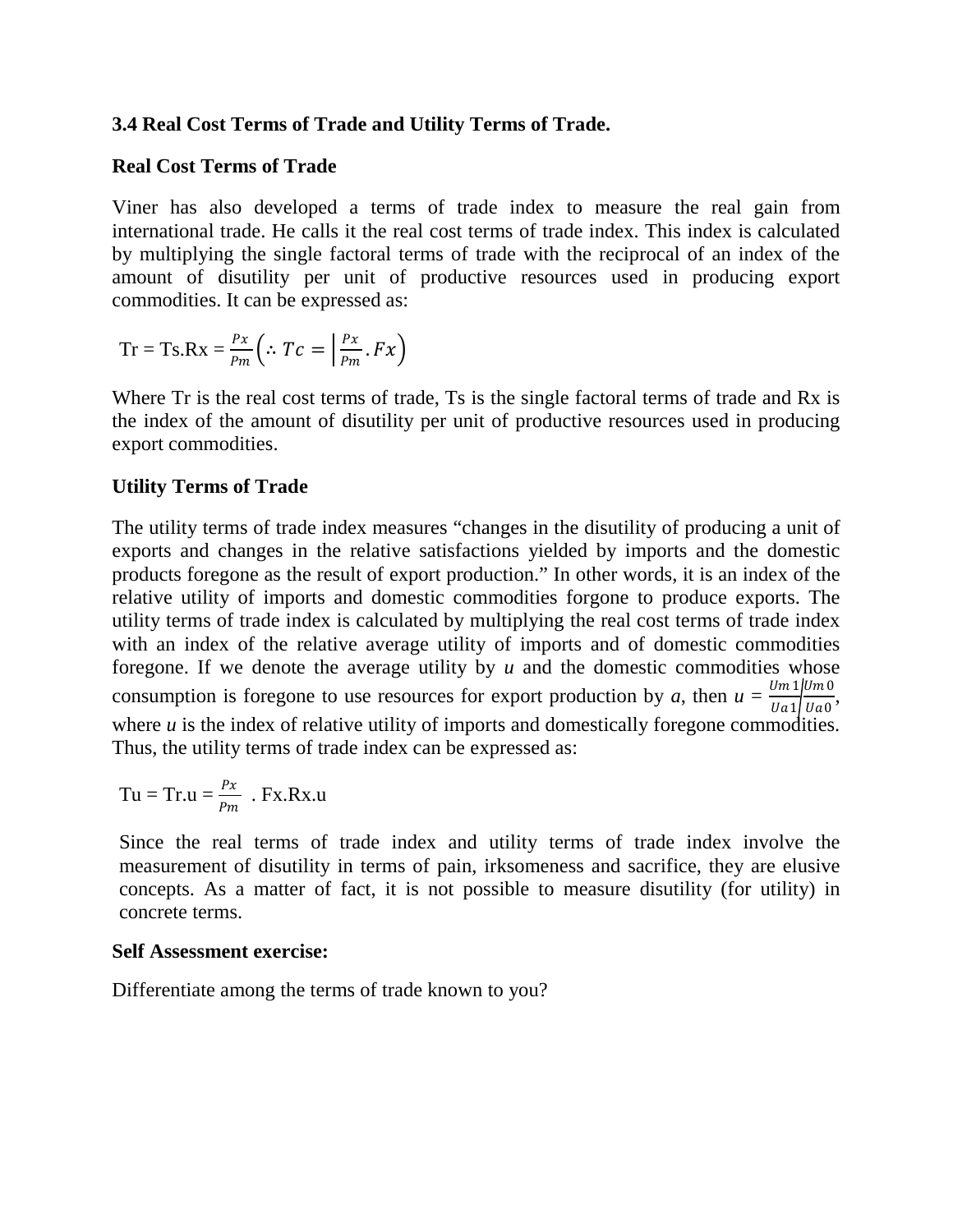#### **4.0Conclusion**

We conclude that the various types of terms of trade shows that the term, term of trade could mean different thing in different situation. However, this unit has been written in a way that learner will find it easy to understand and retained.

#### **5.0 Summary**

We defined different terms of trade that exist in the literature and their interrelationship. This concept of terms of trade and its variants were clearly explained and distinguished, in order to drive home the point for clearer understanding of the student.

#### **6.0Tutor-Marked Assignment**

- a) Explain what is meant by terms of trade.
- b) Enumerate and explain all types of terms of trade known to you
- c) Evaluate the most potent terms of trade among the various variants you know.

#### **7.0 References/Further Readings**

Amacher, R & Ulbrich, H, (1986); Principles of Economics, South Western Publications Co. Cincinnafi, Oliso.

Arnold Kling (2012) ; the coincise encyclopaedia of economics, international trade library of economy liberty.

Attah B.O, Bakare, T.A. & Daisi, O.R., (2011); Anatomy of Economics Principles, Q&A (Macroeconomics), Raamson Printing Press, Oke-Afa, Isolo, Lagos, Nigeria

Familoni K.A, (1990); Development in Macroeconomics Policy, Concept Publications, Lagos, Nigeria

Jhingan M.L, (2010); International Economics,  $6<sup>th</sup>$  edition, Vrinda Publications (P) Ltd. Delhi, India

Jhingan M.L, (2010); Macroeconomics Theory,  $12<sup>th</sup>$  edition, Vrinda Publications (P) Ltd. Delhi, India

Krugman Obstfeld, (1975); International Economics Theory and Policy,  $8<sup>th</sup>$  edition Pearson International edition,.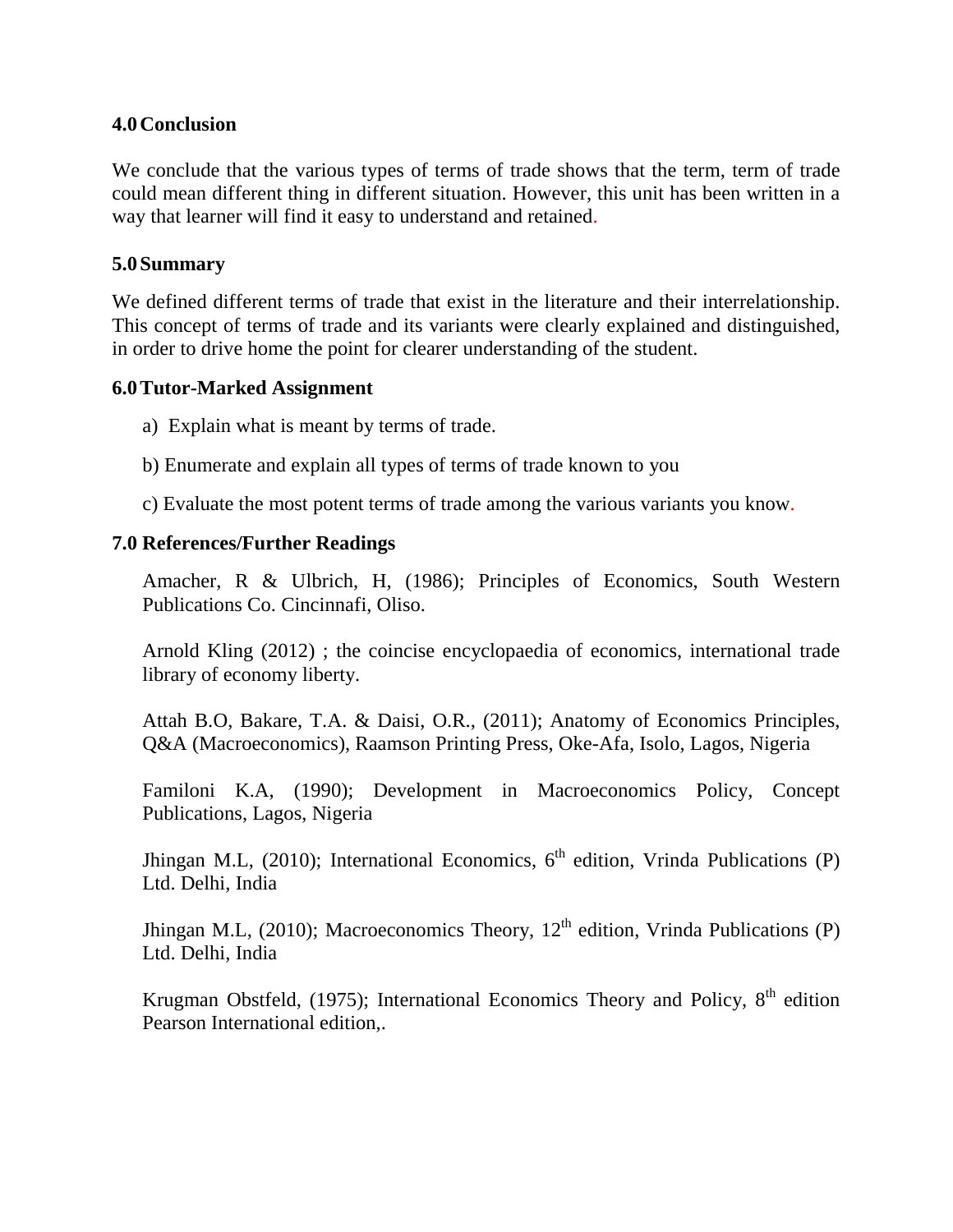# **UNIT 3: BALANCE OF TRADE AND BALANCE OF PAYMENT**

# **CONTENTS**

1.0 Introduction

2.0Objectives

3.0Main Content

- 3.1Balance of Trade
- 3.2 Concept of Balance of Payment
- 3.3 Comparison between Balance of Trade and Balance of Payment
- 4.0Conclusion
- 5.0 Summary
- 6.0 Tutor-Marked Assignment
- 7.0 References/Further Readings

# 1.0 **Introduction**

This unit will discuss the concept of balance of trade and balance of payment, the components of balance of payment and the relationship that exist between balance of trade and payment,

# **2.0Objective**

Under this unit student should be able to

- Explain the concepts of balance of trade and its importance to a country
- Understand the meaning of balance of payment and the various components that make up the balance of payment
- Differentiate between balance of trade and balance of payment.

# **3.0Main Content**

# **3.1Balance of Trade**

The balance of trade (BOT) is the difference between a country's [imports](http://www.investopedia.com/terms/i/import.asp) and its [exports](http://www.investopedia.com/terms/e/export.asp) for a given time period. The [balance of trade](http://www.investopedia.com/video/play/balance-trade/) is the largest component of the country's [balance of](http://www.investopedia.com/terms/b/bop.asp)  [payments](http://www.investopedia.com/terms/b/bop.asp) (BOP). Economists use the BOT as a statistical tool to understand the relative strength of a country's economy versus other countries' economies and the flow of trade between nations. The balance of trade is also known as the trade balance or the international trade balance.

A country that imports more goods and services than it exports has a trade deficit. Conversely, if a country exports more goods and services than it imports it will have a trade surplus. A trade surplus or deficit, taken on its own, is not necessarily a viable indicator of an economy's health. The numbers must be taken in context relative to the business cycle and other economic indicators. For example, in a recession, countries like to export more,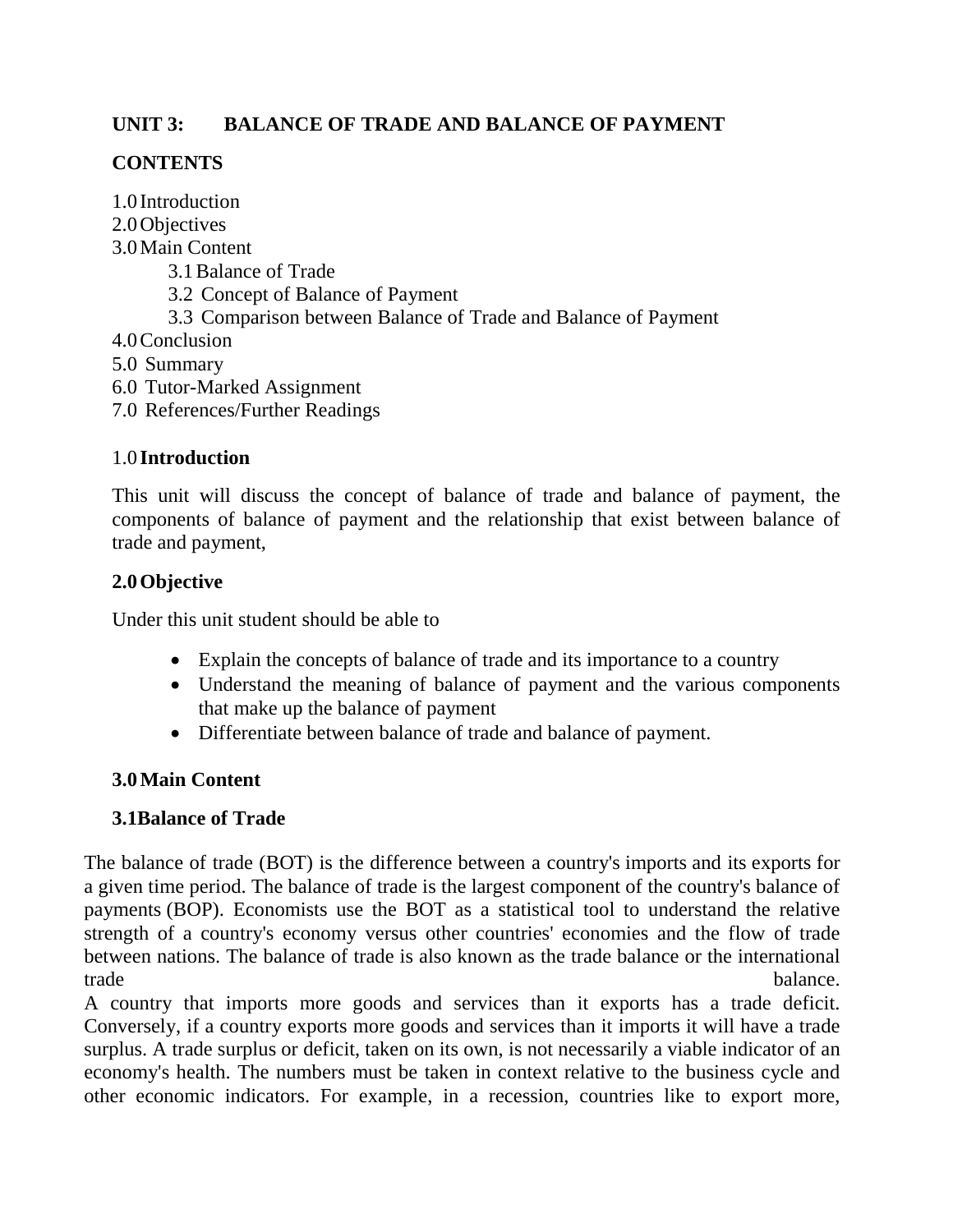creating jobs and demand in the economy. In a strong expansion, countries prefer to import more, providing price competition, which limits inflation.The formula for calculating the BOT can be simplified to imports minus exports. However, the actual calculation is comprised of several elements.

- To make complete sense, the raw number of the trade deficit or surplus must be compared to the country's gross domestic product (GDP), since larger economies may be better suited to handle large deficits and surpluses.
- Detailed Formula for the Calculation of a Country's BOT
- [Debit](http://www.investopedia.com/terms/d/debit.asp) items include imports, foreign aid, domestic spending abroad and domestic investments abroad. Credit items include exports, foreign spending in the domestic economy and [foreign investments](http://www.investopedia.com/terms/f/foreign-investment.asp) in the domestic economy. By subtracting the credit items from the debit items, economists arrive at a [trade deficit](http://www.investopedia.com/terms/t/trade_deficit.asp) or [trade](http://www.investopedia.com/terms/t/trade-surplus.asp)  [surplus](http://www.investopedia.com/terms/t/trade-surplus.asp) for a given country over the period of a month, quarter or year.

# **Self Assessment exercise:**

Explain what you understand by balance of trade.

# **3.2Concept of Balance of Payment**

The balance of payments which is also known as balance of international payments (abbreviated as BOP), of a country is the record of all international economic transactions between the residents of the country and the rest of the world, in a particular period of time, commonly over a year.

BOP can also be described as financial statement that summarizes all economy's [transactions](http://www.investopedia.com/terms/t/transaction.asp) with the rest of the world for a specific period of time. Moreso, the balance of payments, encompasses all transactions between a country's residents and its non-residents involving goods, services and income; financial claims on and [liabilities](http://www.investopedia.com/terms/l/liability.asp) to the rest of the world; and transfers such as gifts and aids. The balance of [payments](http://www.investopedia.com/terms/p/payment.asp) classifies these transactions in two accounts which are its main component – the [current account](http://www.investopedia.com/terms/c/currentaccount.asp) and the capital account. The current account includes transactions in goods, services, [investment income](http://www.investopedia.com/terms/i/investmentincome.asp) and [current transfers,](http://www.investopedia.com/terms/c/current-transfers.asp) while the [capital](http://www.investopedia.com/terms/c/capitalaccount.asp)  [account](http://www.investopedia.com/terms/c/capitalaccount.asp) mainly includes transactions in [financial instruments.](http://www.investopedia.com/terms/f/financialinstrument.asp) An economy's balance of payments transactions and international investment position (IIP) together constitute its set of international accounts.

However, the balance of payments data is not concerned with actual payments made and received by an economy, but rather with transactions. Since many international transactions included in [the balance of payments](http://www.investopedia.com/video/play/balance-payments/) do not involve the payment of money, this figure may differ significantly from net payments made to foreign entities over a period of time. This led us to ask the following fundamental question, whether or notthe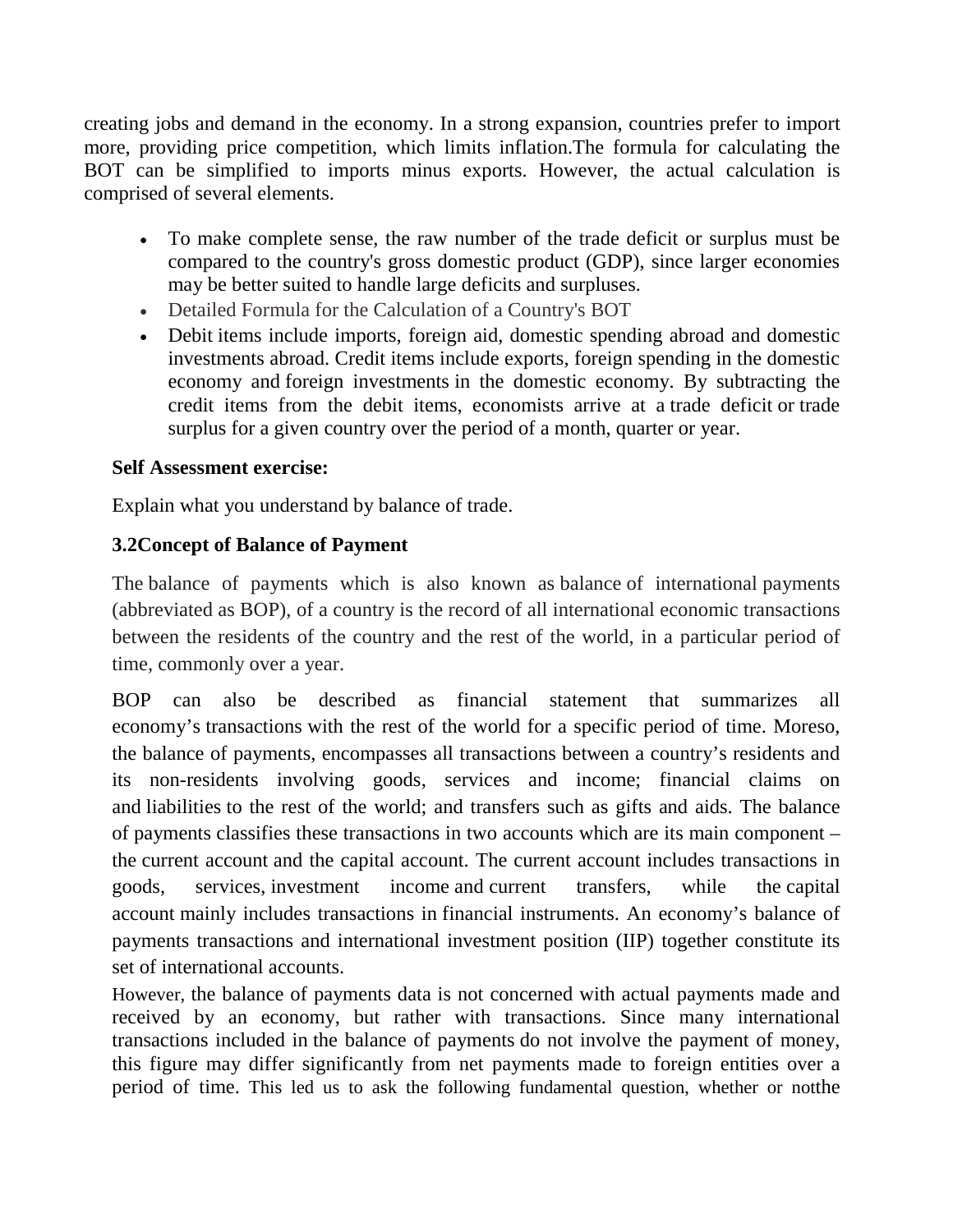balance of payments actually balance always? In theory, a [current account deficit](http://www.investopedia.com/terms/c/currentaccountdeficit.asp) would have to be financed by a net inflow in the capital and financial account, while a [current](http://www.investopedia.com/terms/c/current-account-surplus.asp)  [account surplus](http://www.investopedia.com/terms/c/current-account-surplus.asp) should correspond to an outflow in the capital and [financial account](http://www.investopedia.com/terms/f/financial-account.asp) for a net figure of zero. In actual practice, however, the fact that data are compiled from multiple sources gives rise to some degree of measurement error.

# **The main components of the Balance of Payments are:**

i. The Current Account including Merchandise (Exports Imports), Investment income (rents, profits, interest.

ii. The Capital Account measuring foreign investment in the Nigerian economy and Nigerian investments abroad.

These BOP components can be further decomposed as follows:

The commercial balance or net exports (sometimes symbolized as **NX**), is the difference between the monetary value of a nation's exports and [imports](https://en.wikipedia.org/wiki/International_trade) over a certain period. If exports of a country are greater in value than it imports, it is called a tradesurplus, positive balance, or a "favourable balance", and conversely, if exports of a country are less in value than it imports, it is called a trade deficit, negative balance, "unfavourable balance", or, informally, a "trade gap".

The financial account differs from the [capital account](http://www.investopedia.com/terms/c/capitalaccount.asp) in that, the capital account deals with transfers of capital assets. A reflection of the country's current trade balance combined with net income and direct payments, (the current account serves to measure imports and exports of goods and services), when combined with the financial and capital accounts, these accounts form the country's balance of payments

# **Self Assessment exercise:**

What is balance of payment and what are the components that make up balance of payment.

# **3.3 Comparisonbetween Balance of Trade and Balance of Payment**

The following are the major differences between the balance of trade and balance of payments:

- 1. A statement recording the imports and exports carried out in goods by/from the country with the other countries, during a particular period is known as the Balance of Trade. The Balance of Payment captures all the monetary transaction performed internationally by the country during a period of time.
- 2. The Balance of Trade accounts for, only physical items, whereas Balance of Payment keeps track of physical as well as non-physical items.
- 3. The Balance of Payments records capital receipts or payments, but Balance of Trade does not include it.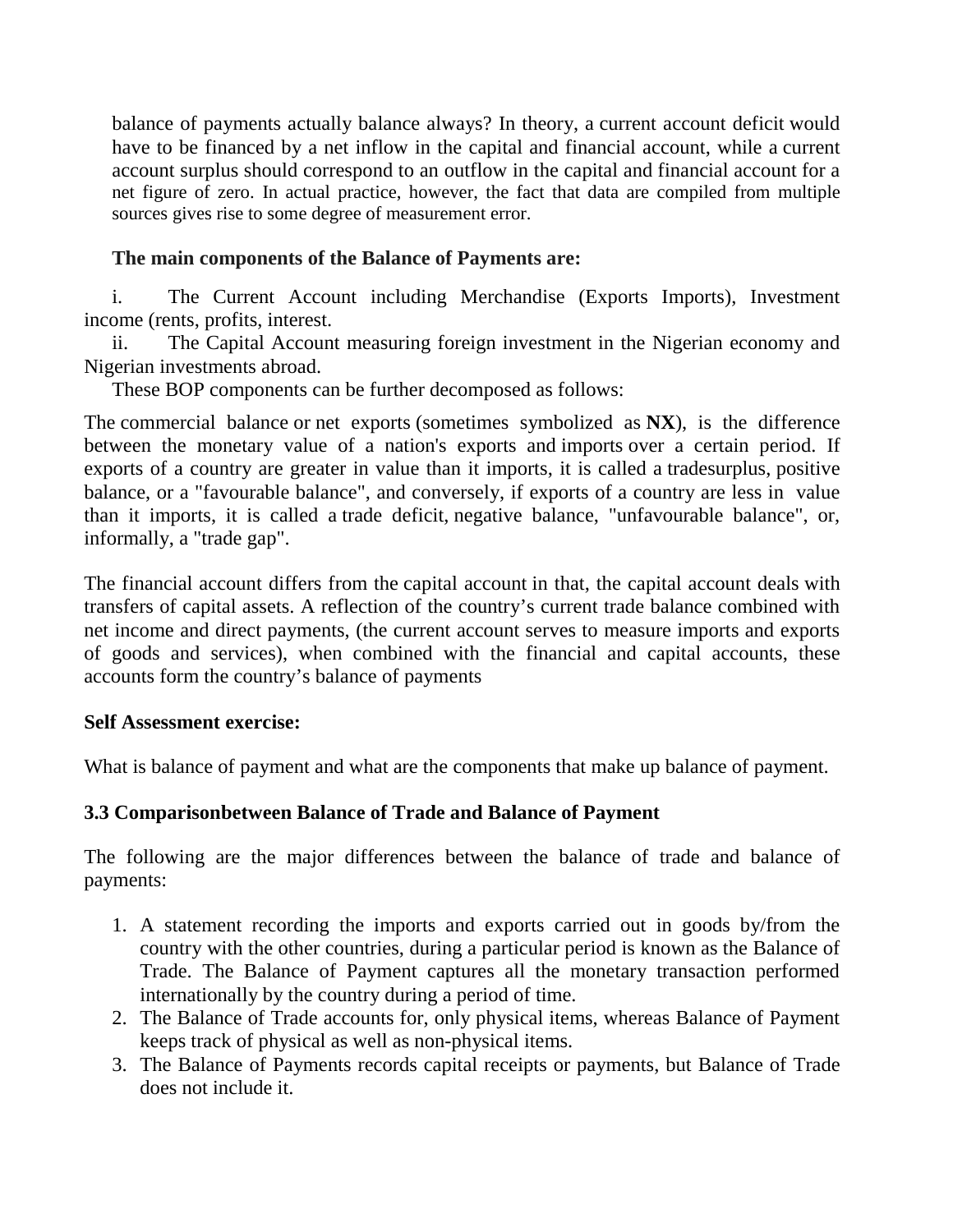- 4. The Balance of Trade can show a surplus, deficit or it can be balanced too.The same goes for Balance of Payments.
- 5. The Balance of Trade is a major segment of Balance of Payment.
- 6. The Balance of Trade provides the only half picture of the country's economic position. Conversely, Balance of Payment gives a complete view of the country's economic position. The following chart can be use as a comparison of balance of trade and balance of payment

| <b>Basis for</b><br><b>Comparison</b> | <b>Balance of Trade</b>                                                                                                   | <b>Balance of Payment</b>                                                                                                              |
|---------------------------------------|---------------------------------------------------------------------------------------------------------------------------|----------------------------------------------------------------------------------------------------------------------------------------|
| Meaning                               | Balance of Trade is a statement<br>that captures the country's export<br>and import of goods with the<br>remaining world. | Balance of Payment is a statement<br>that keeps track of all economic<br>transactions done by the country with<br>the remaining world. |
| Records                               | Transactions related to goods only.                                                                                       | Transactions related to both goods<br>and services are recorded.                                                                       |
| Capital<br>Transfers                  | Are not included in the Balance of<br>Trade.                                                                              | Are included in Balance of Payment.                                                                                                    |
| Which is<br>better?                   | It gives a partial view of the<br>country's economic status.                                                              | It gives a clear view of the economic<br>position of the country.                                                                      |
| Result                                | or balanced.                                                                                                              | It can be favourable, unfavourable Both the receipts and payment sides<br>shouldtally.                                                 |
| Component                             | It is a component of Current<br>Account of Balance of Payment.                                                            | <b>Current Account and Capital</b><br>Account.                                                                                         |

#### **Self Assessment exercise:**

Give a comparison between balance of trade and balance of payment

#### **4.0Conclusion**

We conclude that the various concepts of international trade are interrelated and as such could be confusing if they are not properly assimilated and diffused. For instance balance of trade and balance of payments. However, this unit has been written in a way that learner will find it easy to understand and retained.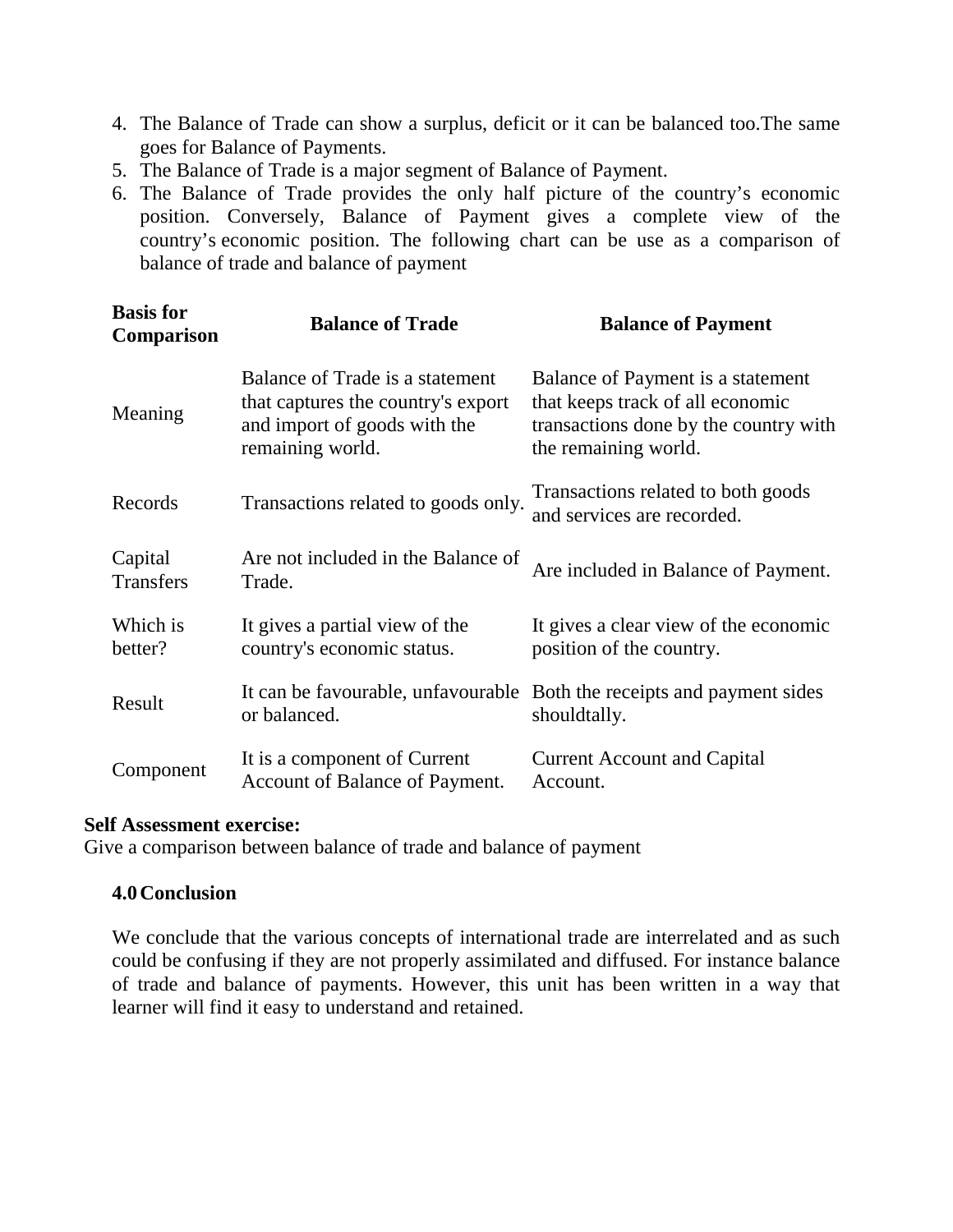#### **5.0 Summary**

We defined various concepts that are related to international trade and finance and juxtapose where necessary to distinguished among these concepts. The concept of balance of trade and payment were clearly explained and distinguished..

#### **6.0 Tutor-Marked Assignment**

a) Evaluate the similarities and dissimilarities between balance of trade and balance of payment.

b) Why must the balance of payment of any countries be balance?

c) Discuss the various components of balance of payment

#### **7.0 References/Further Readings**

Jhingan M.L, (2010); International Economics,  $6<sup>th</sup>$  edition, Vrinda Publications (P) Ltd. Delhi, India

Jhingan M.L, (2010); Macroeconomics Theory,  $12<sup>th</sup>$  edition, Vrinda Publications (P) Ltd. Delhi, India

Krugman Obstfeld, (1975); International Economics Theory and Policy,  $8<sup>th</sup>$  edition Pearson International edition.

Suranovic Steven M. (2010). International Trade Theory and Policy, Flat world Knowledge. International Economics Study Center.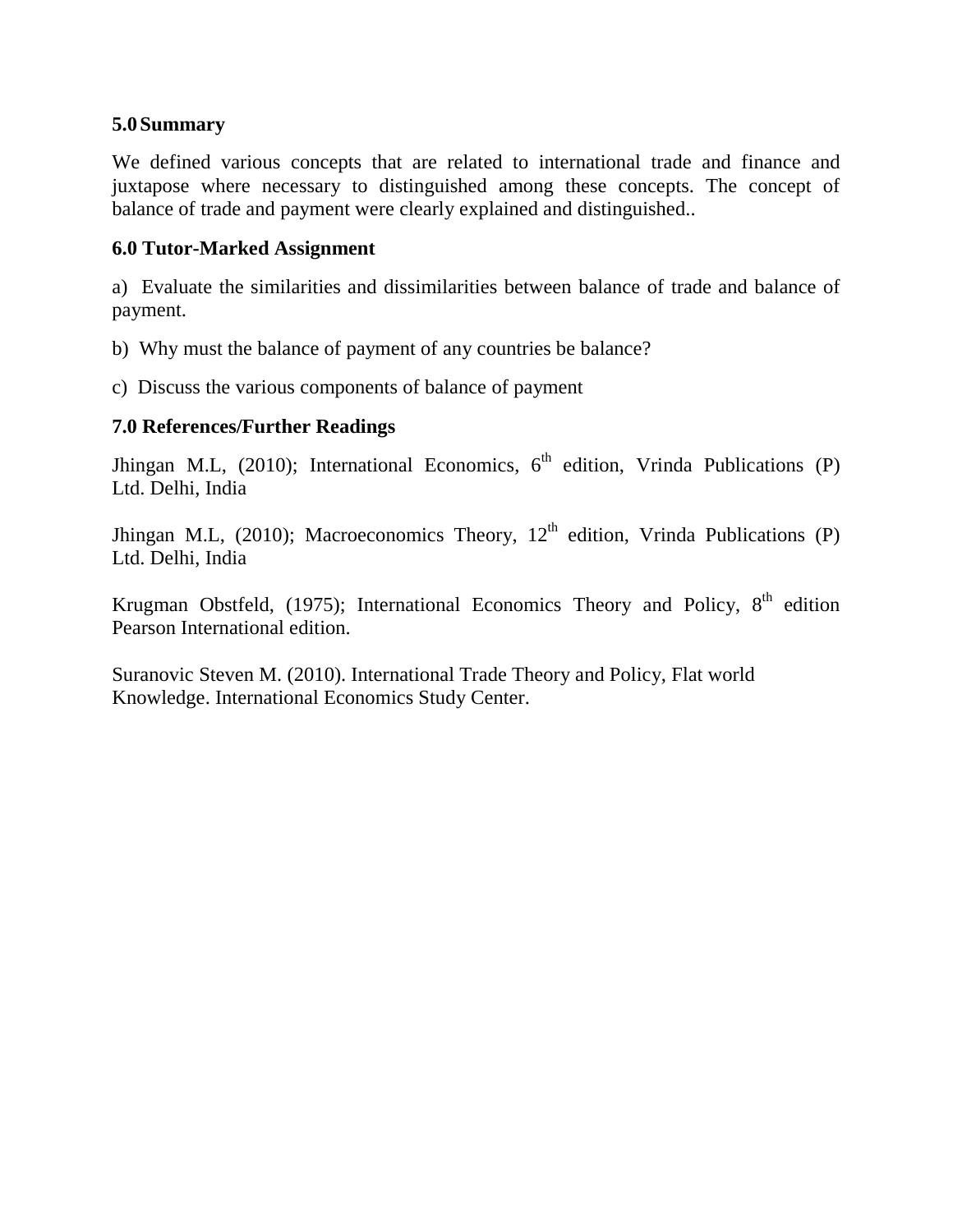# **MODULE THREE**

# **INTERNATIONAL TRADE BENEFITS AND DUMPING**

- Unit 1: Benefit and Gains from Trade
- Unit 2: Concepts of Dumping
- Unit 3: Trade Controls

# **UNIT 1: BENEFIT AND GAINS FROM TRADE**

# **CONTENTS**

- 1.0 Introduction
- 2.0Objectives
- 3.0Main Content
	- 3.1 Benefits of International Trade to Developing Countries
	- 3.2 Analysis of Gains from Trade
	- 3.3 Actual and Potential Gains from International Trade
- 4.0Conclusion
- 5.0 Summary
- 6.0 Tutor-Marked Assignment
- 7.0 References/Further Readings

# **1.0 Introduction**

This unit looked at the reasons why countries trade among one and other. It further discusses the benefits of international trade to developing nations such as Nigeria, and equally expounds the gains from trade for countries bringing into focus the actual and potential gains from international trade.

# **2.0Objective**

At the end of this unit student should be able to

- Know the benefit of International Trade to the developing nations
- Explain the gains from trade
- Understand the actual and potential gains from international trade.

# **3.0 Main Content**

# **3.1Benefits of International Trade to Developing Countries**

Free trade is an economic practice whereby countries can import and export goods without fear of government intervention. Government intervention includes tariffs and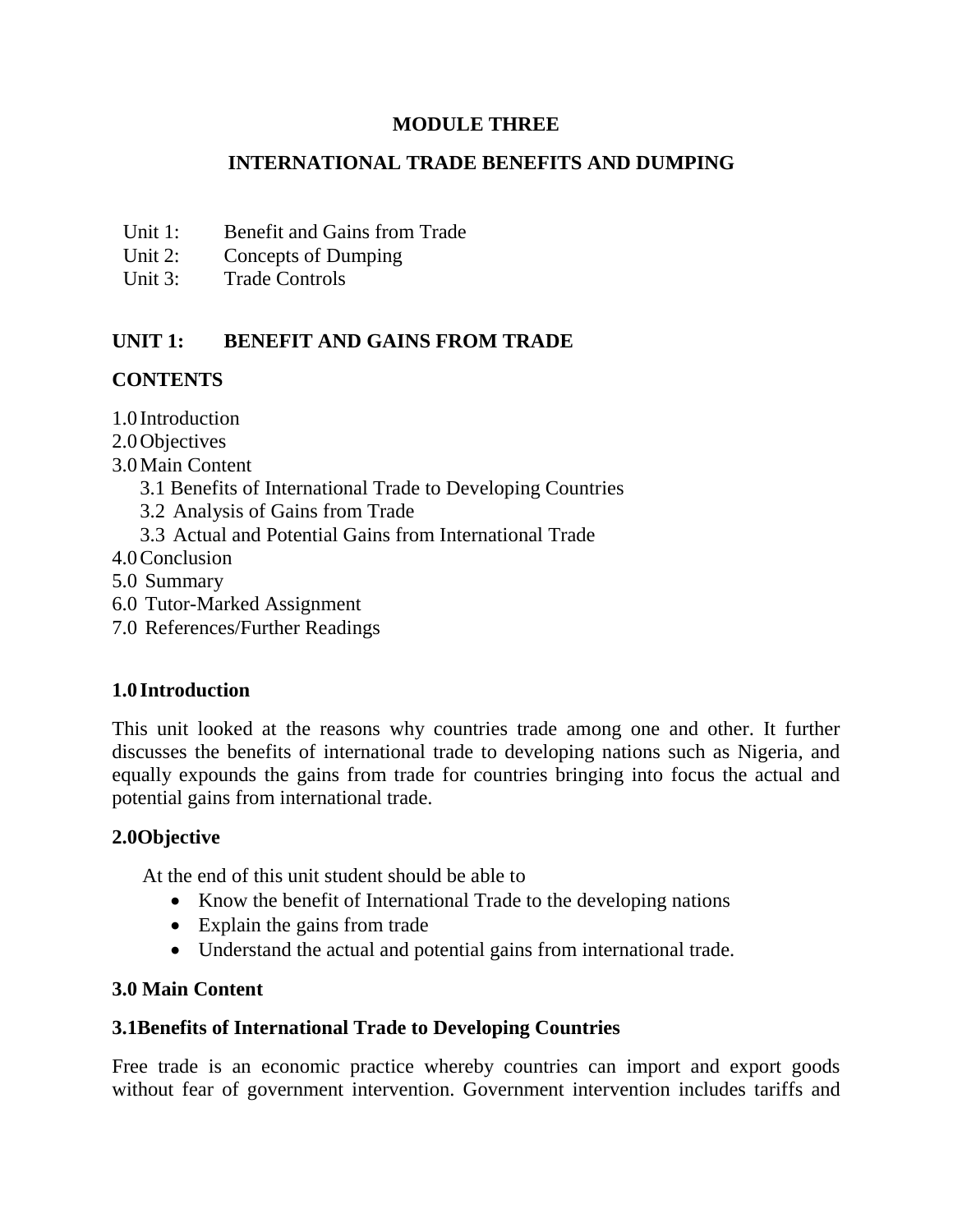import/export bans or other limitations. Free trade offers several benefits to countries, especially those in the developing stage. "Developing countries" is a broad term. According to a widely used definition, a developing country is a nation with low levels of economic resources (or utilization) and/or low standard of living. Developing countries can often advance their economy through strategic free trade agreements. The following are the benefits a developing nation could derive from participating in trade with other countries of the world.

# i. Increased Resources

Developing countries can benefit from free trade by increasing their amount of or access to global economic resources. Nations usually have limited economic resources. Economic resources include land, labour and capital. Land represents the natural resources found within a nation and its borders. Small developing nations often have the lowest amounts of natural resources in the economic marketplace. Free trade agreements ensure that small nations obtain the economic resources needed to produce consumer goods or services.

# ii. Improved Quality of Life

Free trade usually improves the quality of life for a nation and its citizens. Nations can import goods that are not readily available within their borders. Importing goods may be cheaper for a developing country than attempting to produce consumer goods or services within their borders. Many developing nations do not have the production processes available for converting raw materials into valuable consumer goods. Developing countries with friendly neighbours may also be able to import goods more often. Importing from neighbouring countries ensures a constant flow of goods that are readily available for consumption.

# iii. Better Foreign Relations

Better foreign relation is usually an unintended result of free trade. Developing nations are often subject to international threats. Developing strategic free trade relations with more powerful countries can help ensure a developing nation has additional protection from international threats. Developing countries can also use free trade agreements to improve their military strength and their internal infrastructure, as well as to improve politically. This unintended benefit allows developing countries to learn how they should govern their economy and what types of government policies can best benefit their people.

# iv. Production Efficiency

Developing countries can use free trade to improve their production efficiency. Most nations are capable of producing some type of goods or service. However, a lack of knowledge or proper resources can make production inefficient or ineffective. Free trade allows developing countries to fill in the gaps regarding their production processes. Individual citizens may also visit foreign countries to increase education or experience in specific production or business methods. These individuals can then bring back crucial information about improving the nation and its production processes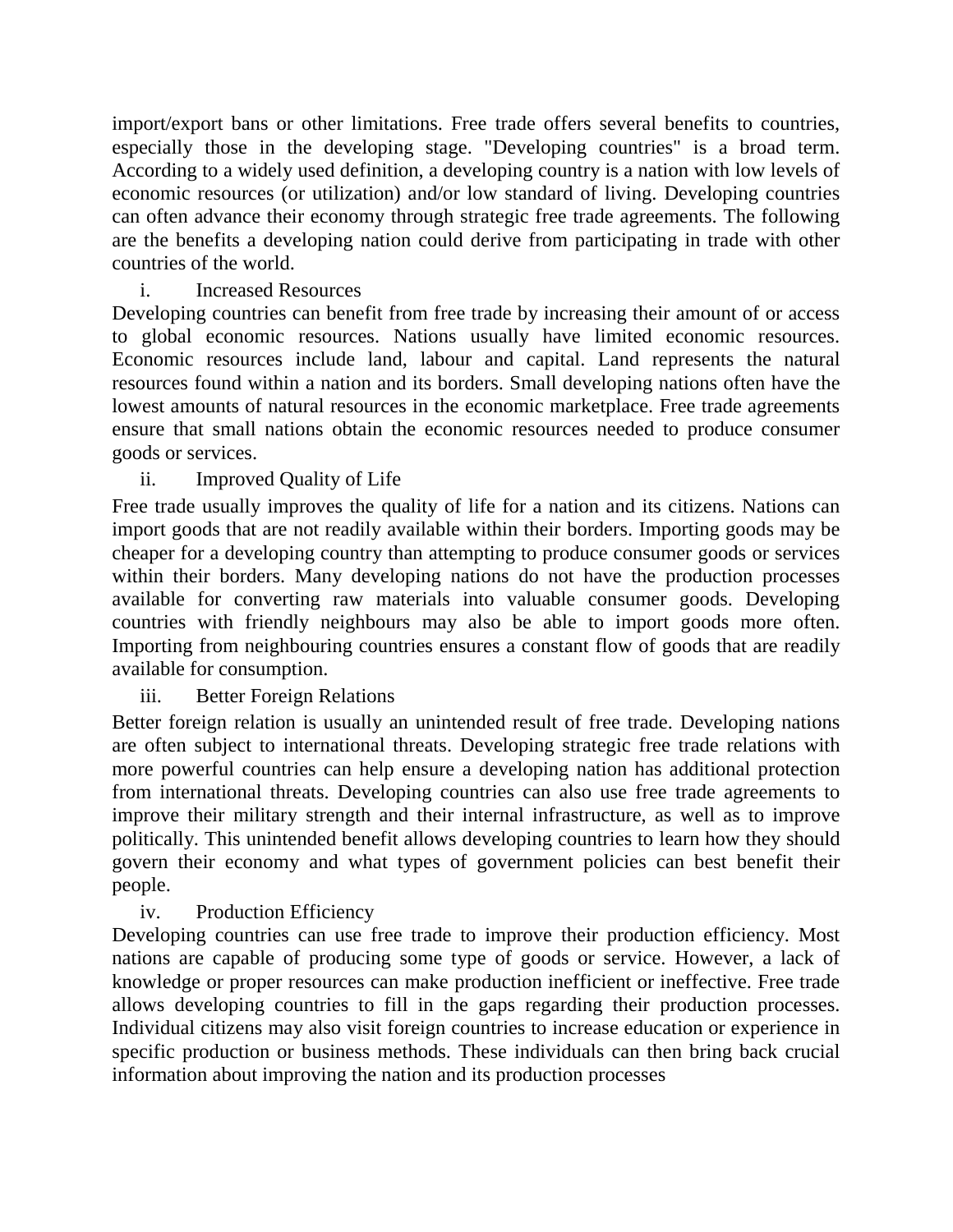#### **Self Assessment exercise:**

What are the benefits of international trade for Nigeria?

# **3.2 Analysis of Gains from Trade**

The gains from trade refer to net benefits or increase in goods that a country obtains by trading with other countries. It also means the increase in the consumption of a country resulting from exchange of goods and specialization in production through international trade. The gain from trade was at the core of the classical theory of international trade. According to Adam Smith; the gains from trade resulted from the advantages of division of labour and specialization both at the national and international level. They were due to the existence of absolute differences in costs, that is, each country would specialize in the production of that commodity which it could produce more cheaply than other countries and import those commodities which it could produce more dearly. Thus international specialization would increase world output and benefit all the trading countries.

For Ricardo, extension of international trade powerfully contributed to increase the mass of commodities, and therefore, the sum of enjoyments obtain from the imported goods through trade instead of domestic production. J.S.Mill analyzed the gains from international trade in terms of his theory of reciprocal demand which depends upon the terms of trade. In modern analysis, the gains from international trade refer to the gains from exchange and the gains from specialization based on the general equilibrium analysis. The table 1.1.1 and table 1.1.2 shed more numerical evidence.

# **Self Assessment exercise:**

Discuss the various schools of thoughts that you know on gains from trade

# **Potential and Actual Gains from International Trade**

Economists usually distinguish between potential and actual gain from international trade. The potential gains from international trade is the difference in domestic cost ratios of producing two commodities in two countries. If X and Y are two commodities and A and B two countries, then the potential gain can be expressed as

$$
\mathbf{G}_{\mathrm{p}} = \left[\frac{c x}{c y}\right]_{\mathrm{A}} - \left[\frac{c x}{c y}\right]_{\mathrm{B}}
$$

Where  $G_p$  is the potential gain,  $C_x$  is the cost per unit of commodity X,  $C_y$  is the cost per unit of commodity Y, and the subscripts A and B refer to the two countries.

On the other hand, the actual gain from international trade is the difference in price ratios of two commodities in the two trading countries. Assuming X and Y as two commodities and A and B as two countries, the actual gain can be shown thus

$$
G_A = \left[\frac{Px}{Py}\right]_A - \left[\frac{Px}{Py}\right]_B
$$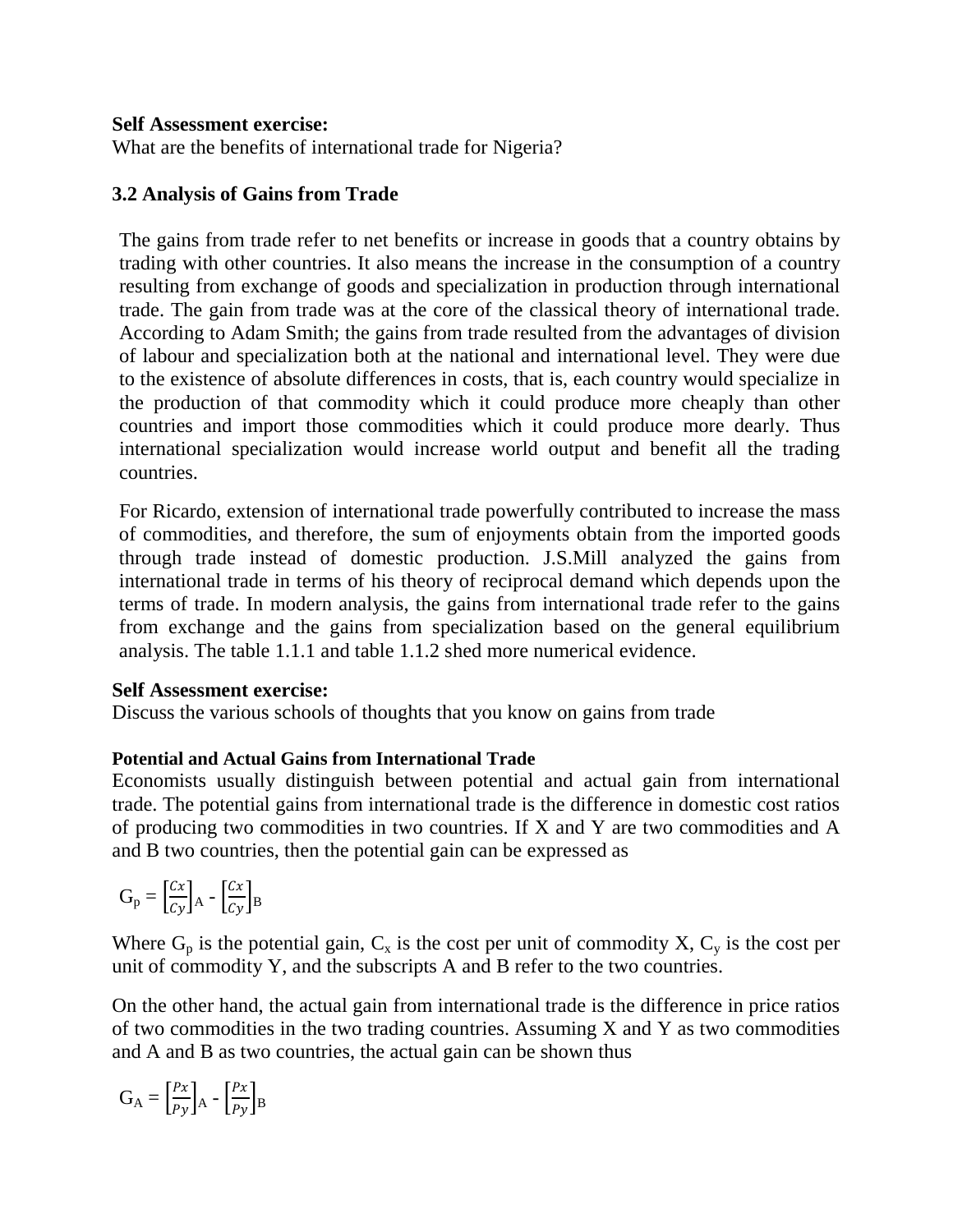Where  $G_A$  is the actual gain,  $P_x$  is the per unit price of commodity X and  $P_y$  is the per unit price of commodity Y. under perfect competition and free trade between two countries, the cost ratio equals the price ratio of the two commodities in each country so that the potential gain equals the actual gain,  $\left[\frac{cx}{cy}\right] = \left[\frac{Px}{Py}\right]$ , therefore,  $G_{P} = G_{A}$ . But if there are tariffs and other trade restrictions and commodity and factor markets are imperfect, the price and cost ratios will not be equal in each country. If the price ratio is more than the cost ratio, the actual gain will be less than the potential gain. Symbolically,  $\left\lfloor \frac{Px}{Py} \right\rfloor > \left\lfloor \frac{Cx}{Cy} \right\rfloor$ , therefore,  $G_A < G_P$ 

Since there is always imperfect competition in world markets then we can conclude that the actual gain is always less than the potential gain in international trade.

#### **Self Assessment exercise:**

Differentiate between the potential and actual gains from international trade.

# **4.0 Conclusion**

We conclude that the benefit from international trade cannot be overemphasized while explaining the actual benefit that could accrued to developing nations. The actual and potential gains from trade were discussed and we equally conclude that international trade markets are imperfect and so potential gains are always more than actual gains

# **5.0 Summary**

We enumerated various benefits from international trade to developing countries. The gains from trade were enumerated and discussed. These gains from trade were discussed under two forms, the potential gains and the actual gains and we summarised that potential gains are always greater than the actual gains in an imperfect competitive market which is the world kind of market.

# **6.0. Tutor-Marked Assignment**

- a) Examine the reason for engagement in international trade
- b) Differentiate between actual and potential gains.
- c) Explain what is meant by potential gains?

d) What is the relationship between actual and potential gains from trade in a perfectly competitive international market?

# **7.0 References/Further Readings**

Arnold Kling (2012). The Concise encyclopaedia of economics, international trade library of economy liberty.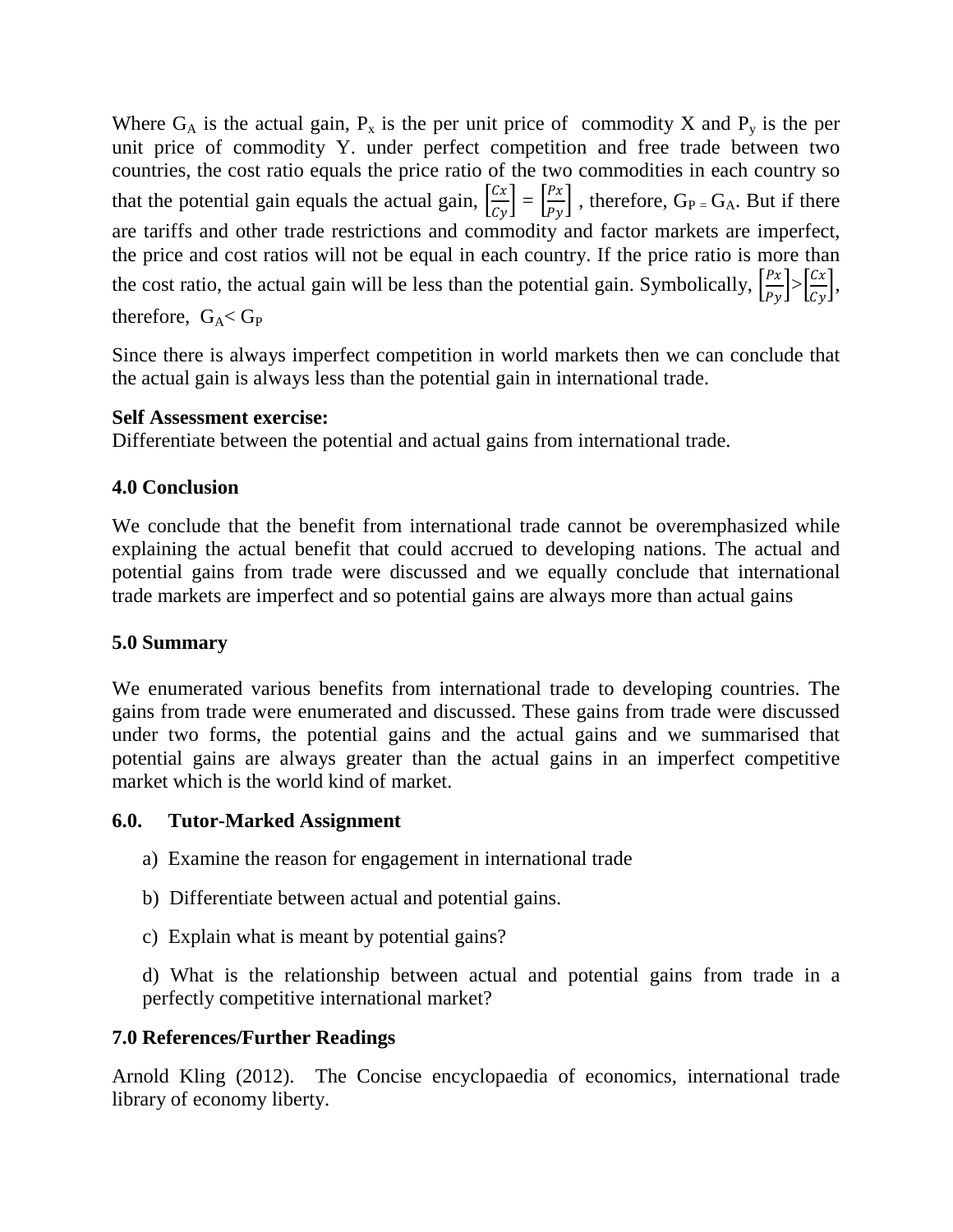Attah B.O, Bakare, T.A. & Daisi, O.R., (2011); Anatomy of Economics Principles, Q&A (Macroeconomics), Raamson Printing Press, Oke-Afa, Isolo, Lagos, Nigeria

Familoni K.A, (1990); Development in Macroeconomics Policy, Concept Publications, Lagos, Nigeria

Jhingan M.L, (2010); International Economics,  $6<sup>th</sup>$  edition, Vrinda Publications (P) Ltd. Delhi, India

Jhingan M.L, (2010); Macroeconomics Theory,  $12<sup>th</sup>$  edition, Vrinda Publications (P) Ltd. Delhi, India

Krugman Obstfeld, (1975); International Economics Theory and Policy,  $8<sup>th</sup>$  edition Pearson International edition,.

Olasupo Akano (1995); International trade theory and evidence, Rebonik publication Ltd, lagos.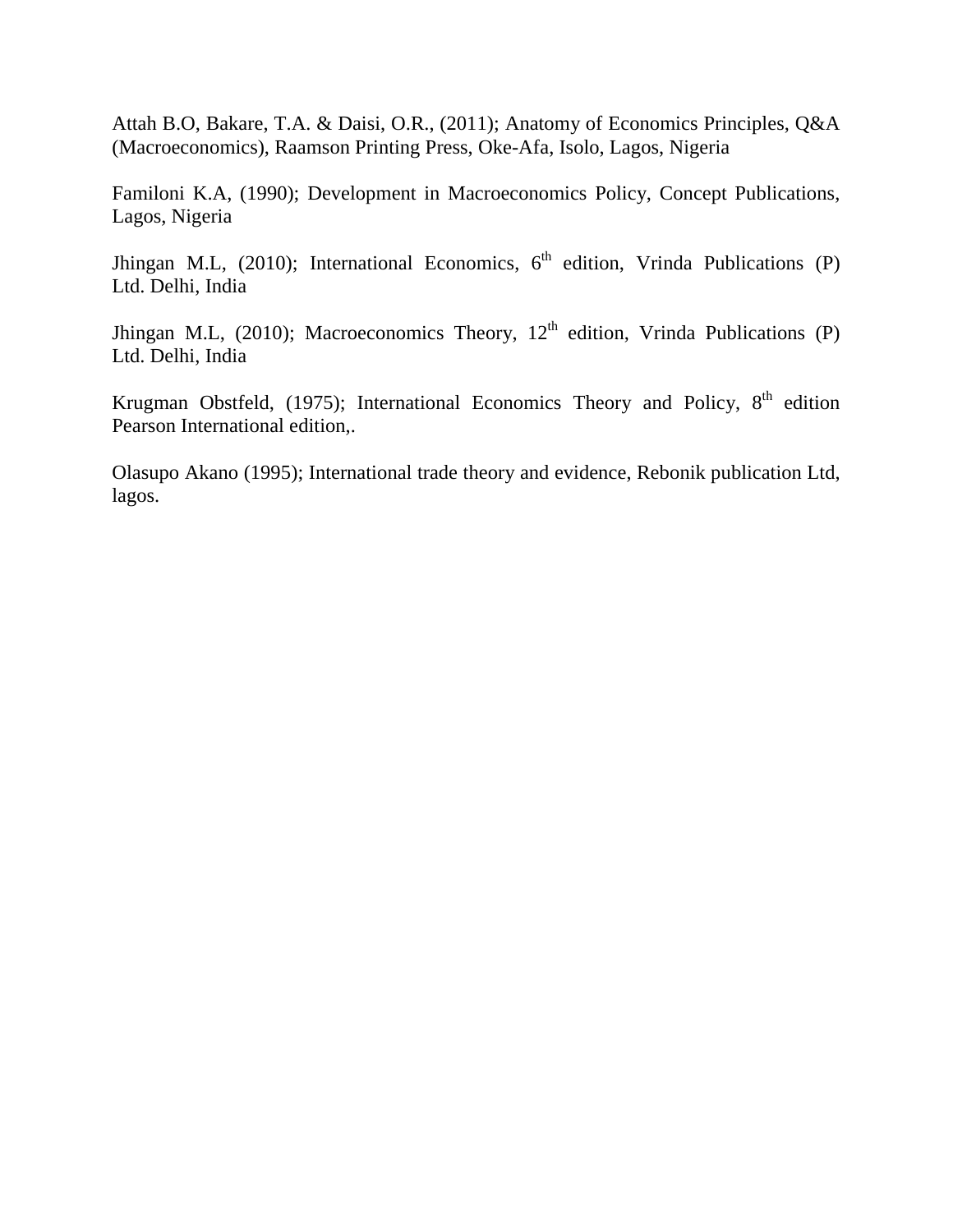# **UNIT 2: CONCEPTS OF DUMPING**

# **CONTENTS**

1.0 Introduction

2.0Objectives

# 3.0Main Content

- 3.1 Meaning of Dumping
- 3.2 Types of Dumping
- 3.3 Basic Objectives of Dumping
- 3.4 Price Determination under Dumping

4.0Conclusion

- 5.0 Summary
- 6.0 Tutor-Marked Assignment
- 7.0 References/Further Readings

# **1.0 Introduction**

This unit considered dumping which occurs when a manufacturer lowers the price of a good entering a foreign market than it charges domestic customers. The identification of trade dumping can be performed simply by comparing the sales price of a good in its market of origin and the price listed in an importing market. Trade dumping is considered intentional in nature in that the primary purpose is to gain an advantage within the market that imports the goods.

# **2.0Objective**

At the end of this unit student should be able to

- Understand the meaning of dumping
- Explain the types of dumping
- Understand the basic objective of dumping
- Know the how price is determine under dumping

# **3.0 Main Content**

# **3.1 Definition andMeaning of Dumping**

Dumping is an international price discrimination in which an exporter firm sells a portion of its output in a foreign market at a very low price and the remaining output at a high price in the home market. Harberler defines dumping as: The sale of goods abroad at a price which is lower than the selling price of the same goods at the same time and in the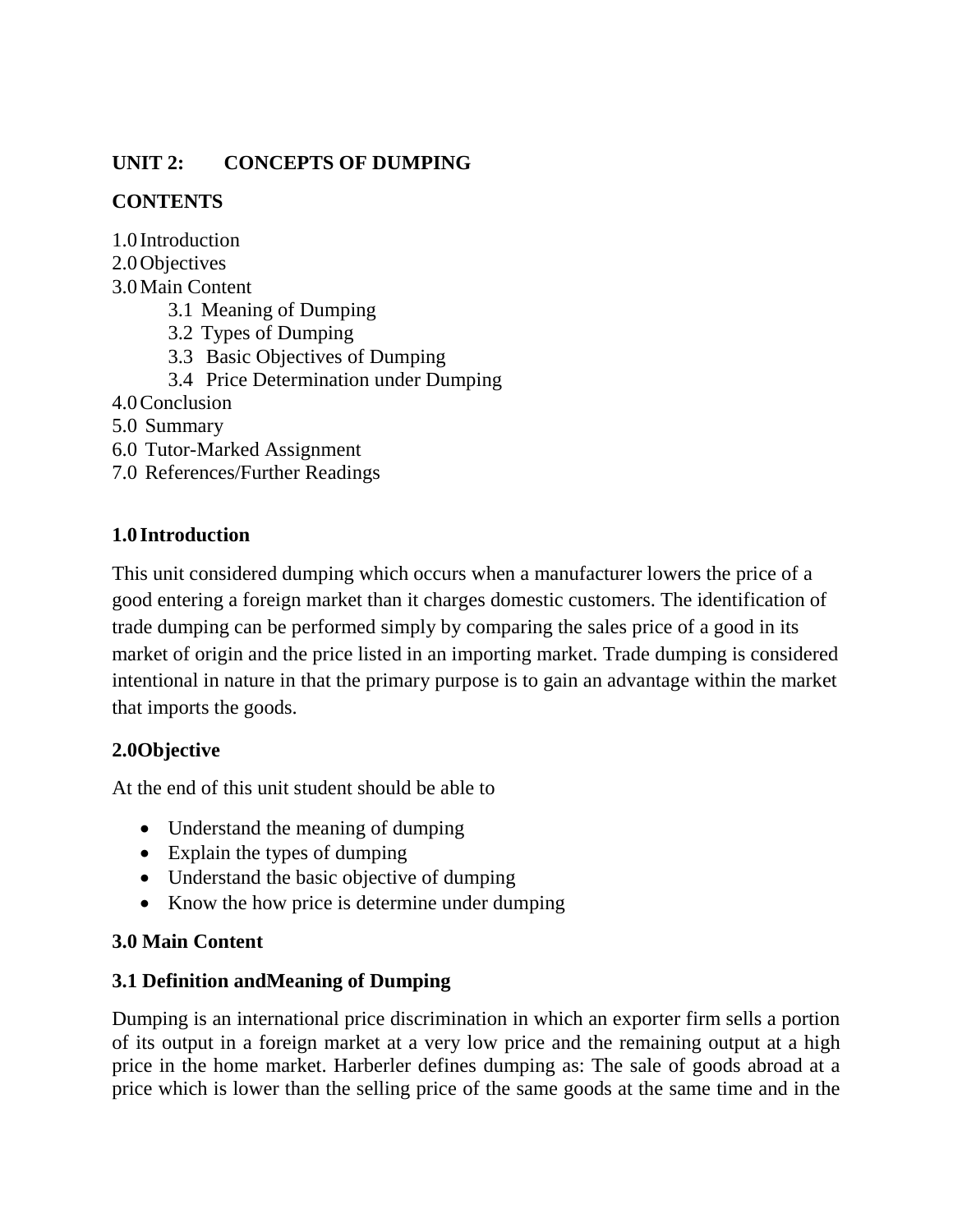same circumstances to home, taking account of differences in transport costs. In the same vein dumping could be described as price discrimination between two markets in which the monopolist sells a portion of his produced product at a low price and the remaining part at a high price in the domestic market. There are two classification of dumping. Firstly, reverse dumping in which the foreign price is higher than the domestic price. This is done to turn out foreign competitors from the domestic market. When the product is sold at a price lower than the cost of production in the domestic market, it is called reverse dumping. Secondly, when there is no consumption of the commodity in the domestic market and it is sold in two different foreign markets, out of which one market is charged a high price and the other market a low price. However, in practice, dumping mean selling of a product at a high price in the domestic market and a low price in the foreign market.

#### **Self Assessment exercise:**

What is dumping?

# **3.2 Types of Dumping**

Dumping can be typified in the following three ways:

- 1. **Sporadic or Intermittent Dumping.** It is adopted under exceptional or unforeseen circumstances when the domestic production of the commodity is more than the target or there are unsold stocks of the commodity even after sales. In such a situation, the producer sells the unsold stocks at a low price in the foreign market without reducing the domestic price. This is possible only if the foreign demand for this commodity is elastic and the producer is a monopolist in the domestic market. His aim may be to identify his commodity in a new market or to establish himself in a foreign market to drive out a competitor from a foreign market. In this type of dumping, the producer sells his commodity in a foreign country at a price which covers his variable costs and some current fixed costs in order to reduce his loss.
- 2. **Persistent Dumping.** When a monopolist continuously sells a portion of his commodity at a high price in the domestic market and the remaining output at a low price in the foreign market, it is called persistent dumping. This is possible only if the domestic demand for that commodity is less elastic and the foreign demand is highly elastic. When costs fall continuously along with increasing production, the producer does not lower the price of the product more in the domestic market because the home demand is less elastic. However, he keeps a low price in the foreign market because the demand is highly elastic there. Thus, he earns more profit by selling more quantity of the commodity in the foreign market. As a result, the domestic consumers also benefit from it because the price they are required to pay is less than in the absence of dumping.
- 3. **Predatory Dumping.** The predatory dumping is the one in which a monopolist firms sells its commodity at a very low price or at a loss in the foreign market in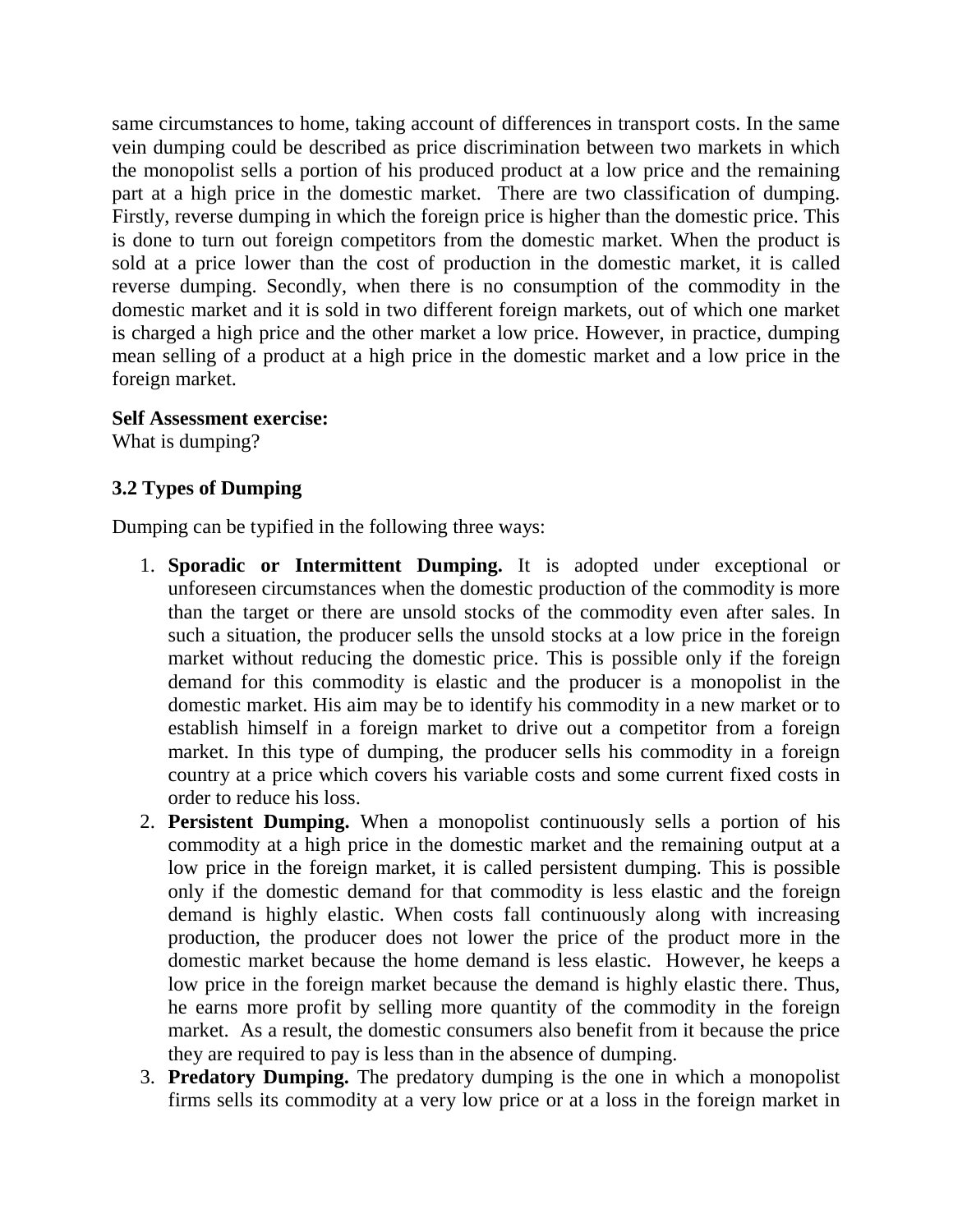order to drive out some competitors. But when the competition ends, it raises the price of the commodity in the foreign market. Thus, the firm covers loss and if the demand in the foreign market is less elastic, its profit may be more.

#### **Self Assessment exercise:**

Discuss the various types of dumping that you know?

# **3.3 Objectives of Dumping**

The following are the objectives of dumping:

**To Find a Place in the Foreign Market.** A monopolist resorts to dumping in order to find a place or to continue himself in the foreign market. Due to perfect competition in the foreign market, he lowers the price of his commodity in comparison to the other competitors so that the demand for his commodity may increase. For this, he often sells his commodity by incurring loss in the foreign market.

**To Sell Surplus Commodity.** When there is excessive production of a monopolist's commodity and he is not able to sell in the domestic market, he wants to sell the surplus at a very low price in the foreign market. But it happens occasionally.

**Expansion of Industry.** A monopolist also resorts to dumping for the expansion of his industry. When he expands it, he receives both internal and external economics which lead to the application of the law of increasing returns. Consequently, the cost of production of his commodity is reduced and by selling more quantity of his commodity at a lower price in the foreign market, he earns lager profit.

**New Trade Relations.** The monopolist practices dumping in order to develop new trade relations abroad. For this, he sells his commodity at a low price in the new market, thereby establishing new market relations with those countries. As a result, the monopolist increases his production, lowers his costs and earns more profit.

# **Self Assessment exercise:**

Discuss the various types of dumping that you know?

# **3.4 Price Determination under Dumping**

In practice price determination underdumping is just like discriminating monopoly. The only difference between the two is that under discriminating monopoly both markets are domestic while in dumping one is a domestic market and the other is a foreign market. In dumping, a monopolist sells his commodity at a high price in the domestic market and at a low price in the foreign market.

The main aim of the monopolist is to maximize his profit. He, therefore, produces that output at which his marginal revenue equals marginal cost. Since he sells his commodity in the domestic market and the foreign market separately, he adjusts the quantity such as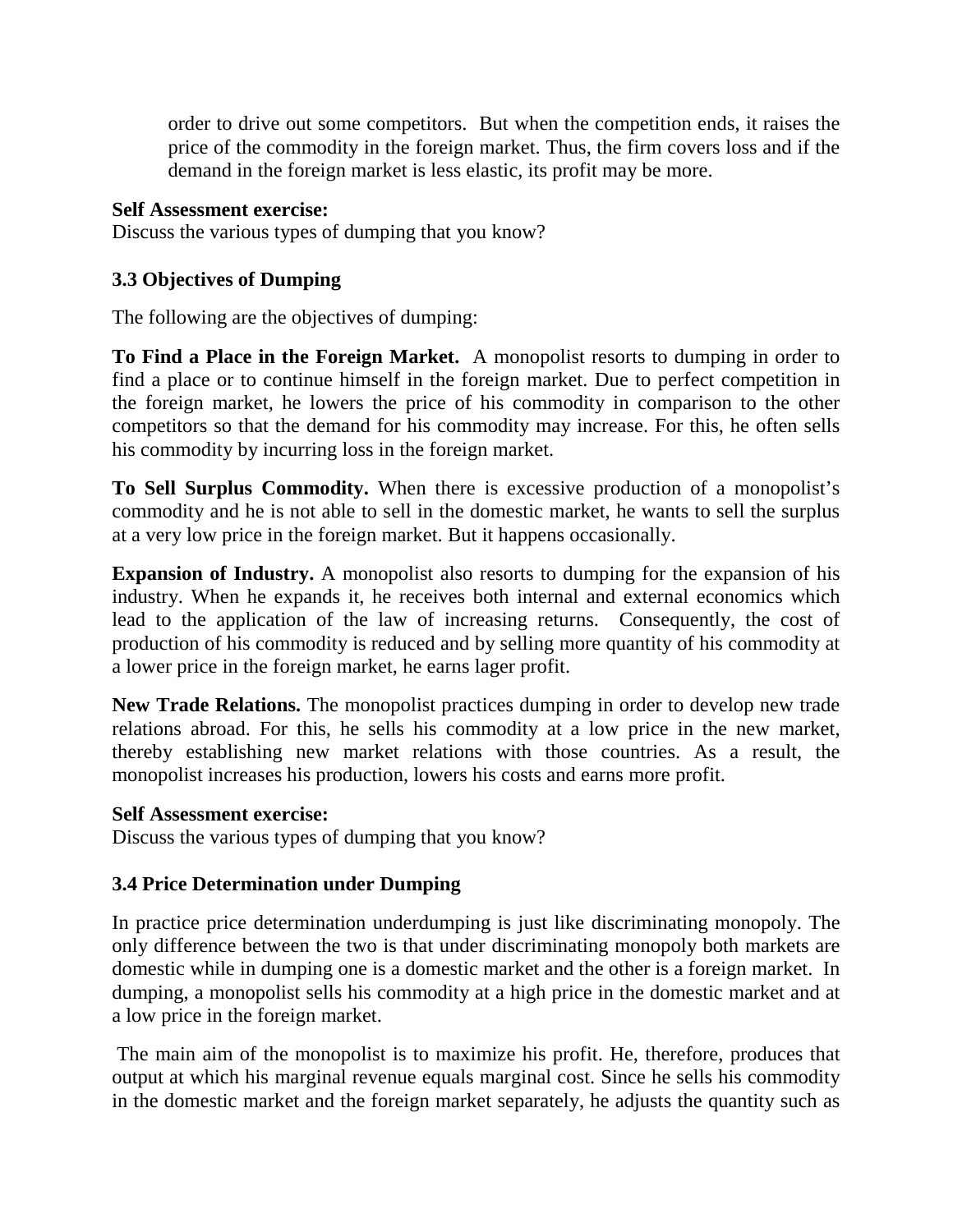wise in each market that marginal revenues in both markets are equals. Given the marginal cost of producing the commodity, of a specific volume or value is allowed to be import into the country. For this purpose, it includes the imposition of a duty along with fixing quota, and providing a limited amount of foreign exchange to the importers.

#### **Self Assessment exercise:**

Is dumping an economic vice or virtue?

# **4.0 Conclusion**

We conclude that dumping is a problem to the end country because it kills infant industry and reduce the country's level of international competitiveness. But if the products involve are not locally produce efficiently or the resources to produce could not be efficiently sourced locally, then dumping could be seen as virtue than vice.

# **5.0 Summary**

This study unit looked into the concept of dumping and explain its various kind, reasons for dumping and how it could be controlled. This study further reiterates that dumping is not bad in entirety.

#### **6.0Tutor-Marked Assignment**

- a) Enumerate and explain various type of dumping
- b) Give four objectives of dumping
- c) What are the major control of dumping
- d) Explain what is meant by dumping
- e) Evaluate possible effect of dumping on receiving country
- f) What are the immediate benefit of dumping to the country of origin?

#### **7.0 References/Further Readings**

Amacher, R & Ulbrich, H, (1986); Principles of Economics, South Western Publications Co. Cincinnafi, Oliso.

Arnold Kling (2012) ; the coincise encyclopaedia of economics, international trade library of economy liberty.

Attah B.O, Bakare, T.A. & Daisi, O.R., (2011); Anatomy of Economics Principles, Q&A (Macroeconomics), Raamson Printing Press, Oke-Afa, Isolo, Lagos, Nigeria

Familoni K.A, (1990); Development in Macroeconomics Policy, Concept Publications, Lagos, Nigeria

Frederic S. Mishkin, (2012); The Economics of Money, Banking and Financial Markets, 10th edition, Pearson.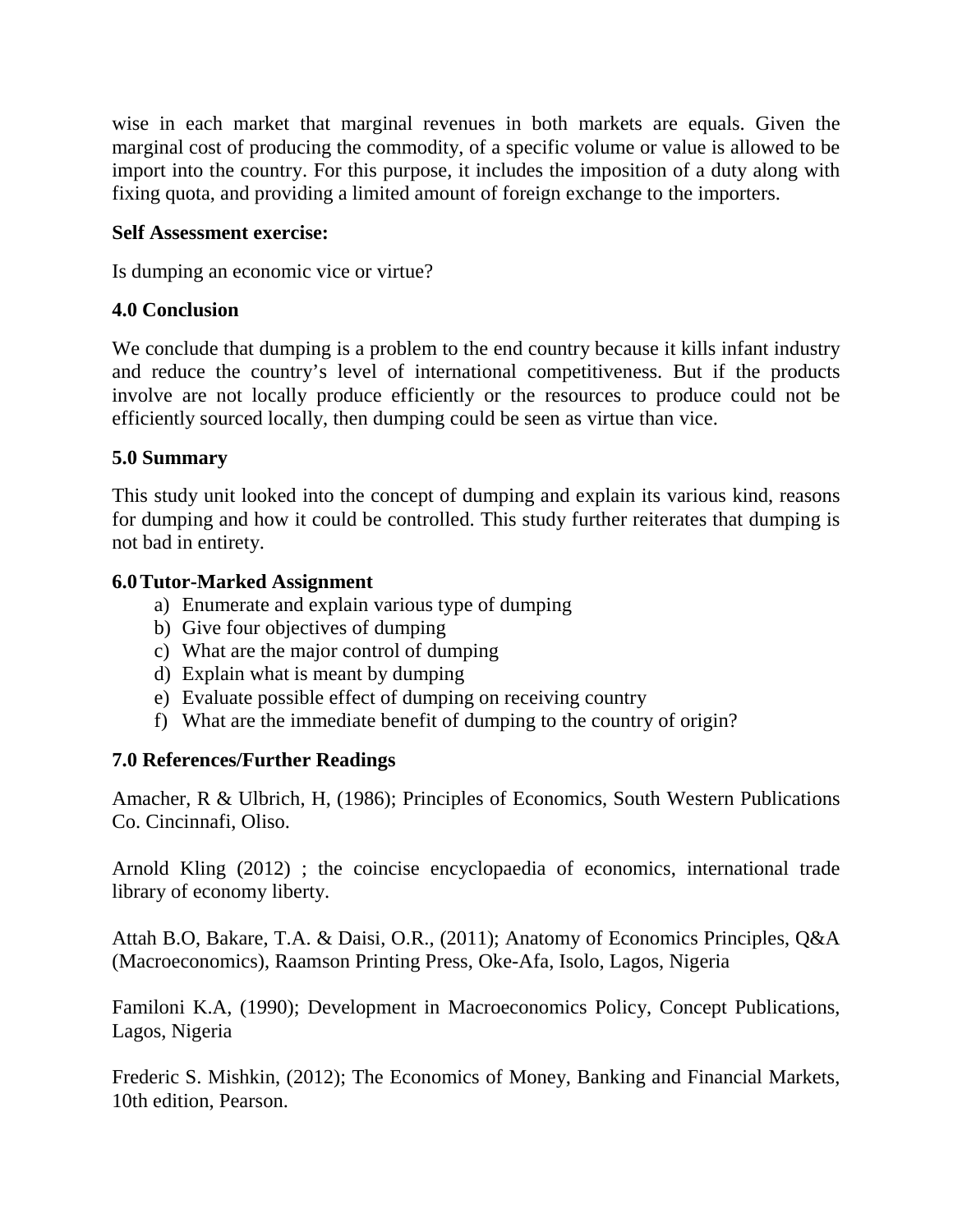Jhingan M.L, (2010); International Economics,  $6<sup>th</sup>$  edition, Vrinda Publications (P) Ltd. Delhi, India

Jhingan M.L, (2010); Macroeconomics Theory,  $12<sup>th</sup>$  edition, Vrinda Publications (P) Ltd. Delhi, India

Krugman Obstfeld, (1975); International Economics Theory and Policy,  $8<sup>th</sup>$  edition Pearson International edition,.

Olasupo Akano (1995); International trade theory and evidence, Rebonik publication Ltd, lagos,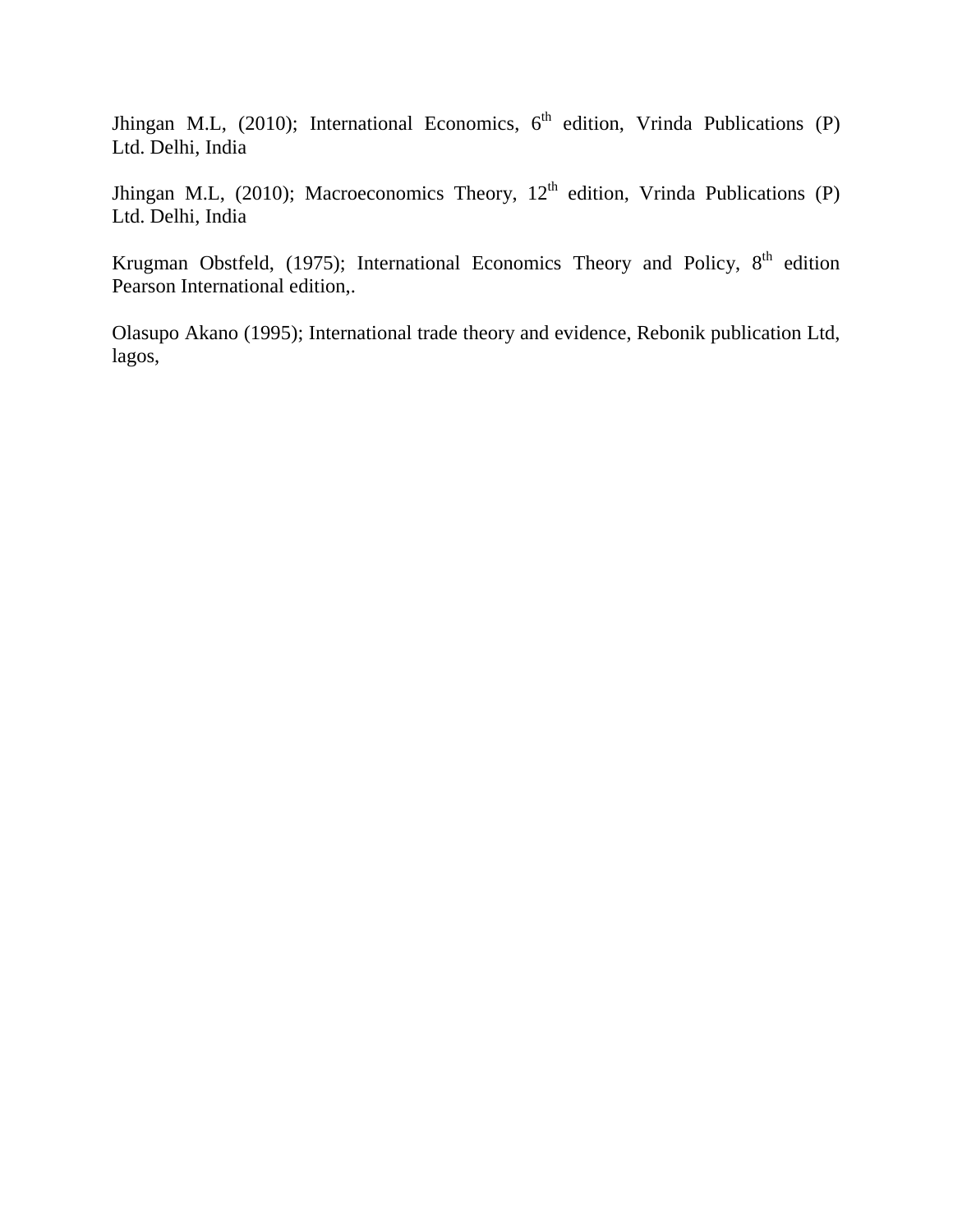# **UNIT 3: TRADE CONTROLS**

# **CONTENTS**

1.0 Introduction 2.0Objectives 3.0Main Content 3.1 Tariffs 3.2 Non Tariff Controls 3.3Comparison of Tariffs and Non Tariffs 4.0Conclusion 5.0 Summary 6.0 Tutor-Marked Assignment 7.0 References/Further Readings

# **1.0 Introduction**

When country import goods from foreign countries at cheap prices it will affect domestic producers badly. As such, countries impose taxes on goods coming from abroad to make their cost comparable with domestic goods. These are called tariff barriers. Then there are non tariff barriers also that serve as impediments in free international trade. This unit will try to discuss these concepts of trade control and also find out the differences between tariff and non tariff barriers.

# **2.0Objective**

At the end of this unit student should be able to

- Understand the concept of tariff and why tariff is impose in a country
- Distinguish between the various types of non tariff barriers
- Understand the differences between tariff and non tariff controls

# **3.0 Main Content**

# **3.1 Tariff**

This is a tax imposed on imported goods and services. Tariffs are used to restrict trade, as they increase the price of imported goods and services, making them more expensive to consumers. A specific tariff is levied as a fixed fee based on the type of item (e.g., N100,000 on any car). An [ad-valorem tariff](http://www.investopedia.com/video/play/tariffs/) is levied based on the item's value (e.g., 10% of the car's value). Tariffs provide additional revenue for governments and domestic producers at the expense of consumers and foreign producers. They are one of several tools available to shape trade policy.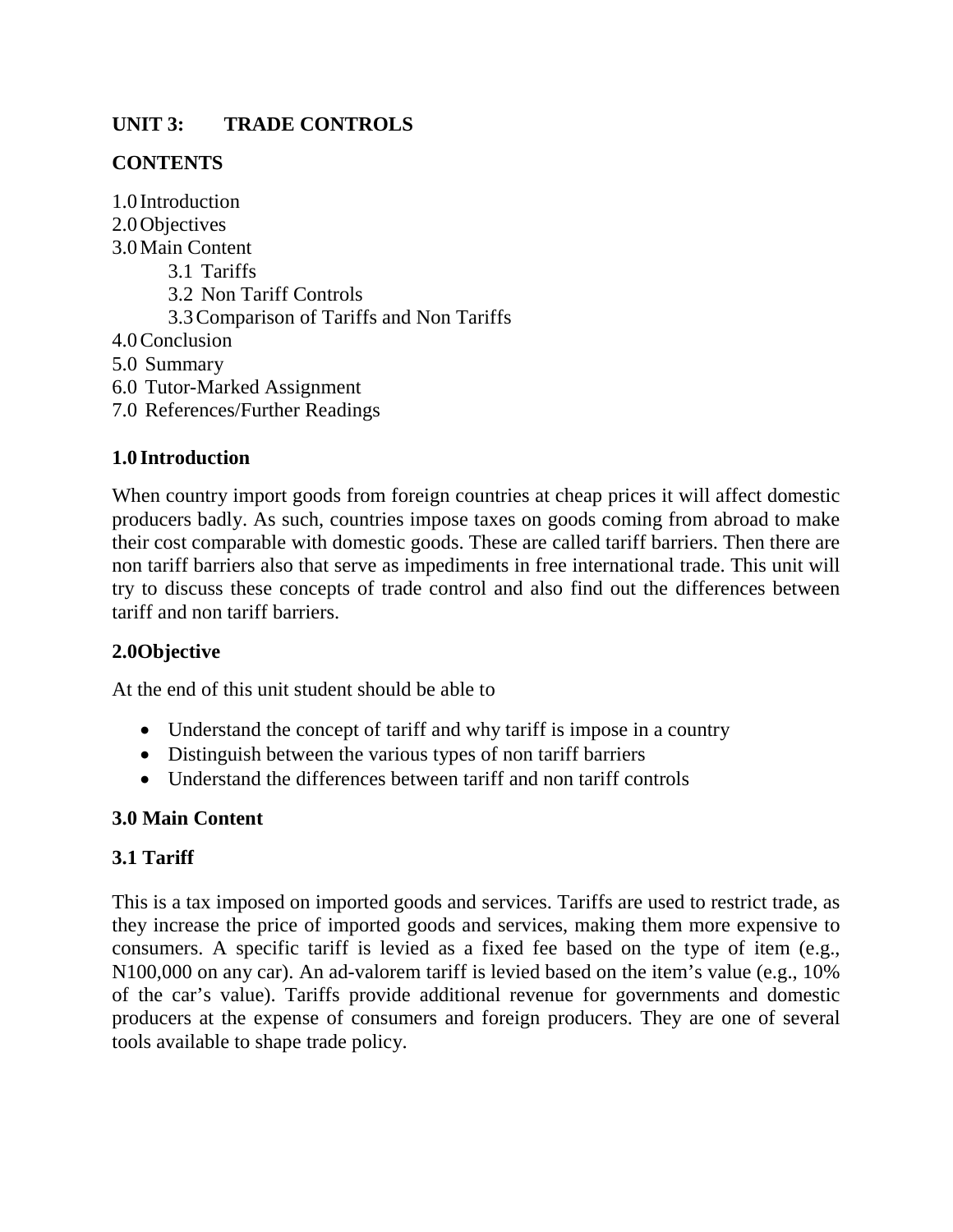Governments may impose tariffs to raise revenue or to protect domestic industries from foreign competition, since consumers will generally purchase foreign-produced goods when they are cheaper. While consumers are not legally prohibited from purchasing foreign-produced goods, tariffs make those goods more expensive, which give consumers an incentive to buy domestically produced goods that has competitively priced or less expensive by comparison. Tariffs can make domestic industries less efficient, since they are not subject to global competition. Tariffs can also lead to [trade wars](http://www.investopedia.com/terms/t/trade-war.asp) as exporting countries reciprocate with their own tariffs on imported goods. Groups such as the [World](http://www.investopedia.com/terms/w/wto.asp)  [Trade Organizatione](http://www.investopedia.com/terms/w/wto.asp)xist to combat the use of destructive tariffs.

Government normally use one of the following justifications for implementing tariffs:

- To protect domestic jobs. If consumers buy less expensive foreign goods, workers who produce that good domestically might lose their jobs.
- To protect infant industries. If a country wants to develop its own industry producing a particular good, it will use tariffs to make it more expensive for consumers to purchase the foreign version of that good. The hope is that they will buy the domestic one instead and help that industry grow.
- To retaliate against a trading partner. If one country does not play by the trade rules both countries previously agreed on, the country that feels jilted might impose tariffs on its partner's goods as a punishment. The higher price caused by the tariff should cause purchases to fall.
- To protect consumers. If a government thinks a foreign good might be harmful, it might implement a tariff to discourage consumers from buying it.

# **Self Assessment exercise:**

Give reasons why government of a nation may impose tariff?

# **3.2Non Tariff Controls**

A nontariff barrier is a form of restrictive trade where barriers to trade are set up other than a [tariff.](http://www.investopedia.com/terms/t/tariff.asp) Nontariff barriers include quotas, embargoes, sanctions, [levies](http://www.investopedia.com/terms/l/levy.asp) and other restrictions which are frequently used by large and [developed economies.](http://www.investopedia.com/terms/d/developed-economy.asp) Nontariff barriers are another way for an economy to control the amount of trade that it conducts with another economy, either for selfish or unselfish purposes.

Nontariff barriers are commonly used by countries in international trade, and they are typically based on the availability of goods and services and the political alliances with the trading countries. Overall, any barrier to international trade will create an economic loss, as it limits the functions of standard market trading. The lost revenues resulting from the barrier to trade can be called an [economic loss](http://www.investopedia.com/terms/e/economicprofit.asp).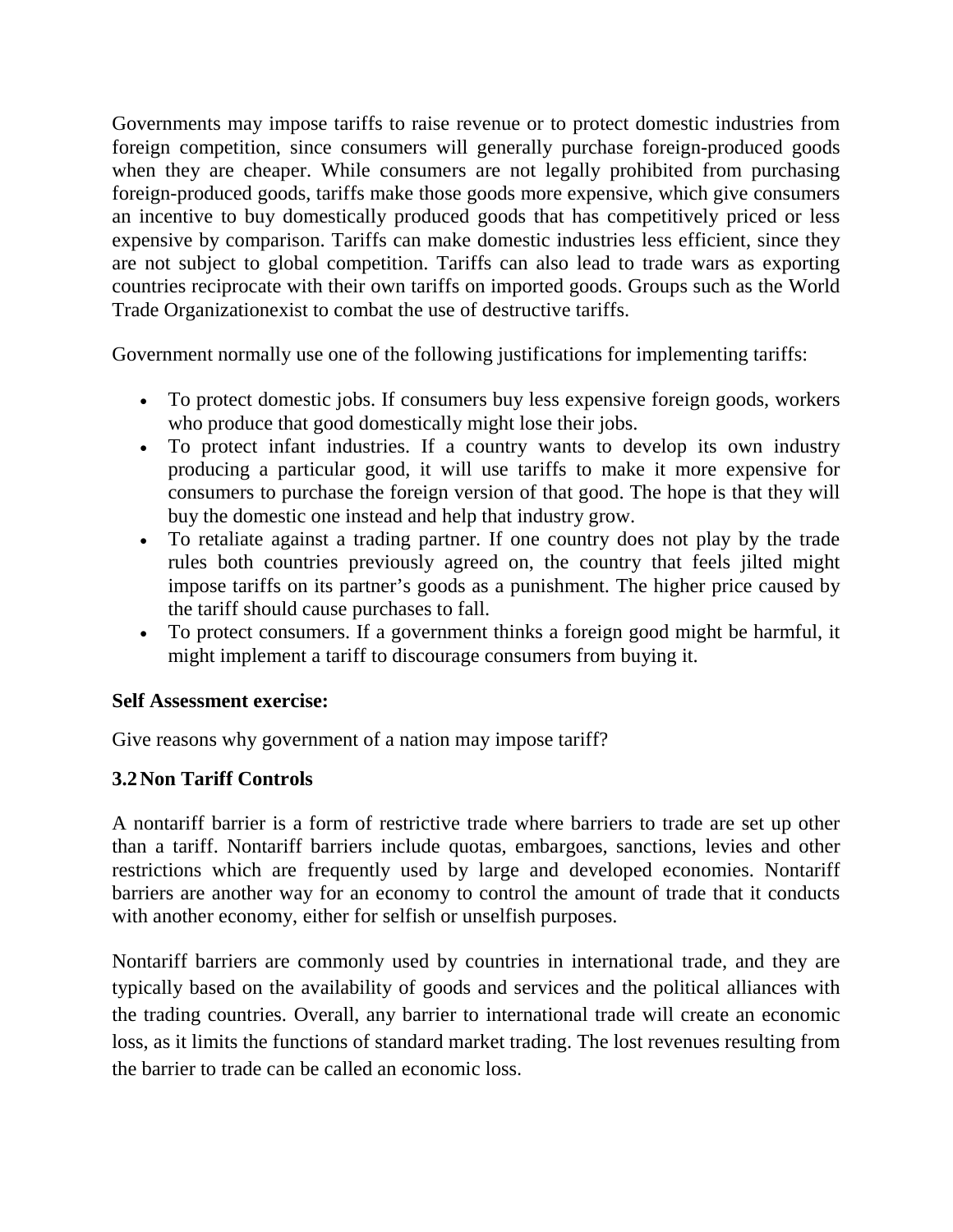Countries can set various types of alternative barriers to standard tariffs, which often release countries from paying added tax on imported goods and create other barriers which have a meaningful yet different monetary impact.

#### **Licenses**

Countries may use licenses to limit imported goods to specific businesses. If a business is granted a trade license, then it permits it to import goods that otherwise are restricted for trade in the country.

# **Quotas**

Countries typically use quotas for the importing and exporting of goods and services. In nontariff barrier procedures, countries agree on specified limits of goods and services that are permitted for importation to a country, naturally without restrictions, up to a specified limit. Quotas can also be set for specific time frames. Additionally, quotas are also often used in international trade license agreements.

# **Embargoes**

Embargoes restrict the trade of specified goods and services. Embargoes are a measure used by governments for specific political or health circumstances.

# **Sanctions**

Countries impose sanctions on other countries to limit their trade activity. Sanctions can include increased administrative actions and additional customs and trade procedures that slow or limit a country's ability to trade.

# **Voluntary Export Restraints**

Voluntary export restraints are a type of nontariff barrier used by exporting countries. Voluntary export restraints set specified limits of goods and services to be exported to specified countries. These restraints are normally based on availability and political alliance.

# **Standard Tariffs**

Nontariff barriers can be used in place of or in conjunction with standard tariff barriers, which are taxes that importing countries pay to exporting countries for goods or services. Tariffs are the most common type of trade barrier, and they increase the cost of goods and services for an importing country to the benefit of the exporting country.

# **Self Assessment exercise:**

What do you understand by non tariff and discuss the various non tariff that exist in a country?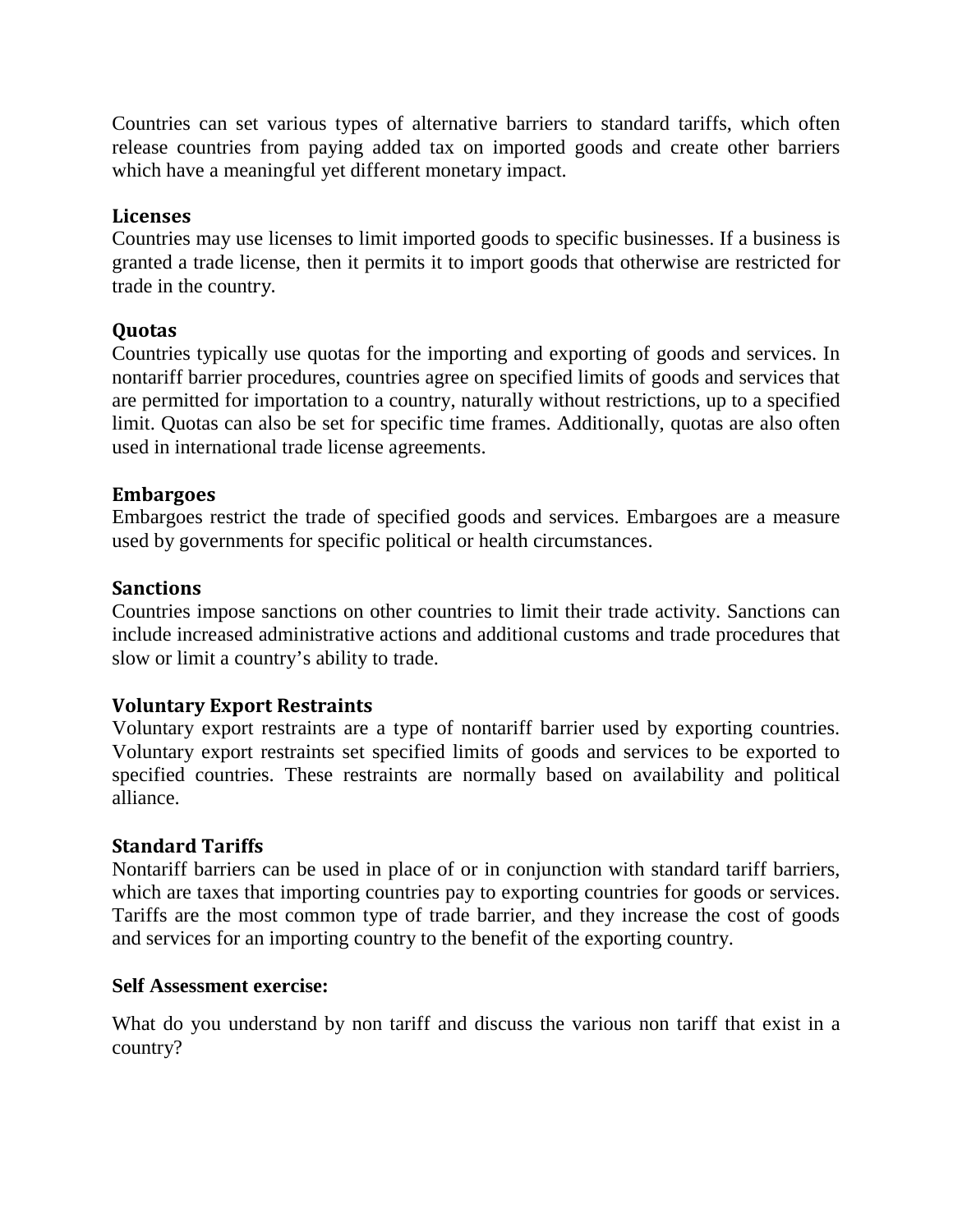# **3.3 Comparison of Tariffs and Non Tariffs**

The following can be seen as the difference between tariff and non-tariff barriers:

1. When tariff is imposed the Government receives the revenue whereas no revenue is received by the Government by applying non-tariff measures.However, it is favoured as an appropriate measure to meet the demand of the country and to protect the industry.

2. Non-tariff measures protect the procedures and make them feel more secure than under a tariff but incentives are not there under tariffs.

3. In tariff customer's classification and valuation procedures pose a problem before the customs authorities. Whereas under non-tariff measure no such problem arise.

4. Non-tariff barriers to trade induce the domestic producers to form monopolistic organisations with a view to keep output low and prices high. This is not possible under import duty.Non-tariff barriers remain ineffective if monopolistic tendencies prevail in the country.

5. Non-tariff measures are flexible than tariff. Imposition of tariff and amendments are subject to legislative enactment.

6. In non-tariff the price differences will be greater in two countries because there is no free flow of imports; but in tariff price differentiation will be equal to the cost of tariff and transportation between exporting and importing countries.

7. Tariffs are simple to operate. Tariff rates once fixed through legislation require no individual allocation of licensing quotas or exchange.For non-tariff measures numbers of authorities are there to administer. It may result in political interference or corruption.

8. Tariff favours particularly efficient firms in the country but non-tariff measures benefit established firm because they get quotas or import licenses.

9. Non-tariffs discriminate against new-comers but tariff do not discriminate.

#### **Self Assessment exercise:**

Distinguish between tariff and non tariff?

# **4.0 Conclusion**

This unit concludes that tariff and non tariff are both complementary trade instruments to check against the backdrop of any abuse in the international trade. Both tariff and non tariffs are domestic government trade instruments administer against trade abuses. It should be noted that the two instruments could jointly be used or used independently.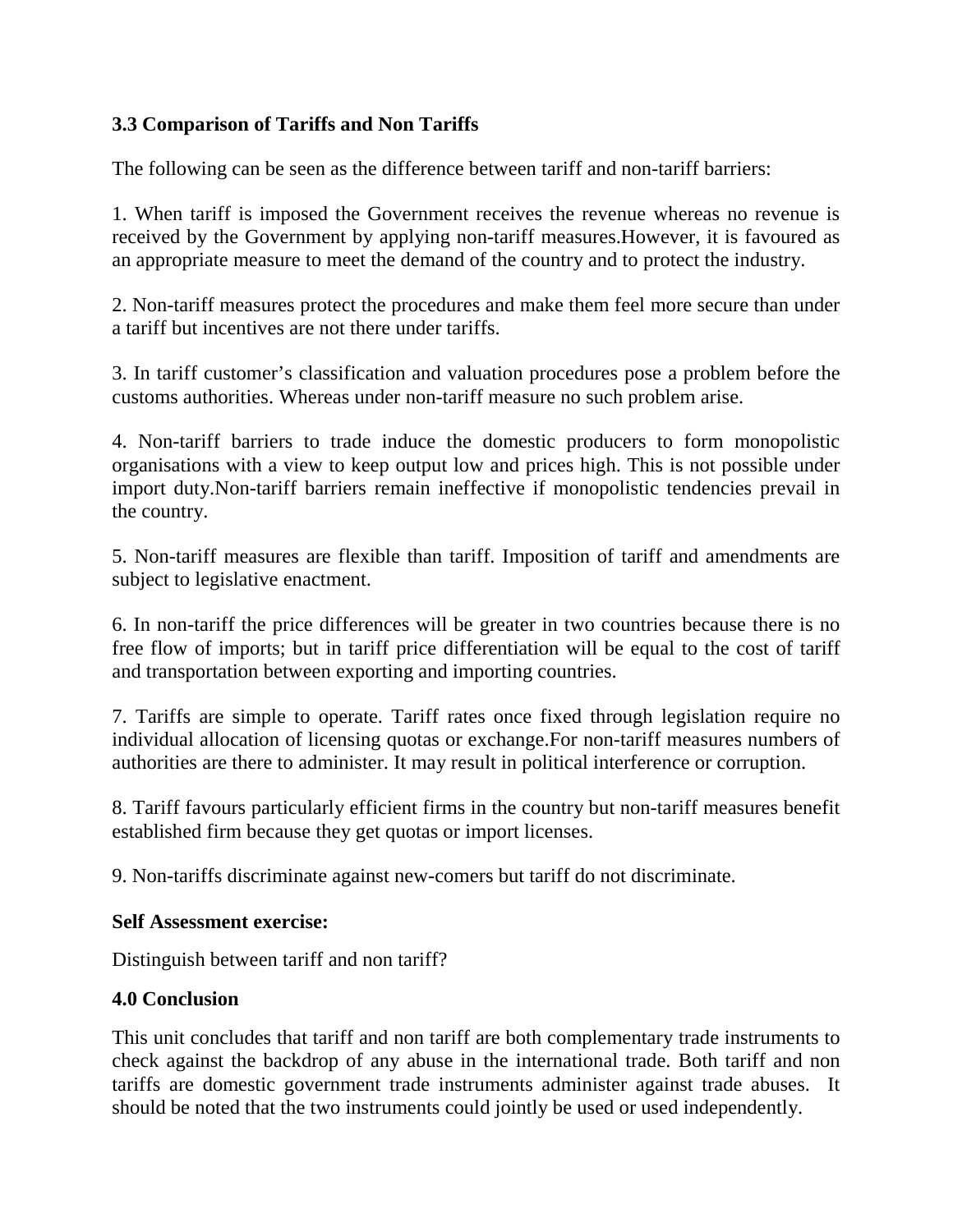#### **5.0 Summary**

This study unit looked into the concept of tariff and non tariff instruments and explain the reasons for adopting different tariff at different situation. The unit also compare the impart of tariff and non-tariff instrument on thein order to establish their relative effectiveness as well as building up best form of control.

#### **7.0Tutor-Marked Assignment**

- a) Explain what is meant by non tariff trade instruments/ with example
- b) Give four objectives of tariff
- c) What are the major component of tariffs
- d) Explain what is meant by tariff
- e) What are the various types of tariff
- f) Compare and contrast the concept of tariff and non tariff

#### **7.0 References/Further Readings**

Amacher, R & Ulbrich, H, (1986); Principles of Economics, South Western Publications Co. Cincinnafi, Oliso.

Arnold Kling (2012) ; the coincise encyclopaedia of economics, international trade library of economy liberty.

Frederic S. Mishkin, (2012); The Economics of Money, Banking and Financial Markets, 10th edition, Pearson.

Jhingan M.L, (2010); International Economics,  $6<sup>th</sup>$  edition, Vrinda Publications (P) Ltd. Delhi, India

Jhingan M.L, (2010); Macroeconomics Theory,  $12<sup>th</sup>$  edition, Vrinda Publications (P) Ltd. Delhi, India

Krugman Obstfeld, (1975); International Economics Theory and Policy, 8<sup>th</sup> edition Pearson International edition,.

Roorbach G. (1993). Tariffs and Trade Barriers in relation to International Trade, Proceedings of the Academy of Political Science, 15(2).

Yu Zhihao (2000). A Model of Substitution of Non Tariffs. The Canadian Journal of Economics, 33 (4).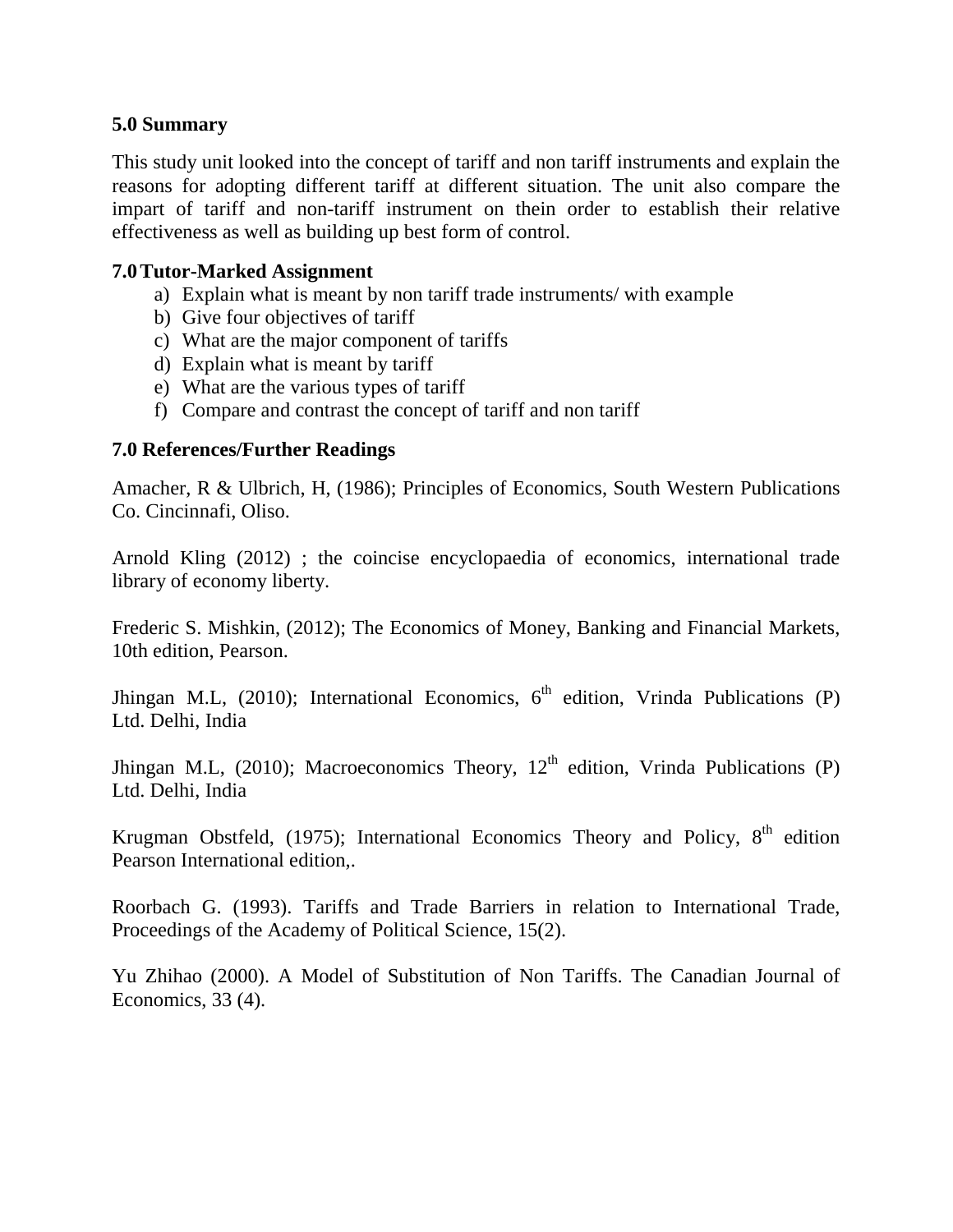# **MODULE FOUR**

# **EARLY THEORIES OF INTERNATIONAL TRADE**

- Unit 1: Mercantilism
- Unit 2: Absolute Cost Advantage Trade theory
- Unit 3: Comparative Cost Advantage Trade Theory

# **UNIT 1: MERCANTILISM**

# **CONTENTS**

- 1.0 Introduction
- 2.0Objectives
- 3.0Main Content
	- 3.1Meaning of Mercantilism
	- 3.2Basic Features and Argument for Mercantilism
	- 3.3Criticisms of Mercantilism
- 4.0Conclusion
- 5.0 Summary
- 6.0 Tutor-Marked Assignment
- 7.0 References/Further Readings

# **1.0 Introduction**

This unit will look at the theory of mercantilism which was the primary economic system of trade used from the 16th to 18th century. Mercantilist theorists believed that the amount of wealth in the world was static. Thus, European nations took several strides to ensure their nations accumulated as much of this wealth as possible. The goal was to increase a nation's wealth by imposing government regulation that oversaw all of the nation's commercial interests. It was believed national strength could be maximized by limiting [imports](http://www.investopedia.com/terms/i/import.asp) via [tariffs](http://www.investopedia.com/terms/t/tariff.asp) and maximizing [exports.](http://www.investopedia.com/terms/e/export.asp)

# **2.0Objective**

At the end of this unit student should be able to

- Understand the meaning of mercantilism
- Explain the argument that operate during the mercantilism period
- Understand the principle under lying the mercantilism theory
- Explain the criticism levied against the mercantilism

# **3.0 Main Content**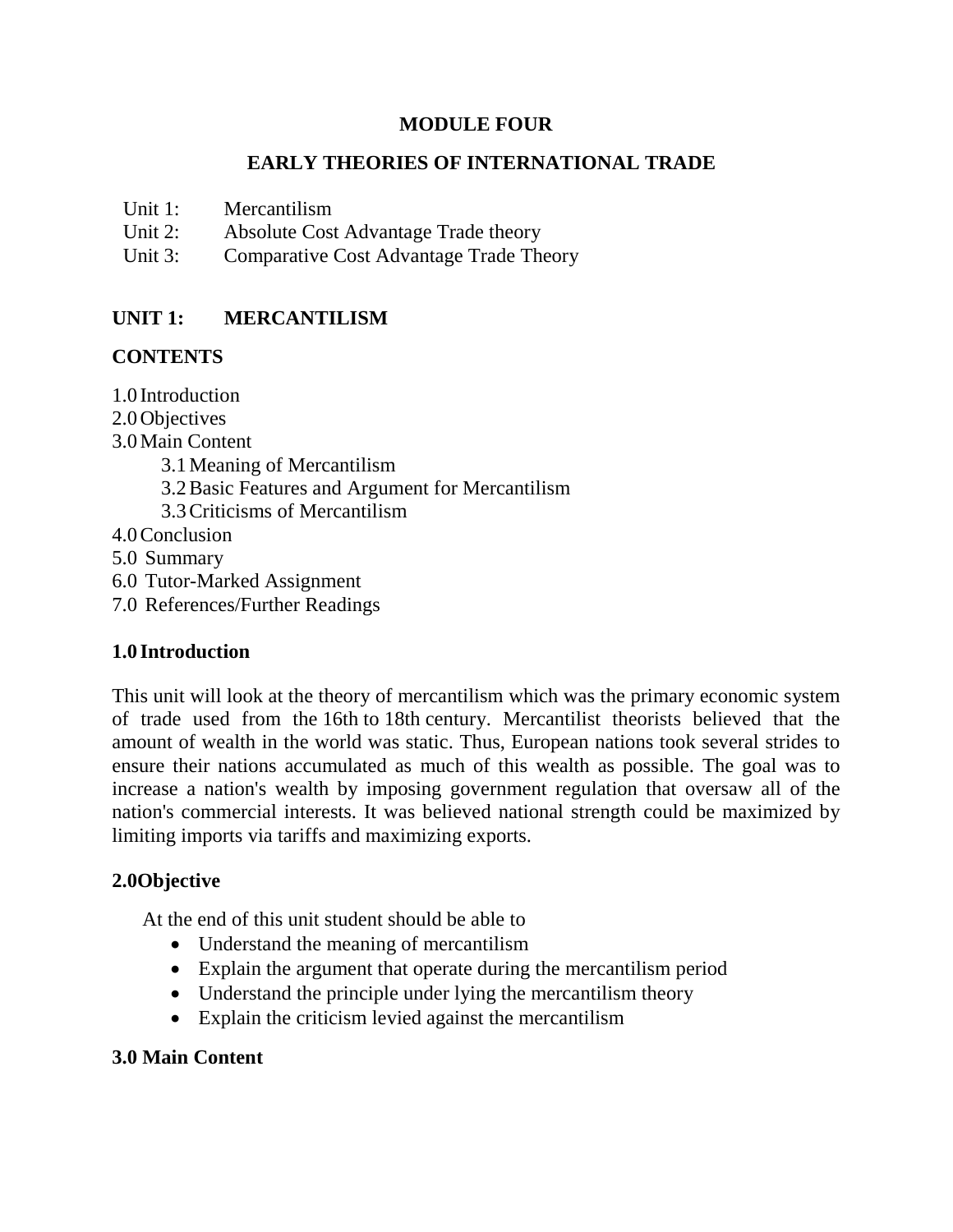# **3.1Meaning of Mercantilism**

Mercantilism is the first theory of international trade; it is an economic concept for the purpose of building a wealthy and powerful state, which believes that the wealth of a nation could only be achieved through government controls and regulation of trade, commerce and economic activities. It involves wealth accumulation, establishment of favourable trade with other countries, and development of internal resources in the manufacturing and agriculture sectors. The economic policies that are pursued by the Mercantilists, such as Governmental control of the use and exchange of precious metals, which is often referred to as Bullionism. Adam Smith coined the term "mercantile" system" to describe the system of political economy that sought to enrich the country by restraining imports and encouraging exports. This system dominated Western European economic thought and policies, including Portugal, France, Spain, and Great Britain from the sixteenth to the late eighteenth centuries.

The basic concepts of mercantilism in terms of trading are: this approach assumes the wealth of a nation depends primarily on the possession of precious metals such as gold and silver. During 16th to 18th century, gold and silver were the currency of trade between countries. By exporting goods, countries could earn and therefore maximize the amount of gold and silver. Conversely, importing goods from other countries resulted in an outflow of gold and silver to those countries. Also, mercantilism in terms of trading is to make sure that the country's own resources are exported to other countries in higher volumes or amounts compared to the goods imported, which are kept to a minimum level. Trading is said to be balanced if a country exports more than it imports. Through this system, resources will increase and there will be a surplus of gold and silver reserves. This theory suggests that the government should play an active role in the economy by encouraging exports and discouraging imports, especially through the use of tariffs.

#### **Self Assessment exercise:**

How is the mercantilism different from other theories of international trade?

# **3.2 Basic Features and Argument for Mercantilism**

There are some features of mercantilism and they are as follows:

1) Import prohibition of certain goods using imposition of high tariffs, government legislation or very high taxes/import duties.

2) A wide range of government subsidies on export industries to promote the country's export-based policy.

3) Policies of nationalism.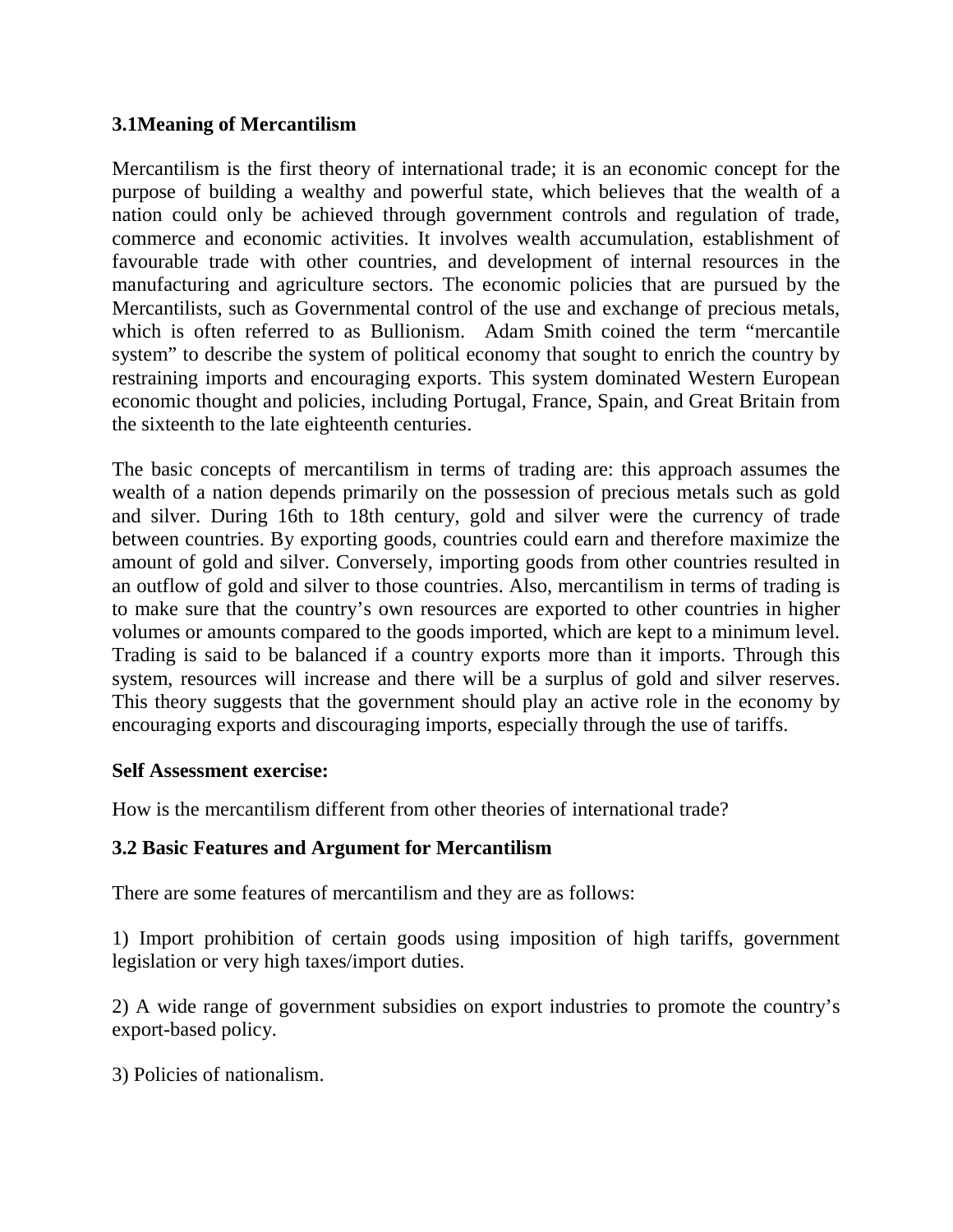4) Accumulation of assets in gold and silver, and prohibition of private accumulation, use or export of these items.

5) One-way trade with colonies, and importation of gold and raw materials from these sources.

Also the main policies of Mercantilist included: High tariffs, especially on manufactured goods; Exclusive trade with colonies; Forbidding trade to be carried in foreign ships; Export subsidies; Banning all export of gold and silver; Promoting manufacturing with research or direct subsidies; Limiting wages; Maximizing the use of domestic resources.

Base on the above policies the following assumptions was made:

1) That there is finite amount of wealth in the world.

2) A nation can only grow rich at the expense of other nations.

3) Therefore, a nation should try to achieve and maintain a favourable trade balance, exporting more than it imports. They use colonies to achieve a favourable trade balance because 1) the economy of the colonies is always secondary to the economy of the mother country.

2) Also the colonies provide cheap raw materials to the mother country and market the manufactured goods of the mother country.

3) In return, the mother country provides military security and political administration to the colonies.

4) The overriding goal is national monopoly, meaning that a nation's colonies should be restricted to trading only with each other or with the mother country.

#### **Self Assessment exercise:**

What are the assumptions of mercantilism that makes the policy operate effectively?

#### **3.3Criticism of Mercantilism**

Neo-Mercantilists equate political power with economic power with a balance of trade surplus. Critics argue that many nations have adopted a neo-mercantilist approach to boost exports and minimize or limit imports. For example, China has recently been criticized for using the mercantilist system, deliberately keeping its currency value low against the U.S. dollar in order to sell more goods to the U.S. China for many years has been successful at distributing their goods and services to other countries, and severely limiting the imports they take in return. This has allowed China to amass considerable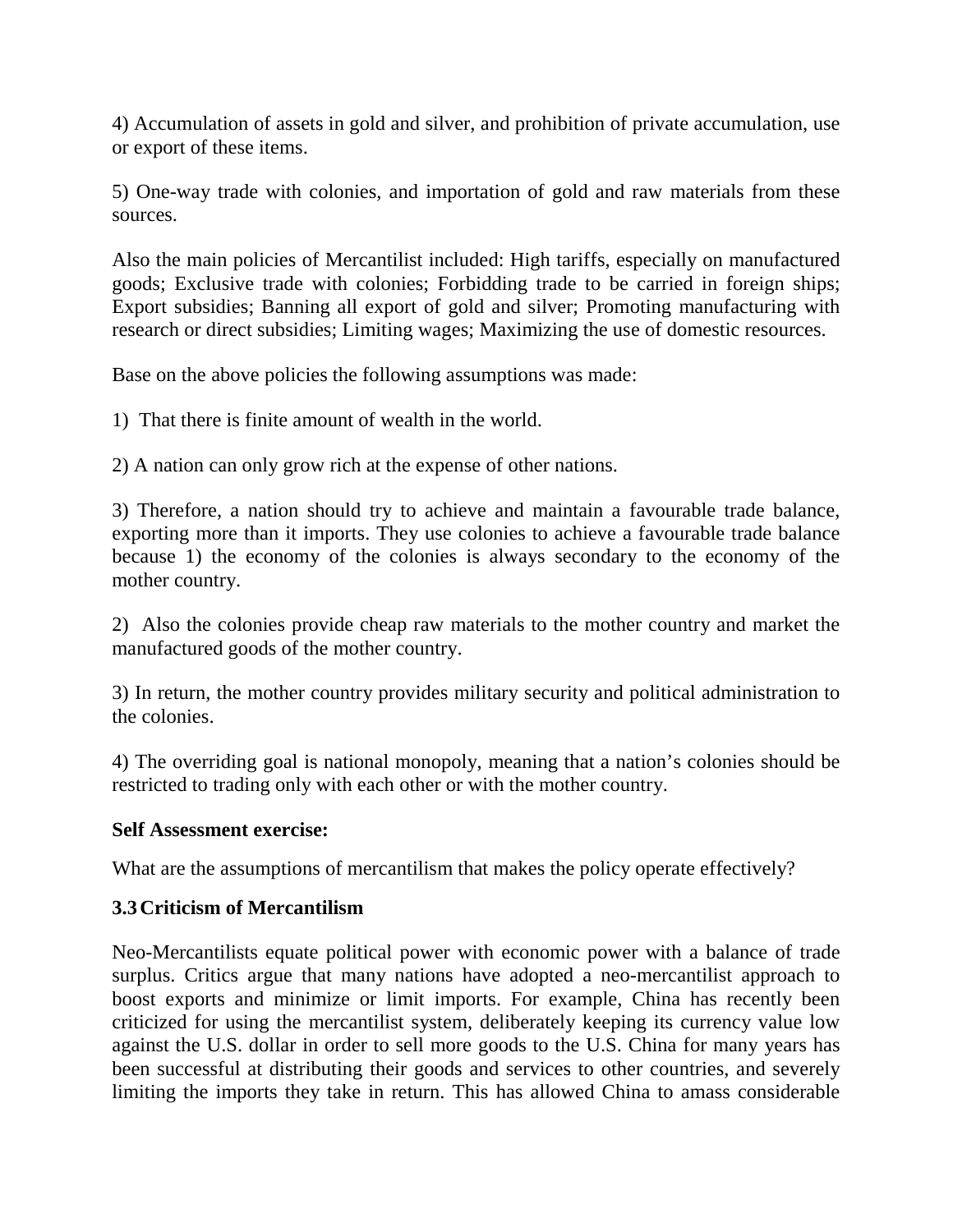wealth in foreign currencies. Economists point out, that like European countries who eventually had to abandon mercantilism, China may be at that point as well, if they want to continue to develop their wealth.

Adam Smith and David Hume were the founding fathers of anti-mercantilist thought; this practice was strongly attacked by Adam Smith in his 1776 work "The Wealth of Nations". The criticisms of mercantilism are given elaborately that

Mercantilists viewed the economic system as a "zero-sum game", in which a gain by one country results in a loss by other. Adam Smith & David Ricardo argued that, trade should be a positive-sum game, or a situation in which all countries can benefit.

Mercantilism unduly emphasized the importance of money and over-emphasized the importance of gold and silver. So Mercantilist ideas about wealth were nonsensical and untenable.

The mercantilists unduly emphasized the importance of a favourable balance of trade. For the attainment of this objective they discouraged imports by imposing heavy and prohibitive duties on foreign goods and provided every possible ways to minimize exports. The mercantilist assumption that the colonies existed for the benefit of the mother was not a sound economic proposition. Mercantilism was a cause of frequent European wars in that time and motivated colonial expansion. The mercantilist policies were designed to benefit the government and the commercial class, rather than the entire population.

The mercantilism over-emphasized the importance of commerce and greatly undermined the importance of agriculture and other branches of human industry. It does not promote free enterprise and free movement of goods and people. And instead it allowed colonialism and monopoly of businesses and trade practices. Objectives were simply to generate wealth for the upper class and merchant class. The working people were exploited and were even made as slaves with very low wages.

Finally, Smith argued that the collusive relationship between government and industry was harmful to the general population. He criticized mercantilist trade policy of intervening and monopolizing trade business.

#### **Self Assessment exercise:**

What are the bases of mercantilism criticism?

# **4.0 Conclusion**

Mercantilist regulations were steadily removed over the course of the Eighteenth Century in Britain, and during the 19th century the British government fully embraced free trade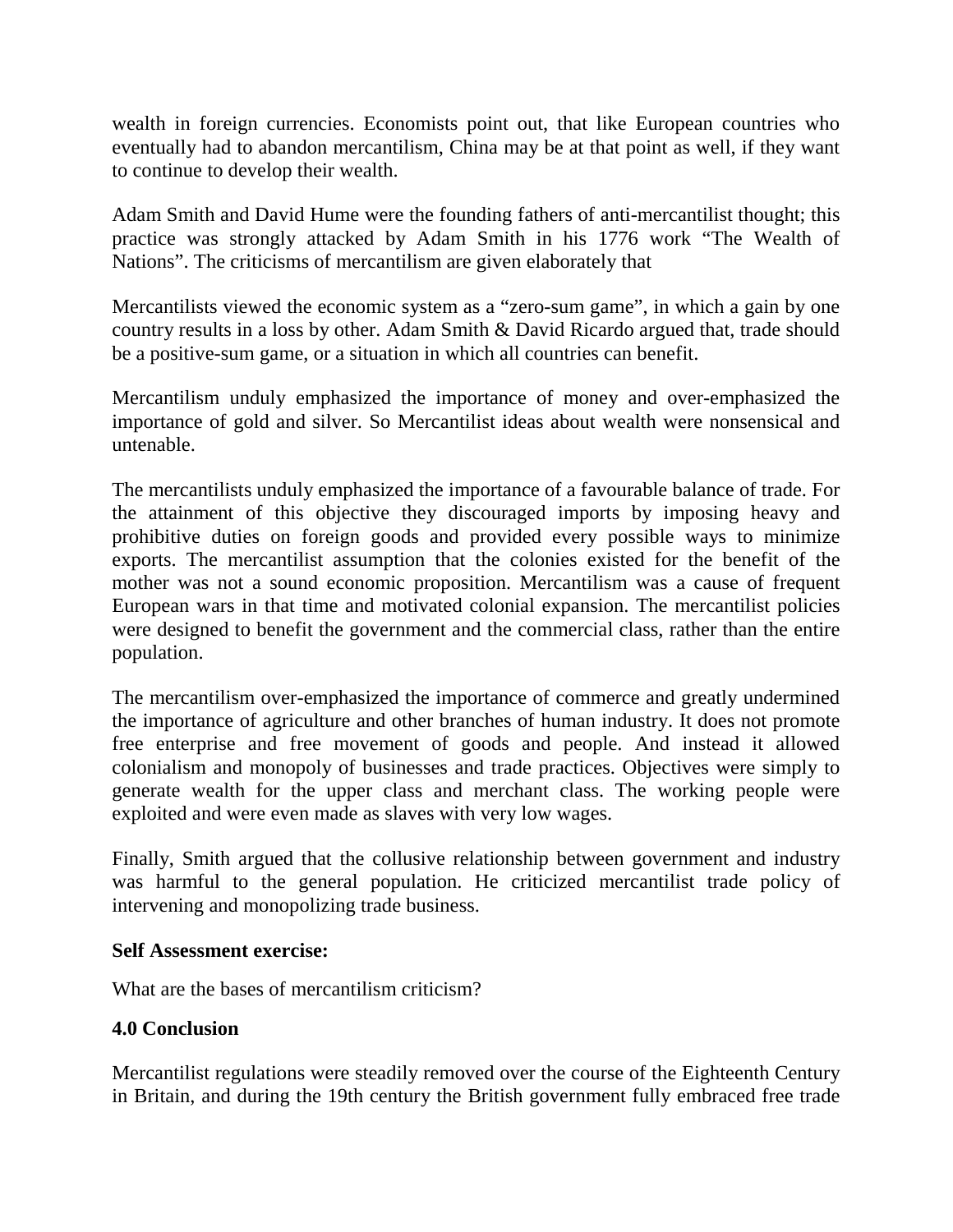and Smith's laissez-faire economics. In France, economic control remained in the hands of the royal family and mercantilism continued until the French Revolution. The continued pressure resulted in the implementation of laissez faire economics in the nineteenth century.

# **5.0 Summary**

From this unit we find out that mercantilism is an economic theory and practise where the government seeks to regulate the economy and trade in order to promote domestic industry often at the expense of other countries. Mercantilism is associated with policies which restrict imports and foster domestic industries.Mercantilism stands in contrast to the [theory of free trade w](https://www.economicshelp.org/blog/1941/trade/advantages-of-free-trade/)hich argues countries economic well-being can be best improved through reduction of tariffs and fair free trade.

# **6.0 Tutor-Marked Assignment**

- a. Mercantilism is a philosophy of a zero sum game where people benefit at the expense of others. Discuss
- b. What are the basic features of the mercantilism system?
- c. Explain the argument put forward for the operation of mercantilism
- d. Narrate the criticism of Adams Smith on mercantilism.

# **7.0 References/Further Readings**

Jhingan M.L, (2010); International Economics,  $6<sup>th</sup>$  edition, Vrinda Publications (P) Ltd. Delhi, India

Jhingan M.L, (2010); Macroeconomics Theory,  $12<sup>th</sup>$  edition, Vrinda Publications (P) Ltd. Delhi, India

Krugman Obstfeld, (1975); International Economics Theory and Policy, 8<sup>th</sup> edition Pearson International edition,.

Olasupo Akano (1995); International trade theory and evidence, Rebonik publication Ltd, Lagos,

Laura Lattaye (2001). "Mercantilism" in the Concise Encyclopedia of Economic Online.

Mucusker John J. (2001). Mercantilism and the Economic History of the early Modern Atlantic World, Cambridge UP.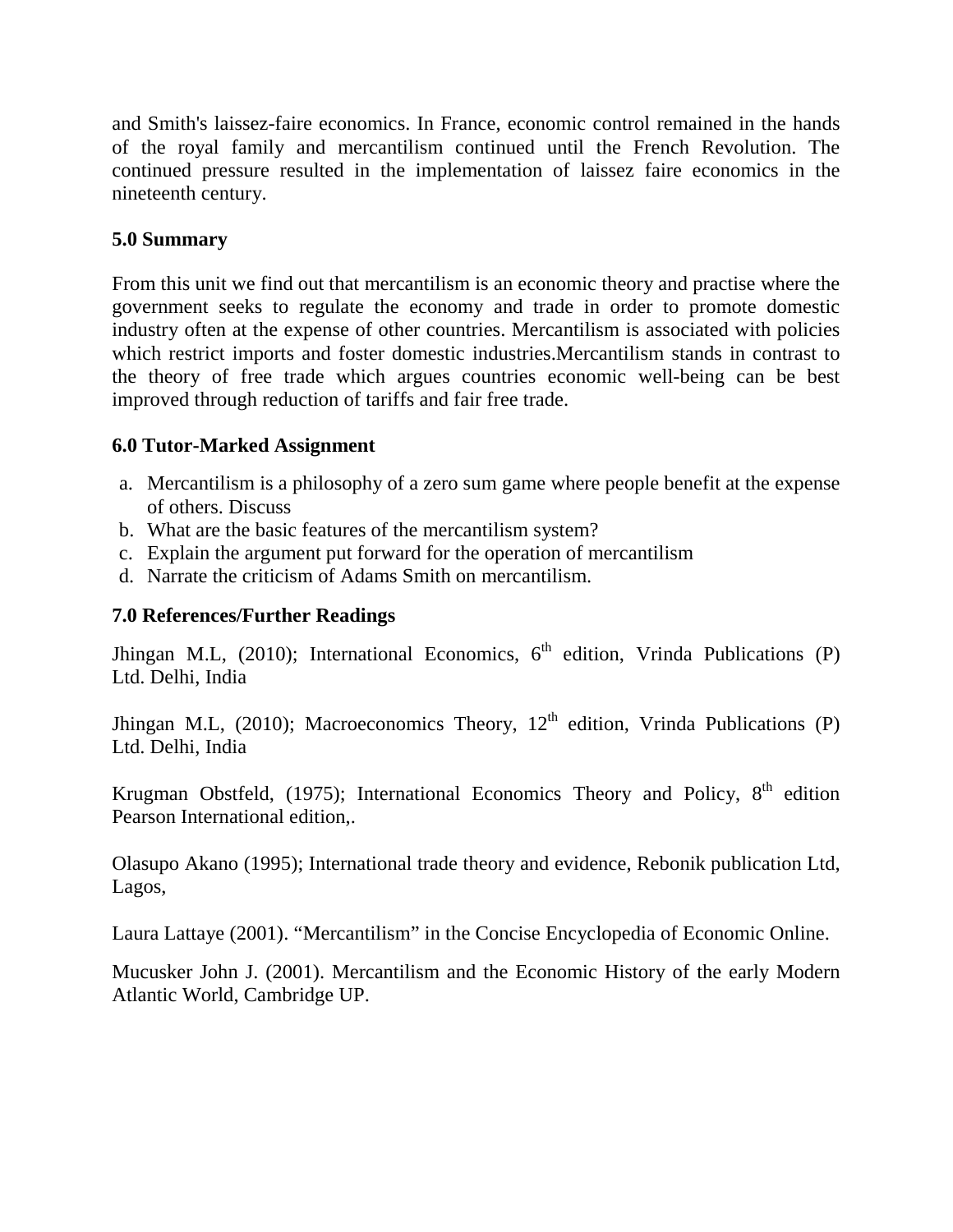# **UNIT 2: ABSOLUTE COST ADVANTAGE TRADE THEORY**

# **CONTENTS**

1.0 Introduction 2.0Objectives 3.0Main Content 3.1Meaning and Implications of the Theory 3.2Assumptions and Illustration of the Theory 3.3Criticisms of Absolute Cost Advantage Theory 4.0Conclusion 5.0 Summary 6.0 Tutor-Marked Assignment 7.0 References/Further Readings

# **1.0 Introduction**

Absolute advantage is the ability of a country, individual, company or region to produce a good or service at a lower [cost per unit](http://www.investopedia.com/terms/u/unitcost.asp) than the cost at which any other entity produces that same good or service. Entities with absolute advantages can produce a product or service using a smaller number of inputs and/or using a more [efficient process](http://www.investopedia.com/terms/e/efficiency.asp) than other entities producing the same product or service.

# **2.0Objective**

At the end of this unit student should be able to

- Understand the meaning of absolute cost advantage trade theory
- Know the assumptions of absolute cost advantage theory
- Explain the illustration of the theory
- Know the criticisms of the theory

# **3.0 Main Content**

# **3.1Meaning and Implications of the Theory**

The main concept of absolute advantage is generally attributed to [Adam Smith](https://en.wikipedia.org/wiki/Adam_Smith) for his 1776 publication ["An Inquiry into the Nature and Causes of the Wealth of Nations"](https://en.wikipedia.org/wiki/An_Inquiry_into_the_Nature_and_Causes_of_the_Wealth_of_Nations) in which he countered [mercantilist](https://en.wikipedia.org/wiki/Mercantilist) ideas.Adam Smith extolled the virtues of free trade. These are the result of the advantages of division of labour at the international level requires the existence of *absolute* differences in costs. Every country should specialize in the production of that commodity which it can produce more cheaply than others and exchange it for the commodities which cost less in other countries.

Smith argued that it was impossible for all nations to become rich simultaneously by following [mercantilism](https://en.wikipedia.org/wiki/Mercantilism) because the export of one nation is another nation's import and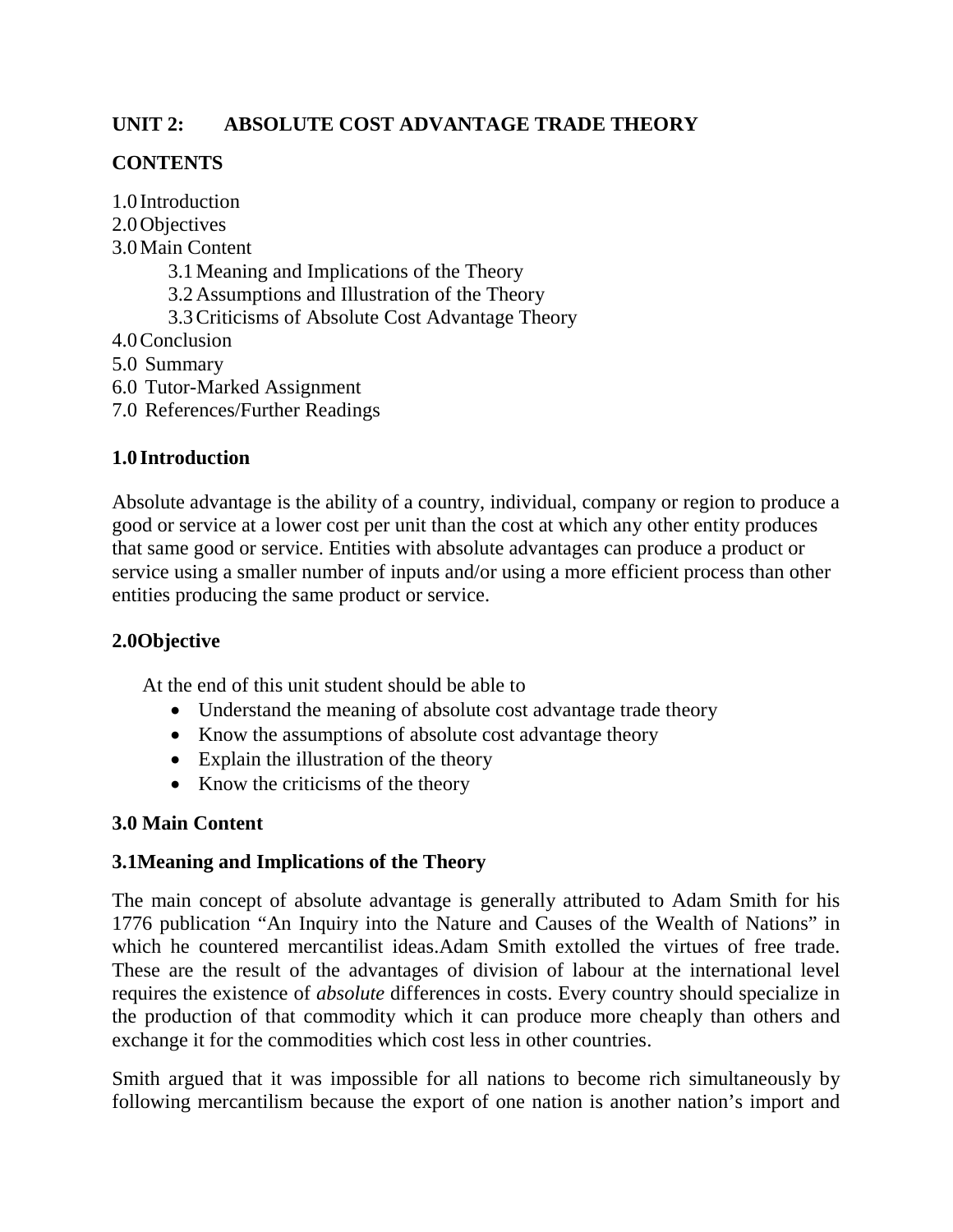instead stated that all nations would gain simultaneously if they practiced free trade and specialized in accordance with their absolute advantage. Smith also stated that the wealth of nations depends upon the goods and services available to their citizens, rather than their gold reserves.While there are possible gains from trade with absolute advantage, the gains may not be mutually beneficial. Comparative advantage focuses on the range of possible mutually beneficial exchanges.The implications of the Smiths' trade theory are that there will be;

- i. More quantity of both products
- ii.Increase standard of living of both countries
- iii. Increaseproduction efficiency
- iv. Increase in global efficiency and effectiveness
- v. Maximization of global productivity and other resources productivity.

# **Self Assessment exercise:**

Explain in detail Adam Smith's theory of absolute cost advantage.

# **3.2 Assumptions and Illustration of the Theory**

Adam Smith postulates the following assumptions for his trade theory:

- i. That trade is between two countries
- ii. Only two commodities are traded
- iii. Free trade exists between the countries
- iv. The only element of cost of production is labour.

To illustrate, let there be two countries, Nigeria and Ghana, having absolute differences in costs in producing a commodity each, Peanuts and Millet respectively, at an absolute lower cost of production than the other. The absolute cost differences are illustrated in Table 4.2.1

**Table 4.2.1 Absolute Differences in Costs**

| Country | Peanuts | <b>Millets</b> |
|---------|---------|----------------|
| Nigeria | 10      |                |
| Ghana   |         | 10             |

The table reveals that Nigeria can produce 10 units of peanuts or 5 units of millets with one units of labour and Ghana can produce 5 units of peanuts or 10 units of millets with one units of labour.

In this case, Nigeria has an absolute advantage in the production of peanuts (for 10 units of peanuts is greater than 5 units of millets), and Ghana has an absolute advantage in the production of millets (for 10units of millets is greater than 5units of peanuts).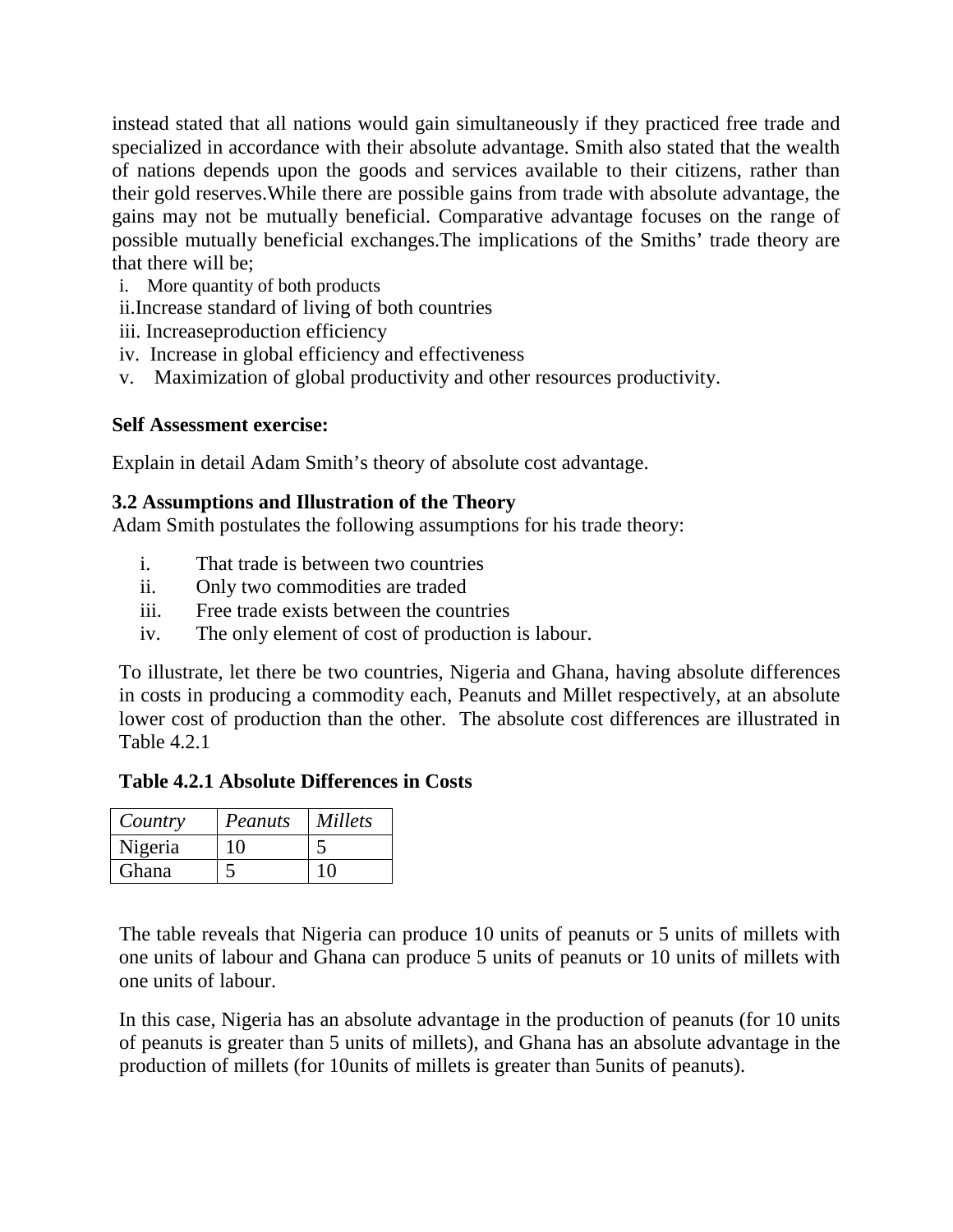Trade between the two countries will benefit both if Nigeria specializes in the production of peanuts and Ghana in the production of millets, as shown in Table 4.2.2.

| Country             |           | Trade(1)              | Trade(2)               | Production before   Production after   Gains from Trade (2-<br>1) |
|---------------------|-----------|-----------------------|------------------------|-------------------------------------------------------------------|
|                     |           | <b>PeanutsMillets</b> | <b>Peanuts Millets</b> | <b>Millets</b><br><b>Peanuts</b>                                  |
| <b>Nigeria</b>      | <b>10</b> | 5                     | 20<br>$\blacksquare$   | $+10$<br>$-5$                                                     |
| Ghana               | 5         | <b>10</b>             | $-20$                  | $-5$ +10                                                          |
| Total<br>Production | 15        | <b>15</b>             | 20<br>20               | $+5$ $+5$                                                         |

**Table 4.2.2 Gains from Trade**

The above table reveals that before trade both countries produce only 15 units each of the two commodities by applying one labour-unit on each commodity. If Nigeria were to specialize in producing peanuts and use both units of labour on it, its total production will be 20 units of peanuts. Similarly, if Ghana were to specialize in the production of millets alone, its total production will be 20 units of millets. The combined gain to both countries from trade will be 5 units each of peanuts and millets.

# **Self Assessment exercise:**

What are the assumptions ofAdam Smith's theory of absolute cost advantage and give a detail illustration of the theory.

# **3.3Criticisms of Absolute Cost Advantage Theory**

This theory has been criticized for it vagueness and lack of clarity. According to Ellsworth, Smith assumes without argument that international trade requires a producer of exports to have an absolute advantage, that is, an exporting country must be able to produce with a given amount of capital and labour a larger output than rival. But this basis of trade is not realistic because there are many underdeveloped countries which do not possess absolute advantage in the production of any commodity, and yet they have trade relations with other countries. Thus, Smith's analysis is weak and unrealistic.

Other issue raise as criticism of the absolute cost advantage trade theory are;

- i. There is no absolute advantage for many countries
- ii. Country size varies
- iii. There are differences in all countries specialisation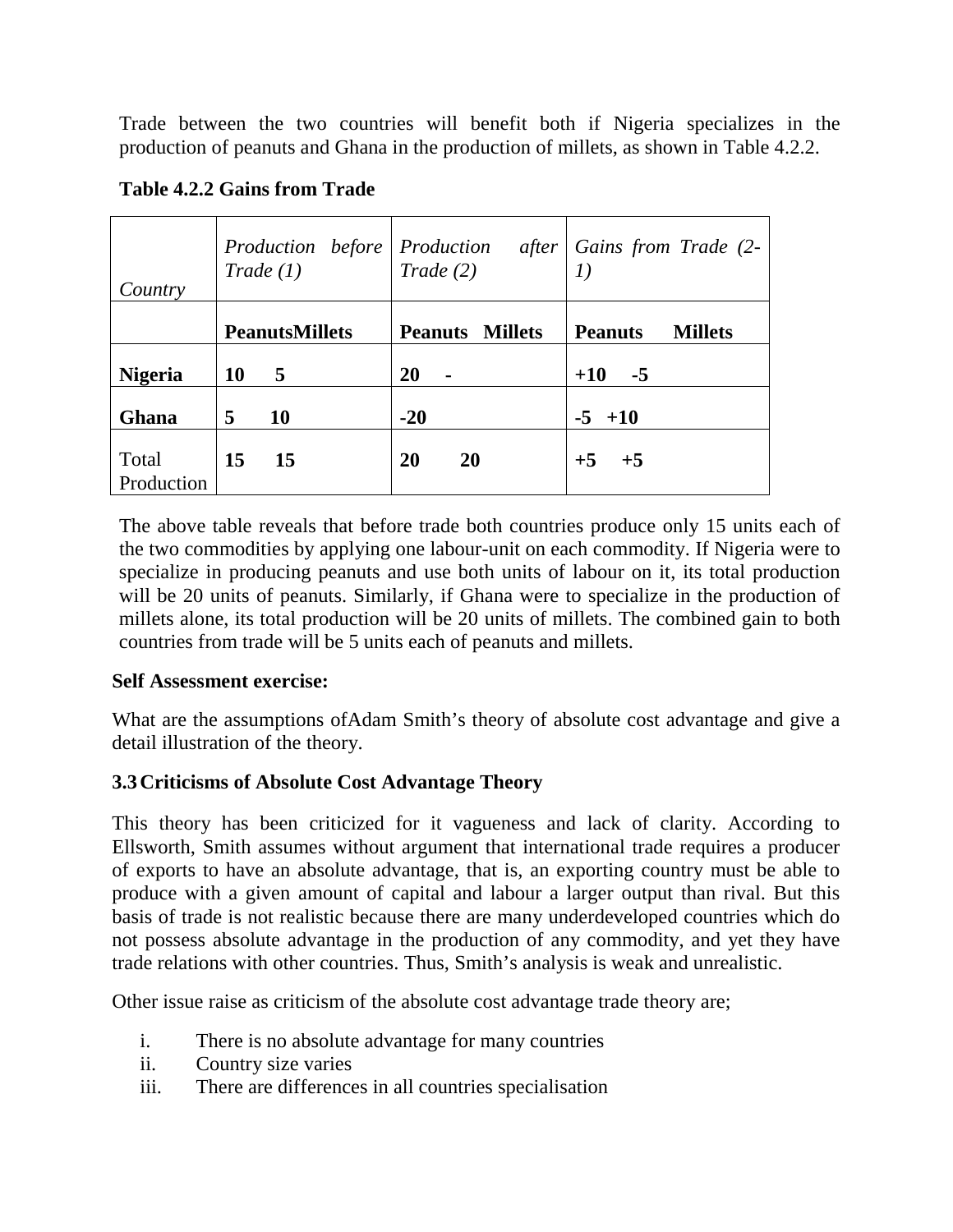- iv. The theory deals with labour only and neglects other factors of production
- v. It neglected transport cost which plays significant role in all trade
- vi. It also neglected large scale production which brings about reduction in cost of production.

#### **Self Assessment exercise:**

Analyse the criticisms of absolute cost advantage trade theory.

# **4.0 Conclusion**

The classical economist of Smith's and others relied basically on laissez-faire principles of economics. The theory of Absolute Advantage was clearly illustrated with it basic assumptions and tables. The unit however shows the essentiality of trade between or among nations.

# **5.0 Summary**

Absolute advantage is predominantly a theory of international trade in which a country can produce a good more efficiently than other countries. Countries that have an absolute advantage can decide to specialize in producing and selling that specific product or service, using the funds generated to purchase other goods and services that it does not specialize in producing. The idea of absolute advantage was pioneered by Adam Smith in the late 18th century as part of his division of labour doctrine.

# **6.0 Tutor-Marked Assignment**

- a. Global resources are more efficiently utilized under the absolute advantage doctrine. **Discuss**
- b. List and explain major characteristics of Adam Smith's Absolute cost advantage theory.
- c. Describe how absolute advantage theory could lead to benefit in international trade dealings.
- d. Narrate the criticism of Adams Smith's absolute advantage theory..

# **7.0 References/Further Readings**

Amacher, R & Ulbrich, H, (1986); Principles of Economics, South Western Publications Co. Cincinnafi, Oliso.

Arnold Kling (2012) ; the Concise encyclopaedia of economics, international trade library of economy liberty.

Attah B.O, Bakare, T.A. & Daisi, O.R., (2011); Anatomy of Economics Principles, Q&A (Macroeconomics), Raamson Printing Press, Oke-Afa, Isolo, Lagos, Nigeria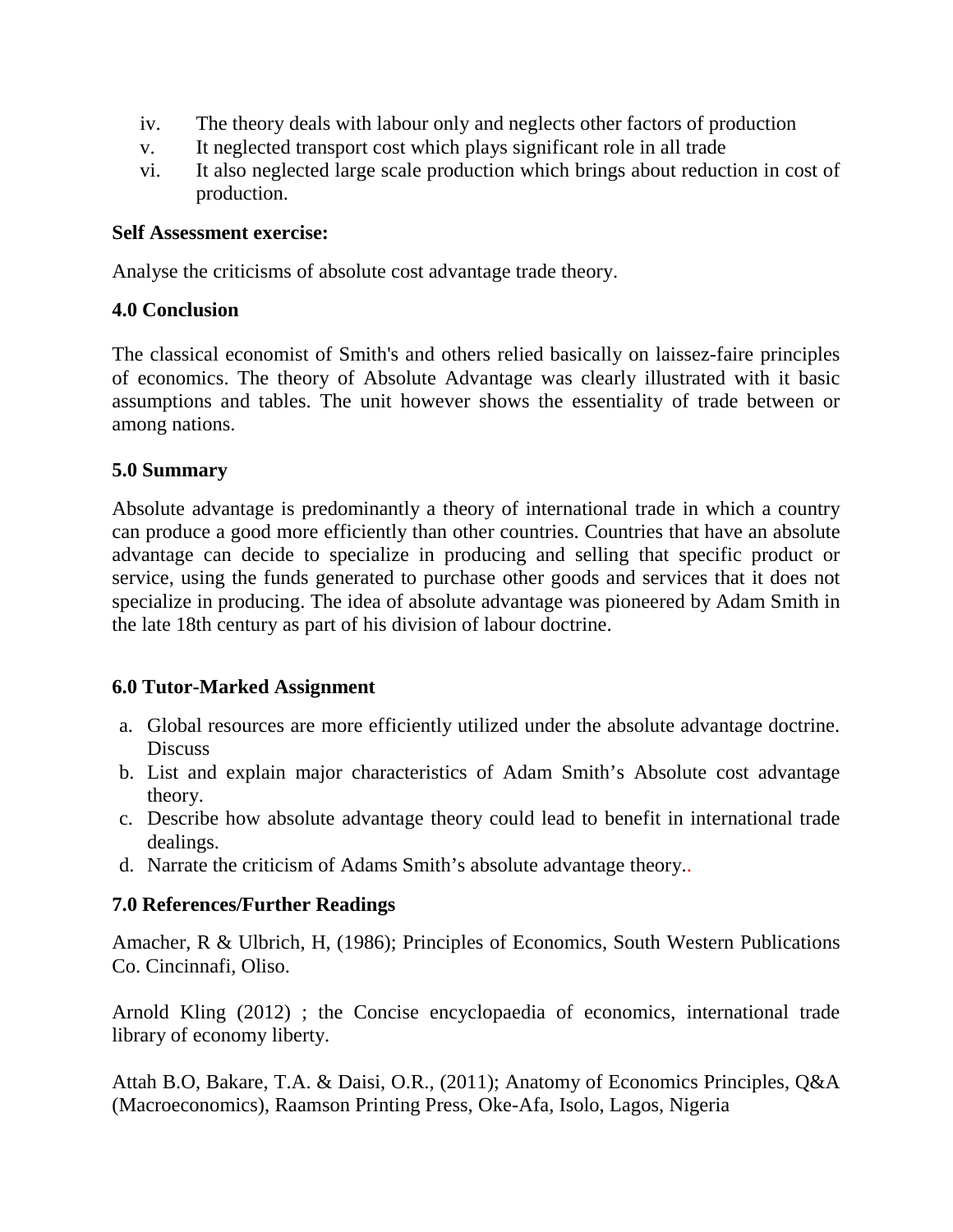Frederic S. Mishkin, (2012); The Economics of Money, Banking and Financial Markets, 10th edition, Pearson.

Jhingan M.L, (2010); International Economics,  $6<sup>th</sup>$  edition, Vrinda Publications (P) Ltd. Delhi, India

Jhingan M.L, (2010); Macroeconomics Theory,  $12<sup>th</sup>$  edition, Vrinda Publications (P) Ltd. Delhi, India

Krugman Obstfeld, (1975); International Economics Theory and Policy,  $8<sup>th</sup>$  edition Pearson International edition,.

Olasupo Akano (1995); International trade theory and evidence, Rebonik publication Ltd, Lagos.

Feentra Robert C. (2004). Advanced International Trade Theory and Evidence, Princeton, New Jersey, Princeton University Press.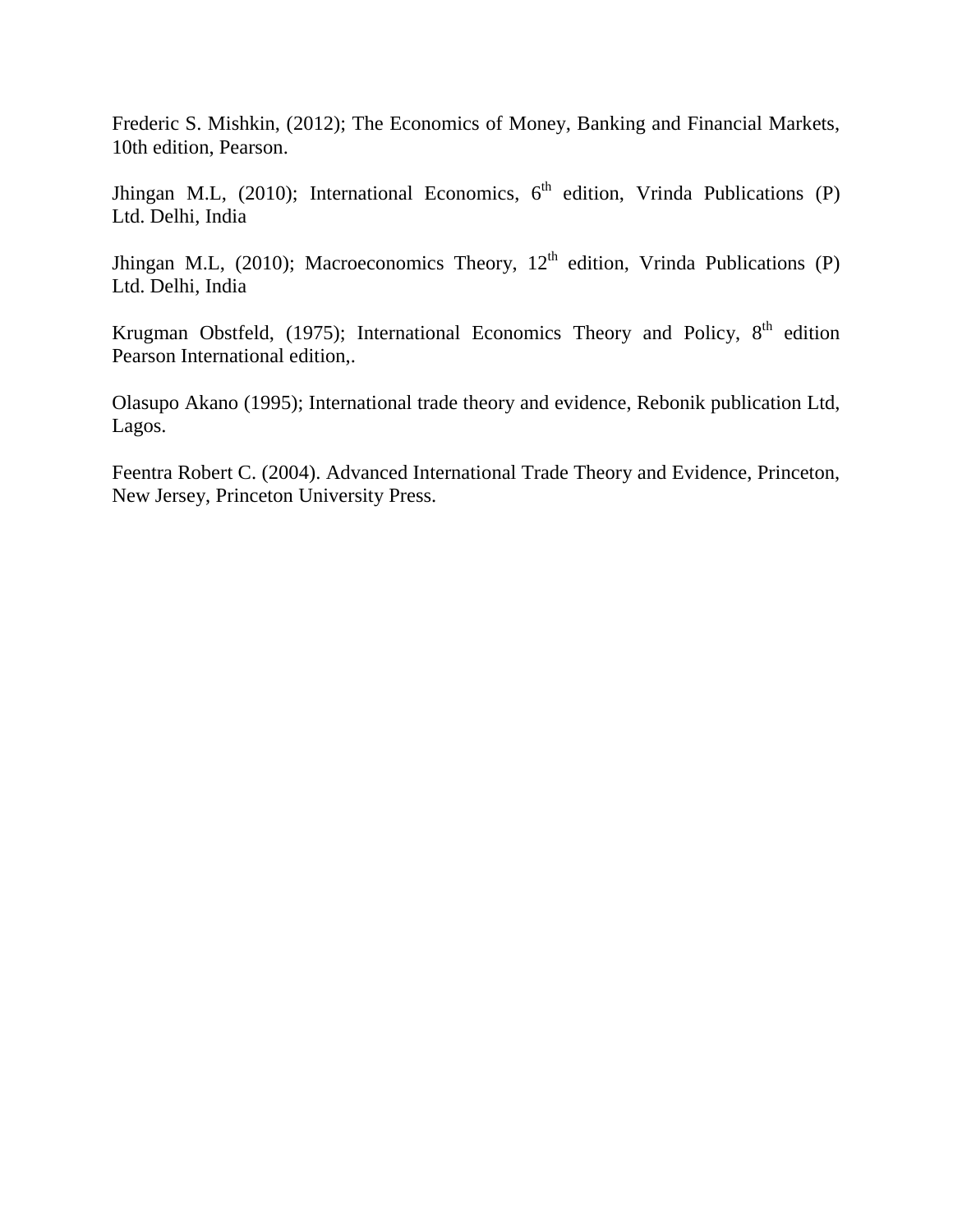# **UNIT 3: COMPARATIVE ADVANTAGE TRADE THEORY**

# **CONTENTS**

1.0 Introduction 2.0Objectives 3.0Main Content 3.1Meaning and Assumption of Comparative Advantage Theory 3.2Explanation of the theory and Gains from Trade 3.3Criticisms of Ricardo's Comparative Advantage Theory 4.0Conclusion 5.0 Summary

- 6.0 Tutor-Marked Assignment
- 7.0 References/Further Readings

# **1.0 Introduction**

The theory of comparative advantage is an economic theory about the work [gains from](https://en.wikipedia.org/wiki/Gains_from_trade)  [trade](https://en.wikipedia.org/wiki/Gains_from_trade) for individuals, firms, or nations that arise from differences in their [factor](https://en.wikipedia.org/wiki/Factor_endowments)  [endowments](https://en.wikipedia.org/wiki/Factor_endowments) or [technological progress.](https://en.wikipedia.org/wiki/Technological_progress)In an [economic model,](https://en.wikipedia.org/wiki/Economic_model) [agents](https://en.wikipedia.org/wiki/Agent_%28economics%29) have a comparative advantage over others in producing a particular [good](https://en.wikipedia.org/wiki/Goods_%28economics%29) if they can produce that good at a lower relative [opportunity cost](https://en.wikipedia.org/wiki/Opportunity_cost) or [autarky](https://en.wikipedia.org/wiki/Autarky) price, i.e. at a lower relative [marginal cost](https://en.wikipedia.org/wiki/Marginal_cost) prior to trade. One does not compare the monetary costs of production or even the resource costs (labour needed per unit of output) of production. Instead, one must compare the opportunity costs of producing goods across countries.The closely related law or principle of comparative advantage holds that under [free trade,](https://en.wikipedia.org/wiki/Free_trade) an agent will produce more of and consume less of a good for which they have a comparative advantage.

## **2.0Objective**

At the end of this unit student should be able to

- Understand the meaning and assumption underlining the comparative advantage trade theory.
- Understand the explanation and the benefits from trade under this theory
- Explain the criticisms of the comparative advantage theory

## **3.0 Main Content**

## **3.1Meaning and Assumption of Comparative Advantage Theory**

[David Ricardod](https://en.wikipedia.org/wiki/David_Ricardo)eveloped the classical theory of comparative advantage in 1817 to explain why countries engage in [international trade](https://en.wikipedia.org/wiki/International_trade) even when one country's workers are more efficient at producing everysingle good than workers in other countries. He demonstrated that if two countries capable of producing two commodities engage in the [free market,](https://en.wikipedia.org/wiki/Free_market)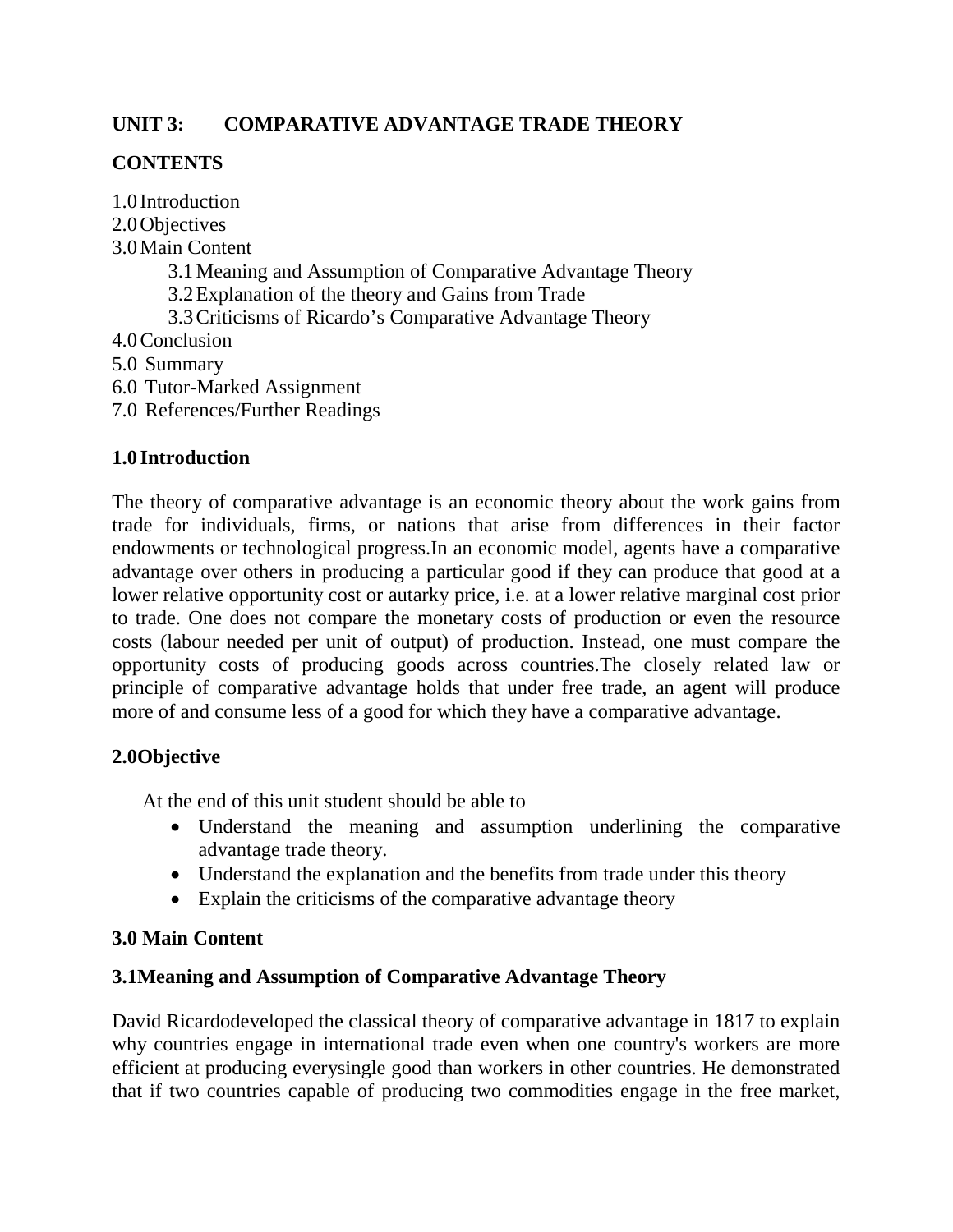then each country will increase its overall consumption by exporting the good for which it has a comparative advantage while importing the other good, provided that there exist differences in [labour productivityb](https://en.wikipedia.org/wiki/Labor_productivity)etween both countries. Widely regarded as one of the most powerful yet counter-intuitive insights in economics, Ricardo's theory implies that comparative advantage rather than [absolute advantage](https://en.wikipedia.org/wiki/Absolute_advantage) is responsible for much of international trade.

According to David Ricardo, it is not the absolute but the comparative differences in costs that determine trade relations between two countries. Production costs differ in countries because of geographical division of labour and specialization in production. Due to differences in climate, natural resources, geographical situation and efficiency of labour, a country can produce one commodity at a lower cost than the other. In this way, each country specializes in the production of that commodity in which its comparative cost of production is the least. Therefore, when a country enters into trade with some other country, it will export those commodities in which its comparative production cost is less, and will import those commodities in which its comparative production cost are high. This is the basis of international trade, according to Ricardo. It follows that each country will specialize in the production of those commodities in which it has the greatest advantage of the least comparative disadvantage. Thus, a country will export those commodities in which its comparative advantage is the least.

### **Assumption of the Theory**

The Ricardian theory of comparative advantage is based on the following assumptions:

- 1. There are only two countries, say Nigeria and Ghana
- 2. They produce the same two commodities; say cocoa and groundnut.
- 3. There are similar tastes in both countries.
- 4. Labour is the only factor of production.
- 5. The supply of labour is unchanged.
- 6. All units of labour are homogenouswithin a country but heterogeneous (nonidentical) across countries.
- 7. Prices of two commodities are determined by labour cost, i.e., the number of labour-units employed to produce each.
- 8. Commodities are produced under the law of constant costs of returns
- 9. Technological knowledge is unchanged.
- 10.Trade between the two countries takes place on the basis of the barter system.
- 11. Factors of production are perfectly mobile within each country, but are perfectly immobile between countries.
- 12.T here is free trade between the two countries, there being no trade barriers or restrictions in the movement of commodities.
- 13.No transport costs are involved in carrying trade between the two countries.
- 14.All factors of production are fully employed in both the countries.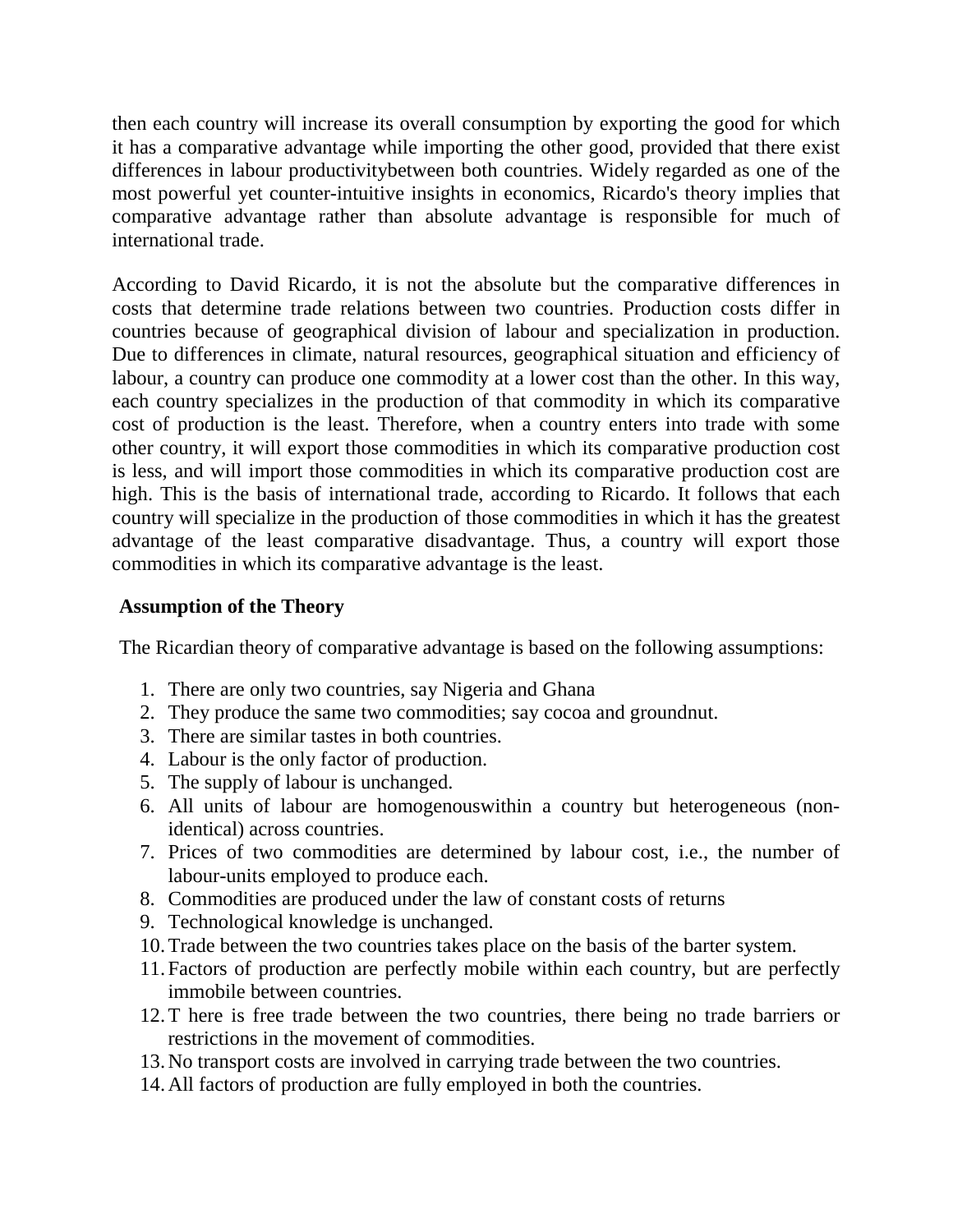15.The international market is perfect so that the exchange ratio for the two commodities is the same.

### **Self Assessment exercise:**

Explain in detail the Ricardo comparative cost advantage trade theory.

## **3.2Explanation of the theory and Gains from Trade**

With the above assumptions, Ricardo shows that trade is possible between two countries when one country has an absolute advantage in the production of one commodity than in the other. This is illustrated with trade between Nigeria and Ghana as shown in Table 4.3.1 below.

| Country        | Cocoa | Groundnut |
|----------------|-------|-----------|
| <b>Nigeria</b> | 12    | 10        |
| Ghana          |       |           |

The table shows that the production of a unit of cocoa in Nigeria requires 12 men for a year, while a unit of groundnut requires 10 men for the same period. On the other hand, the production of the same quantities of cocoa and groundnut in Ghana requires 8 and 9 men respectively. Thus, Nigeria uses more labour than Ghana in producing both cocoa and groundnut. In other words, the Ghana labour is more efficient than the Nigeria labour in producing both of the products. So Ghana possesses an absolute advantage in both cocoa and groundnut. But Ghana would benefit more by producing cocoa and exporting it to Nigeria because it possesses greater comparative advantage in it. This is because the cost of production of cocoa (8/12 men) is less than the cost of production of groundnut (9/10 men). On the other hand, it is in Nigeria's interest to specialize in the production of groundnut in which it has the least comparative disadvantage. This is because the cost of production in Nigeria in less (10/9 men) as compared with cocoa (12/8 men). Thus, trade will be beneficial for both countries.

**Gains from Trade:**even though Ricardo does not discuss the actual ratio at which cocoa and groundnut would be exchange and how much the two countries gain from trade. Before trade, the domestic trade ratios in the two countries for wine and cloth are as follows: the cost of production of one unit of cocoa in Nigeria is 12 men and that of producing one unit of groundnut is 10 men. It shows that the cost of producing cocoa is more as against groundnut because one unit of cocoa can exchange for 1.2 units of groundnut. On the other hand, the cost of producing one unit of cocoa in Ghana is 8 men and that of producing one unit of groundnut is 9 men. It is clear that the cost of producing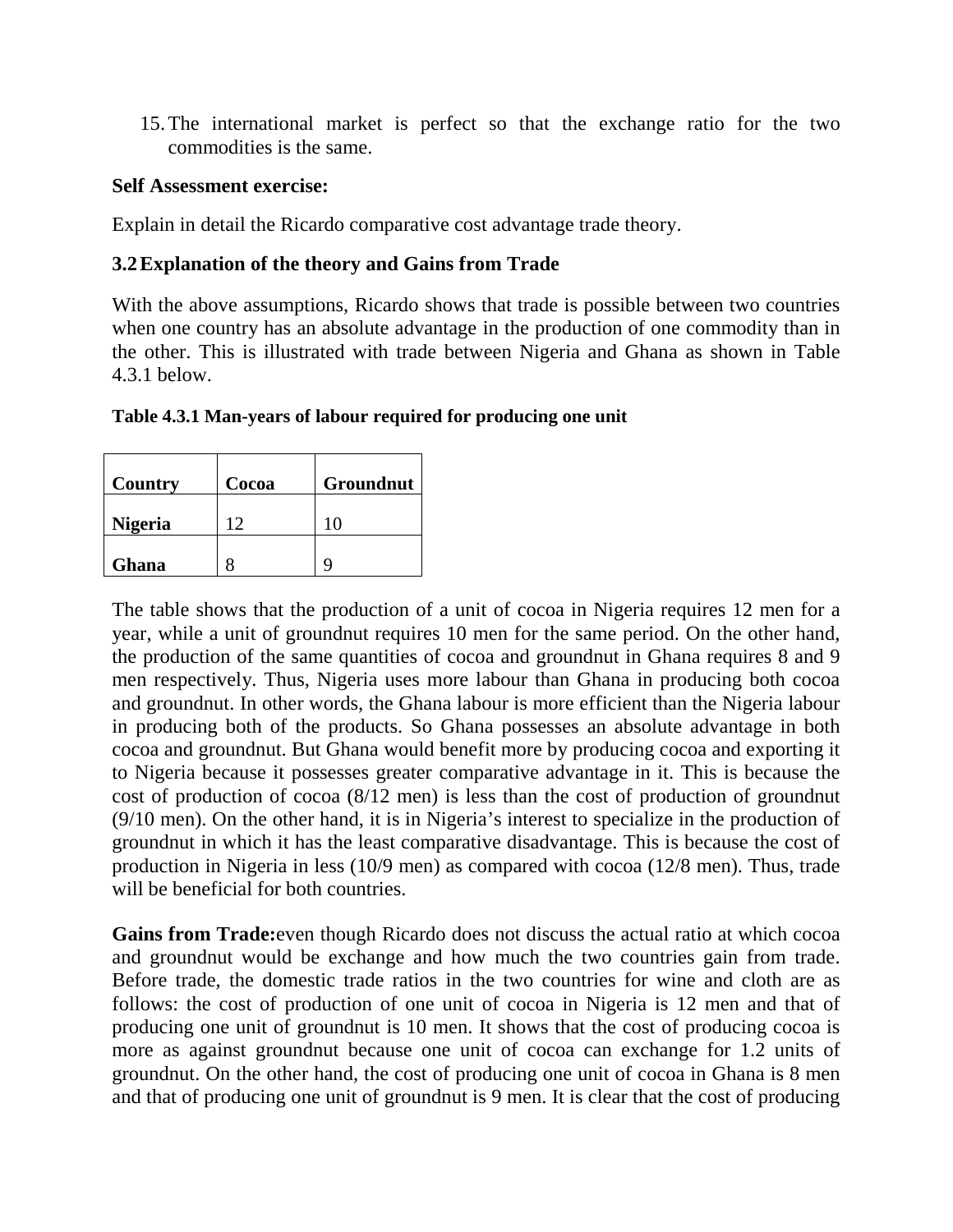groundnut is more than that of cocoa because one unit of cocoa can exchange for 0.89 unit of groundnut.

Suppose trade begins between the two countries. Nigeria will gain if it imports one unit of cocoa from Ghana in exchange for less than 1.2 units of groundnut. Ghana will also gain if it imports one unit of groundnut from Nigeria in exchange for more than 0.89 unit of cocoa.

### **Domestic Exchange Ratios**

| Nigeria                         | Ghana                       |
|---------------------------------|-----------------------------|
| Cocoa 12: 10 Groundnut $(6/5)$  | Cocoa 8: 9Groundnut $(8/9)$ |
| 1:1.2                           | 1:0.89                      |
| Groundnut $10:12C$ ocoa $(5/6)$ | Groundnut 9: 8Cocoa (9/8)   |
| 1:0.83                          | 1:1.13                      |

From the domestic exchange ratio in Nigeria is one unit of groundnut  $= 0.83$  unit of cocoa, and in Ghanaone unit of  $\csc 0.89$  unit of groundnut. If we assume the exchange ratio between the two countries to be 1 unit of groundnut  $= 1$  unit of cocoa, Nigeria would gain  $0.17$   $(1 - 0.83)$  unit of cocoa by exporting one unit of groundnut to Ghana. Similarly, the gain to Ghana by exporting one unit of cocoa to Nigeria will be  $0.11$  (1 – 0.89) unit of groundnut. Thus, trade is beneficial for both countries.

In summary, both Nigeria and Ghana specialize in the production of one commodity on the basis of comparative costs. Each reallocates its factors accordingly and exports that commodity in which it has comparative advantage and imports that commodity in which it has a comparative disadvantage. Both gain through trade and can increase the consumption of the two commodities.

### **Self Assessment exercise:**

Discuss the explanation and gains from trade of comparative advantage theory.

### **3.3Criticisms of Ricardo's Comparative Advantage Theory**

Although, the principle of comparative advantage has been the very basis of international trade for over a century until after the First World War, it has been criticised in a several ways:

**1. The assumption of labour cost isunrealistic:** This is the most severe criticism of the comparative advantage doctrine because it is based on the labour theory of value. In calculating production costs, it takes only labour costs and neglects non-labour costs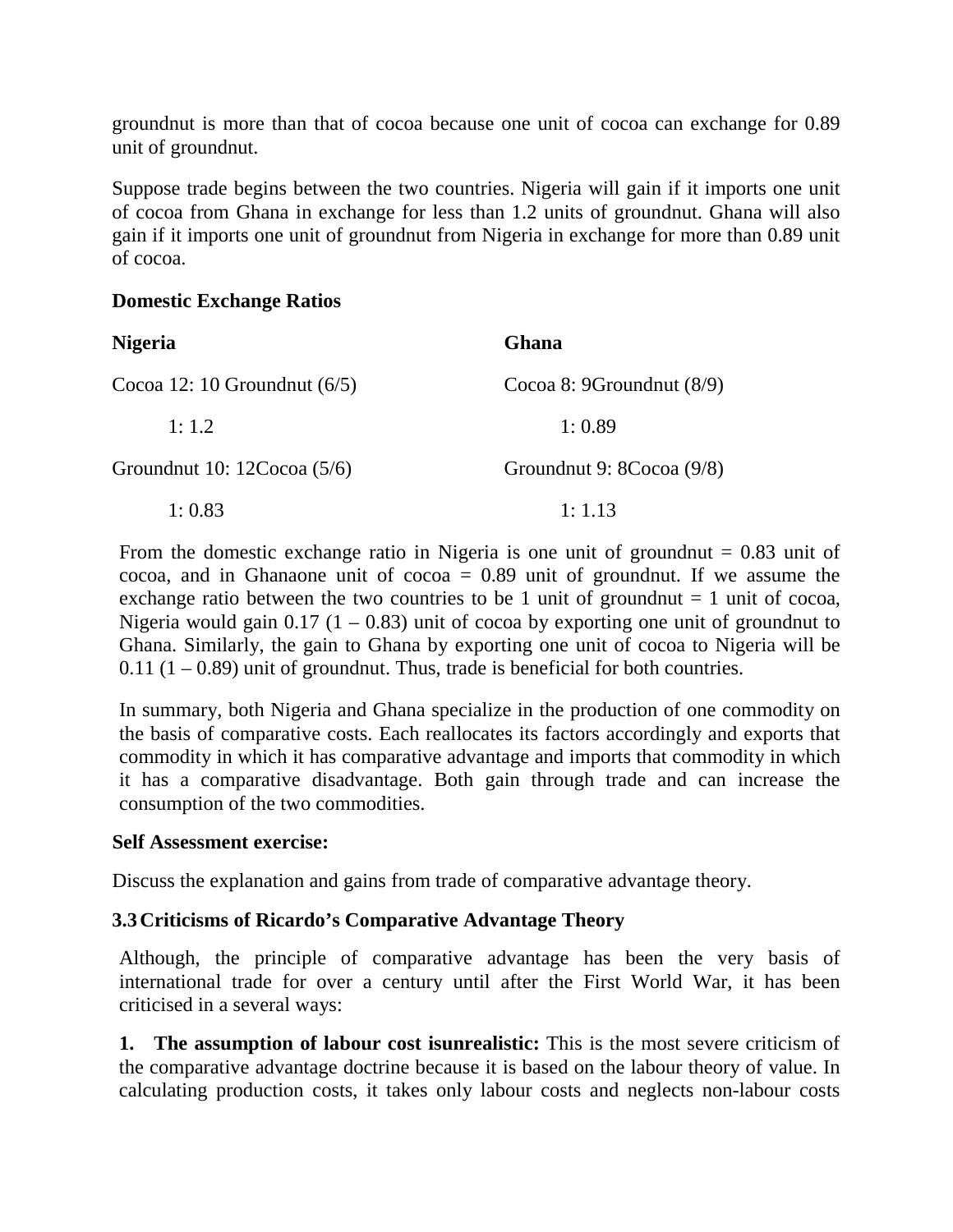involved in the production of commodities. This is unrealistic because it is money costs and not labour costs that are the basis of national and international transactions of goods. Also, the labour cost theory is based on the assumptions of homogenous labour butthis not viable because labour is heterogeneous of different kinds and grades, some specific or specialized, and other non-specific or general.

**2. No similar tastes**: The assumption of similar tastes is impractical because tastes differ with different income brackets in a country. Moreover, they also change with the growth on an economy and with the development of its trade relations with other countries.

**3. Assumption of labour in fixed proportions**: This theory is based on the assumption that labour is used in the same fixed proportions in the production of all commodities. This is essentially a static analysis and hence unrealistic. As matter of fact, labour is used in varying proportions in the production of commodities. For instance, less labour is used per unit of capital in the production of textiles. Moreover, some substitution of labour for capital is always possible in production.

**4. Unrealistic assumptions of constant costs**: The theory is based on another assumption that an increase of output due to international specialization is followed by constant costs, but the fact is that there are either increasing costs or diminishing costs. If large scale of production reduces costs, the comparative advantage will be increased. On the other hand, if increased output is the result of increased cost of production, the comparative advantage will be reduced, and in some cases it may even disappear.

**5. The theory ignores transport costs**: Ricardo ignores transport costs in determining comparative advantage in trade. This is unrealistic because transport costs play an important role in determining the pattern of world trade. Like economies of scale, it is an independent factor of production. For instance, high transport costs may nullify the comparative advantage and the gain from international trade.

**6. Factors not fullymobile internally**: The doctrine assumes that factors of production are perfectly mobile internally and completely immobile internationally. This is not realistic because even within a country factors do not move freely from one industry to another or from one region to another. The greater the degree of specialization in an industry, the less is the factor mobility from one industry to another. Thus, factory mobility influences costs and thus the pattern of international trade.

**7. The assumption of two-country, two-commodity model is impracticable**: The Ricardian theory is related to trade between two countries on the basis of two commodities. This is again unrealistic because in reality, international trade is among many countries trading in many commodities.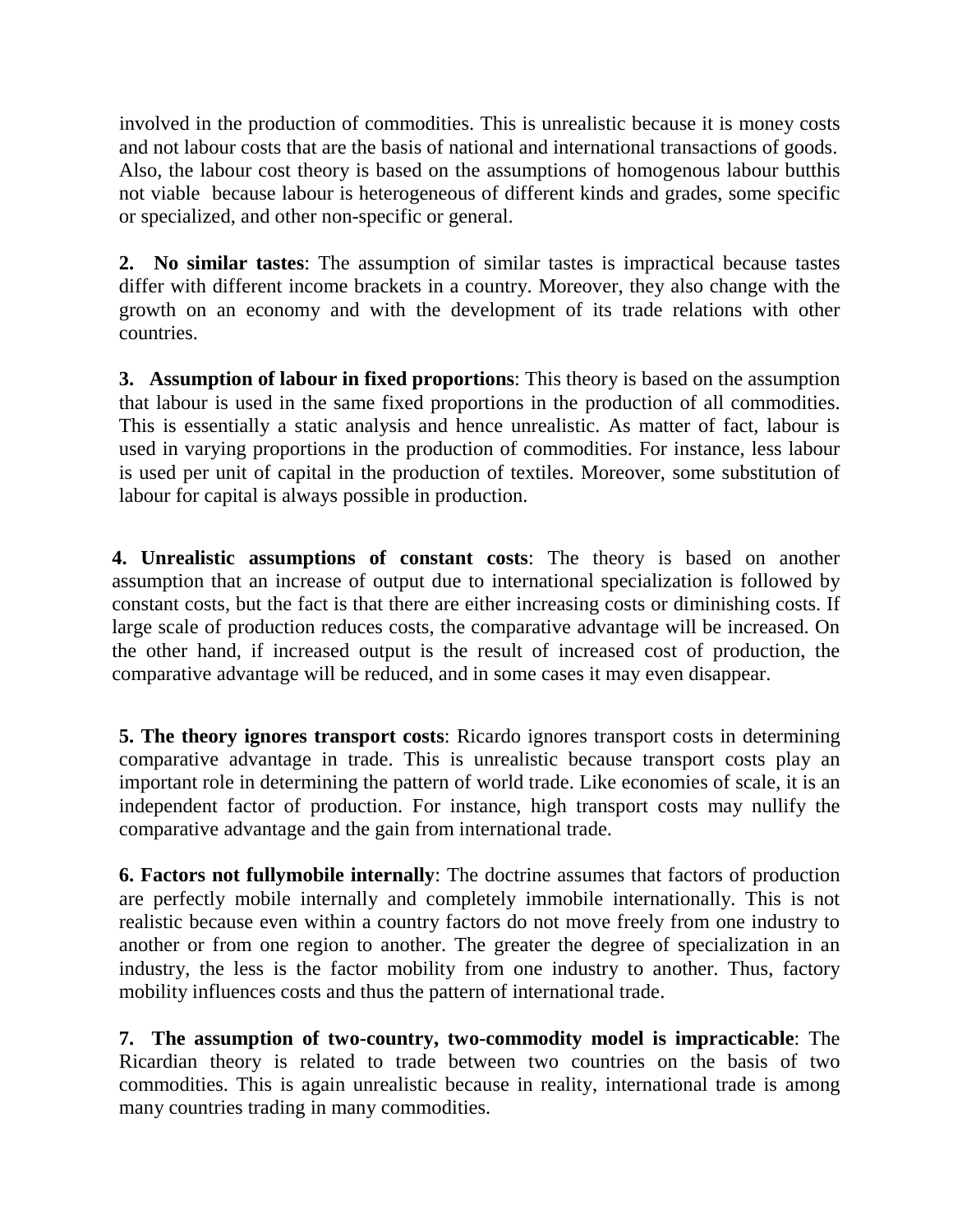**8. Impractical assumption of free trade**: Another serious weakness of the doctrine is that it assumes perfect and free world trade. But, in reality, world trade is not free. Every country applies restrictions on the free movement of goods to and from other countries. Thus, tariffs and other trade restrictions affect world imports and exports. Moreover, products are not homogeneous but differentiated.

**9. Unrealistic assumptions of full employment:** Like all classic theories, the theory of comparative advantage is based on the assumption of full employment. This assumption also makes the theory static. Keynes gives the assumption of full employment and proved the existence of under-employment in an economy. Thus, the assumption of full employment makes the theory unrealistic.

**10. Self-interest hinders its operation**:The doctrine does not operate if a country having a comparative advantage does not wish to import a commodity from other country due to strategic, military or development considerations. As a result, self-interest stands in the operation of the theory of comparative costs advantage.

**11. Neglects the role of technology**: The theory neglects the role of technological innovations in international trade. This is unrealistic because technological changes help in increasing the supply of goods not only for the domestic market but also international market. World trade has gained much from innovations and research and development (R & D).

- **12.One-sided theory**: The Ricardian theory is one-sided because it considers only the supply side of international trade and neglects the demand side.
- **13.Impossibility of complete specialization**: Prof. Frank Graham has pointed out that complete specialization will be impossible on the basis of comparative advantage in producing commodities entering into international trade. He explains two cases in support of his argument: one, relating to a big country and a small country; and two, relating to a commodity of high value and low value.

To take the first case, suppose there are two countries which enter into trade on the basis of comparative advantage. Of these, one is big and the other is small. The country will be able to specialize completely as it can dispose of its surplus commodity to the bigger one. But the big country will not be able to specialize fully because (a) being big, the small country will not be in a position to meet its requirements fully, and (b) if it specializes completely in a particular commodity, its surplus will be so large that the smaller country will not be able to import the whole of it.

In the second case of commodities having incomparable value, the country producing high value commodity will be able to specialize while that producing low value commodity will not be able to do the same. This is because the former country will be in a position to have a larger gain than the latter country. Thus, according to Graham, "The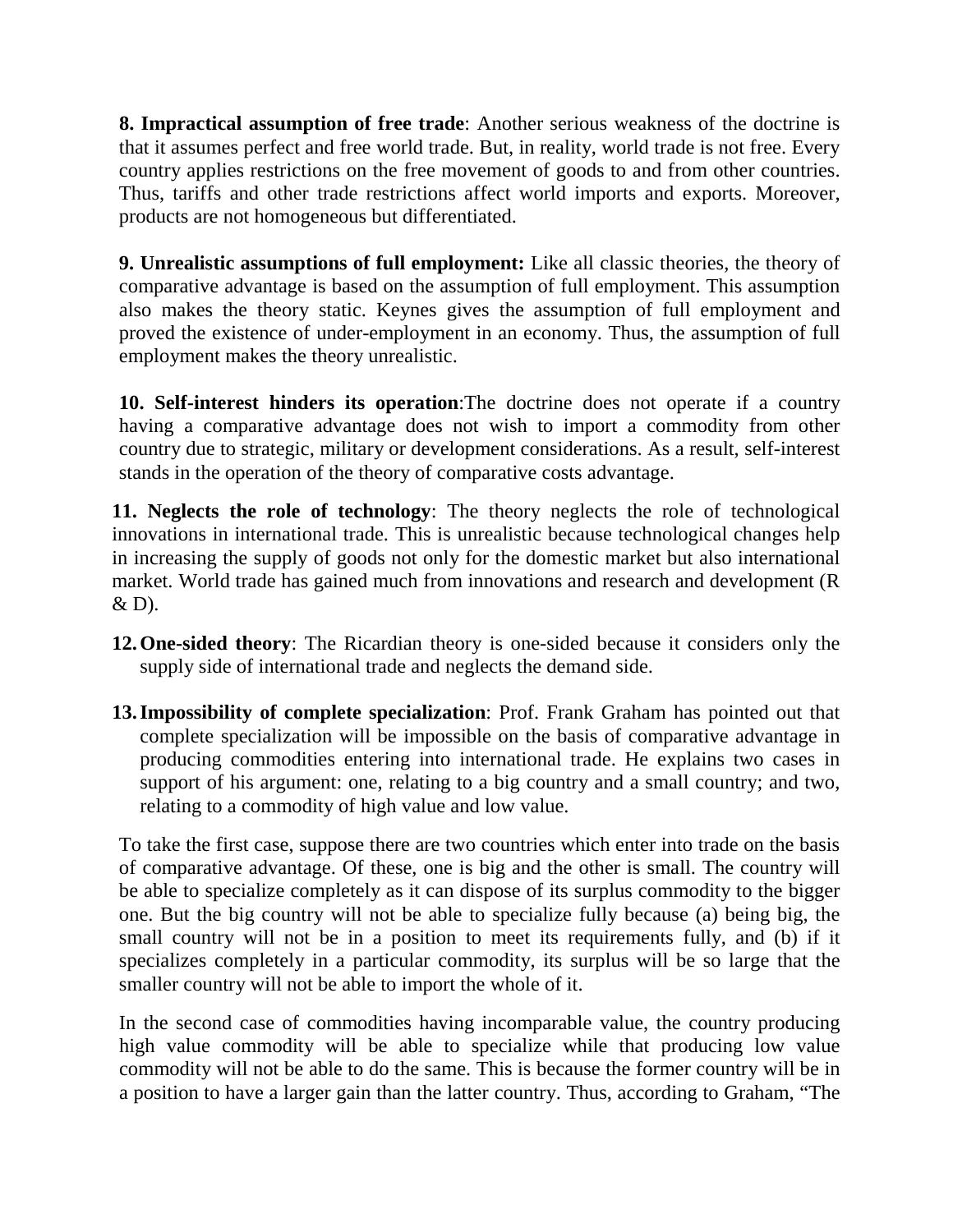classical conclusion of complete specialization between two countries can hold ground only by assuming trade between two countries of approximately equal economic performance."

**14.** Prof. Ohlin has criticized the theory of international trade on the following grounds:

- i. The principle of comparative advantage is not applicable to international trade alone; rather it is applicable to all trade. To Ohlin international trade is but a special case of inter-regional trade. Thus there is little difference between internal trade and international trade.
- ii. Factors are immobile not only internationally but also within different regions. This is proved by the fact that wages and interest rates differ in different regions of the same country. Further, labour and capital can also move between countries in a limited way, as they do within a region.
- iii. It is a two-country, two-commodity model based on the labour theory of value which is sought to be applied to actual conditions involving many countries and many commodities. He therefore, regards the theory of comparative advantage as cumbersome, unrealistic, and as a clumsy and dangerous theory tool of analysis. As an alternative, Ohlin has propounded a new theory which is known as the modern theory of International Trade.

## **Self Assessment exercise:**

What are the criticisms of comparative advantage theory?

## **4.0 Conclusion**

Despite the short comings of the comparative cost advantage trade theory, it has stood the test of the times. Its basic structure has remained intact, even though many refinements have been made over it. Also, the underlying principle of comparative advantage can still be said to give some 'shape' to the pattern of world trade, even if it is becoming less relevant in a globalised world and in the face of modern theories.

## **5.0 Summary**

The theory of comparative advantage is an economic theory about the work [gains from](https://en.wikipedia.org/wiki/Gains_from_trade)  [trade](https://en.wikipedia.org/wiki/Gains_from_trade) for individuals, firms, or nations that arise from differences in their [factor](https://en.wikipedia.org/wiki/Factor_endowments)  [endowments](https://en.wikipedia.org/wiki/Factor_endowments) or [technological progress.](https://en.wikipedia.org/wiki/Technological_progress)In an [economic model,](https://en.wikipedia.org/wiki/Economic_model) [agents](https://en.wikipedia.org/wiki/Agent_%28economics%29) have a comparative advantage over others in producing a particular [good](https://en.wikipedia.org/wiki/Goods_%28economics%29) if they can produce that good at a lower relative [opportunity cost](https://en.wikipedia.org/wiki/Opportunity_cost) or [autarky](https://en.wikipedia.org/wiki/Autarky) price, i.e. at a lower relative [marginal cost](https://en.wikipedia.org/wiki/Marginal_cost) prior to trade. One does not compare the monetary costs of production or even the resource costs (labour needed per unit of output) of production. Instead, one must compare the opportunity costs of producing goods across countries. The closely related principle of comparative advantage holds that under [free trade,](https://en.wikipedia.org/wiki/Free_trade) an agent will produce more of and consume less of a good for which they have a comparative advantage.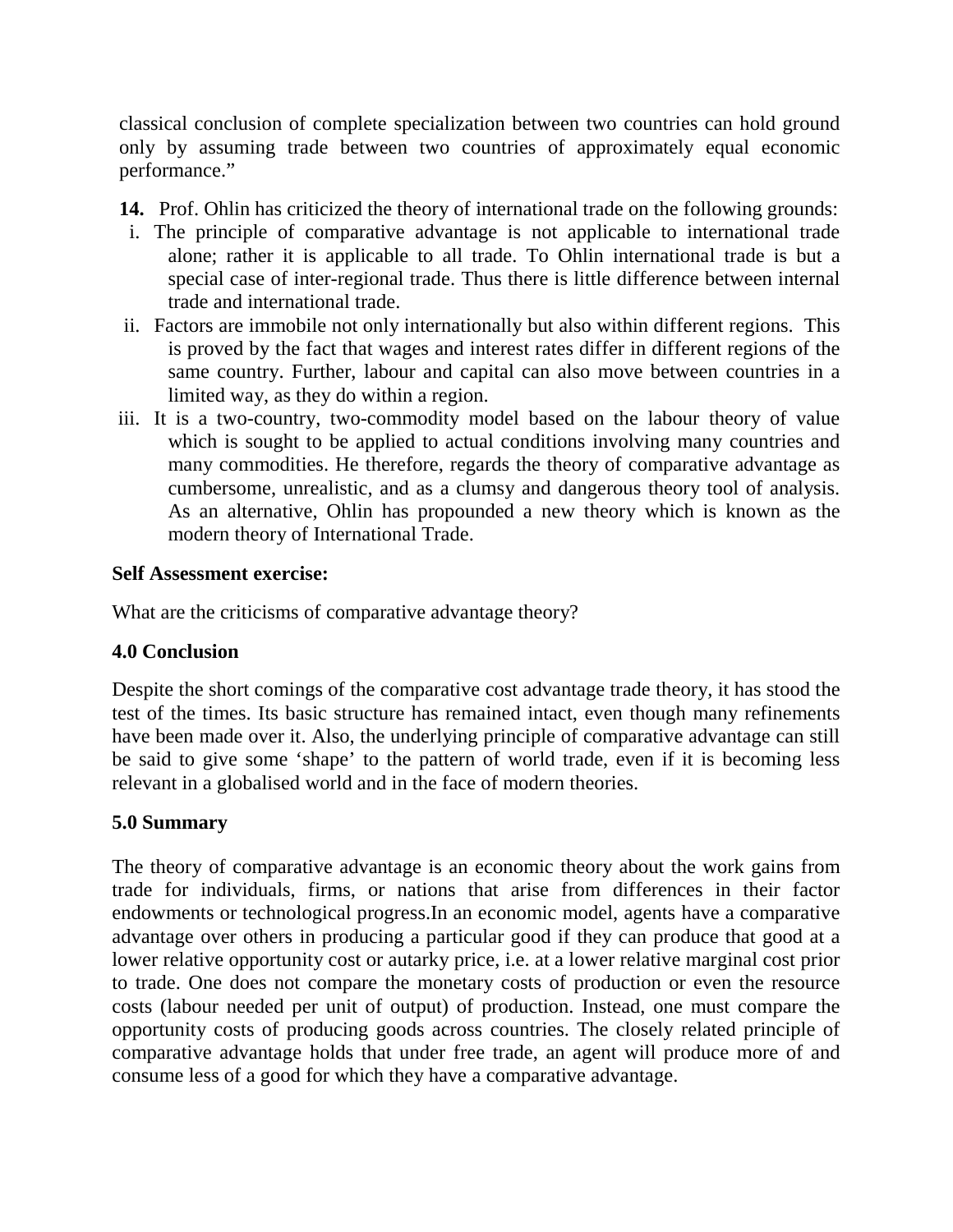#### **6.0 Tutor-Marked Assignment**

- a. The Ricardian comparative cost advantage was a development over the Adam Smith's absolute cost advantage. Discuss
- b. The comparative cost advantage resulted to advancement of Classical thought. **Discuss**
- c. Compare and contrast the two trade theory of the classists
- d. What are the major pitfall of comparative cost advantage..

### **7.0 References/Further Readings**

Amacher, R & Ulbrich, H, (1986); Principles of Economics, South Western Publications Co. Cincinnafi, Oliso.

Arnold Kling (2012). The Concise encyclopaedia of economics, international trade library of economy liberty.

Familoni K.A, (1990); Development in Macroeconomics Policy, Concept Publications, Lagos, Nigeria

Jhingan M.L, (2010); International Economics,  $6<sup>th</sup>$  edition, Vrinda Publications (P) Ltd. Delhi, India

Jhingan M.L, (2010); Macroeconomics Theory,  $12<sup>th</sup>$  edition, Vrinda Publications (P) Ltd. Delhi, India

Krugman Obstfeld, (1975); International Economics Theory and Policy,  $8<sup>th</sup>$  edition Pearson International edition,.

Olasupo Akano (1995); International trade theory and evidence, Rebonik publication Ltd, lagos,

Feentra Robert C. (2004). Advanced International Trade Theory and Evidence, Princeton, New Jersey, Princeton University Press.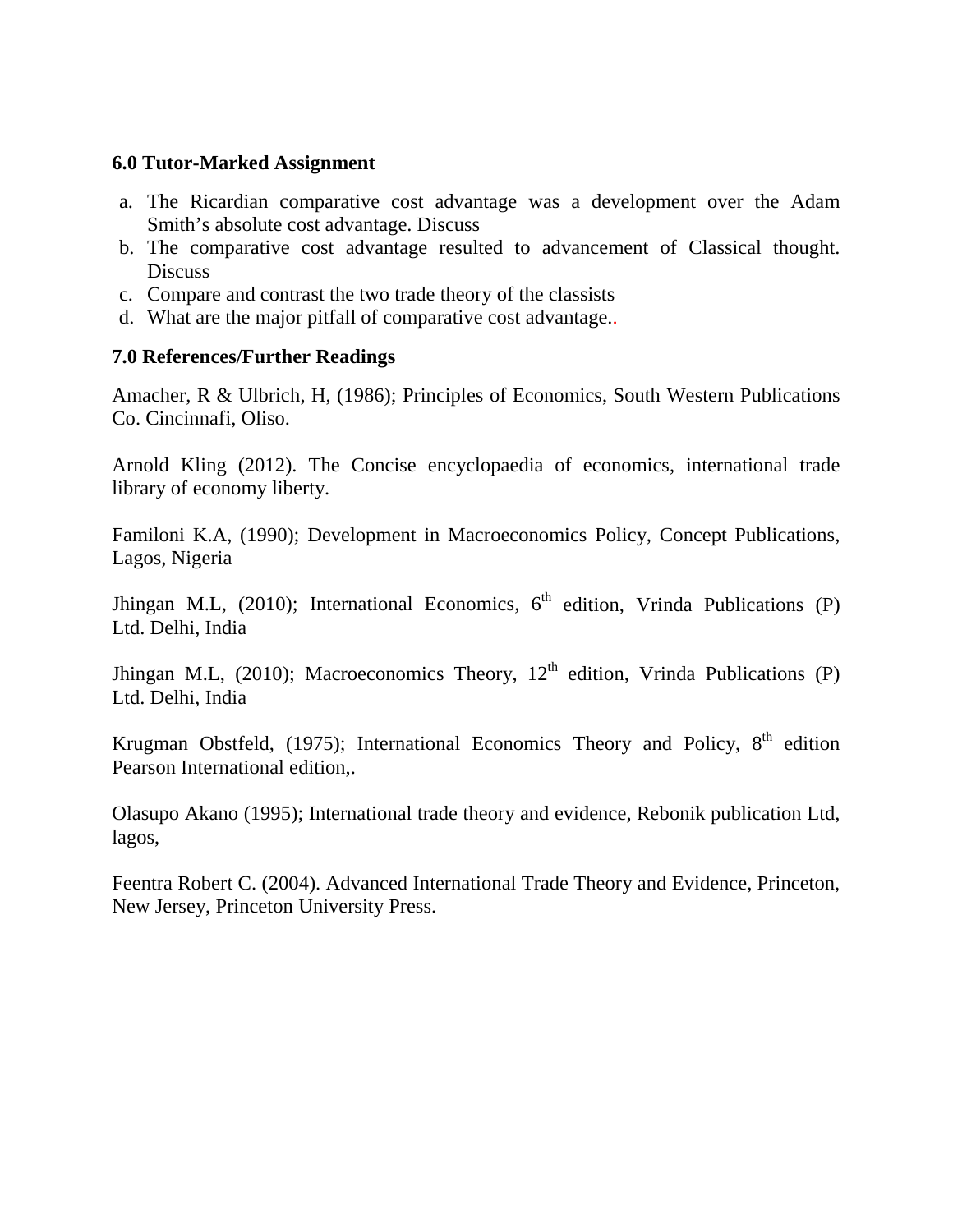## **MODULE FIVE**

### **MODERN THEORY OF INTERNATIONAL TRADE**

- Unit 1: The Heckscher-Ohlin theory
- Unit 2: Samuelson's Factor Price Equalisation Theorem
- Unit 3: Factor Intensity Reversal

## **UNIT 1: THE HECKSCHER-OHLIN THEORY**

## **CONTENTS**

1.0 Introduction

2.0Objectives

3.0Main Content

- 3.1Meaning and Assumptions of the Heckscher-Ohlin Theory
- 3.2Explanation of Heckscher-Ohlin Theory
- 3.3The Supremacy of Heckscher-Ohlin Theory over the Classical Theory
- 3.4Criticisms of Heckscher-Ohlin Theory
- 4.0Conclusion
- 5.0 Summary
- 6.0 Tutor-Marked Assignment
- 7.0 References/Further Readings

# **1.0 Introduction**

The modern theory of international trade has been advocated by Bertil Ohlin. Ohlin has drawn his ideas from his teacher; Heckscher's General Equilibrium Analysis. Hence it is also known as Heckscher Ohlin (H-O) Model / Theorem / Theory. According to Bertil Ohlin, trade arises due to the differences in the relative prices of different goods in different countries. The difference in commodity price is due to the difference in factor prices (i.e. costs). Factor prices differ because endowments (i.e. capital and labour) differ in countries. Therefore, trade occurs because different countries have different factor endowments

# **2.0Objective**

At the end of this unit student should be able to

- Understand the meaning of Heckscher-Ohlin theory
- Explain the underlining assumptions of the theory
- Understand the explanation of the theory
- Know why the Heckscher-Ohlin theory is different from Ricardo trade theory
- Explain the criticisms of the theory

## **3.0 Main Content**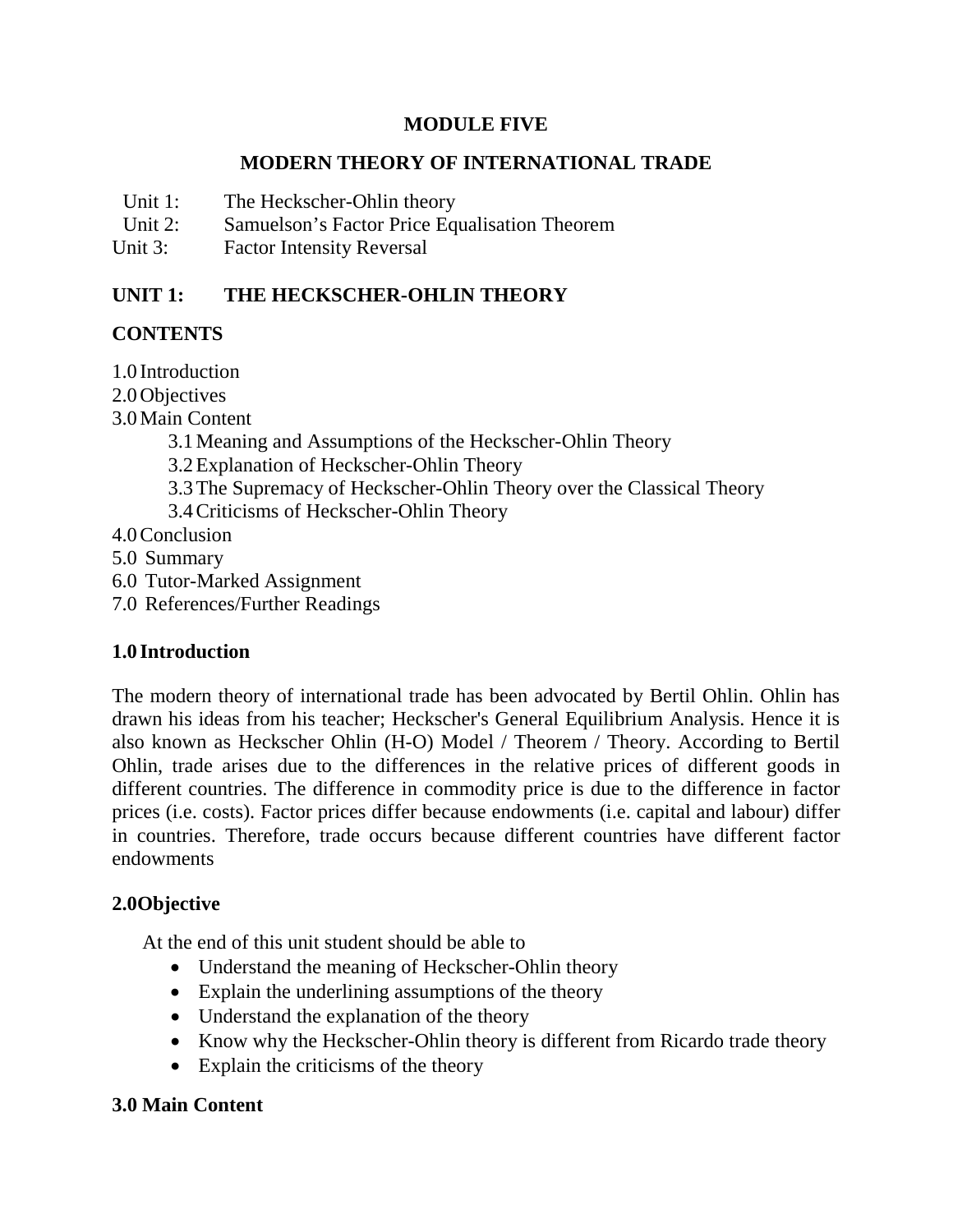## **3.1Meaning and Assumptions of the Heckscher-Ohlin Theory**

Heckscher-Ohlin (H-O) theory said that the main determinant of the pattern of production, specialisation and trade among regions is the relative availability of factor endowments and factors prices. Countries have differentfactor endowments and factor prices that is some countries have much capital, others have much labour. The theory says that countries that are rich in capital will export capital-intensive goods and countries that have much labour will export labour-intensive goods. For Ohlin, the immediate cause of international trade is that some commodities can be bought more cheaply from other countries, whereas in a country the production will beat high prices. Therefore, the main cause of trade between countries is the difference in price of commodities based on relative factor endowments and factor prices.

# **Assumptions of Heckscher-Ohlin's (H-O) Theory**

Heckscher-Ohlin's theory explains the modern approach to international trade on the basis of following assumptions:

- 1. There are two countries involved.
- 2. Each country has two factors (labour and capital).
- 3. Each country produce two commodities or goods (labour intensive and capital intensive).
- 4. There is perfect competition in both commodity and factor markets.
- 5. All production functions are homogeneous of the first degree i.e. production function is subject to constant returns to scale.
- 6. Factors are freely mobile within a country but immobile between countries.
- 7. Two countries differ in factor supply.
- 8. Each commodity differs in factor intensity.
- 9. The production function remains the same in different countries for the same commodity. For e.g. If a commodity requires more capital in one country then same is the case in other country.
- 10.There is full employment of resources in both countries and demands are identical in both countries.
- 11.Trade is free i.e. there are no trade restrictions in the form of tariffs or non-tariff barriers.
- 12.There are no transportation costs.

Given these assumptions, Ohlin's theory contends that a country export goods which use relatively a greater proportion of its abundant and cheap factor. While same country imports goods whose production requires the intensive use of the nation's relatively scarce and expensive factor.

## **Self Assessment exercise:**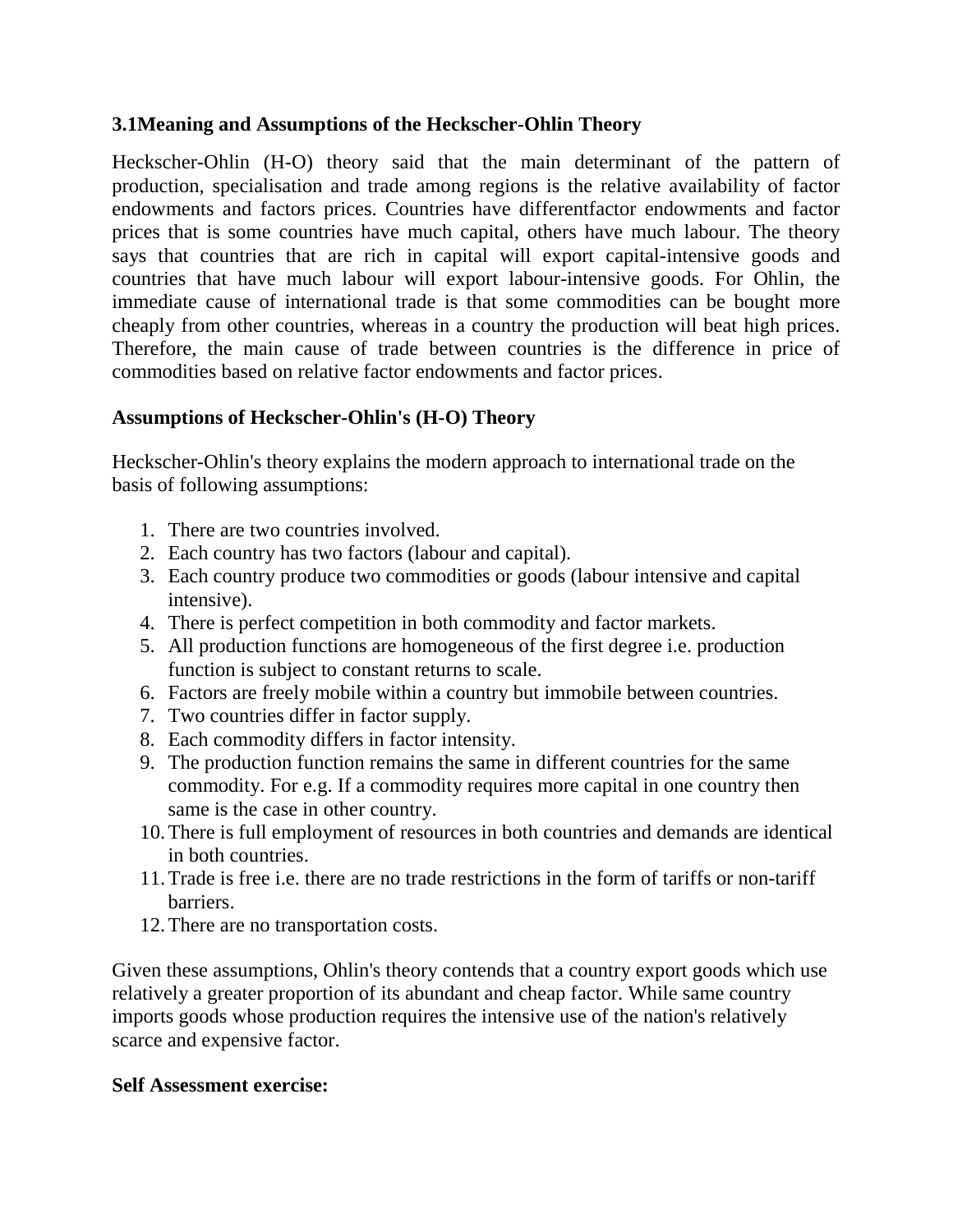What is the opinion and assumptions of Hecksher-Ohlin to international trade?

# **3.2 Explanation of Heckscher-Ohlin Theory**

Subject to the assumptions, Heckscher-Ohlin theory contends that the immediate cause of international trade is the difference in relative commodity prices caused by differences in relative demand and supply of factors (factors price) as a result of differences in factor endowments between the two countries. Basically, the relative scarcity of factors the shortage of supply in relation to demand is essential for trade between two regions. Commodities which use large quantities of scarce factors are imported because their prices are high while those using abundant factors are exported because their prices are low.

The H-Otheory is explained in terms of two definitions: (1) factor abundance (or scarcity) in terms of the price criterion; and (2) factor abundance (or scarcity) in terms of physical criterion.

**Factor Abundance in Terms of Factor Prices:**Heckscher-Ohlin explains fortune in factor endowment in terms of factor prices. That is, countryA is abundant in capital if  $(P_c/P_L)$ <sub>A</sub>  $<(P_c/P_L)$ <sub>B</sub>, where P<sub>C</sub> and P<sub>L</sub> refer to prices of capital and labour, and the A and B subscript denote the two countries. In other words, if capital is relatively cheap in country A, the country is abundant in capital, and if labour is relatively cheap in country B, the country is abundant in labour. Therefore, country A will produce and export the capitalintensive good and import the labour-intensive good and country B will produce and export the labour-intensive good and import the capital intensive goods. This is illustrated in Figure 5.1.1 below.



**Figure 5.1.1Factor Abundance in Terms of Factor Prices**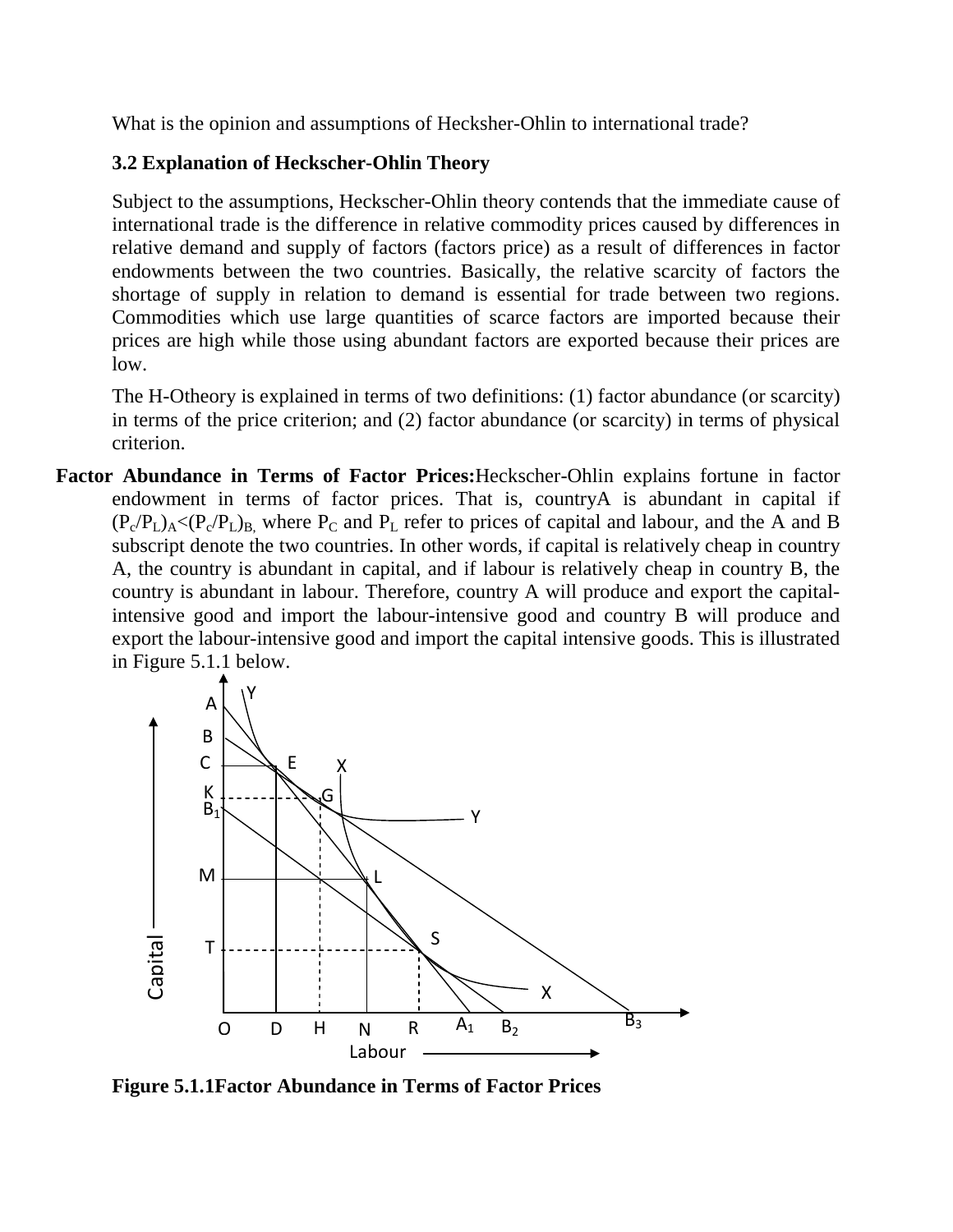From the diagram, X is the labour-intensive commodity taken on the horizontal axis and Y is the capital-intensive commodity taken on the vertical axis. XX is the isoquant of commodity X and YY is that of commodity Y and this is the same for both countries. The relative factor prices in country A for both the commodities are given by the factor price line  $AA<sub>1</sub>$ . Let assume that each isoquant represents one unit of the respective commodity then 1 unit of Y will be produced with OC amount of capital and OD amount of labour at point E where the factor price line  $AA_1$  is tangent to the isoquant YY. In the same view, the cost of producing one unit of commodity X in country A is OM amount of capital and ON amount of labour. Since capital is abundant and cheap in country A, it will specialize in the production of the capital-intensive commodity Y that is in order to produce 1 units of Y it uses more amount of capital OC with OD of labour at point E on the isoquant YY. While at point L on the isoquant XX, it uses less amount of capital OM with more of labour ON in order to produce 1 unit of X. Hence country A will produce and export the relatively capital abundant and cheap commodity Y to the other country B.

In order to find the cost of producing one unit of each commodity in country B where labour is relatively cheap and abundant, we draw a flatter factor price line  $BB<sub>3</sub>$  tangent to the isoquant YY at point G. A similar factor price line  $B_1B_2$  is drawn parallel to  $BB_3$ which is tangent to the isoquant XX at point S. Now it requires OK amount of capital and OH amount of labour to produce one unit of commodity Y in country B, and OT amount of capital and OR amount of labour to produce one unit of commodity X in this country. Since labour is cheap and abundant in country B, it will specialize in the production of labour-intensive commodity X. So it will produce commodity X at point S on the isoquant XX, which requires more amount of labour OR with less amount of capital OT than commodity Y which requires less amount of labour OH with more amount of capital OK at point G on the isoquant YY. Thus, country B will export commodity X to country A in exchange for commodity Y.

This establishes the H-O theory that the capital abundant country will export the relatively cheap capital-intensive commodity, and the labour abundant country will export the relatively cheap labour-intensive commodity.

**Factor Abundance in Physical Terms:** The H-O theory is also explained in physical terms of factor abundance. For this principle, a country is relatively capital abundant if it is endowed with a higher proportion of capital and labour than the other country. If country A is relatively capital-abundant and country B is relatively labour-abundant, when measured in physical amounts  $C_A/L_A > C_B/L_B$ , where  $C_A$  and  $L_A$  are the total amounts of capital and labour respectively in country A, and  $C_B$ and  $L_A$ are the total amounts of capital and labour respectively in country B. From the Figure 5.1.2 below, the production possibility curve of country A is  $AA_1$  and that of country B is  $BB_1$ . The slopes of these two curves show that commodity Y is capital intensive and commodity X is labour intensive. If countries A and B produce both commodities in the same proportion, they will produce along the ray OR. When both produce at their respective points, country A will produce at point E where the factor-price line ST touches the production productivity curve  $AA_1$ . It will produce more of commodity Y (that is OS) which is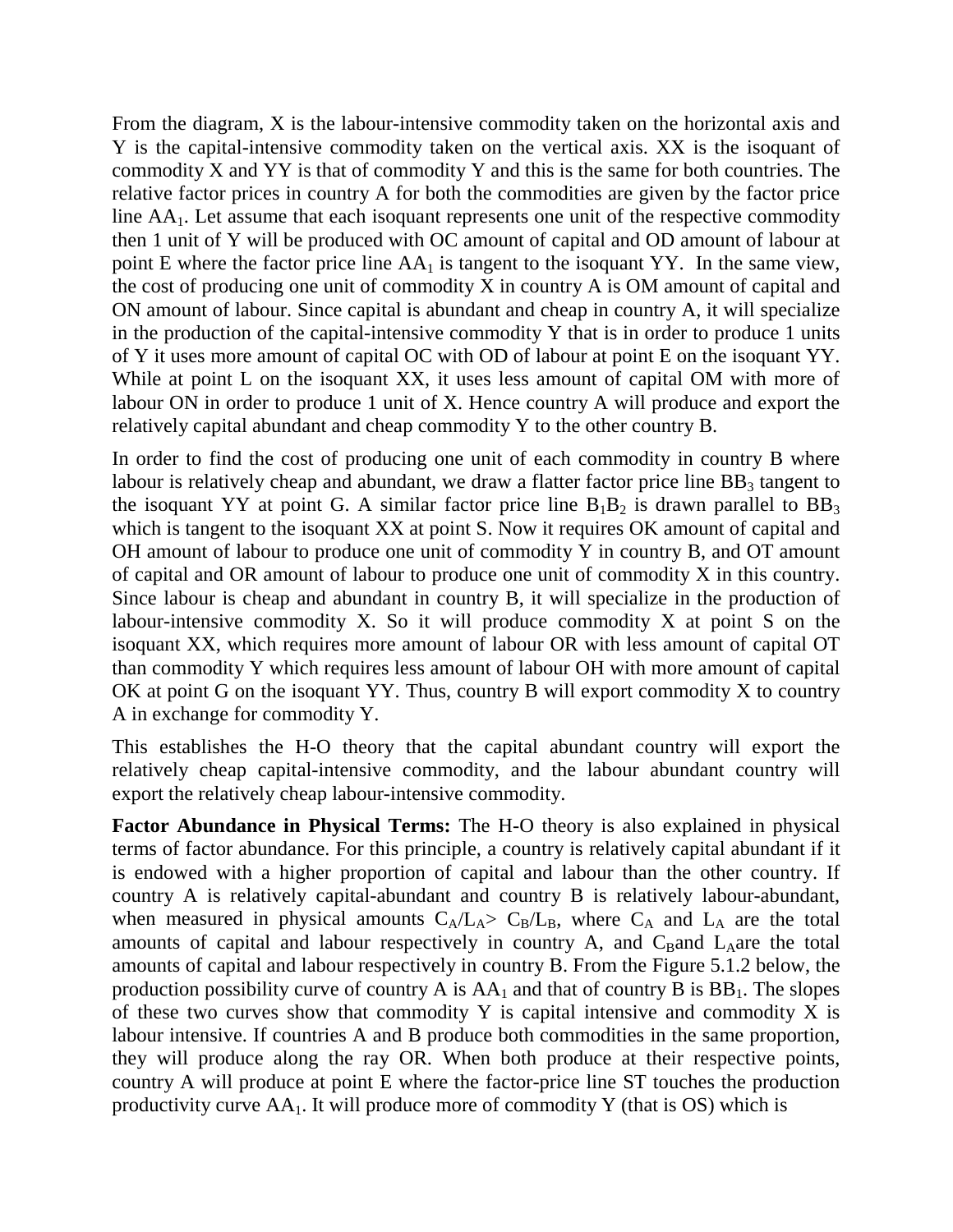

**Figure 5.1.2Factor Abundance in Physical Terms**

cheaper in it and less (OT) of commodity X which is costly in the country. Country B will produce at point F where the factor price line KR touches the production possibility curve  $BB_1$ . It will produce more (OR) of commodity Y which is also costly in country B. This can be proved by the slope of the factor-price line ST of country A which is steeper than the factor-price line KR of country B which is flatter:

that is Slope of  $KR >$  Slope of ST.

$$
\left(\frac{P_x}{P_y}\right)_A > \left(\frac{P_x}{P_y}\right)_B
$$

The difference between both factor-price lines TR on X-axis indicates that OR of commodity X is produced more in country B relatively to OT quantity of X in country A. Similarly, the difference between both factor price lines KS on Y-axis shows that OS of commodity Y is produced more in country A relatively to OK quantity of Y in country B. Thus the capital-abundant country A as bias in favour of capital-intensive commodity Y from the production side, and the labour abundant country B have a bias in favour of producing the labour-intensive commodity X. But the above analysis of physical terms does not show that the capital-abundant country will export the capital-intensive commodity Y and the labour-abundant country will export the 1abour-intensive commodity X.

### **Self Assessment exercise:**

Differentiate between the H-O theory of factor abundance in terms of factor prices and factor abundance in physical terms.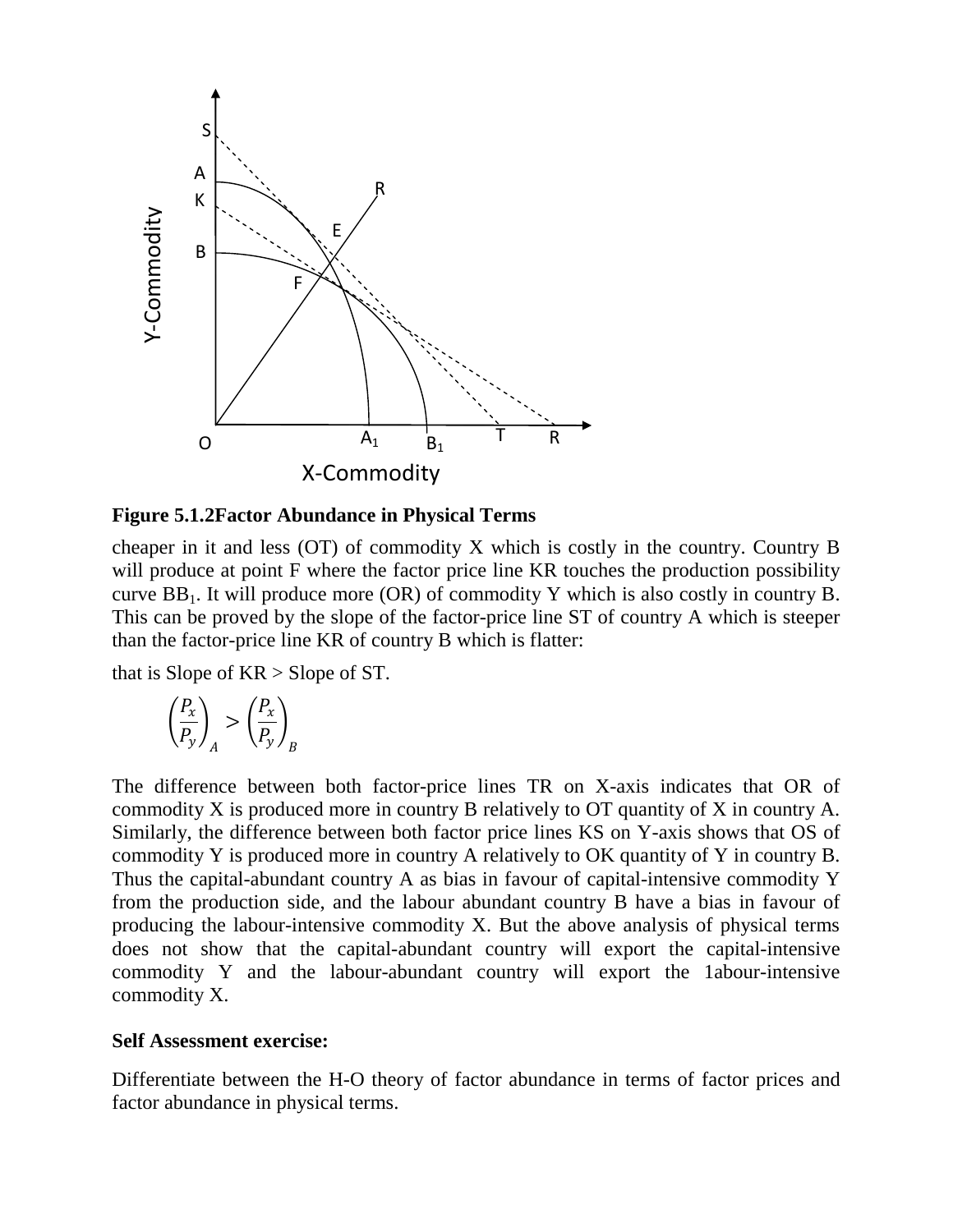# **3.3The Supremacy of Heckscher-Ohlin Theory over the Classical Theory**

The Heckscher-Ohin theory of international trade differs from the classical comparative cost theory in many ways and is also superior to the latter. It is also an improvement over the classical theory of international trade

(i) According to the classical economists, there was need for a separate theory of international trade because international trade was fundamentally different from internal trade. Heckscher and Ohlin, on the other hand, felt that there was no need for a separate theory of international trade because international trade was similar to internal trade. The difference between the, two was one of degree, and not of kind.

(ii) The classical economists explained the phenomenon of international trade in terms of the old, discredited labour theory of value. The modern theory explained international trade in terms of the general equilibrium theory of value.

(iii) The classical theory attributes the differences in the comparative advantage of producing commodities in two countries to the differences in the productive efficiency of workers in the country. The modern theory attributes the differences in the comparative advantage to the differences in factor endowments.

(iv) The classical theory presents a one-factor (labour) model, while the modern theory presents a more realistic multi-factor (labour and capital) model.

(v)The classical theory never took into account the factor price differences, while the modern theory considers factor price differences as the main .cause of commodity price differences, which, in turn, provides the basis of international trade,

(vi) The classical theory does not provide the cause of differences in comparative advantage. The modern theory explains the differences in comparative advantage in terms of differences in factor endowments.

(vii) The classical theory is a single market theory of value, while the modern theory emphasizes the importance of space element in international trade and involves a multimarket theory of value.

(viii) The classical theory is a normative or welfare-oriented theory, .whereas the modern theory, is a positive theory. The classical theory tries to demonstrate the gains from international trade, while the; moderntheory concentrates on the basis of trade.

(ix) The main cause of the international trade is the difference in factor supplies between the countries. Each country differs in factor endowments i.e. in their abundance or scarcity. Difference in supply, given the demand, brings the difference in cost of factor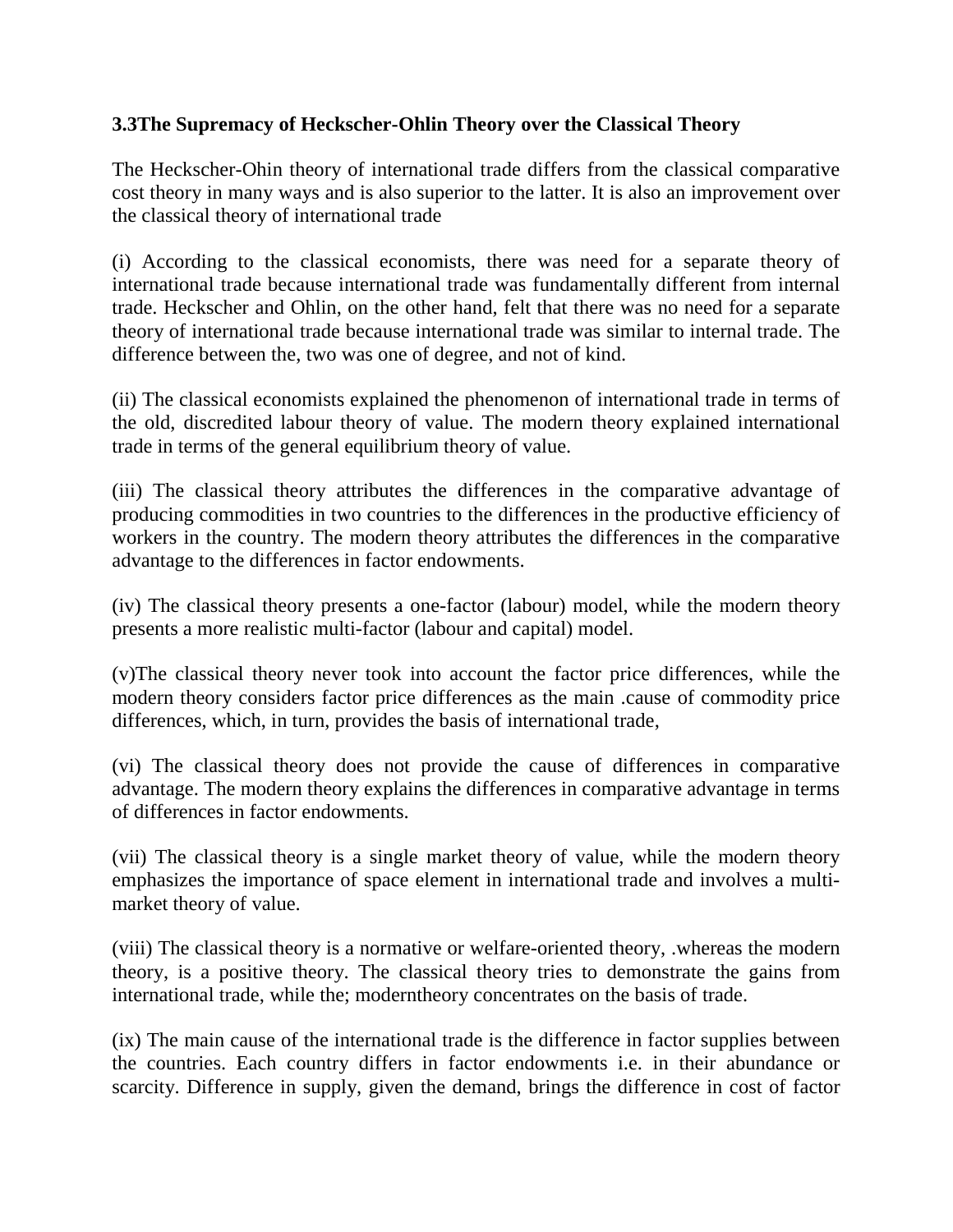and finally, the difference in commodity prices. In Ricardian theory, difference in factor (labour) efficiency is recognized but difference in factor supply is ignored. H.O. theory, therefore provides a better explanation of price difference of factors through the difference is their supplies.

(x) Ricardian theory which no doubt explains the reason for internal trade is more concerned with the benefits of trade. For classical economists, the welfare aspect of trade is more important. Ohlin has adapted a positive approach in explaining the cause of international trade. His main concern was to find out the cause of trade and not so much of its welfare aspect. Therefore, it is pointed out that Ohlin's analysis has contributed to positive economic analysis.

(xi) The H-O model is more realistic than the classical theory in that the former leads to complete specialisation in the production of one commodity by one country and of the other commodity by the second country when they enter into trade with each other. By contrast, the trade between two countries may or may not lead to complete specialisation in the classical theory.

 (xii) According to Lancaster, the H-O theory is superior to the classical theory because it refers to the future of trade. In the classical theory, differences in comparative costs between two countries are due to differences in the efficiency of labour. If, in future, labour becomes equally efficient in both the countries, there will be no trade between them. But in the H-O theory trade will not cease even if labour becomes equally efficient in the two countries because the basis of trade is differences in factor endowments and prices.

### **Self Assessment exercise:**

Critically differentiate between the classical theory of international trade and the H-O theory of international trade.

## **3.4Criticisms of Heckscher-Ohlin Theory**

Heckscher Ohlin's theory has been criticised on basis of following grounds :-

- 1. **Unrealistic Assumptions**: Aside of the usual assumptions of two countries, two commodities, no transport cost, etc. H-O theory also assumes no qualitative difference in factors of production, identical production function, constant return to scale, etc. All these assumptions makes the theory unrealistic one.
- 2. **Restricted**: H-O theory is not free from constrains because this theory includes only two commodities, two countries and two factors. Thus it is a restricted one.
- 3. **One-Sided Theory**: Also to Heckscher-Ohlin's theory, supply plays a significant role than demand in determining factor prices. But if demand forces are more significant, a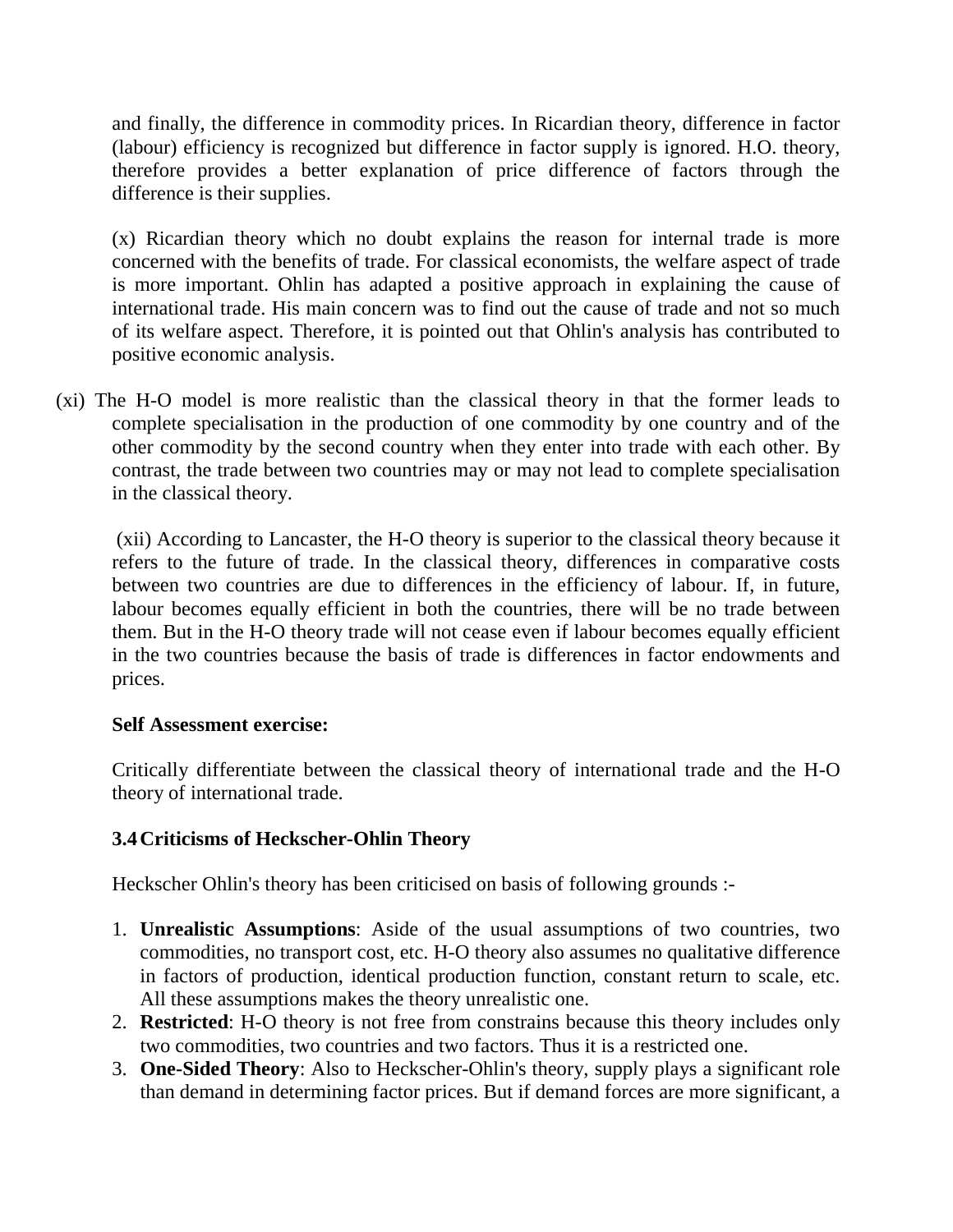capital abundant country will export labour intensive good as the price of capital will be high due to high demand for capital.

- 4. **Static in Nature**: Like Ricardian Theory the H-O Model is also static in nature. The theory is based on a given state of economy and with a given production function and does not accept any change.
- 5. **Tastes and Demand Patterns not Identical**: The H-O theory is based on the assumption of identical tastes and demand patterns of consumption in both countries. This means that the tastes and demand patterns of consumers are the same for different income groups but this is unrealistic. More so, with inventions taking place in consumers' goods, changes in tastes and demand patterns of consumers also occur even among developed countries. As a result, tastes are not identical in trading countries.
- 6. **Consumers' Demand is ignored**: H-O theory did not mentioned an important fact that commodity prices are also influenced by the consumers' demand.
- 7. **Haberler's Criticism** : According to Prof. Haberler, Ohlin's theory is based on partial equilibrium. It fails to give a complete, comprehensive and general equilibrium analysis.
- 8. **Leontief Paradox:**Ohlin assumes that relative factor prices reflect exactly relative factor endowments. It implies that in the determination of factor prices, supply is more important than demand. If, however, the demand factors are given more importance in determining factor prices, a capital-rich country will export a labourintensive commodity because the high demand for capital will raise the price of capital relative of labour. Prof. Leontief's empirical study of the Ohlin theorem, known as the Leontief Paradox, has led to paradoxical results that the United States exports labour-intensive goods and imports capital-intensive goods, even though it is a capital-rich country.
- 9. **Other Factors Neglected**: Factor endowment is not the sole factor influencing commodity price and international trade. The H-O Theory neglects other factors like technology, technique of production, natural factors, different qualities of labour, etc., which can also influence the international trade.
- 10.**Factor Prices do not determine Commodity Prices**: Wijanholds has criticised Ohlin for his view that commodity prices are determined by the factor prices which in turn, determine costs. He holds that the prices of commodities are determined by their utility to the consumers, and that the prices of raw materials and labour are ultimately dependent on t1ie prices of the final commodities. He maintains that the right approach is to start with commodity prices rather than factor prices.
- 11.**Transport Costs influence Trade:** The theory does not consider transport costs in trade between two countries, because beside transport costs, loading and unloading of goods and other port charges affect the prices of produced commodities in the two countries. When transport costs are included, it will lead to price differential for the same commodity in the two countries which will affect their trade relations.
- 12.**Unrealistic Assumptions of Full Employment and Perfect Competition**: Even though, the H-O theory isbased on the assumptions of full employment and perfect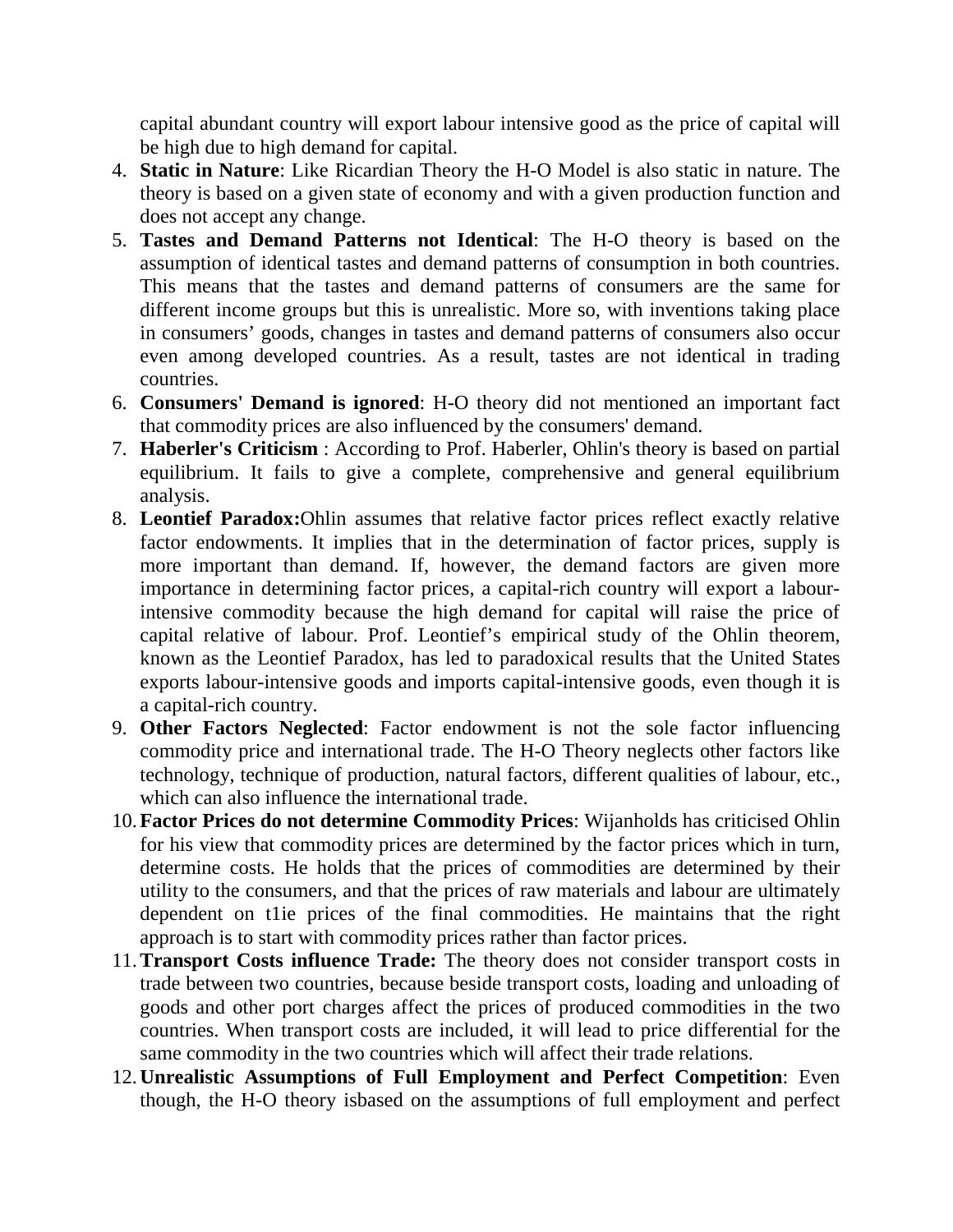competition there is neither full employment nor perfect competition in any country of the world. Rather, countries do not have free trade but impose trade restrictions on a large scale.

### **Self Assessment exercise:**

Critically explain the Heckscher-Ohin theory of international trade.

# **4.0 Conclusion**

The Heckscher-Ohlin's theory concludes that:

- 1. The basis of international trade is the difference in commodity prices in the two countries.
- 2. Differences in the commodity prices are due to cost differences which are the results of differences in factor endowments in two countries.
- 3. A capital rich country specialises in capital intensive goods and exports them. While a labour abundant country specialises in labour intensive goods and exports them.

# **5.0 Summary**

This unit discussed the Heckscher-Ohlin trade theory and emphasized on its supremacy over the classical absolute andcomparative cost advantage trade theory not refuting the fact that both theories are very important to the study of international trade in economics.The unit therefore established in clarity the basic theoretical fact about its (H-O) supremacy over the classical school's cost advantages. Furthermore, the explanation about the workability of theory was given in details to the understanding of the students and thus, ended with a number of criticisms from other group of economists that could provoke further research..

## **6.0 Tutor-Marked Assignment**

- a. Critically examine the view that international trade will results from differences in factor endowments in countries.
- b. Critically discuss the modern theory of international trade.
- c. To what extent is Heckscher-Ohlin theory of international trade superior to the classical theory of international trade?
- d. Explain the Heckscher-Ohlin theory of international trade and the assumptions underlying it.

# **7.0 References/Further Readings**

Arnold Kling (2012) ; the coincise encyclopaedia of economics, international trade library of economy liberty.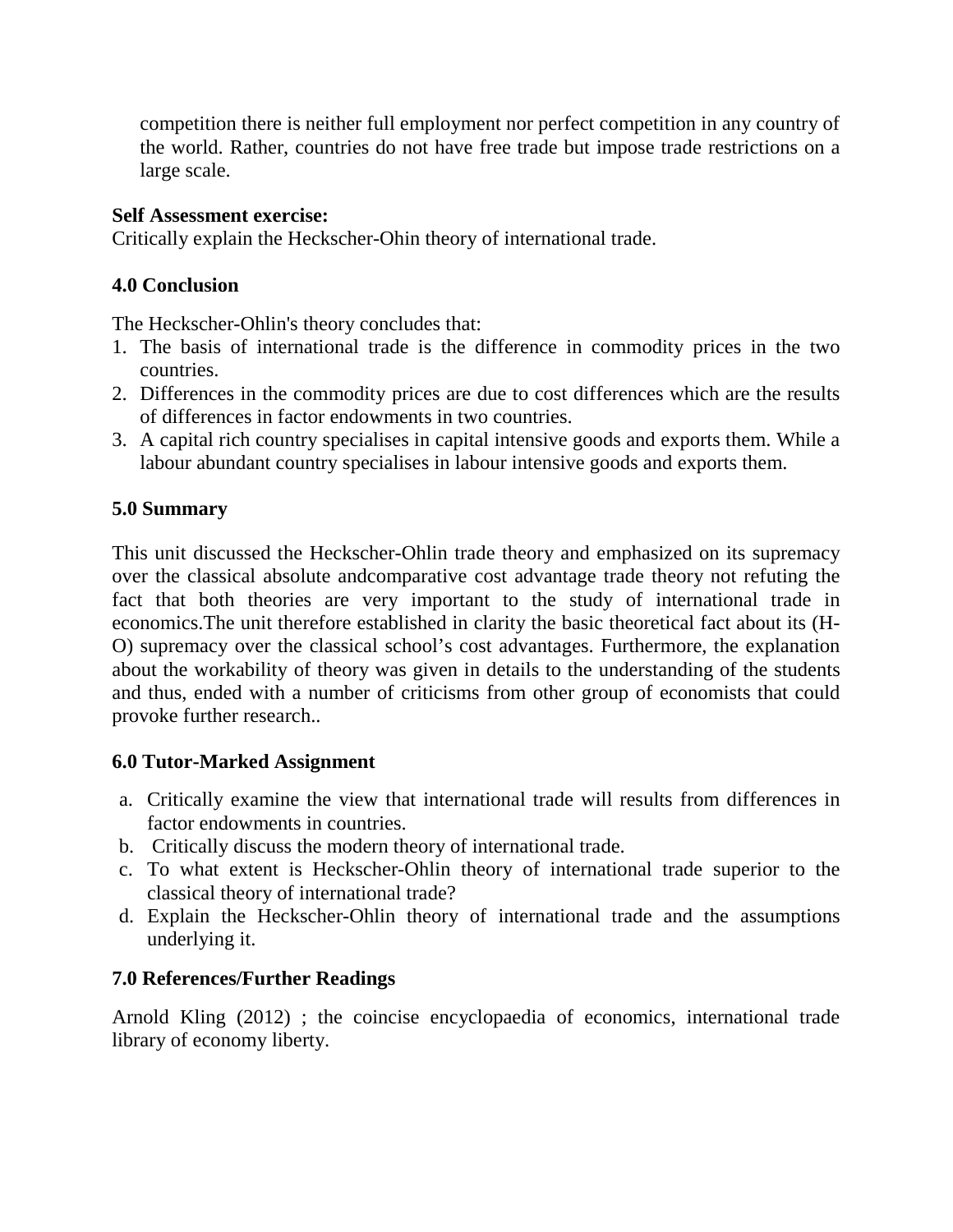Jhingan M.L, (2010); International Economics,  $6<sup>th</sup>$  edition, Vrinda Publications (P) Ltd. Delhi, India

Jhingan M.L, (2010); Macroeconomics Theory,  $12<sup>th</sup>$  edition, Vrinda Publications (P) Ltd. Delhi, India

Krugman Obstfeld, (1975); International Economics Theory and Policy,  $8<sup>th</sup>$  edition Pearson International edition,.

Olasupo Akano (1995); International trade theory and evidence, Rebonik publication Ltd, Lagos.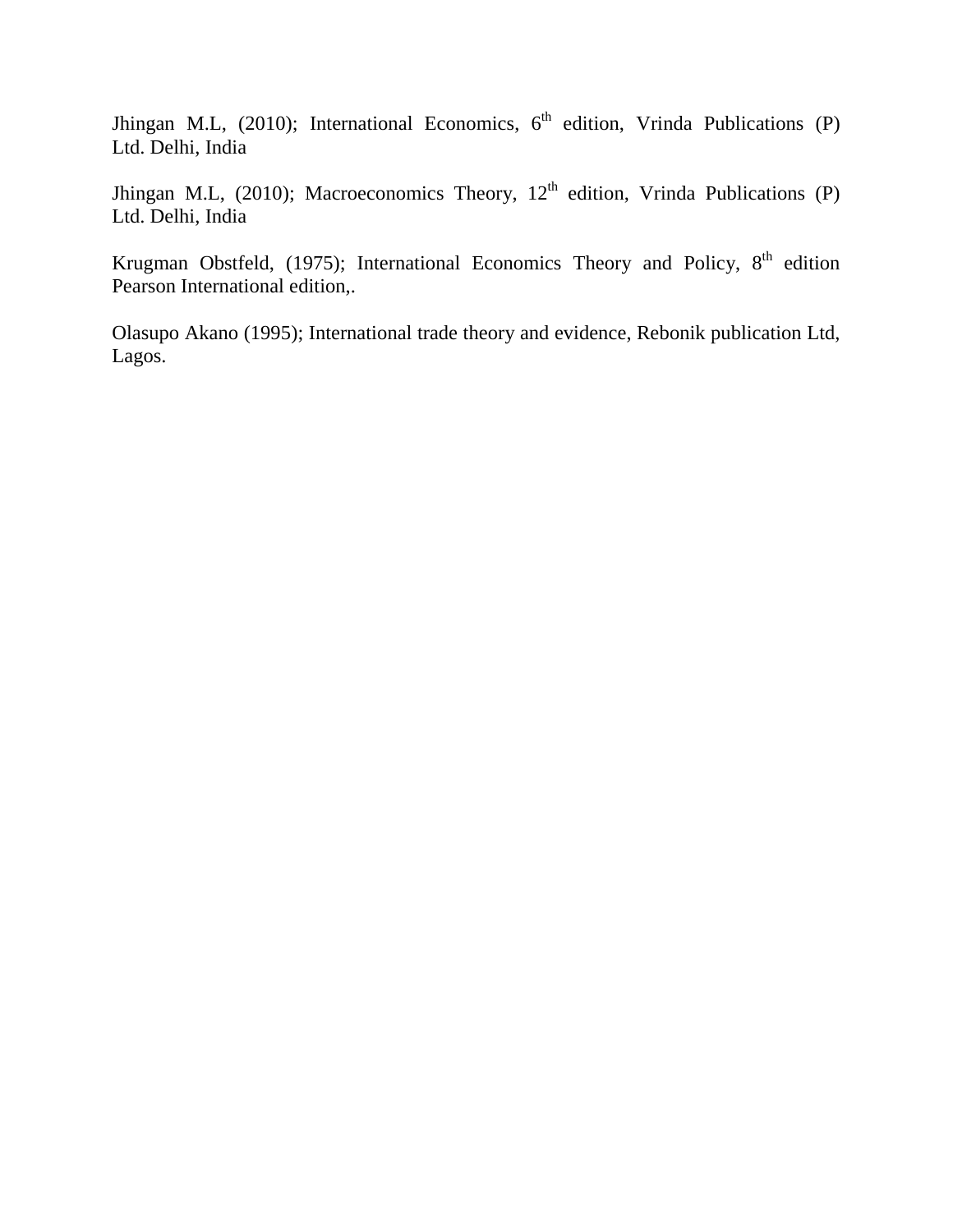# **UNIT 2:SAMUELSON'S FACTOR PRICE EQUALISATION THEOREM**

# **CONTENTS**

1.0 Introduction

2.0Objectives

3.0Main Content

3.1Meaning and Assumptions of Factor Price Equalisation Theorem

3.2Explanation of the working of the theorem

3.3Criticismsof Samuelson's Factor Price Equalisation Theorem

4.0Conclusion

5.0 Summary

6.0 Tutor-Marked Assignment

7.0 References/Further Readings

## **1.0 Introduction**

The factor-price equalisation theorem is an important corollary derived from the Heckscher-Ohlin factor-proportions analysis.Having explained the meaning of comparative price advantages as the basis of international trade, Ohlin proceeds to analyse the effects of international trade on factor prices in a general equilibrium system. The theorem of factor-price equalisation thus contends that: fundamentally, international trade in commodities acts as a substitute of the mobility of factors between countries. When the factors of production are completely immobile internationally, but goods are freely exchanged between countries, then the prices of these factors tend to become equal (both relatively and absolutely) in the countries concerned.

## **2.0Objective**

At the end of this unit student should be able to

- Understand the meaning of factor price equalisation
- Know the assumptions given for the working of the theorem
- Understand the explanation of the factor price equalisation theorem
- Explain the criticisms of the theorem

## **3.0 Main Content**

## **3.1 Meaning and Assumptions of Factor Price Equalisation Theorem**

Factor price equalization is an [economic](https://en.wikipedia.org/wiki/Economics) theory and was propounded by [Paul A.](https://en.wikipedia.org/wiki/Paul_A._Samuelson)  [Samuelson](https://en.wikipedia.org/wiki/Paul_A._Samuelson) in 1948, and the theorem states that the prices of identical [factors of](https://en.wikipedia.org/wiki/Factors_of_production)  [production,](https://en.wikipedia.org/wiki/Factors_of_production) such as the wage rate, or the rent of capital, will be equalized across countries as a result of international trade in commodities. The theorem assumes that there are two goods and two factors of production, for example capital and labour. Other key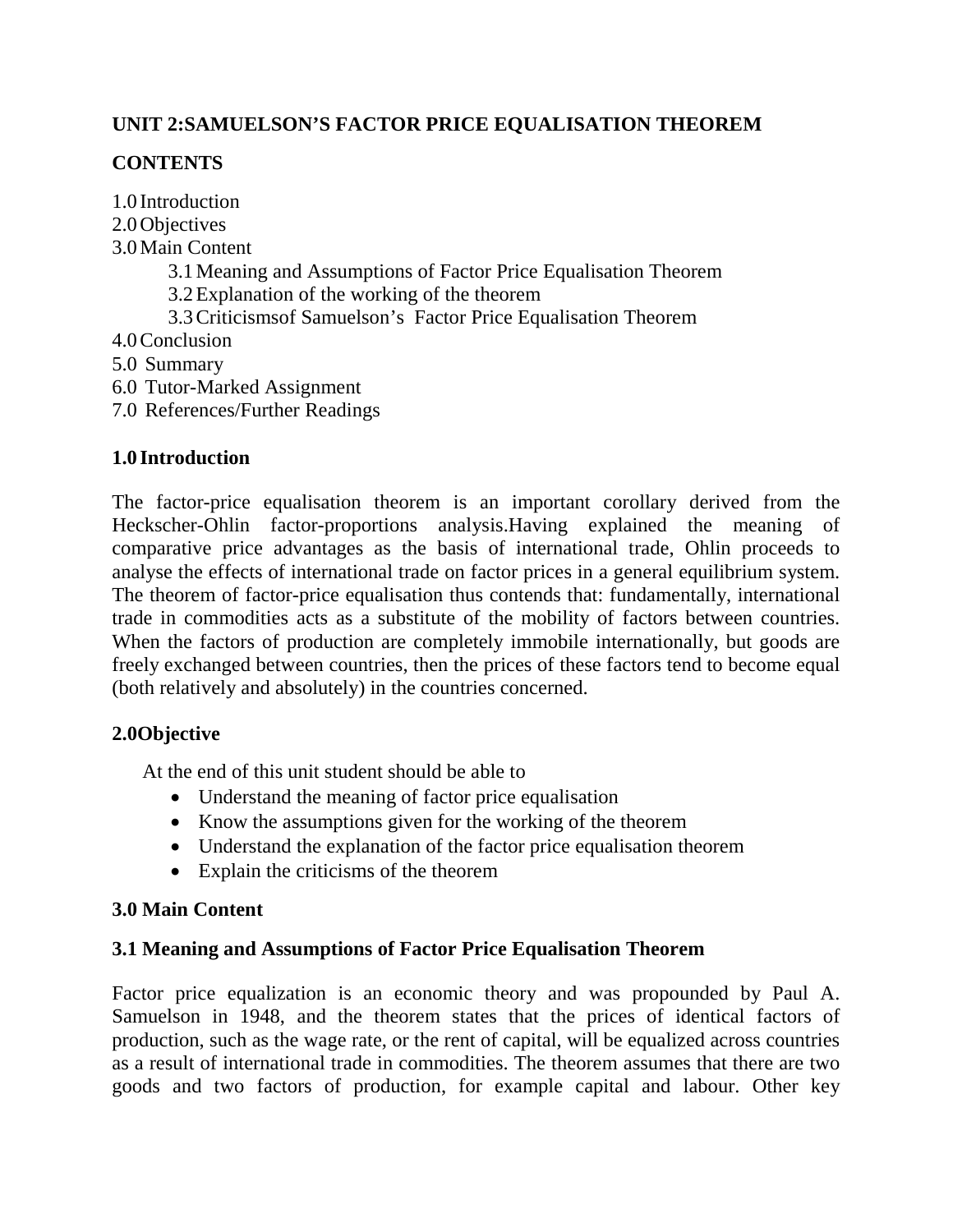assumptions of the theorem are that each country faces the same commodity prices, because of free trade in commodities, uses the same technology for production, and produces both goods. Significantly these assumptions result in factor prices being equalized across countries without the need for factor mobility, such as migration of labour or capital flows. Any factor which receives the lowest price before two countries integrate economically and effectively become one market will therefore tend to become more expensive relative to other factors in the economy, while those with the highest price will tend to become cheaper.

Factor-price equalisation theorem is based on the following assumptions:

(i) There are two countries producing and trading in two commodities

(ii) There are quantitative differences of factors in different regions, no qualitative differences.

(iii) Production functions of different products are different, requiring different proportions of different factors in producing different goods.

(iv) There is perfect competition in the commodity markets as well as in the factor markets in all the regions.

(v) There are no restrictions on trade, that is, free trade policy is followed by all the countries.

(vi) The consumer's preferences as well as the demand patterns and positions are unchanged.

(vii) There are stable economic and fiscal policies in the participating nations.

(viii) The transport cost element is ignored.

(ix) Technological progress in different regions is identical.

(x) There are constant returns to scales in each region.

(xi) There is perfect mobility of factors.

(xii) There is tendency towards complete specialisation.

Under these assumptions only the theorem holds that free trade between countries tends to reduce the original factor price inequality and a state of complete specialisation in effect leads to complete factor price equality.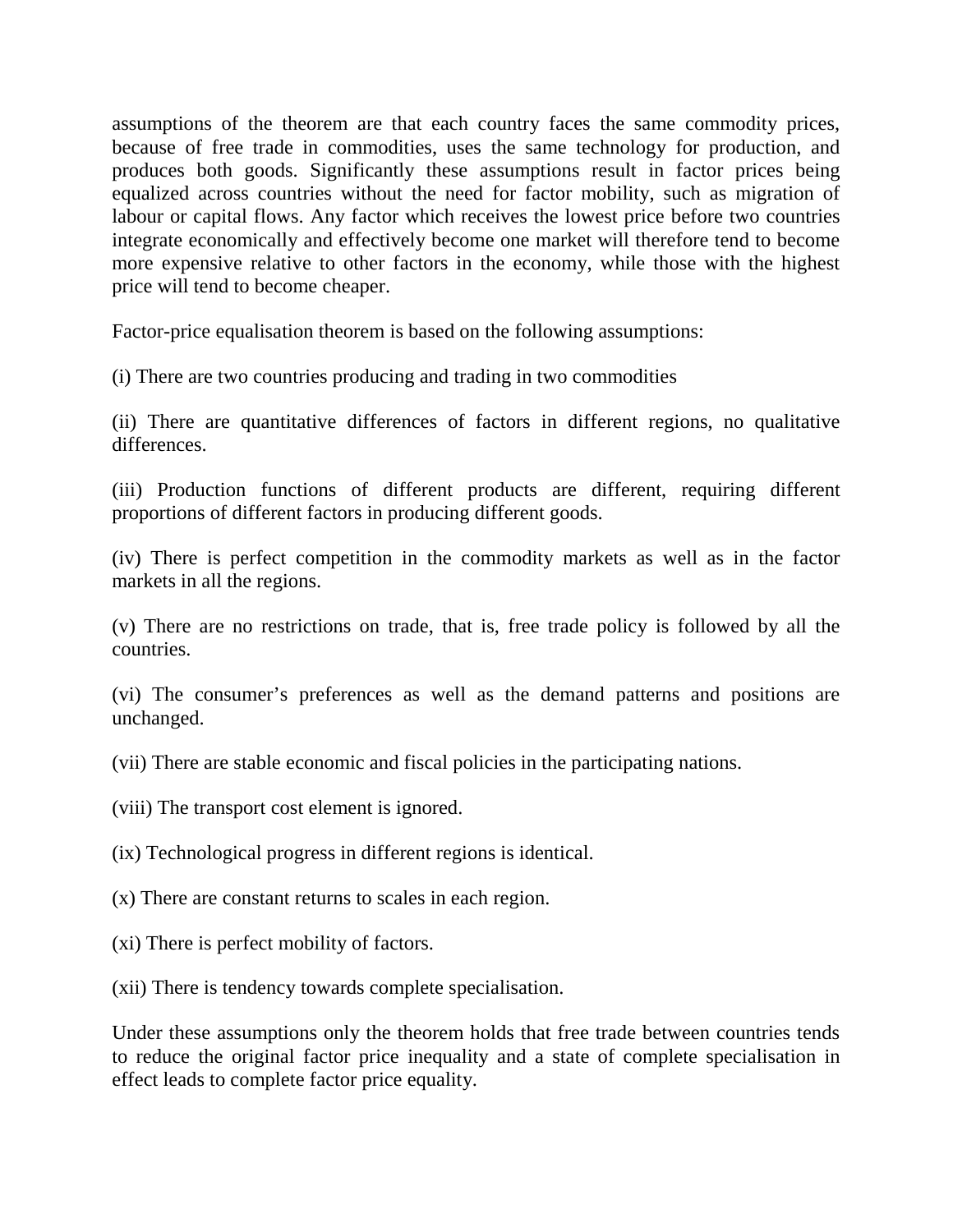### **Self Assessment exercise:**

What do you understand by Samuelson's factor price equalisation theorem?

# **3.2 Explanation of the working of the theorem**

Given the assumptions, real factor prices must be exactly the same in both countries and the proportion of inputs used in food and clothing production in both Nigeria and Ghana must be equal. Samuelson proof the theorem by assuming perfect competition, that the ratio of the price of food to clothing in each country will be equal to the ratio in each country of the marginal cost of producing food to the marginal cost of manufacturing clothing. Also, there is one price food and clothing in the two countries, because it is assumed that trade is free and unrestricted and there are no transport costs.

Since prices reflect marginal costs, and prices are equal in the two countries therefore marginal costs is also equal. Hence, the marginal cost of producing food and clothing in Nigeria and Ghana are the same. If identical production functions are assumed, the marginal productivity of labour will be the same in the two countries makingwages to be equal. This is also applicable to the other factor, land. Therefore, free trade will equalise not only commodity prices, but also factor prices, so that all labourers will earn the same wage rate and all units of land will earn the samerental return in both countries.

Testing Samuelson's intuitive proof, let presume that the wage rate is lower in Ghana than in Nigeria. Since cost isentirely determined by factor prices, the cost of labourintensive clothing in Ghana would be lower this will increase the demand for clothing in Nigeria. As the production of clothing expands, it raises wages relative to the rent of land. An increase in the ratio of wages to rent must in a competitive market push up the price of labour-intensive clothing relatively to land-intensive food in Ghana. Likewise, the import of land-intensive food from Nigeria will reduce the scarcity and the ratio of wages to rent of the food industry in Ghana. This also applies to the production of food and clothing in Nigeria.

The factor-price equalization theorem is further illustrated slightly by Prof. Lerner in Fig. 5.2.1 below.FF is the isoquant for food and CC is the isoquant for clothing. They represent the production functions of the two commodities in both countries. Rays OR and OS form what Chipman calls the 'cone of diversification' which is ROS in the figure 5.2.1. Assuming that the after-trade factor-price ratio for the two commodities in Nigeria and Ghana is represented by the line PL, it is tangent to the isoquant F at R and to the isoquant CC at S. if the pre-trade relative factor-prices of food and clothing in Nigeria are indicated by the slope of the dotted line  $P_N L_N$  which is tangent to the isoquant FF at point K. To form the endowment ray OK. Since the endowment ray OK lies outside the cone ROS, Nigeria will completely specialised in the production of land-intensive food, but factor-prices will not be equalised, hence, the land/labour ratio of producing a unit of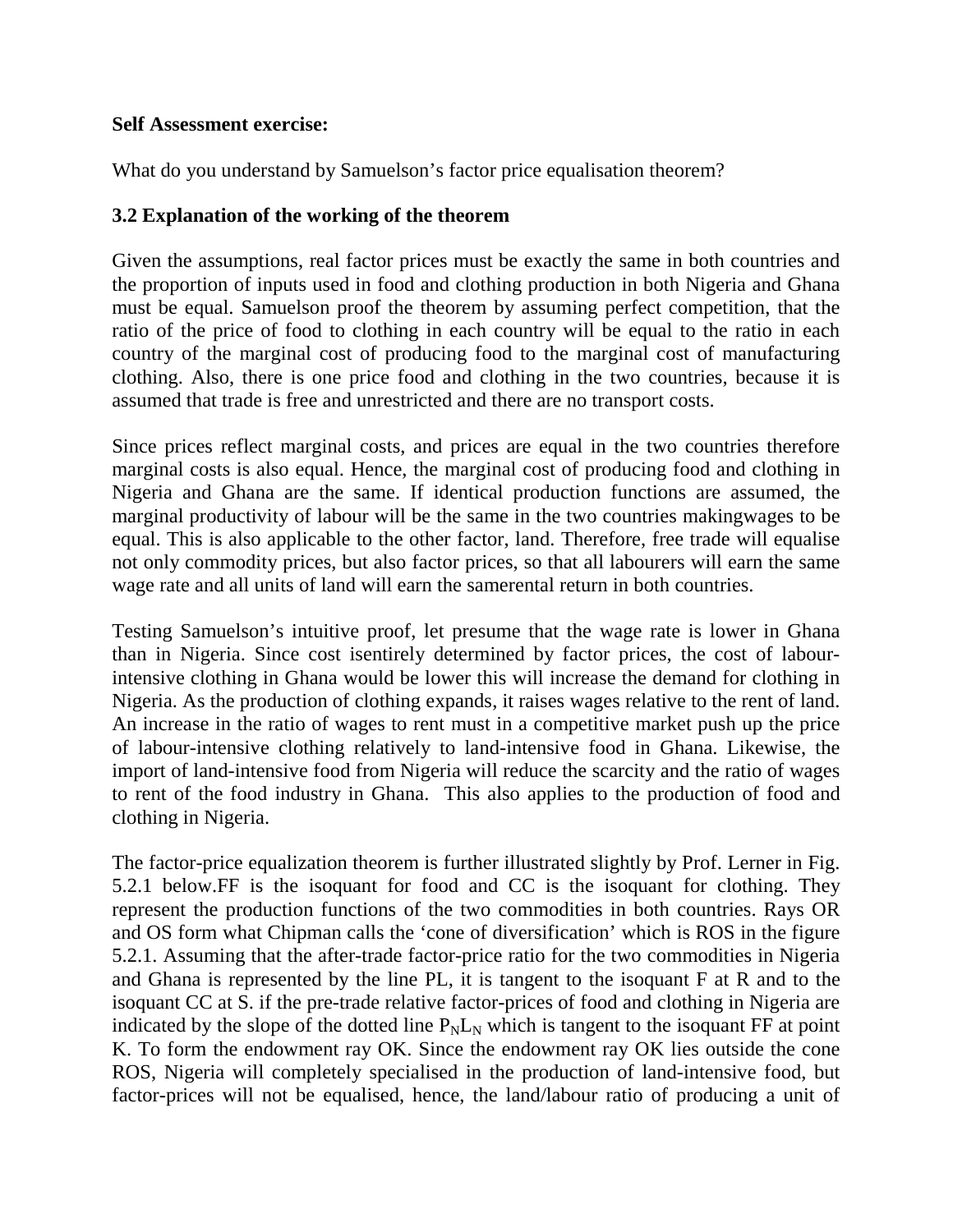food is high and the cost of production is also high. This is because the marginal productivity  $(MP_F)$  of land in value terms is lower than its rent, and the marginal productivity of labour value terms is higher than its wage. Therefore, Nigerian domestic factor-price ratios are inconsistent with after-trade factor-price ratios of food and clothing. Itis only by using relatively more labour less land at point R, on the international price line PL than at K on the line  $P_N L_N$  that the marginal productivity of land equals its rent.



**Figure 5.2.1 Factor Price Equalisation**

Assuming the domestic factor price ratios of the two commodities in Ghana are represented by slope of the dotted line  $P_GL_G$  which is tangent to the isoquant CC at T to form the endowment ray OT. Since this endowment ray also lies outside the cone ROS in the figure 5.2.1, Ghana willtotally specialised in production of labour-intensive clothing. Also factor prices will not equalised because clothing is labour-intensive, therefore the marginal productivity  $(MP_C)$  of labour in value terms is lower than its wage and marginal productivity of land  $(MP_F)$  is higher than its rent. Consequently the domestic price ratios of producing clothing and food in Ghana are not in agreement with the after-trade factor price ratios of the two commodities Thus, by employing relatively less labour and more land at point S on the international price line PL than at T on the line  $P_GL_G$  that the marginal productivity of labour equals its wage.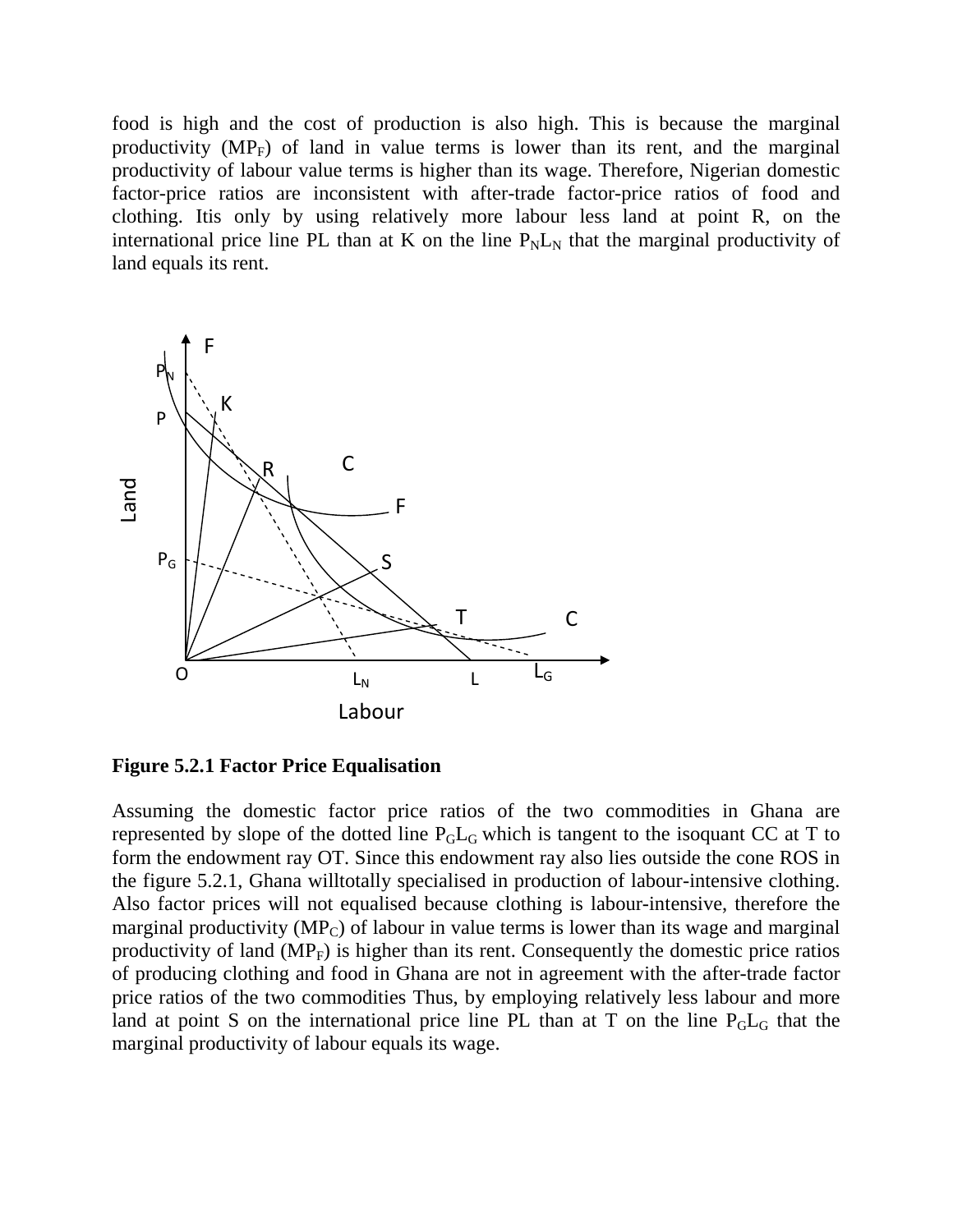Therefore by using OR land/labour ratio in the production of food and OS land/labour ratio in the production of clothing, the factor prices are equalised in Nigeria and Ghana at the international price ratio given by slope of the PL line. At points R and S, the land/labour ratio equals the slopes of the lines OR and OS. The marginal products of land and labour for clothing associated with equilibrium point S are 1/OP and I/OL and the same goes for food. The price of clothing at point  $S = Wage \times OL =$  Rent x OP. The same is price for food at point  $R = Wage \times OL =$  Rent x OP. Thus factor prices of both commodities are equalized.

# **Self Assessment exercise:**

Give a detail analysis of the Samuelson's factor price equalisation theorem?

# **3.3 Criticisms of Samuelson's Factor Price Equalisation Theorem**

This theorem has been criticized by some economistsand among them is Meade, Ellsworth and their criticisms are base on the restrictive assumptions of the theorem. They argue that factor-price equalization can be partial and not absolute for the following reasons:

- 1. **TwoFactors of Production not Available**: It is assumed that the two factors of production are available in the two countries. But it is possible that only one factor is available in one country. Subsequently, the marginal productivities of the factor common to both countries will differ and its prices cannot be equalized in the two countries.
- 2. **Production Function not the same in the Countries**: The theorem also assumes that production functions are the same in the two countries. But, production functions are never identical. Even if resources are the same in both countries, they would not necessarily produce the same commodity with their resources. As pointed out by Meade, "The same text-books and the same brains would not produce the same thoughts in Chicago and London." This is because physical climate and social and intellectual atmosphere for the production of commodities differ from country to country.
- 3. **Transport Costs is not Considered:** The assumption of absence of transport costs is impractical because costs is always incurred when sending commodities from one country to the other. This will make the price of food to be higher in Ghana than in Nigeria, and the price of clothing will be higher in Nigeria than in Ghana. As a result, the marginal product of labour and the wage rate will be lower in Ghana than in Nigeria and the same goes for the marginal product of land and the rent which will be lower in Nigeria than in Ghana. Hence, factor price equalisation becomes impossible .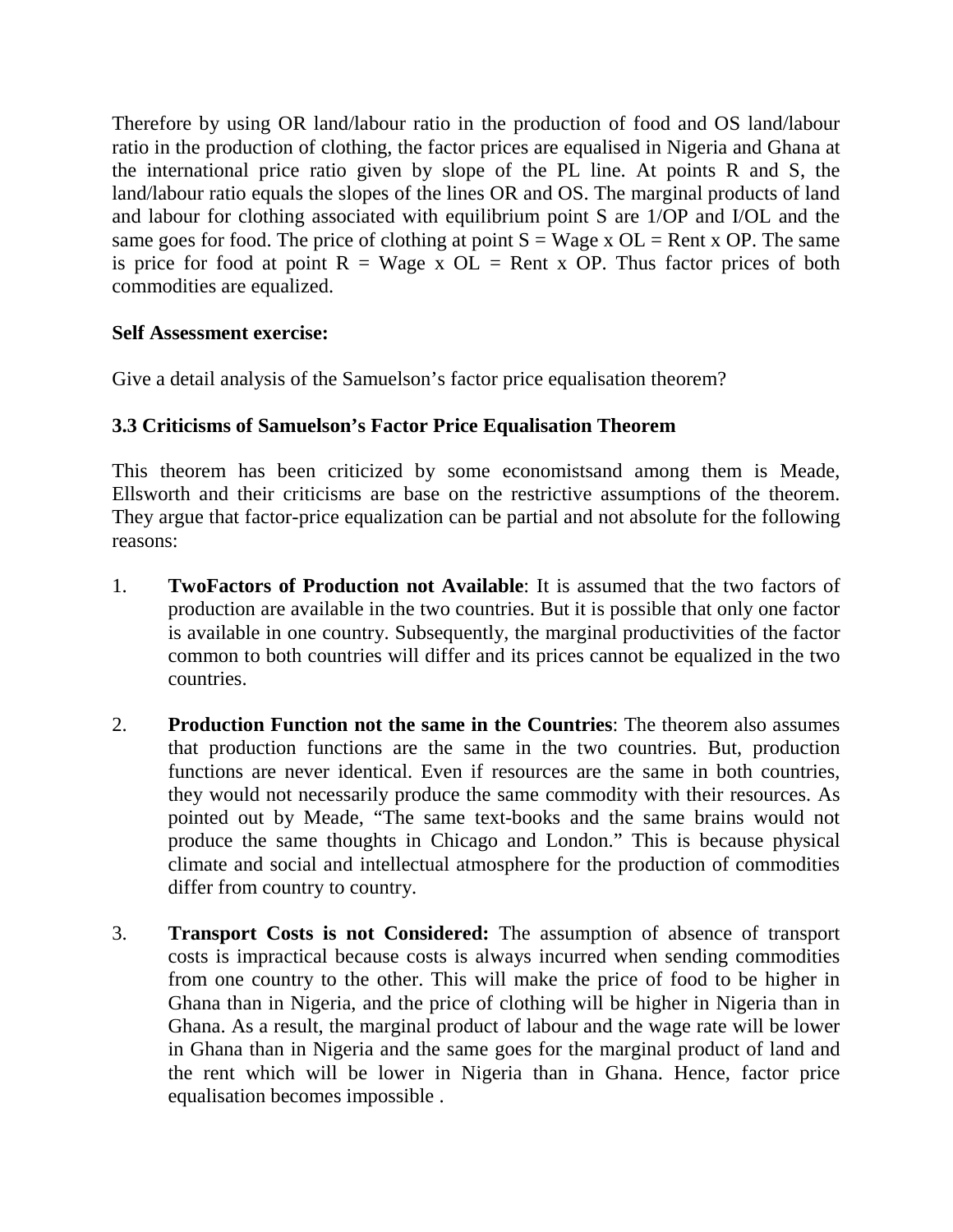4. **Factor-Price Equalisation not Possible under Constant Costs**:The Samuelson theorem is based on the assumption of constant returns to scale. Meade has established that if there are economies of production in the manufacture of the commodities, factor price equalisation will not be possible. If Ghana enjoys more economies of large scale production in the manufacture of clothing than Nigeria, the marginal productivity of labour would be higher in Ghana and lower in Nigeria. Even though commoditiesprices are the same in the two countries, but factor prices would be different.

Also, if there is increasing returns, the theorem will not work because increasing returns and perfect competition are incompatible. Moreover, under increasing returns each factor would be paid less than its marginal productivity and the total product would be more than exhausted.

- 5. **Specialisation in One Commodity Possible**: It is further assumed that no country specializes completely in the production of a single commodity. But there is everychance that one of the countries specialises in the production of one commodity before the application offactor-price equalisation. This will be so if the other industry, say wheat in Ghana, happens to be very small in relation to the specialize industry, clothing. In this situation, factor price equalisation will not take place till all factors engaged in the wheat production move to the other country, Nigeria.
- 6. **Not Applicable to More than Two Goods and Factors**: The factor-price equalisation theorem is based on the two-commodity and two-factor assumptions. If the number of factors of production is more than the number of commodities, the theorem would collapse.
- 7. **Static Theory**: The Samuelson theorem is a completely static theory. It only studies some characteristics of a given equilibrium situation at a given point in time. It says only what the effects of trade will be with a given technique, with given factor endowments, and so on. But the real world is not in a givenequilibrium forever; different changes occur.
- 8. **Inequalities in Factor Incomes**: Myrdal, Kindleberger, Sodersten, and others believed that in the world there are increasing inequalities in factor incomes rather than equalities in them. According to Myrdal, a cumulative process away from equilibrium in factor proportions and factor prices engendered technological trade has been taking place. Kindleberger is more definite when he writes that "trade between developed and less developed countries widens the gap in living standards (and factor prices such as wage) rather than narrows it, and it is evident after centuries of trade that there are still poor as well as rich countries.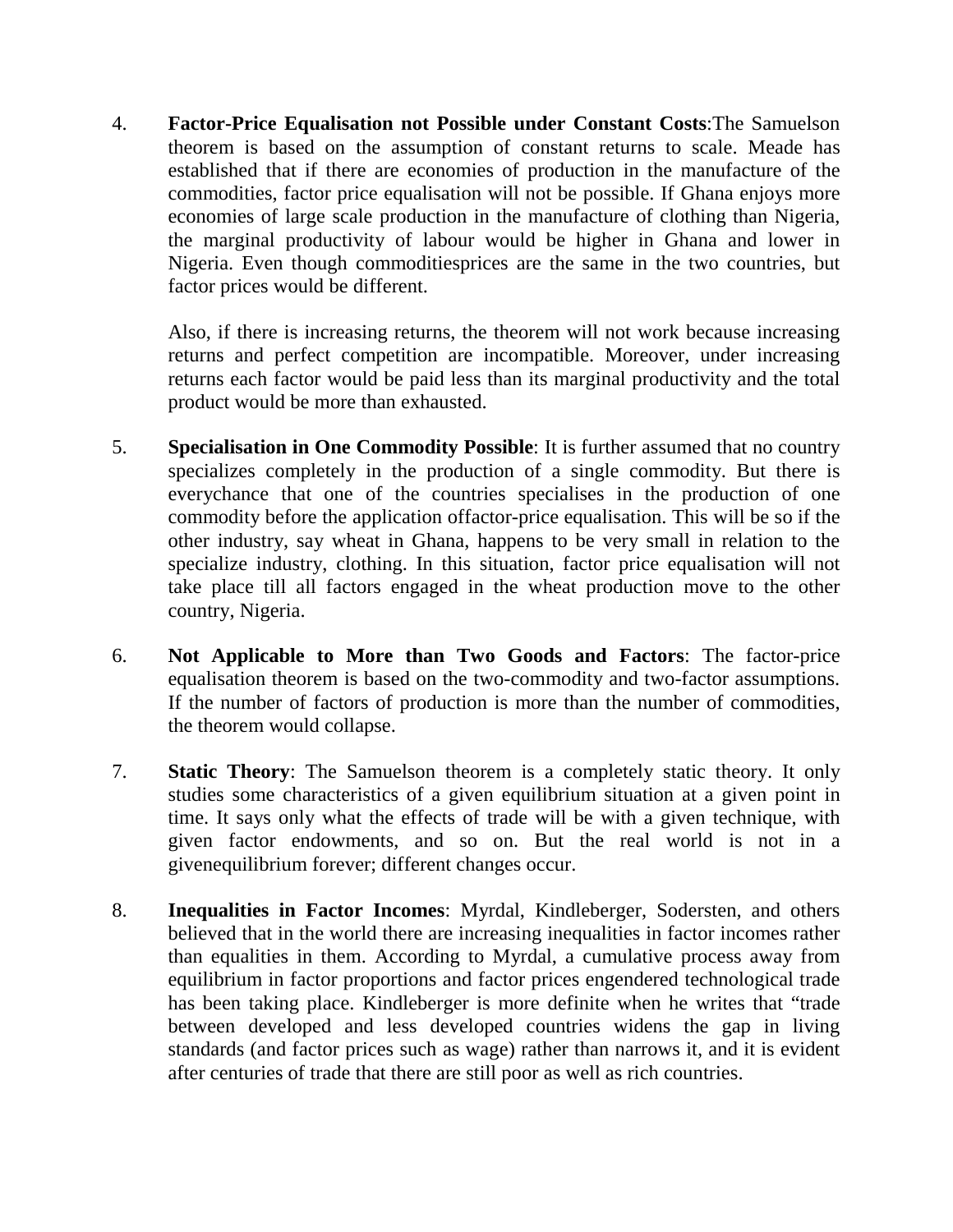- 9. **Non-existence of Perfect Competition**: The Samuelson theorem is based on the unrealistic assumption of perfect competition in international trade without any tariff and non-tariff barriers. In reality, trade barrier do exist which make complete equalisation of factor prices impossible.
- 10. **Factor Intensity Reversal**: The Samuelson theorem is based on the assumption that the production functions differ in factor intensities. It implies that the production functions have constant substitution elasticities so that each production function can be identified as being relatively land (or capital)- intensive or labourintensive at all relevant points on the two production functions. But it is possible that the production functions do not have the same elasticities of substitution. One point on the production function may be relatively land (or capital)-intensive and another point on the same production function relatively labour-intensive. This is the case of factor intensity reversals where a one-to-one correspondence between factor prices and factor intensities is not possible.

### **Self Assessment exercise:**

What are the criticisms of the Samuelson's factor price equalisation theorem?

### **4.0Conclusion**

The Samuelson's factor price equalization theorem concludes that the basis of international trade is the difference in factor prices in the two countries and that engaging in international tradecould bring the factor rewards close or same between the trading partners, but these factors must be identical among other assumptions.

### **5.0 Summary**

This unit discussed the Samuelson's factor price equalization theorem which was considered to be an improvement over the Hechscher-Ohlin trade theory which was built on the premise that returns to identical factor input would be equalised if trade exist between two or more countries, also that if they trade in common commodities assuming constant return to scale. Samuelson was able to established his fact by laying some fundamental assumption which was well discussed in thus unit, in addition its pitfalls were also analysed to pave room for further research..

### **6.0 Tutor-Marked Assignment**

- a. Critically examine the view that international trade will resolve differences in factor's reward among the trading countries.
- b. Critically discuss major assumptions of Samuelson's factor price equalization theorem.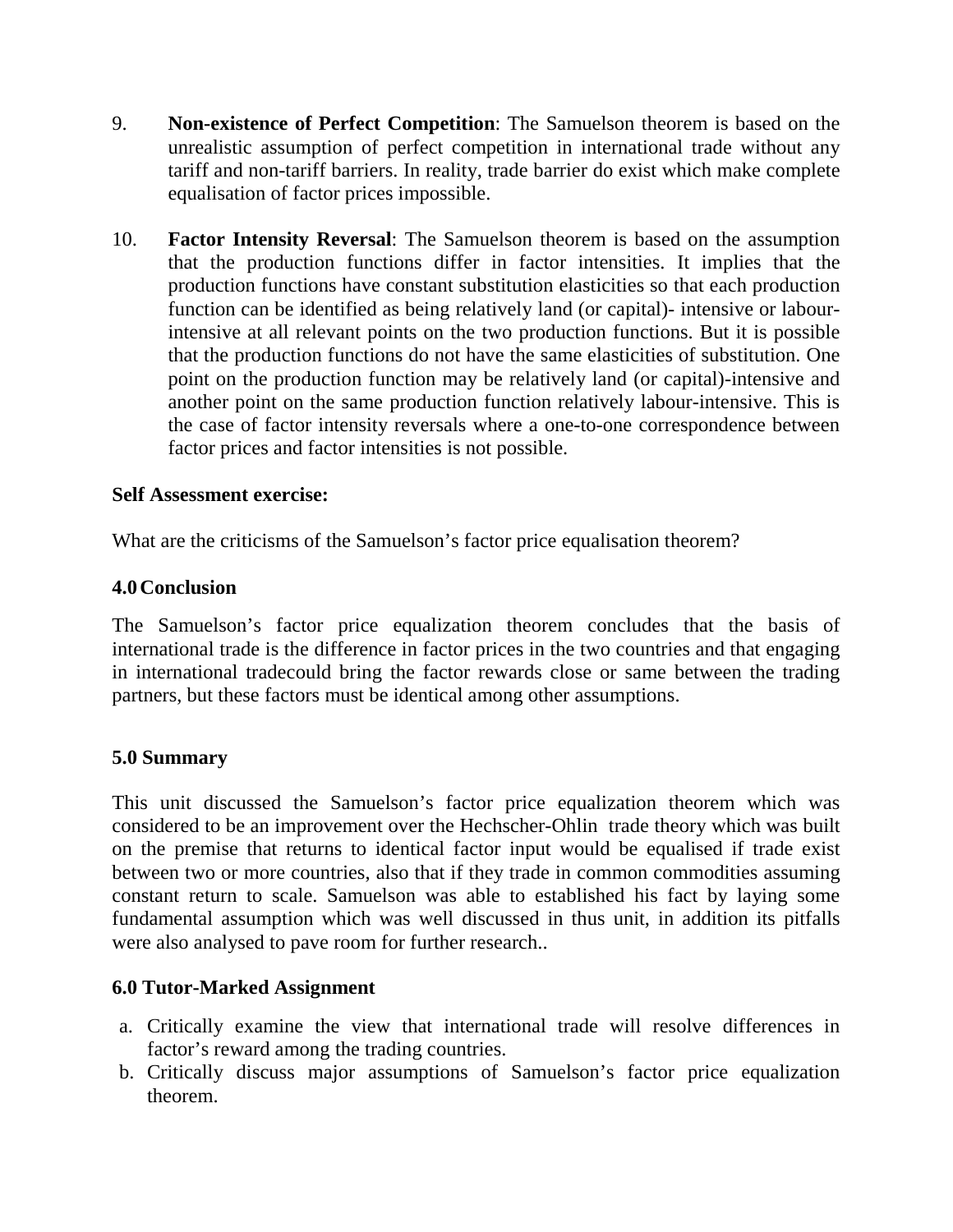- c. In one statement, summarise Paul Samuelson's contribution to international trade theory.
- d. List and explain major criticisms of factor price equalization theorem.

### **7.0 References/Further Readings**

Jhingan M.L, (2010); International Economics,  $6<sup>th</sup>$  edition, Vrinda Publications (P) Ltd. Delhi, India

Jhingan M.L, (2010); Macroeconomics Theory,  $12<sup>th</sup>$  edition, Vrinda Publications (P) Ltd. Delhi, India

Krugman Obstfeld, (1975); International Economics Theory and Policy,  $8<sup>th</sup>$  edition Pearson International edition,.

Olasupo Akano (1995); International trade theory and evidence, Rebonik publication Ltd, lagos.

[Krugman Paul,](https://en.wikipedia.org/wiki/Paul_Krugman) [Obstfeld](https://en.wikipedia.org/wiki/Maurice_Obstfeld) Maurice (2007). Resources and Trade: The Heckscher-Ohlin Model. International Economics: Theory and Policy. Boston, Addison Wesley. pp. 67– 92.

RybczynskiTadeusz (1955). Factor Endowment and Relative Commodity Prices. [Economica.](https://en.wikipedia.org/wiki/Economica) 22(88), 336–341.

Samuelson, Paul A. (1948). International Trade and the Equalisation of Factor Prices, [Economic Journal,](https://en.wikipedia.org/wiki/Economic_Journal) 163-184.

[Abba P. Lerner\(](https://en.wikipedia.org/wiki/Abba_P._Lerner)1952). Factor Prices and International Trade, Economica.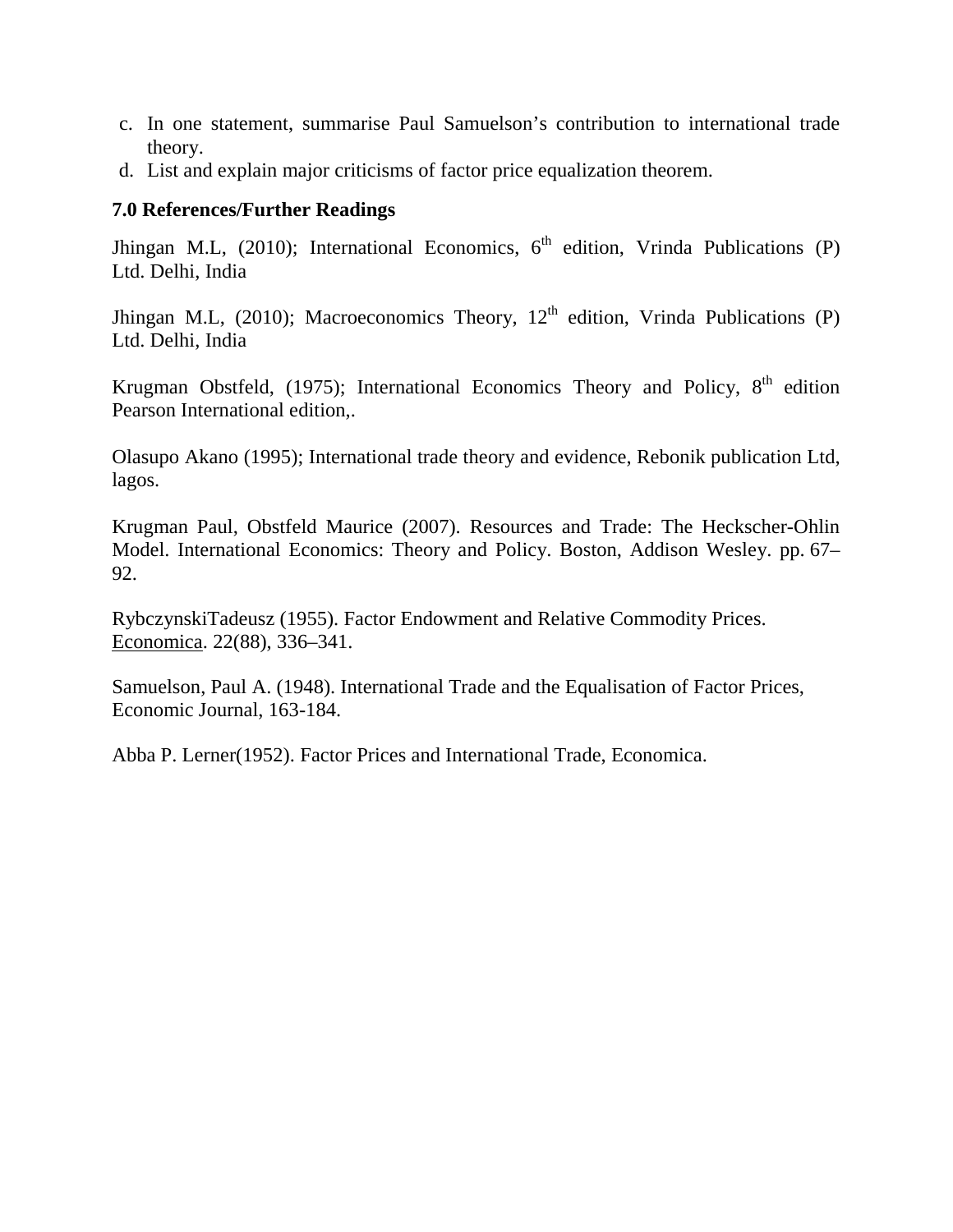# **UNIT 3: FACTOR INTENSITY REVERSALS**

# **CONTENTS**

1.0 Introduction 2.0Objectives 3.0Main Content 3.1 Single Factor and Multiple Factor Intensity Reversals 3.2The Stopler-Samuelson Theorem 3.3The Rybczynski Theorem 4.0Conclusion 5.0 Summary 6.0 Tutor-Marked Assignment 7.0 References/Further Readings

# **1.0 Introduction**

Factor intensity reversal is the relative importance of one factor versus others in production in an industry, usually compared across industries. It is commonly defined by ratios of factor quantities employed at common factor prices, but sometimes by factor shares or by marginal rates of substitution between factors. This unit will also looked at the effect of change in commodity prices on real factor rewards and the effect of factor endowment changes on trade.

# **2.0Objective**

At the end of this unit student should be able to

- Explain the meaning of factor intensity reversals
- Distinguish between the single factor and multiple factor intensity reversals
- Understand the effect of change in commodity prices on real factors rewards (Stopler-Samuelson theorem
- Understand the effect of factor endowment changes on trade (Rybczynski Theorem

# **3.0 Main Content**

## **3.1Single Factor and Multiple Factor Intensity Reversals**

Definitions of factor intensities are most simply provided in the case in which a pair of countries produces two commodities with the help of two distinct productive factors. Let labour and capital represent the two factors. Commodity A is deemed to be produced by relatively labour-intensive techniques if the ratio of labour to capital employed in its production exceeds the one utilized by commodity B. Assuming that technology exhibits constant returns to scale, this ratio is a non-increasing function of the ratio of the wage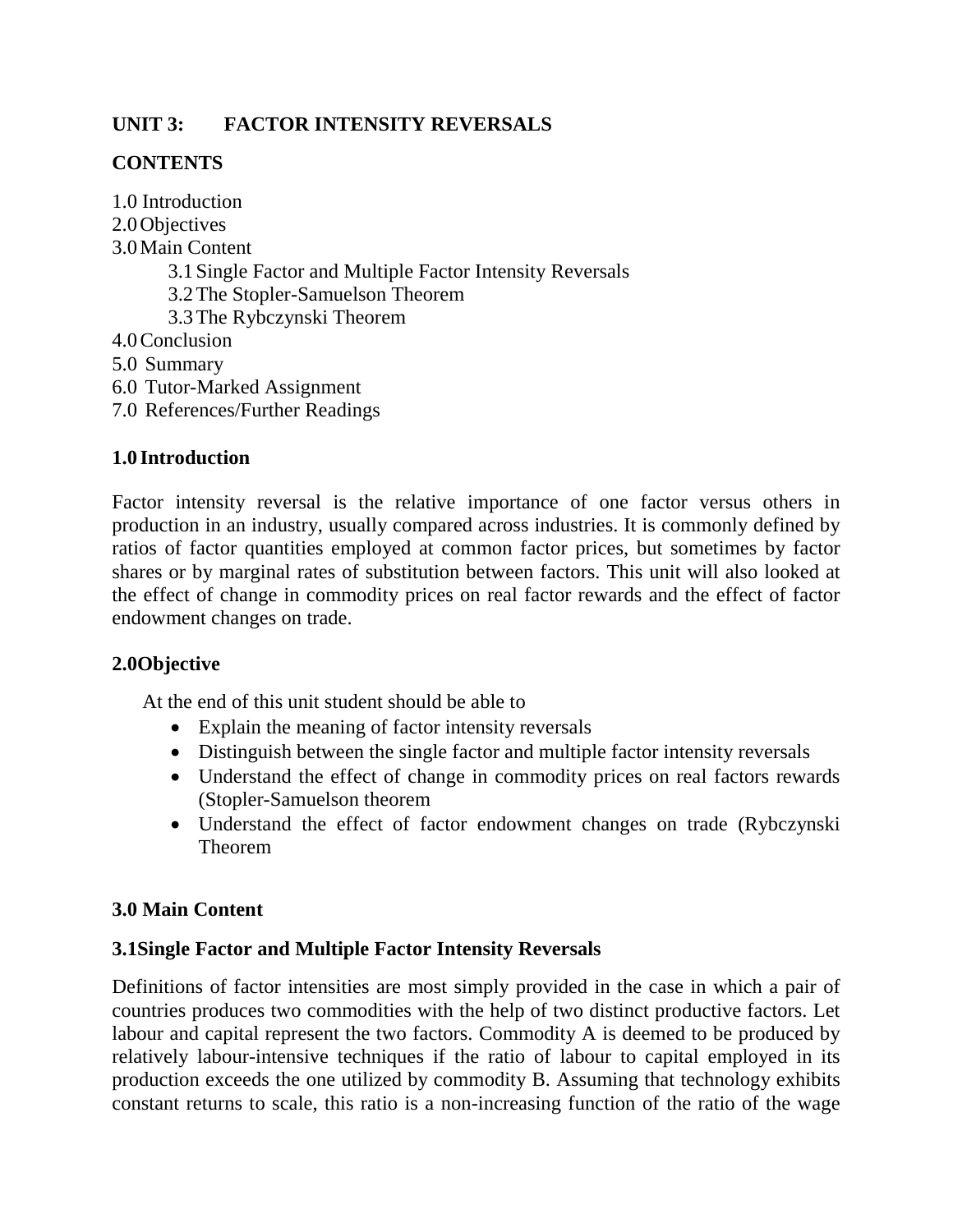rate to capital rentals. For a country with given factor endowments, if the first commodity is labour intensive at one set of outputs, it must remain so for all feasible (and efficient) outputs in which factors are fully employed. However, even if the other country shares the same technology, the first commodity need not to be labour intensive; the factorintensity ranking could be switched.

Factor intensity reversals may exist if one isoquant 'sits on the other' or if one isoquant intersects the other at multiple points. The first is known as single factor intensity reversal and the second as multiple factor intensity reversal.

## **Single Factor Intensity Reversal**

The single factor intensity reversal is illustrated in Fig. 5.3.1 where the isoquant FF sits on the isoquant CC at point R. It is only at R that a tangent representing the common price line representing equal international price ratios can be drawn. The ray shows the proportion in which the two factors are combined in different intensities for both commodities at one factor price ratio. Lerner calls the ray OR a "radiant of tangency" which is the sign of factor intensity reversal. Points of equilibrium to its left or right on the two isoquants will reveal that the production functions have shifted in factor intensity.Fromthe factor price equalisation theorem it was pointed out that food is relatively land-intensive in Nigeria and clothing is relatively labour-intensive in Ghana. Now Fig. 1 reveals that the factor proportions represented by the rays OE and OD to the left of the ray OR show different factor intensities. The ray OE, as compared with ray OD, shows that the production of land-intensive in Nigeria relative to the production of food. The factor price ratio for both the commodities in Nigeria is the same as represented by the parallel tangents,  $a = a_1$  at points E and D on the isoquants CC and FF respectively

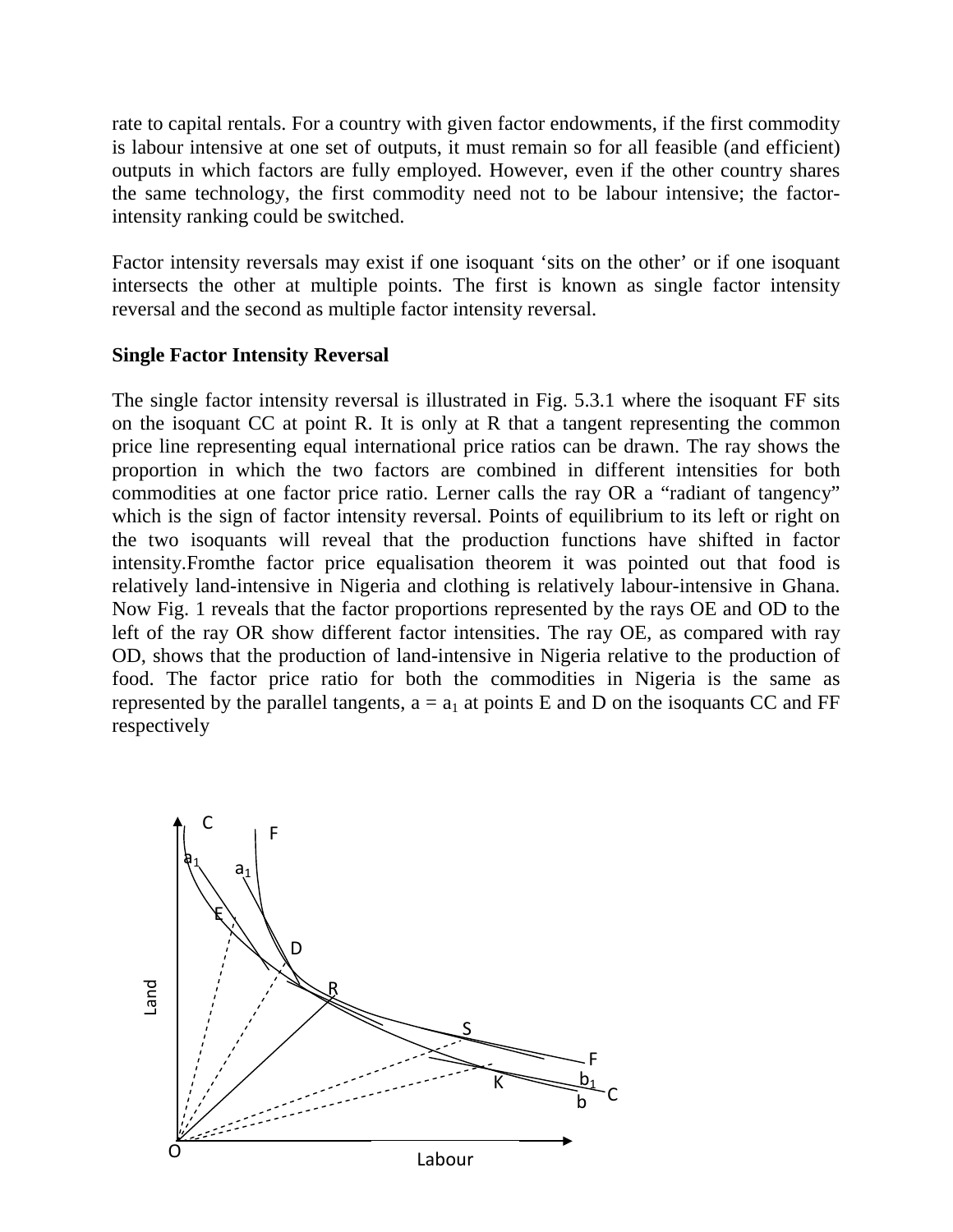#### **Figure 5.3.1 Single Factor Intensity Reversal**

On the other side, rays OK and OS to the right of the ray OR show that clothing is labour intensive relative to food production in Ghana, given parallel factor price lines  $b = b_1$ .

The above analysis shows that clothing is relatively land-intensive in Nigeria and relatively labour-intensive in Ghana. Nigeria will produce clothing instead of food by substituting land for labour in producing cloth which is a labour intensive commodity which means there has been factor intensity reversal. Factor prices for the production of cloth in the two countries is also different as shown by the slopes of the price lines *a*and*b*. It is not possible to tell from factor intensities which country will export which commodity. Both countries will try to produce and export clothing and import food.

#### **Multiple Factor Intensity Reversals**



**Figure 5.3.2 Multiple Factor Intensity Reversal**

Multiple factor intensity reversals occur when two isoquants intersect each other at multiple points. From Fig. 5.3.2, where the two isoquants CC and FF intersect twice at M and N. And in between these two points of intersection, the two isoquants are cut by a ray OR from the origin at T and S. Points of equilibrium between the isoquants and the factor price lines to the left or right of ray OR shows factor intensity reversals. The two rays  $OE<sub>1</sub>$  and  $OE<sub>2</sub>$  on the factor price line  $P<sub>N</sub>L<sub>N</sub>$  represent land/labour ratios in the production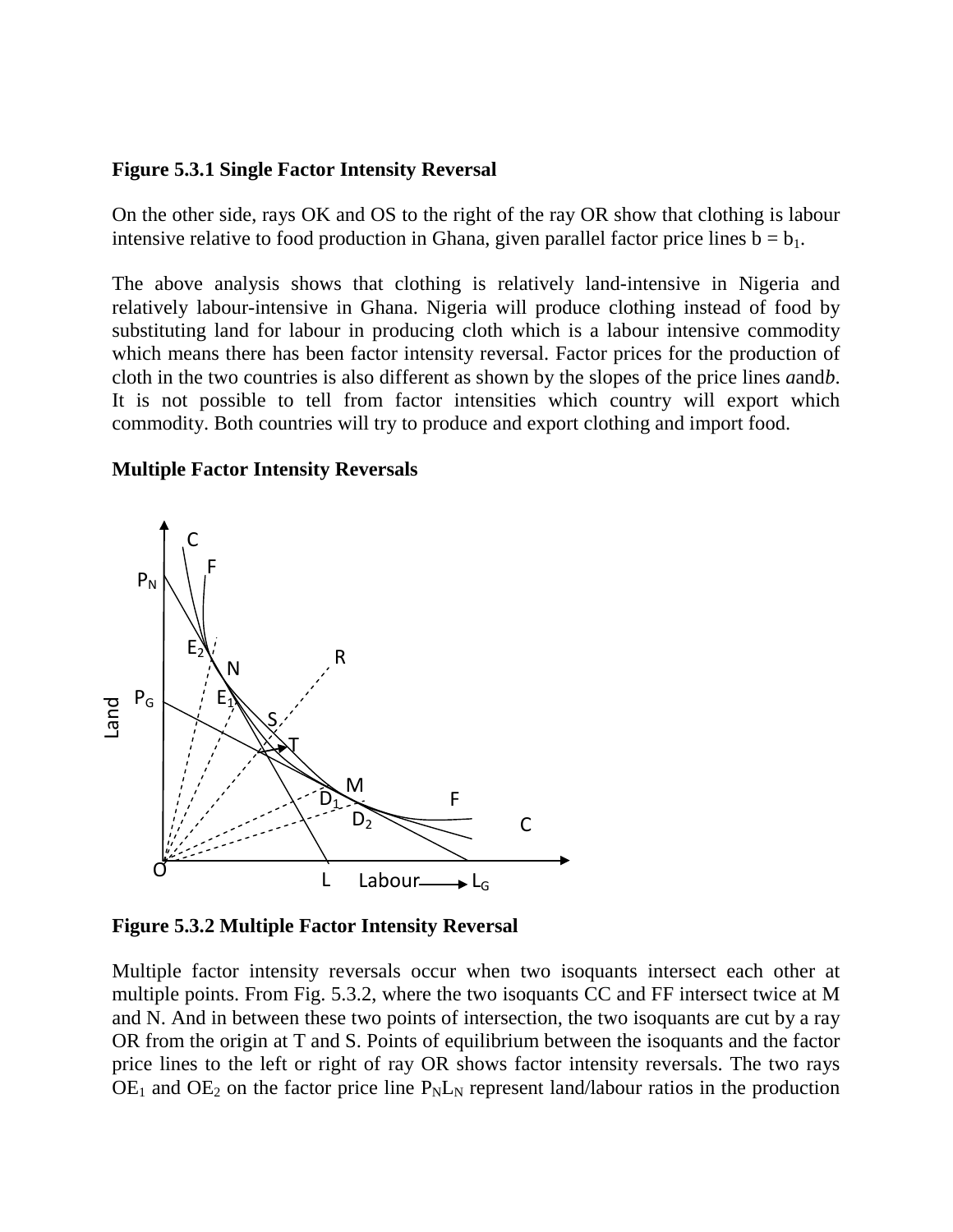of food and clothing in Nigeria. Rays  $OD_1$  and  $OD_2$ , show similar ratios on the factor price line  $P_G L_G$ in Ghana. This shows that clothing is land-intensive in Nigeria i.e. point  $E_2$  but labour-intensive in Ghana i.e. point  $D_2$ , whereas food is labour-intensive in Nigeria (point  $E_1$ ) but land-intensive in Ghana (point  $D_1$ ). Therefore, the land-intensive commodity food is labour-intensive in the land-abundant country Nigeria, while it is land-intensive in the labour-abundant country Ghana. This shows factor intensity reversals. But factor prices differ in the two countries as points  $E_1$  and  $D_1$  of the isoquant FF lie on two different factor price lines  $P_N L_N$  and  $P_G L_G$ . Since both countries will export food and import clothing by substituting their factors this will affect the factor-price equalisation theorem to breaks down.

### **Self Assessment exercise:**

Distinguish between the single factor intensity reversals and multiple factor intensity reversals.

## **3.2The Stopler-Samuelson Theorem**

The Stolper–Samuelson theorem is a basic [theorem](https://en.wikipedia.org/wiki/Theorem) in [Heckscher–Ohlintrade](https://en.wikipedia.org/wiki/Heckscher%E2%80%93Ohlin_model) theory. It describes the relationship between relative prices of output and relative [factor](https://en.wikipedia.org/wiki/Factors_of_production) rewards specifically, [realwages](https://en.wikipedia.org/wiki/Real_versus_nominal_value_%28economics%29) and [realr](https://en.wikipedia.org/wiki/Real_versus_nominal_value_%28economics%29)eturns to capital.Stopler-Samuelson theorem examines the implications of a change in commodity prices for the real rewards of factors. The factor-price equalisation theory relates movements in commodity prices to the ratio of factor rewards. However, the Stopler-Samuelson theorem relates movements in commodity prices to individual rewards. It states that in a two-factor two-commodity economy a rise in the price of a commodity increases the real reward of the abundant factor used in the production of the commodity of which the price has risen, and decreases the real reward of the scarce factor, and vice-versa.

The Stopler-Samuelson theorem is based on the following assumptions:

- 1. There are two countries which trade with each other but the analysis is geometrically confined to one country.
- 2. These countries produce only two commodities.
- 3. No commodity is an input into the production of another.
- 4. These two commodities are produced with only two factor inputs, labour and capital.
- 5. Production functions of both commodities are linear and homogenous of degree one.
- 6. Both factors are fixed in supply and fully employed.
- 7. Both factors are mobile between sectors but not between countries.
- 9. There is perfect competition in the factor and product markets.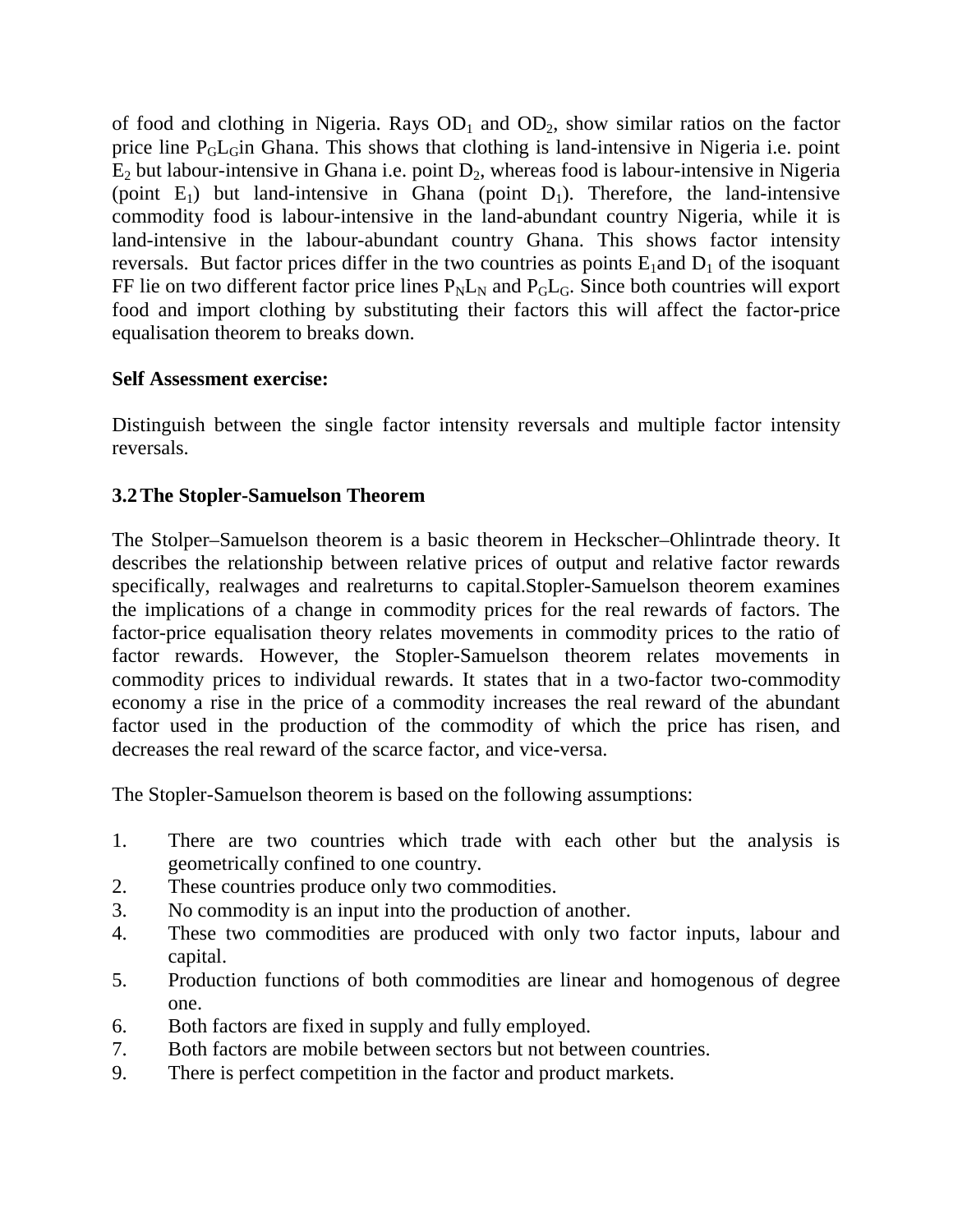- 10. The production of one of the commodity is capital-intensive and the other commodity is labour-intensive.
- 11. Labour is an abundant factor of production and capital is a scarce factor.

Given the assumptions above and moving from no trade to free trade will definitely raises the returns to the factors used intensively in the rising-price industry and lower the returns to the factors used intensively in the falling price industry. But the falling price industry will release more capital and less labour compared to the demand of the rising price industry. This will lead to the substitution towards the use of more capital and less labour in both industries. With increase in the use of more capital relative to labour, the marginal productivity of capital will fall and that of labour will rise for both commodities. With the reward of each factor equal to its marginal value productivity, the real return to capital will fall and the real wage of labour will rise. Therefore, the marginal productivity of capital will be lower after trade than before trade. This proves the Stopler-Samuelson Theorem that international trade raises the price of the export commodity and increases the real reward of the abundant factor used in the production of the commodity of which the price has risen, and decreases the real reward of the scarce factor, and vice-versa.

There are some implications of the theorem on some economyand firstly, it leads to the conclusion that opening of trade leads to expansion in the production of commodity produced with the abundant factor whose real reward increases. Thus income distribution moves in favour of the abundant factor and against the scarce factor. On the contrary, the imposition of a tariff on the importable commodity in such a country will reduce the level of trade and benefit the scarce factor. In other words, the income distribution is against the abundant factor and in favour of the scarce factor.

Secondly, the Stopler-Samuelson theorem has important implications for developing countries. For example for labour-abundant developing countries, the policy of export promotion rather than import substitution through tariffs should be adopted because export promotion will increase the level of trade, raise the real reward of the abundant factor labour and lead to increased income and faster growth. On the other hand, the policy of import substitution through protective tariffs will lower the real reward of the abundant factor labour and raise that of the scarce factor capital thereby slowing down income and growth.

### **Self Assessment exercise:**

Discuss the Stopler-Samuelson theorem.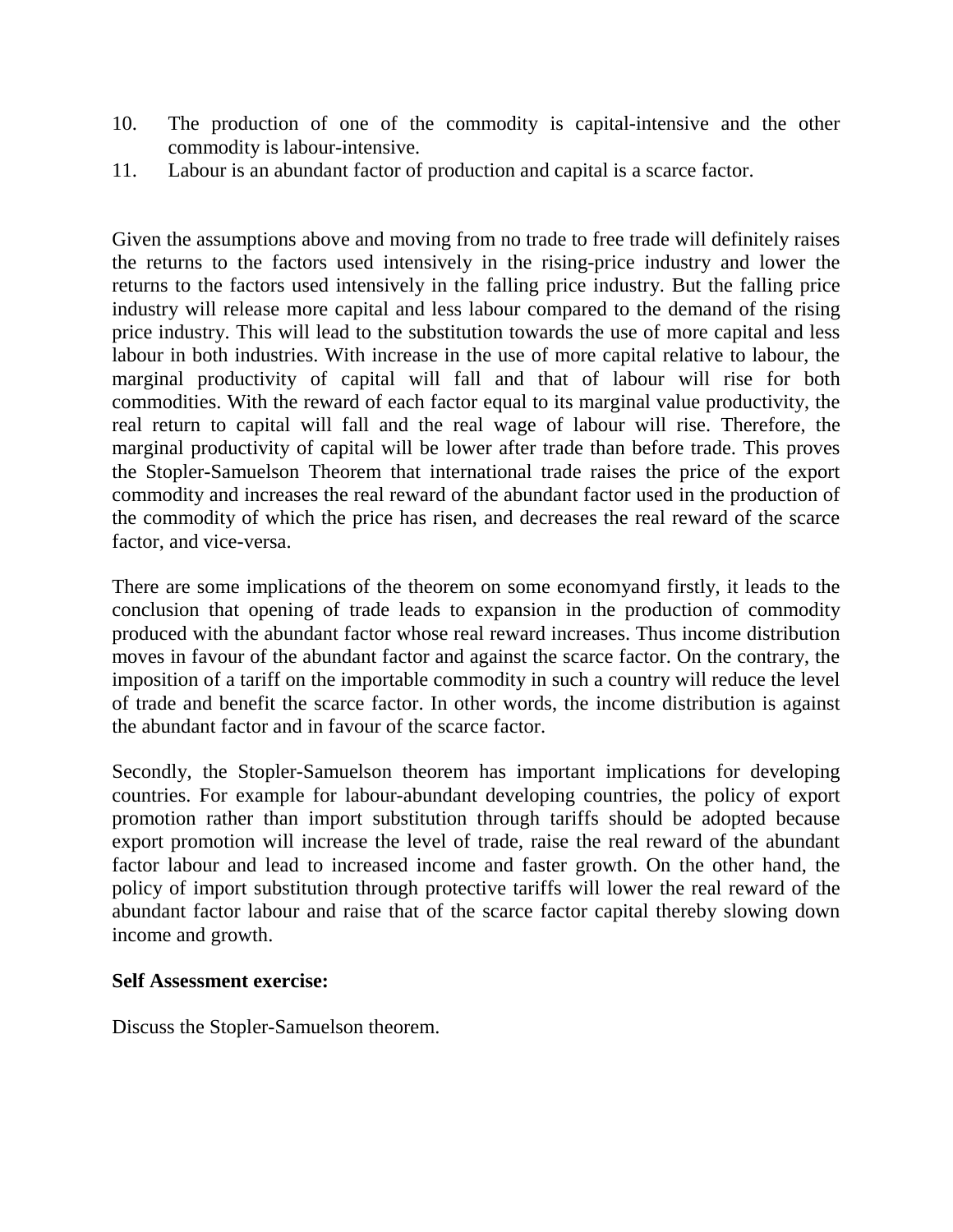## **3.3The Rybczynski Theorem**

The Rybczynski theorem was developed in 1955. It states that at constant relative goods prices, a rise in the endowment of one factor will lead to a more than proportional expansion of the output in the sector which uses that factor intensively, and an absolute decline of the output of the other good.In the context of the [Heckscher-Ohlin model](https://en.wikipedia.org/wiki/Heckscher%E2%80%93Ohlin_model) of [international trade,](https://en.wikipedia.org/wiki/International_trade) open trade between two regions often leads to changes in relative factor supplies between the regions. This can lead to an adjustment in the quantities and types of outputs between the two regions. The Rybczynski theorem explains the outcome from an increase in one of this factor's supply as well as the effect on the output of a good which depends on an opposing factor.Eventually, across both countries, market forces would return the system toward equality of production in regard to input prices such as wages (the state of [factor price equalization\)](https://en.wikipedia.org/wiki/Factor_price_equalization).

The Rybczynski theorem states that in a two-factor two-commodity economy a rise in the supply of one factor, keeping the supply of the other factor constant, leads to an increase in the output of the commodity that uses the increased factor intensively, and to a decline in the output of the other commodity. For example, if the supply of labour increases, the output of the labour-intensive commodity increases and the output of the capital-intensive commodity declines. On the contrary, if the supply of capital increases, the output of capital-intensive commodity increases and the output of the labour-intensive commodity decline. And this theorem is based on the following assumptions:

- 1. There are two countries which trade with each other. But the analysis is geometrically confined to one country.
- 2. This country produces only two commodities X and Y.
- 3. These commodities are produced with two factors, labour and capital.
- 4. These two factors are perfectly divisible, perfectly mobile and are substitutable in some degree.
- 5. The production functions of both commodities are different. Commodities are linear and homogeneous.
- 6. The factor intensity of each commodity is different. Commodity X is labourintensive and commodity Y is capital-intensive.
- 7. The commodity and factor prices are constant.
- 8. There is perfect competition in commodity and factor markets.
- 9. Only the supply of one factor is changed while keeping that of the other constant.

Rvbczynski concludes that in an open economy if it is assumed that the commodity using much of the factor of which the quantity has increased, is an item of export, then the external terms of trade will deteriorate, on the other hand, should the commodity be an import, the terms of trade will improve. If the country happens to be a small and is not in a position to influence world price ratios by its internal adjustments, then,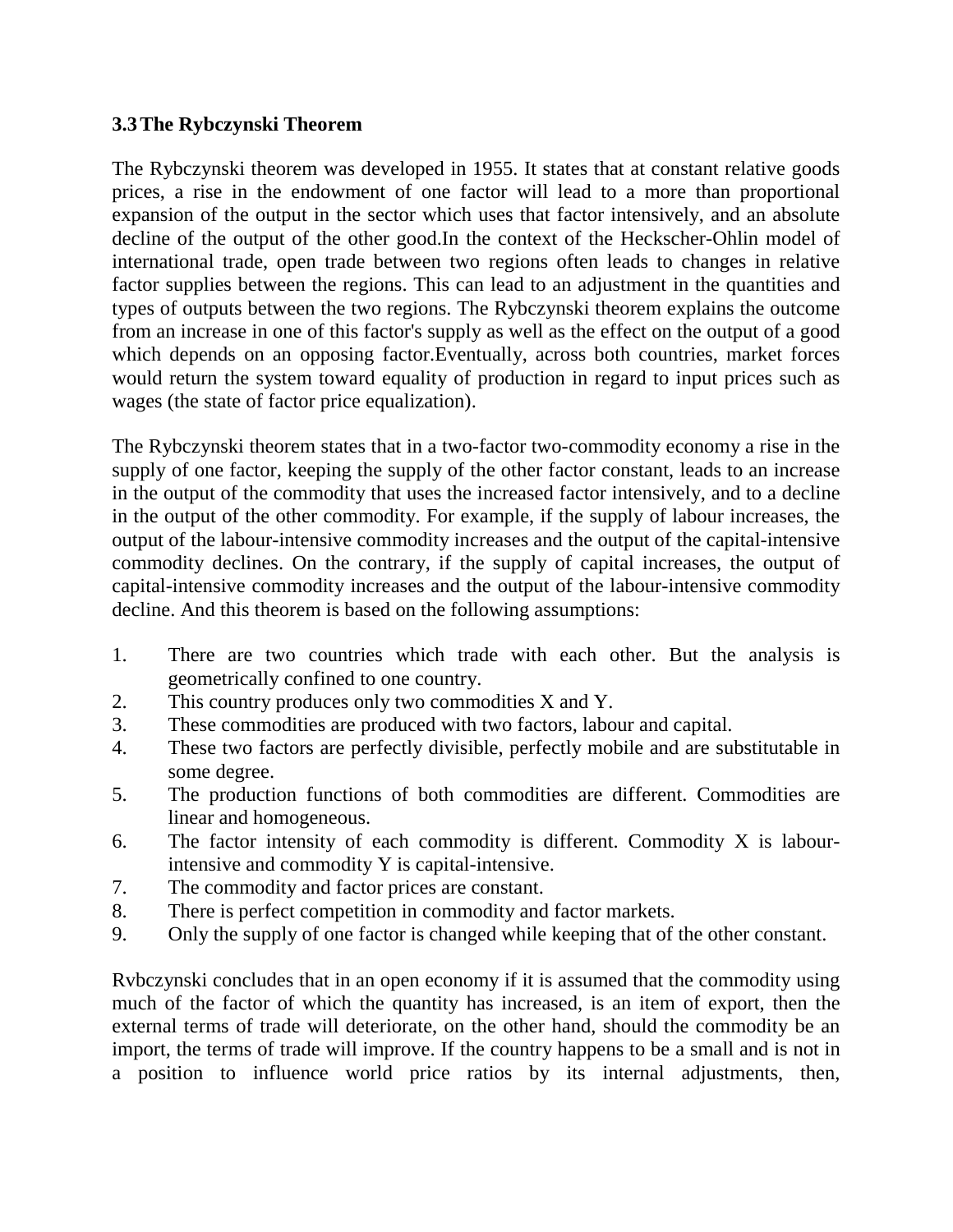unambiguously, the output of commodity X will increase and that of commodity Y will decline.

## **Self Assessment exercise:**

Briefly explain the Rybczynski theorem.

# **4.0 Conclusion**

This unit concludes that the Stolper-Samuelson theorem demonstrates how changes in output prices affect the prices of the factors when positive production and zero economic profit are maintained in each industry. It is useful in analyzing the effects on factor income, either when countries move from autarky to free trade or when tariffs or other government regulations are imposed within the context of H-O model. The Rybczynski theorem displays how change in an [endowment](https://en.wikipedia.org/wiki/Financial_endowment) affects the outputs of the goods when full [employment](https://en.wikipedia.org/wiki/Employment) is sustained. The theorem is useful in analyzing the effects of [capitali](https://en.wikipedia.org/wiki/Capital_%28economics%29)nvestment, [immigration](https://en.wikipedia.org/wiki/Immigration) and [emigration](https://en.wikipedia.org/wiki/Emigration) within the context of a Heckscher-Ohlin model.

# **5.0 Summary**

In summary this unit discussed intensively the single factor and multiple factor intensity reversals. The effect of change in commodity prices on real factor rewards and the effect of factor endowment changes on trade.

# **6.0 Tutor-Marked Assignment**

- a. Explain theterm factor intensity reversals
- b. Differentiate between the single factor intensity reversal and multiple factor intensity reversal.
- c. Discuss the effects of change in commodity prices on real factor rewards in international trade.
- d. Discuss the effect of factor endowment changes on international trade.

# **7.0 References/Further Readings**

Jhingan M.L, (2010); International Economics,  $6<sup>th</sup>$  edition, Vrinda Publications (P) Ltd. Delhi, India

Jhingan M.L, (2010); Macroeconomics Theory,  $12<sup>th</sup>$  edition, Vrinda Publications (P) Ltd. Delhi, India

Krugman Obstfeld, (1975); International Economics Theory and Policy,  $8<sup>th</sup>$  edition Pearson International edition,.